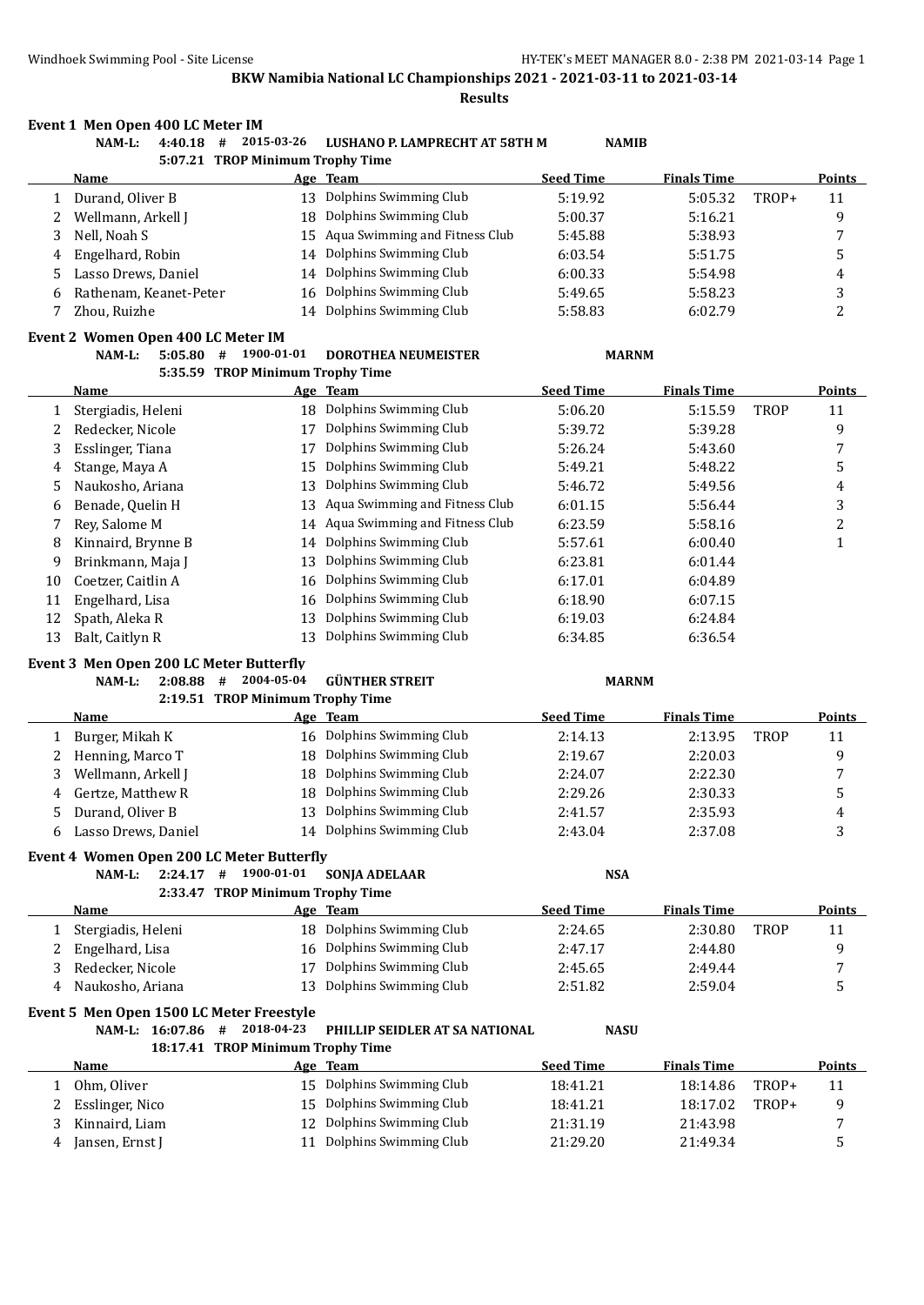Windhoek Swimming Pool - Site License **HY-TEK's MEET MANAGER 8.0 - 2:38 PM 2021-03-14** Page 2

**BKW Namibia National LC Championships 2021 - 2021-03-11 to 2021-03-14**

**Results**

|        | Event 6 Women Open 800 LC Meter Freestyle    |                                     |                                      |                  |                    |               |
|--------|----------------------------------------------|-------------------------------------|--------------------------------------|------------------|--------------------|---------------|
|        | $9:25.14$ #<br>NAM-L:                        | 1996-03-01                          | <b>ANITA KRUGER</b>                  | <b>MARNM</b>     |                    |               |
|        |                                              | 10:10.79 TROP Minimum Trophy Time   |                                      |                  |                    |               |
|        | Name                                         |                                     | Age Team                             | <b>Seed Time</b> | <b>Finals Time</b> | Points        |
|        | 1 Westerduin, Reza                           |                                     | 13 Aqua Swimming and Fitness Club    | 10:44.86         | 10:28.54           | 11            |
| 2      | Ohm, Michaela                                |                                     | 13 Dolphins Swimming Club            | 10:36.04         | 10:28.66           | 9             |
| 3      | Humphrey, Jessica                            |                                     | 12 Aqua Swimming and Fitness Club    | 11:17.00         | 10:43.78           | 7             |
| 4      | Kinnaird, Brynne B                           |                                     | 14 Dolphins Swimming Club            | 10:53.43         | 11:09.94           | 5             |
|        | Event 7 Boys 8 & Under 50 LC Meter Butterfly |                                     |                                      |                  |                    |               |
|        | 39.85 #<br>NAM-L:                            | 2017-11-03                          | ELIPHAS NAKALEKE AT BWK LC GAL       | <b>AQUA</b>      |                    |               |
|        |                                              | 28.05 8&U TROP Minimum Trophy Time  |                                      |                  |                    |               |
|        | <u>Name</u>                                  |                                     | Age Team                             | <b>Seed Time</b> | <b>Finals Time</b> | <b>Points</b> |
| 1      | Bock, Daniel L                               |                                     | 8 Oranjemund Sand Sharks             | 53.77            | 48.74              | 11            |
| 2      | Cowley, Dylan                                | 8                                   | Dolphins Swimming Club               | 1:00.92          | 54.90              | 9             |
| 3      | Leitner, Zachary M                           |                                     | 7 Aqua Swimming and Fitness Club     | 1:00.35          | 56.55              | 7             |
|        | Event 7 Boys 9-10 50 LC Meter Butterfly      |                                     |                                      |                  |                    |               |
|        | 32.87 #<br>NAM-L:                            | 2020-02-27                          | NATHAN BOCK                          | <b>ORA</b>       |                    |               |
|        |                                              | 28.05 9-10 TROP Minimum Trophy Time |                                      |                  |                    |               |
|        | Name                                         |                                     | Age Team                             | <b>Seed Time</b> | <b>Finals Time</b> | <b>Points</b> |
| 1      | Steyn, Ryan P                                |                                     | 10 Dolphins Swimming Club            | 38.34            | 36.82              | 11            |
| 2      | Jiao, Naan                                   |                                     | 10 Dolphins Swimming Club            | 37.73            | 37.39              | 9             |
| 3      | Badenhorst, Andre                            |                                     | 9 Dolphins Swimming Club             | 41.06            | 40.59              | 7             |
| 4      | Engelhard, Victor                            |                                     | 10 Dolphins Swimming Club            | 45.17            | 41.58              | 5             |
| 5      | Badenhorst, Jurie J                          |                                     | 9 Dolphins Swimming Club             | 51.93            | 44.02              | 4             |
| 6      | Hekandjo, Kabi A                             | 10                                  | Aqua Swimming and Fitness Club       | 46.23            | 45.61              | 3             |
| 7      | van der Colf, Zaylin J                       | 10                                  | <b>Flippers Swimming Club</b>        | 39.19            | 49.57              | 2             |
| 8      | Roos, Heinrich J                             | 10                                  | <b>Flippers Swimming Club</b>        | 48.95            | 51.68              | 1             |
| 9      | van Wyk, Ermano                              | 10                                  | <b>Flippers Swimming Club</b>        | 56.95            | 55.27              |               |
| 10     | Coomer, Luke E                               | 9.                                  | Aqua Swimming and Fitness Club       | NT               | 1:00.60            |               |
|        | Event 7 Boys 11-12 50 LC Meter Butterfly     |                                     |                                      |                  |                    |               |
|        | NAM-L:<br>29.61#                             | 2017-03-17                          | MIKAH K. BURGER AT SA NATIONAL       | <b>NASU</b>      |                    |               |
|        |                                              |                                     | 28.05 11-12 TROP Minimum Trophy Time |                  |                    |               |
|        | Name                                         |                                     | <u>Age Team</u>                      | <b>Seed Time</b> | <b>Finals Time</b> | Points        |
| 1      | Nakaleke, Eliphas                            |                                     | 12 Aqua Swimming and Fitness Club    | 33.02            | 32.89              | 11            |
| 2      | Bock, Nathan R                               |                                     | 11 Oranjemund Sand Sharks            | 32.87            | 33.19              | 9             |
| 3      | Tibazarwa, Mark                              |                                     | 11 Aqua Swimming and Fitness Club    | 34.50            | 33.30              | 7             |
| 4      | Esterhuizen, Lorenzo E                       |                                     | 11 Aqua Swimming and Fitness Club    | 37.21            | 33.93              | 5             |
| 5      | Langford, James J                            | 11                                  | Dolphins Swimming Club               | 35.16            | 34.63              | 4             |
| 6      | Kinnaird, Liam                               | 12                                  | Dolphins Swimming Club               | 36.03            | 34.71              | 3             |
| 7      | Nell, Tristan T                              | 12                                  | Aqua Swimming and Fitness Club       | 37.14            | 36.05              | 2             |
|        | Hooker, Matthew R                            | 12                                  | Dolphins Swimming Club               | 39.70            | 36.44              | 1             |
| 8<br>9 | Jansen, Ernst J                              | 11                                  | Dolphins Swimming Club               | 38.55            | 37.84              |               |
|        | Gogol, Milano R                              | 12                                  | Dolphins Swimming Club               |                  |                    |               |
| 10     |                                              |                                     | Aqua Swimming and Fitness Club       | 40.18            | 40.30              |               |
| 11     | Armstrong, Lee-Jay N                         | 12                                  | Dolphins Swimming Club               | 48.60            | 40.99              |               |
| 12     | Badenhorst, Dirk C                           | 12                                  | Aqua Swimming and Fitness Club       | 41.46            | 41.20              |               |
| 13     | Benade, Kayleb G                             | 11                                  |                                      | 41.49            | 41.37              |               |
| 14     | Coetzee, Jannes H                            | 11                                  | <b>Flippers Swimming Club</b>        | 50.48            | 43.76              |               |
| 15     | David, Jose A                                | 12                                  | Aqua Swimming and Fitness Club       | 59.62            | 48.74              |               |
| 16     | De Klerk, Elijah Y                           | 11                                  | Dolphins Swimming Club               | 1:02.64          | 54.35              |               |
|        | Event 7 Boys 13-14 50 LC Meter Butterfly     |                                     |                                      |                  |                    |               |
|        | NAM-L:<br>$26.92$ #                          | 2020-02-27                          | <b>JOSE CANJULO</b>                  | <b>MAC</b>       |                    |               |
|        |                                              |                                     | 28.05 13-14 TROP Minimum Trophy Time |                  |                    |               |
|        | <b>Name</b>                                  |                                     | Age Team                             | <b>Seed Time</b> | <b>Finals Time</b> | <b>Points</b> |

1 Engelhard, Robin 14 Dolphins Swimming Club 29.50 29.01 11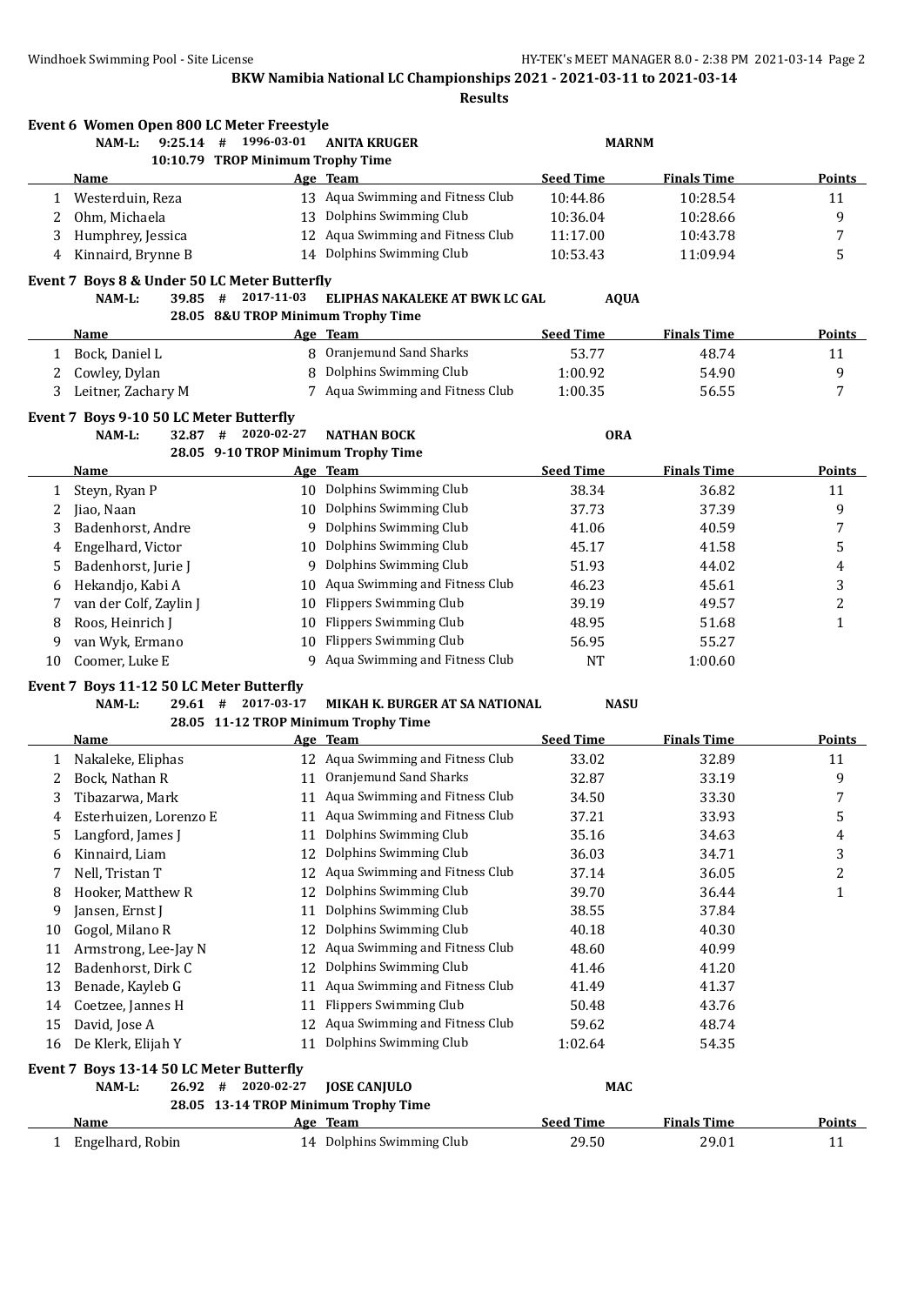**Results**

# **(Event 7 Boys 13-14 50 LC Meter Butterfly)**

|    | <b>Points</b> | Age Team                                              |  |
|----|---------------|-------------------------------------------------------|--|
|    | 9             | 14 Dolphins Swimming Club                             |  |
|    |               | Dolphins Swimming Club<br>Durand, Oliver B<br>13      |  |
| 4  | 5             | Dolphins Swimming Club<br>Lasso Drews, Daniel<br>14   |  |
| 5. | 4             | Dolphins Swimming Club<br>Steyn, Fourie P<br>13       |  |
| 6  | 3             | 13 Dolphins Swimming Club<br>Bauernschmitt, Michael B |  |
|    | ำ<br>▵        | 14 Dolphins Swimming Club                             |  |
| 8  |               | 13 Swakopmund Swimming Club                           |  |
| 9  |               | Dolphins Swimming Club<br>Marggraff, Alex W<br>13     |  |
| 10 |               | 14 Aqua Swimming and Fitness Club<br>Kapapa, Timothy  |  |
|    |               | 14 Marlins Swimming Club<br>Bekker, Jeddidiah         |  |
|    |               |                                                       |  |

#### **Event 7 Men 15-16 50 LC Meter Butterfly**

**NAM-L: 26.27 # 2020-12-11 JOSE CANJULO AQUA 28.05 15-16 TROP Minimum Trophy Time**

|    |                        |    | 28.05 15-16 TROP MINIMUM Trophy Time |                  |                    |             |               |
|----|------------------------|----|--------------------------------------|------------------|--------------------|-------------|---------------|
|    | Name                   |    | Age Team                             | <b>Seed Time</b> | <b>Finals Time</b> |             | <b>Points</b> |
|    | Burger, Mikah K        |    | 16 Dolphins Swimming Club            | 27.15            | 27.24              | <b>TROP</b> | 11            |
|    | De Jager, Christopher  |    | 16 Aqua Swimming and Fitness Club    | 28.28            | 27.69              | TROP+       | 9             |
| 3  | Spangenberg, Shuan     |    | 16 Oranjemund Sand Sharks            | 29.01            | 28.46              |             | 7             |
| 4  | Magongo, Brave         |    | 15 Agua Swimming and Fitness Club    | 29.20            | 28.61              |             | 5             |
| 5. | Esslinger, Nico        |    | 15 Dolphins Swimming Club            | 32.46            | 30.84              |             | 4             |
| 6  | Rathenam, Keanet-Peter |    | 16 Dolphins Swimming Club            | 32.08            | 31.21              |             | 3             |
|    | Nell, Noah S           |    | 15 Agua Swimming and Fitness Club    | 31.93            | 31.68              |             | ົ             |
| 8  | Koster, Charles        | 15 | Marlins Swimming Club                | 35.17            | 32.35              |             |               |
| 9  | Loxton, Dominic        |    | 15 Agua Swimming and Fitness Club    | 32.71            | 32.71              |             |               |
| 10 | Swart, JP              |    | 16 Swakopmund Swimming Club          | 39.18            | 41.04              |             |               |
|    | Westerduin, Geo X      |    | 15 Aqua Swimming and Fitness Club    | 58.56            | 47.68              |             |               |

#### **Event 7 Men 17 & Over 50 LC Meter Butterfly**

**NAM-L: 25.98 # 2015-08-25 LUSHANO LAMPRECHT NAM**

**28.26 17&O TROP Minimum Trophy Time**

|     | Name                                          |            | Age Team                           | <b>Seed Time</b> | <b>Finals Time</b> |       | <b>Points</b> |
|-----|-----------------------------------------------|------------|------------------------------------|------------------|--------------------|-------|---------------|
|     | Wantenaar, Ronan Z                            |            | 20 Aqua Swimming and Fitness Club  | 25.88            | 26.25              | TROP  | 11            |
|     | Viljoen, René H                               | 19         | Marlins Swimming Club              | 28.57            | 27.61              | TROP+ | 9             |
| 3   | Lamprecht, Lushano P                          | 23         | Aqua Swimming and Fitness Club     | <b>NT</b>        | 27.63              | TROP  | 7             |
| 4   | Henning, Marco T                              | 18         | Dolphins Swimming Club             | 28.80            | 27.93              | TROP+ | 5             |
| 5.  | Wellmann, Arkell J                            | 18         | Dolphins Swimming Club             | 28.60            | 28.24              | TROP+ | 4             |
| 6   | Nakaleke, Elias E                             |            | Aqua Swimming and Fitness Club     | 29.85            | 29.11              |       | 3             |
|     | Gertze, Matthew R                             | 18         | Dolphins Swimming Club             | 29.21            | 29.38              |       | 2             |
| 8   | Cioccolanti, Jodave                           | 19         | Dolphins Swimming Club             | 29.60            | 30.12              |       |               |
| 9   | Naukushu, Elago                               | 20         | Aqua Swimming and Fitness Club     | 31.52            | 30.72              |       |               |
| 10  | Magongo, Armas                                | 17         | Aqua Swimming and Fitness Club     | 32.41            | 30.73              |       |               |
| 11  | Nieuwoudt, Brody B                            | 17         | Phoenix Swimming Academy           | NT               | 34.26              |       |               |
| 12  | Helm, Joshua                                  |            | Phoenix Swimming Academy           | 39.00            | 39.61              |       |               |
|     | Event 8 Girls 8 & Under 50 LC Meter Butterfly |            |                                    |                  |                    |       |               |
|     | NAM-L:<br>42.90<br>#                          | 2004-12-10 | <b>CHRISTINE BRIEDENHANN</b>       | <b>NSANM</b>     |                    |       |               |
|     |                                               |            | 30.78 8&U TROP Minimum Trophy Time |                  |                    |       |               |
|     | Name                                          |            | Age Team                           | <b>Seed Time</b> | <b>Finals Time</b> |       | <b>Points</b> |
| 1   | Jansen, Christina H                           | 8          | Dolphins Swimming Club             | 51.26            | 54.53              |       | 11            |
|     | Pretorius, Jayd K                             |            | Aqua Swimming and Fitness Club     | 1:06.10          | 1:05.35            |       | 9             |
| --- | Rukewe, Buno A                                |            | 8 Aqua Swimming and Fitness Club   | <b>NT</b>        | DQ                 |       |               |

More than one breaststroke kick per arm pull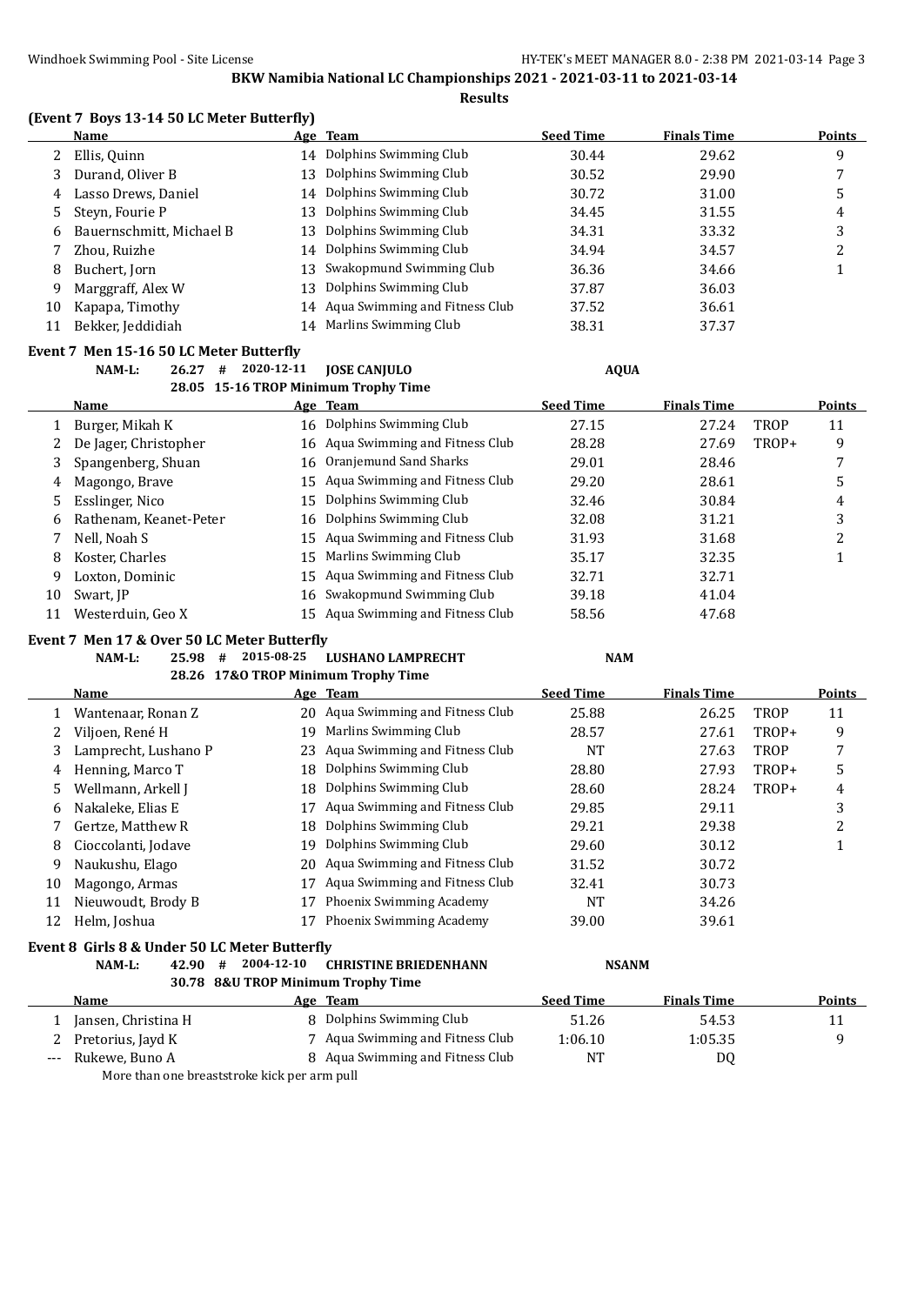|       | Event 8 Girls 9-10 50 LC Meter Butterfly<br>NAM-L:<br>33.96 # | 2006-12-13                                             | <b>CHRISTINE BRIEDENHANN</b>                      | <b>NSANM</b>     |                    |                |
|-------|---------------------------------------------------------------|--------------------------------------------------------|---------------------------------------------------|------------------|--------------------|----------------|
|       | Name                                                          | 30.78 9-10 TROP Minimum Trophy Time                    | Age Team                                          | <b>Seed Time</b> | <b>Finals Time</b> | Points         |
| 1     | Matyayi, Rose                                                 |                                                        | 10 Aqua Swimming and Fitness Club                 | 36.19            | 34.37              | 11             |
| 2     | Naukosho, Ainoa                                               | 10                                                     | Dolphins Swimming Club                            | 41.11            | 38.80              | 9              |
| 3     | De Sousa, Vitoria J                                           | 10                                                     | Dolphins Swimming Club                            | 40.08            | 40.18              | 7              |
| 4     | Mobbison, Solange A                                           | 10                                                     | Dolphins Swimming Club                            | 54.69            | 44.38              | 5              |
| 5     | Brinkmann, Emma M                                             | 9                                                      | Dolphins Swimming Club                            | 49.90            | 44.75              | 4              |
| 6     | Meyer, Cara                                                   | 10                                                     | Dolphins Swimming Club                            | 52.40            | 45.04              | 3              |
| 7     | Rey, Candice J                                                | 10                                                     | Aqua Swimming and Fitness Club                    | 48.30            | 45.81              | $\overline{c}$ |
| 8     | Drotsky, Kayleigh R                                           | 10                                                     | Dolphins Swimming Club                            | 52.32            | 46.12              | $\mathbf{1}$   |
| 9     | Rukewe, Omena T                                               | 10                                                     | Aqua Swimming and Fitness Club                    | NT               | 52.69              |                |
| 10    | McNab, Aneurene                                               | 9                                                      | Dolphins Swimming Club                            | 1:04.66          | 1:02.62            |                |
| 11    | Gann, Ema                                                     | 9                                                      | Phoenix Swimming Academy                          | NT               | 1:02.84            |                |
|       | De Lange, Claire                                              |                                                        | 9 Phoenix Swimming Academy                        | NT               | DQ                 |                |
| $---$ |                                                               | Arms not brought forward simultaneously over the water |                                                   |                  |                    |                |
|       | Event 8 Girls 11-12 50 LC Meter Butterfly                     |                                                        |                                                   |                  |                    |                |
|       | NAM-L:<br>$31.42$ #                                           | 2011-12-01                                             | SONJA ADELAAR AT 9TH AFRICA JU                    | <b>NAMJR</b>     |                    |                |
|       |                                                               |                                                        | 30.78 11-12 TROP Minimum Trophy Time              |                  |                    |                |
|       | <u>Name</u>                                                   |                                                        | Age Team                                          | <b>Seed Time</b> | <b>Finals Time</b> | <b>Points</b>  |
| 1     | Nel, Esmeralda                                                |                                                        | 11 Phoenix Swimming Academy                       | 36.26            | 32.49              | 11             |
| 2     | Humphrey, Jessica                                             |                                                        | 12 Aqua Swimming and Fitness Club                 | 35.38            | 33.87              | 9              |
| 3     | Prinsloo, Milan                                               |                                                        | 11 Dolphins Swimming Club                         | 39.39            | 37.15              | 7              |
| 4     | Kapapa, Alexandra                                             |                                                        | 12 Aqua Swimming and Fitness Club                 | 38.95            | 37.18              | 5              |
| 5     | August, Ava                                                   | 12                                                     | Oranjemund Sand Sharks                            | 38.62            | 38.00              | 4              |
| 6     | Keding, Marlene                                               |                                                        | 11 Flippers Swimming Club                         | 42.96            | 38.95              | 3              |
| 7     | Geyser, Mikayla                                               | 12                                                     | Dolphins Swimming Club                            | 40.71            | 39.28              | 2              |
| 8     | Senekal, Julitte                                              | 12                                                     | Dolphins Swimming Club                            | 42.14            | 40.49              | $\mathbf{1}$   |
| 9     | Bekker, Jemima                                                | 12                                                     | Marlins Swimming Club                             | 47.63            | 43.23              |                |
| 10    | Bergh, Madison S                                              | 11                                                     | Aqua Swimming and Fitness Club                    | 57.69            | 45.66              |                |
| 11    | Oehley, Kaylee B                                              | 12                                                     | Phoenix Swimming Academy                          | NT               | 46.16              |                |
| 12    | Loubser, Courtney                                             |                                                        | 11 Phoenix Swimming Academy                       | 47.16            | 46.18              |                |
| 13    | Nel, Amy-Isabella                                             | 11                                                     | Marlins Swimming Club                             | 52.01            | 46.96              |                |
| 14    | Steyn, Lara                                                   |                                                        | 11 Dolphins Swimming Club                         | 56.34            | 54.68              |                |
|       | Event 8 Girls 13-14 50 LC Meter Butterfly                     |                                                        |                                                   |                  |                    |                |
|       | NAM-L:                                                        |                                                        | 29.57 # 2010-09-13 CHRISTINE M. BRIEDENHANN AT 10 | <b>NSA</b>       |                    |                |
|       | <b>Name</b>                                                   |                                                        | 30.78 13-14 TROP Minimum Trophy Time<br>Age Team  | <b>Seed Time</b> | <b>Finals Time</b> | <b>Points</b>  |
| 1     | Westerduin, Reza                                              |                                                        | 13 Aqua Swimming and Fitness Club                 | 33.32            | 32.28              | 11             |
| 2     | Ohm, Michaela                                                 | 13                                                     | Dolphins Swimming Club                            | 33.62            | 32.51              | 9              |
| 3     | Naukosho, Ariana                                              | 13                                                     | Dolphins Swimming Club                            | 33.68            | 32.74              | 7              |
| 4     | Spath, Bella R                                                | 13                                                     | Dolphins Swimming Club                            | 35.10            | 34.75              | 5              |
| 5     | Rey, Salome M                                                 | 14                                                     | Aqua Swimming and Fitness Club                    | 34.95            | 34.83              | 4              |
| 6     | Klein, Kaylynn J                                              | 13                                                     | Aqua Swimming and Fitness Club                    | 35.40            | 35.35              | 3              |
| 7     | Spath, Aleka R                                                | 13                                                     | Dolphins Swimming Club                            | 36.15            | 35.59              | $\overline{c}$ |
| 8     | Kali, Kandali K                                               | 14                                                     | Dolphins Swimming Club                            | 36.98            | 35.79              | $\mathbf{1}$   |
| 9     | Benade, Quelin H                                              | 13                                                     | Aqua Swimming and Fitness Club                    | 36.35            | 36.45              |                |
| 10    | Brinkmann, Maja J                                             | 13                                                     | Dolphins Swimming Club                            | 36.46            | 36.67              |                |
| 11    | Balt, Caitlyn R                                               | 13                                                     | Dolphins Swimming Club                            | 36.39            | 36.79              |                |
| 12    | Kinnaird, Brynne B                                            | 14                                                     | Dolphins Swimming Club                            | 37.52            | 37.24              |                |
| 13    | Drotsky, Nayla C                                              | 14                                                     | Dolphins Swimming Club                            | 38.55            | 37.41              |                |
| 14    | Stephanus, Oliwia E                                           | 13                                                     | Dolphins Swimming Club                            | 41.93            | 38.13              |                |
| 15    | Keding, Alexandra                                             | 14                                                     | <b>Flippers Swimming Club</b>                     | 41.20            | 38.49              |                |
|       | Rossouw, Chloe                                                |                                                        | 13 Dolphins Swimming Club                         | 35.44            | 39.76              |                |
| 16    |                                                               |                                                        |                                                   |                  |                    |                |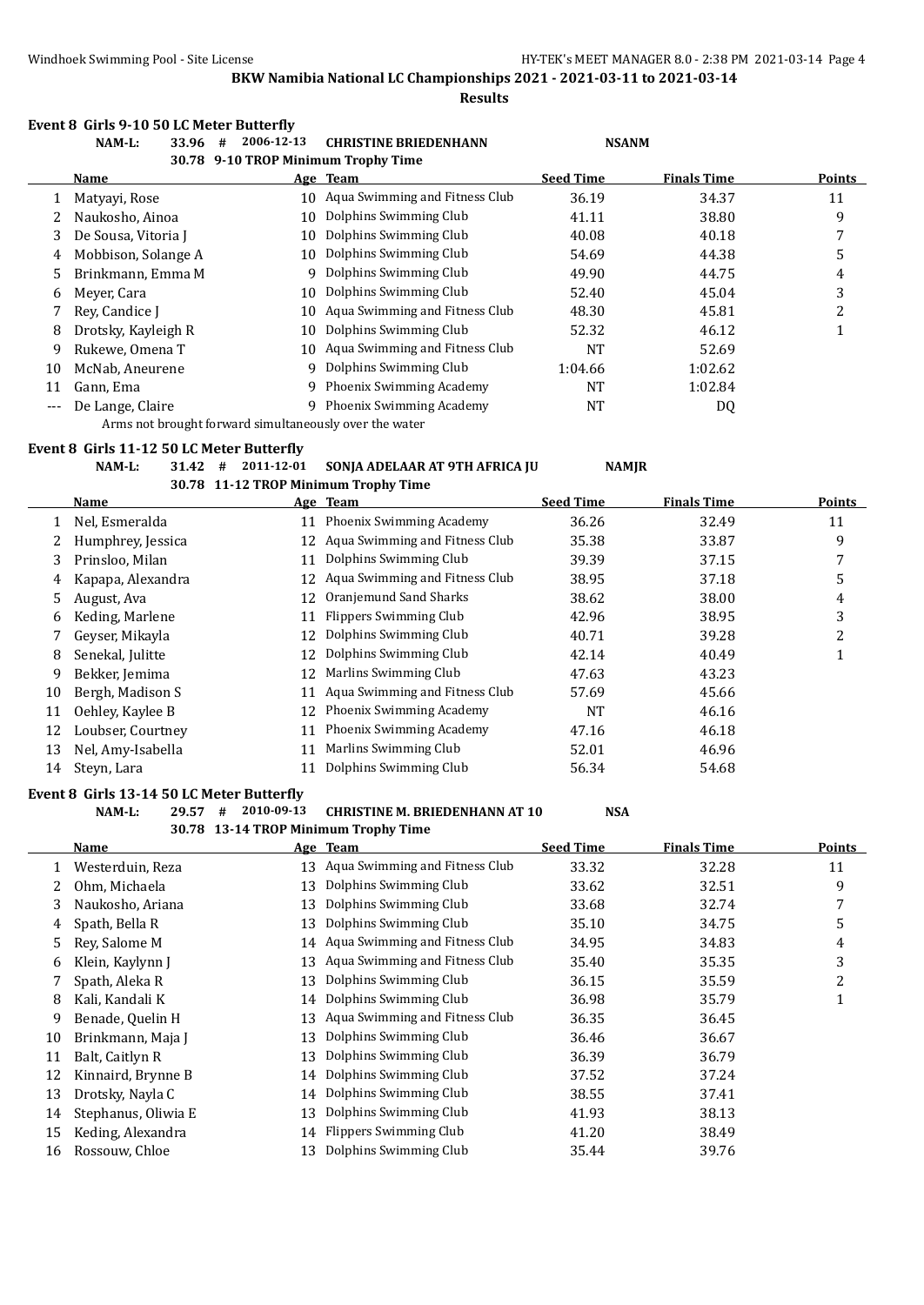|          | (Event 8 Girls 13-14 50 LC Meter Butterfly)<br><b>Name</b> |                        | Age Team                                               | <b>Seed Time</b> | <b>Finals Time</b>   | <u>Points</u>  |
|----------|------------------------------------------------------------|------------------------|--------------------------------------------------------|------------------|----------------------|----------------|
| 17       | Schnebel, Silke                                            |                        | 13 Dolphins Swimming Club                              | 44.15            | 40.48                |                |
|          |                                                            |                        | 13 Dolphins Swimming Club                              |                  |                      |                |
| 18<br>19 | Steyn, Carissa L<br>Helm, Jezneel                          |                        | 14 Phoenix Swimming Academy                            | 46.65<br>NT      | 41.98<br>42.93       |                |
|          | Coetzee, Marlene S                                         |                        | 13 Phoenix Swimming Academy                            | NT               |                      |                |
| ---      |                                                            |                        | Arms not brought forward simultaneously over the water |                  | DQ                   |                |
| ---      | Burger, Lois                                               |                        | 13 Dolphins Swimming Club                              | <b>NT</b>        | DQ                   |                |
|          |                                                            |                        | Arms not brought forward simultaneously over the water |                  |                      |                |
|          | Event 8 Women 15-16 50 LC Meter Butterfly                  |                        |                                                        |                  |                      |                |
|          | 28.99 #<br>NAM-L:                                          | 2014-04-07             | <b>SONJA ADELAAR</b>                                   | <b>NASU</b>      |                      |                |
|          |                                                            |                        | 30.78 15-16 TROP Minimum Trophy Time                   |                  |                      |                |
|          | Name                                                       |                        | Age Team                                               | <b>Seed Time</b> | <b>Finals Time</b>   | Points         |
| 1        | Mutumbulua, Trisha                                         |                        | 16 Dolphins Swimming Club                              | 30.76            | <b>TROP</b><br>30.59 | 11             |
| 2        | Engelhard, Lisa                                            |                        | 16 Dolphins Swimming Club                              | 32.40            | 32.00                | 9              |
| 3        | Benjamin, Zunaid M                                         |                        | 16 Aqua Swimming and Fitness Club                      | 33.55            | 33.46                | 7              |
| 4        | Stange, Maya A                                             | 15                     | Dolphins Swimming Club                                 | 33.35            | 33.66                | 5              |
| 5        | Herbst, Kyle A                                             | 16                     | Dolphins Swimming Club                                 | 35.15            | 34.27                | 4              |
| 6        | Nakaleke, Ester                                            | 16                     | Aqua Swimming and Fitness Club                         | 35.56            | 34.74                | 3              |
| 7        | Coetzer, Caitlin A                                         | 16                     | Dolphins Swimming Club                                 | 38.34            | 37.46                | $\overline{c}$ |
| 8        | Pretorius, Eldone D                                        |                        | 15 Aqua Swimming and Fitness Club                      | 37.64            | 44.88                | $\mathbf{1}$   |
|          | Event 8 Women 17 & Over 50 LC Meter Butterfly              |                        |                                                        |                  |                      |                |
|          | NAM-L:<br>29.99 #                                          | 2008-12-08             | <b>JONAY BRIEDENHANN</b>                               | <b>NSA</b>       |                      |                |
|          |                                                            |                        | 30.78 17&O TROP Minimum Trophy Time                    |                  |                      |                |
|          | Name                                                       |                        | Age Team                                               | <b>Seed Time</b> | <b>Finals Time</b>   | <b>Points</b>  |
| 1        | Stergiadis, Heleni                                         |                        | 18 Dolphins Swimming Club                              | 30.62            | 30.37<br><b>TROP</b> | 11             |
| 2        | Redecker, Nicole                                           | 17                     | Dolphins Swimming Club                                 | 31.71            | 31.69                | 9              |
| 3        | Esslinger, Carissa                                         | 18                     | Dolphins Swimming Club                                 | 34.53            | 34.65                | 7              |
| 4        | Botha, Caitlin J                                           |                        | 24 Dolphins Swimming Club                              | 2:19.71          | 2:18.79              | 5              |
|          | Event 9 Men 25-44 50 LC Meter Butterfly                    |                        |                                                        |                  |                      |                |
|          | NAM-L:                                                     | $31.66$ # 2018-11-02   | <b>JURIE BADENHORST</b>                                | <b>DOL</b>       |                      |                |
|          | Name                                                       |                        | Age Team                                               | <b>Seed Time</b> | <b>Finals Time</b>   | Points         |
|          | 1 Louw, Dentie J                                           |                        | 37 Swakopmund Swimming Club                            | 32.54            | 31.05#               | 11             |
|          | Event 9 Men 45 & Over 50 LC Meter Butterfly                |                        |                                                        |                  |                      |                |
|          | NAM-L:<br>32.88 #                                          | 2018-11-24             | <b>GABOR SALAMON</b>                                   | <b>MARL</b>      |                      |                |
|          | <u>Name</u>                                                |                        | Age Team                                               | <b>Seed Time</b> | <b>Finals Time</b>   | <u>Points</u>  |
|          | 1 Coomer, Richard E                                        |                        | 68 Aqua Swimming and Fitness Club                      | 37.43            | 37.15                | 11             |
|          | Event 10 Women 25-44 50 LC Meter Butterfly                 |                        |                                                        |                  |                      |                |
|          | NAM-L:                                                     | 40.70 # 2019-10-11     | <b>LENA BRINKMANN</b>                                  | <b>DOL</b>       |                      |                |
|          | Name                                                       |                        | Age Team                                               | <b>Seed Time</b> | <b>Finals Time</b>   | <b>Points</b>  |
|          | 1 Leitner, Chelsea L                                       |                        | 25 Aqua Swimming and Fitness Club                      | <b>NT</b>        | 41.68                | 11             |
|          | Event 11 Boys 12 & Under 400 LC Meter Freestyle            |                        |                                                        |                  |                      |                |
|          | NAM-L:                                                     | $4:39.03$ # 2018-03-21 | JOSE N. CANJULO AT SA NATIONAL                         | <b>NASU</b>      |                      |                |
|          |                                                            |                        | 4:37.27 12&U TROP Minimum Trophy Time                  |                  |                      |                |
|          | Name                                                       |                        | Age Team                                               | <b>Seed Time</b> | <b>Finals Time</b>   | Points         |
|          | 1 Tibazarwa, Mark                                          |                        | 11 Aqua Swimming and Fitness Club                      | 5:24.21          | 5:17.18              | 11             |
| 2        | Kinnaird, Liam                                             |                        | 12 Dolphins Swimming Club                              | 5:25.75          | 5:25.55              | 9              |
| 3        | Jansen, Ernst J                                            |                        | 11 Dolphins Swimming Club                              | 5:26.02          | 5:33.60              | 7              |
|          | Event 11 Boys 13-14 400 LC Meter Freestyle                 |                        |                                                        |                  |                      |                |
|          | NAM-L:                                                     | $4:14.45$ # 2019-09-11 | <b>JOSE CANJULO</b>                                    | <b>NAM</b>       |                      |                |
|          |                                                            |                        | 4:37.27 13-14 TROP Minimum Trophy Time                 |                  |                      |                |
|          | Name                                                       |                        | Age Team                                               | <b>Seed Time</b> | <b>Finals Time</b>   | <b>Points</b>  |
|          | 1 Durand, Oliver B                                         |                        | 13 Dolphins Swimming Club                              | 4:46.16          | 4:40.30              | 11             |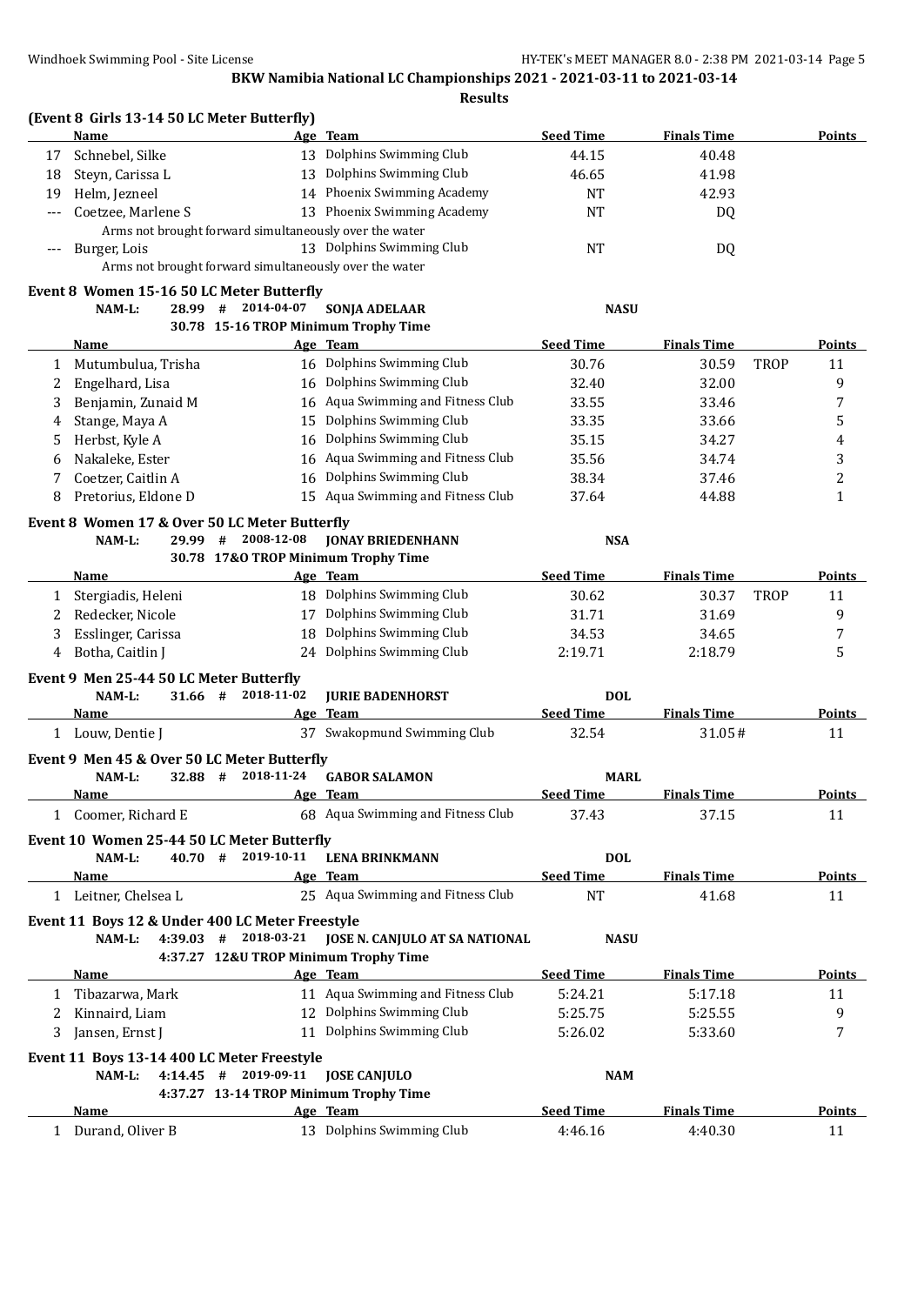| <b>Seed Time</b><br><b>Finals Time</b><br>Name<br>Age Team<br>14 Dolphins Swimming Club<br>9<br>Ellis, Quinn<br>4:54.86<br>4:53.20<br>2<br>14 Dolphins Swimming Club<br>7<br>Lasso Drews, Daniel<br>5:12.23<br>5:14.41<br>3<br>Event 11 Men 15-16 400 LC Meter Freestyle<br>$4:16.09$ # 2014-03-13<br><b>NICOLAI FLEMMING</b><br>NAM-L:<br><b>NASU-ZZ</b><br>4:37.27 15-16 TROP Minimum Trophy Time<br><b>Seed Time</b><br>Age Team<br><b>Finals Time</b><br><b>Points</b><br>Name<br>15 Dolphins Swimming Club<br>Ohm, Oliver<br>4:32.23<br>4:28.94<br><b>TROP</b><br>11<br>$\mathbf{1}$<br>15 Dolphins Swimming Club<br>9<br>Esslinger, Nico<br>4:46.33<br>4:40.46<br>2<br>16 Aqua Swimming and Fitness Club<br>De Jager, Christopher<br>4:51.69<br>7<br>3<br>4:40.94<br>Aqua Swimming and Fitness Club<br>Nell, Noah S<br>5<br>15<br>5:00.78<br>5:01.25<br>4<br>Oranjemund Sand Sharks<br>Spangenberg, Shuan<br>4:53.90<br>5<br>16<br>5:15.07<br>4<br>Event 11 Men 17 & Over 400 LC Meter Freestyle<br>2016-04-10<br>NAM-L:<br>4:09.35<br>#<br><b>PHILIP SEIDLER</b><br><b>NAMIB</b><br>4:37.27 17&O TROP Minimum Trophy Time<br><b>Seed Time</b><br>Name<br>Age Team<br><b>Finals Time</b><br>18 Dolphins Swimming Club<br>1 Henning, Marco T<br>4:35.13<br>4:34.11<br><b>TROP</b><br>11<br>2 Gertze, Matthew R<br>18 Dolphins Swimming Club<br>9<br>4:37.31<br>4:48.91<br>Event 12 Girls 12 & Under 400 LC Meter Freestyle<br>NAM-L:<br>5:01.68<br>#<br>2007-12-16<br><b>TIANA ESSLINGER</b><br><b>NASU-ZZ</b><br>2016-03-18<br><b>JOANNE LIEBENBERG</b><br><b>NASU</b><br><b>NASFED LC:</b><br>4:42.54<br>$\ast$<br>4:57.92 12&U TROP Minimum Trophy Time<br><b>Seed Time</b><br><b>Finals Time</b><br>Age Team<br>Name<br>12 Aqua Swimming and Fitness Club<br>5:22.78<br>11<br>Humphrey, Jessica<br>5:13.47<br>$\mathbf{1}$<br>11 Dolphins Swimming Club<br>9<br>Prinsloo, Milan<br>5:51.74<br>2<br>5:37.11<br>12 Oranjemund Sand Sharks<br>7<br>August, Ava<br>5:46.44<br>3<br>5:55.20<br>Event 12 Girls 13-14 400 LC Meter Freestyle<br>2017-08-23<br><b>HELENI STERGIADIS AT 6TH FINA</b><br>NAM-L:<br>$4:37.61$ #<br><b>NAM</b><br>4:57.92 13-14 TROP Minimum Trophy Time<br><b>Seed Time</b><br><b>Finals Time</b><br>Age Team<br>Name<br>13 Dolphins Swimming Club<br>Ohm, Michaela<br>5:07.42<br>5:08.95<br>11<br>1<br>13 Aqua Swimming and Fitness Club<br>9<br>Westerduin, Reza<br>5:20.08<br>2<br>5:12.32<br>13 Aqua Swimming and Fitness Club<br>Benade, Quelin H<br>5:23.11<br>7<br>3<br>5:15.31<br>13 Dolphins Swimming Club<br>5<br>Naukosho, Ariana<br>5:14.81<br>5:15.69<br>4<br>13 Dolphins Swimming Club<br>5:35.27<br>5<br>5:19.52<br>4<br>Brinkmann, Maja J<br>14 Dolphins Swimming Club<br>5:22.86<br>5:21.61<br>3<br>Kinnaird, Brynne B<br>6<br>Dolphins Swimming Club<br>Rossouw, Chloe<br>5:26.13<br>5:30.06<br>2<br>13<br>7<br>Dolphins Swimming Club<br>Kali, Kandali K<br>5:39.50<br>5:32.02<br>1<br>14<br>8<br>Dolphins Swimming Club<br>Steyn, Carissa L<br>5:33.45<br>13<br>5:45.08<br>9<br>Dolphins Swimming Club<br>Balt, Caitlyn R<br>13<br>5:39.29<br>5:49.23<br>10<br>Event 12 Women 15-16 400 LC Meter Freestyle<br>1900-01-01<br>4:33.99 #<br><b>ANITA KRUGER</b><br>NAM-L:<br><b>MARNM</b><br>4:57.92 15-16 TROP Minimum Trophy Time<br><b>Seed Time</b><br><b>Finals Time</b><br><b>Name</b><br>Age Team<br>15 Dolphins Swimming Club<br>Stange, Maya A<br>5:07.60<br>5:01.48<br>11<br>1<br>Dolphins Swimming Club<br>9<br>Engelhard, Lisa<br>16<br>5:28.86<br>5:21.06<br>2<br>Dolphins Swimming Club<br>Mutumbulua, Trisha<br>5:28.34<br>16<br>5:12.48<br>7<br>3<br>16 Dolphins Swimming Club<br>5<br>Coetzer, Caitlin A<br>5:32.44<br>5:28.71<br>4 | (Event 11 Boys 13-14 400 LC Meter Freestyle) |  |  |               |
|-----------------------------------------------------------------------------------------------------------------------------------------------------------------------------------------------------------------------------------------------------------------------------------------------------------------------------------------------------------------------------------------------------------------------------------------------------------------------------------------------------------------------------------------------------------------------------------------------------------------------------------------------------------------------------------------------------------------------------------------------------------------------------------------------------------------------------------------------------------------------------------------------------------------------------------------------------------------------------------------------------------------------------------------------------------------------------------------------------------------------------------------------------------------------------------------------------------------------------------------------------------------------------------------------------------------------------------------------------------------------------------------------------------------------------------------------------------------------------------------------------------------------------------------------------------------------------------------------------------------------------------------------------------------------------------------------------------------------------------------------------------------------------------------------------------------------------------------------------------------------------------------------------------------------------------------------------------------------------------------------------------------------------------------------------------------------------------------------------------------------------------------------------------------------------------------------------------------------------------------------------------------------------------------------------------------------------------------------------------------------------------------------------------------------------------------------------------------------------------------------------------------------------------------------------------------------------------------------------------------------------------------------------------------------------------------------------------------------------------------------------------------------------------------------------------------------------------------------------------------------------------------------------------------------------------------------------------------------------------------------------------------------------------------------------------------------------------------------------------------------------------------------------------------------------------------------------------------------------------------------------------------------------------------------------------------------------------------------------------------------------------------------------------------------------------------------------------------------------------------------------------------------------------------------------------------------------------------------------------------------------------------------------------------------------------------------------|----------------------------------------------|--|--|---------------|
|                                                                                                                                                                                                                                                                                                                                                                                                                                                                                                                                                                                                                                                                                                                                                                                                                                                                                                                                                                                                                                                                                                                                                                                                                                                                                                                                                                                                                                                                                                                                                                                                                                                                                                                                                                                                                                                                                                                                                                                                                                                                                                                                                                                                                                                                                                                                                                                                                                                                                                                                                                                                                                                                                                                                                                                                                                                                                                                                                                                                                                                                                                                                                                                                                                                                                                                                                                                                                                                                                                                                                                                                                                                                                                     |                                              |  |  | <b>Points</b> |
|                                                                                                                                                                                                                                                                                                                                                                                                                                                                                                                                                                                                                                                                                                                                                                                                                                                                                                                                                                                                                                                                                                                                                                                                                                                                                                                                                                                                                                                                                                                                                                                                                                                                                                                                                                                                                                                                                                                                                                                                                                                                                                                                                                                                                                                                                                                                                                                                                                                                                                                                                                                                                                                                                                                                                                                                                                                                                                                                                                                                                                                                                                                                                                                                                                                                                                                                                                                                                                                                                                                                                                                                                                                                                                     |                                              |  |  |               |
|                                                                                                                                                                                                                                                                                                                                                                                                                                                                                                                                                                                                                                                                                                                                                                                                                                                                                                                                                                                                                                                                                                                                                                                                                                                                                                                                                                                                                                                                                                                                                                                                                                                                                                                                                                                                                                                                                                                                                                                                                                                                                                                                                                                                                                                                                                                                                                                                                                                                                                                                                                                                                                                                                                                                                                                                                                                                                                                                                                                                                                                                                                                                                                                                                                                                                                                                                                                                                                                                                                                                                                                                                                                                                                     |                                              |  |  |               |
|                                                                                                                                                                                                                                                                                                                                                                                                                                                                                                                                                                                                                                                                                                                                                                                                                                                                                                                                                                                                                                                                                                                                                                                                                                                                                                                                                                                                                                                                                                                                                                                                                                                                                                                                                                                                                                                                                                                                                                                                                                                                                                                                                                                                                                                                                                                                                                                                                                                                                                                                                                                                                                                                                                                                                                                                                                                                                                                                                                                                                                                                                                                                                                                                                                                                                                                                                                                                                                                                                                                                                                                                                                                                                                     |                                              |  |  |               |
|                                                                                                                                                                                                                                                                                                                                                                                                                                                                                                                                                                                                                                                                                                                                                                                                                                                                                                                                                                                                                                                                                                                                                                                                                                                                                                                                                                                                                                                                                                                                                                                                                                                                                                                                                                                                                                                                                                                                                                                                                                                                                                                                                                                                                                                                                                                                                                                                                                                                                                                                                                                                                                                                                                                                                                                                                                                                                                                                                                                                                                                                                                                                                                                                                                                                                                                                                                                                                                                                                                                                                                                                                                                                                                     |                                              |  |  |               |
|                                                                                                                                                                                                                                                                                                                                                                                                                                                                                                                                                                                                                                                                                                                                                                                                                                                                                                                                                                                                                                                                                                                                                                                                                                                                                                                                                                                                                                                                                                                                                                                                                                                                                                                                                                                                                                                                                                                                                                                                                                                                                                                                                                                                                                                                                                                                                                                                                                                                                                                                                                                                                                                                                                                                                                                                                                                                                                                                                                                                                                                                                                                                                                                                                                                                                                                                                                                                                                                                                                                                                                                                                                                                                                     |                                              |  |  |               |
|                                                                                                                                                                                                                                                                                                                                                                                                                                                                                                                                                                                                                                                                                                                                                                                                                                                                                                                                                                                                                                                                                                                                                                                                                                                                                                                                                                                                                                                                                                                                                                                                                                                                                                                                                                                                                                                                                                                                                                                                                                                                                                                                                                                                                                                                                                                                                                                                                                                                                                                                                                                                                                                                                                                                                                                                                                                                                                                                                                                                                                                                                                                                                                                                                                                                                                                                                                                                                                                                                                                                                                                                                                                                                                     |                                              |  |  |               |
|                                                                                                                                                                                                                                                                                                                                                                                                                                                                                                                                                                                                                                                                                                                                                                                                                                                                                                                                                                                                                                                                                                                                                                                                                                                                                                                                                                                                                                                                                                                                                                                                                                                                                                                                                                                                                                                                                                                                                                                                                                                                                                                                                                                                                                                                                                                                                                                                                                                                                                                                                                                                                                                                                                                                                                                                                                                                                                                                                                                                                                                                                                                                                                                                                                                                                                                                                                                                                                                                                                                                                                                                                                                                                                     |                                              |  |  |               |
|                                                                                                                                                                                                                                                                                                                                                                                                                                                                                                                                                                                                                                                                                                                                                                                                                                                                                                                                                                                                                                                                                                                                                                                                                                                                                                                                                                                                                                                                                                                                                                                                                                                                                                                                                                                                                                                                                                                                                                                                                                                                                                                                                                                                                                                                                                                                                                                                                                                                                                                                                                                                                                                                                                                                                                                                                                                                                                                                                                                                                                                                                                                                                                                                                                                                                                                                                                                                                                                                                                                                                                                                                                                                                                     |                                              |  |  |               |
|                                                                                                                                                                                                                                                                                                                                                                                                                                                                                                                                                                                                                                                                                                                                                                                                                                                                                                                                                                                                                                                                                                                                                                                                                                                                                                                                                                                                                                                                                                                                                                                                                                                                                                                                                                                                                                                                                                                                                                                                                                                                                                                                                                                                                                                                                                                                                                                                                                                                                                                                                                                                                                                                                                                                                                                                                                                                                                                                                                                                                                                                                                                                                                                                                                                                                                                                                                                                                                                                                                                                                                                                                                                                                                     |                                              |  |  |               |
|                                                                                                                                                                                                                                                                                                                                                                                                                                                                                                                                                                                                                                                                                                                                                                                                                                                                                                                                                                                                                                                                                                                                                                                                                                                                                                                                                                                                                                                                                                                                                                                                                                                                                                                                                                                                                                                                                                                                                                                                                                                                                                                                                                                                                                                                                                                                                                                                                                                                                                                                                                                                                                                                                                                                                                                                                                                                                                                                                                                                                                                                                                                                                                                                                                                                                                                                                                                                                                                                                                                                                                                                                                                                                                     |                                              |  |  |               |
|                                                                                                                                                                                                                                                                                                                                                                                                                                                                                                                                                                                                                                                                                                                                                                                                                                                                                                                                                                                                                                                                                                                                                                                                                                                                                                                                                                                                                                                                                                                                                                                                                                                                                                                                                                                                                                                                                                                                                                                                                                                                                                                                                                                                                                                                                                                                                                                                                                                                                                                                                                                                                                                                                                                                                                                                                                                                                                                                                                                                                                                                                                                                                                                                                                                                                                                                                                                                                                                                                                                                                                                                                                                                                                     |                                              |  |  |               |
|                                                                                                                                                                                                                                                                                                                                                                                                                                                                                                                                                                                                                                                                                                                                                                                                                                                                                                                                                                                                                                                                                                                                                                                                                                                                                                                                                                                                                                                                                                                                                                                                                                                                                                                                                                                                                                                                                                                                                                                                                                                                                                                                                                                                                                                                                                                                                                                                                                                                                                                                                                                                                                                                                                                                                                                                                                                                                                                                                                                                                                                                                                                                                                                                                                                                                                                                                                                                                                                                                                                                                                                                                                                                                                     |                                              |  |  |               |
|                                                                                                                                                                                                                                                                                                                                                                                                                                                                                                                                                                                                                                                                                                                                                                                                                                                                                                                                                                                                                                                                                                                                                                                                                                                                                                                                                                                                                                                                                                                                                                                                                                                                                                                                                                                                                                                                                                                                                                                                                                                                                                                                                                                                                                                                                                                                                                                                                                                                                                                                                                                                                                                                                                                                                                                                                                                                                                                                                                                                                                                                                                                                                                                                                                                                                                                                                                                                                                                                                                                                                                                                                                                                                                     |                                              |  |  |               |
|                                                                                                                                                                                                                                                                                                                                                                                                                                                                                                                                                                                                                                                                                                                                                                                                                                                                                                                                                                                                                                                                                                                                                                                                                                                                                                                                                                                                                                                                                                                                                                                                                                                                                                                                                                                                                                                                                                                                                                                                                                                                                                                                                                                                                                                                                                                                                                                                                                                                                                                                                                                                                                                                                                                                                                                                                                                                                                                                                                                                                                                                                                                                                                                                                                                                                                                                                                                                                                                                                                                                                                                                                                                                                                     |                                              |  |  |               |
|                                                                                                                                                                                                                                                                                                                                                                                                                                                                                                                                                                                                                                                                                                                                                                                                                                                                                                                                                                                                                                                                                                                                                                                                                                                                                                                                                                                                                                                                                                                                                                                                                                                                                                                                                                                                                                                                                                                                                                                                                                                                                                                                                                                                                                                                                                                                                                                                                                                                                                                                                                                                                                                                                                                                                                                                                                                                                                                                                                                                                                                                                                                                                                                                                                                                                                                                                                                                                                                                                                                                                                                                                                                                                                     |                                              |  |  | Points        |
|                                                                                                                                                                                                                                                                                                                                                                                                                                                                                                                                                                                                                                                                                                                                                                                                                                                                                                                                                                                                                                                                                                                                                                                                                                                                                                                                                                                                                                                                                                                                                                                                                                                                                                                                                                                                                                                                                                                                                                                                                                                                                                                                                                                                                                                                                                                                                                                                                                                                                                                                                                                                                                                                                                                                                                                                                                                                                                                                                                                                                                                                                                                                                                                                                                                                                                                                                                                                                                                                                                                                                                                                                                                                                                     |                                              |  |  |               |
|                                                                                                                                                                                                                                                                                                                                                                                                                                                                                                                                                                                                                                                                                                                                                                                                                                                                                                                                                                                                                                                                                                                                                                                                                                                                                                                                                                                                                                                                                                                                                                                                                                                                                                                                                                                                                                                                                                                                                                                                                                                                                                                                                                                                                                                                                                                                                                                                                                                                                                                                                                                                                                                                                                                                                                                                                                                                                                                                                                                                                                                                                                                                                                                                                                                                                                                                                                                                                                                                                                                                                                                                                                                                                                     |                                              |  |  |               |
|                                                                                                                                                                                                                                                                                                                                                                                                                                                                                                                                                                                                                                                                                                                                                                                                                                                                                                                                                                                                                                                                                                                                                                                                                                                                                                                                                                                                                                                                                                                                                                                                                                                                                                                                                                                                                                                                                                                                                                                                                                                                                                                                                                                                                                                                                                                                                                                                                                                                                                                                                                                                                                                                                                                                                                                                                                                                                                                                                                                                                                                                                                                                                                                                                                                                                                                                                                                                                                                                                                                                                                                                                                                                                                     |                                              |  |  |               |
|                                                                                                                                                                                                                                                                                                                                                                                                                                                                                                                                                                                                                                                                                                                                                                                                                                                                                                                                                                                                                                                                                                                                                                                                                                                                                                                                                                                                                                                                                                                                                                                                                                                                                                                                                                                                                                                                                                                                                                                                                                                                                                                                                                                                                                                                                                                                                                                                                                                                                                                                                                                                                                                                                                                                                                                                                                                                                                                                                                                                                                                                                                                                                                                                                                                                                                                                                                                                                                                                                                                                                                                                                                                                                                     |                                              |  |  |               |
|                                                                                                                                                                                                                                                                                                                                                                                                                                                                                                                                                                                                                                                                                                                                                                                                                                                                                                                                                                                                                                                                                                                                                                                                                                                                                                                                                                                                                                                                                                                                                                                                                                                                                                                                                                                                                                                                                                                                                                                                                                                                                                                                                                                                                                                                                                                                                                                                                                                                                                                                                                                                                                                                                                                                                                                                                                                                                                                                                                                                                                                                                                                                                                                                                                                                                                                                                                                                                                                                                                                                                                                                                                                                                                     |                                              |  |  |               |
|                                                                                                                                                                                                                                                                                                                                                                                                                                                                                                                                                                                                                                                                                                                                                                                                                                                                                                                                                                                                                                                                                                                                                                                                                                                                                                                                                                                                                                                                                                                                                                                                                                                                                                                                                                                                                                                                                                                                                                                                                                                                                                                                                                                                                                                                                                                                                                                                                                                                                                                                                                                                                                                                                                                                                                                                                                                                                                                                                                                                                                                                                                                                                                                                                                                                                                                                                                                                                                                                                                                                                                                                                                                                                                     |                                              |  |  |               |
|                                                                                                                                                                                                                                                                                                                                                                                                                                                                                                                                                                                                                                                                                                                                                                                                                                                                                                                                                                                                                                                                                                                                                                                                                                                                                                                                                                                                                                                                                                                                                                                                                                                                                                                                                                                                                                                                                                                                                                                                                                                                                                                                                                                                                                                                                                                                                                                                                                                                                                                                                                                                                                                                                                                                                                                                                                                                                                                                                                                                                                                                                                                                                                                                                                                                                                                                                                                                                                                                                                                                                                                                                                                                                                     |                                              |  |  | Points        |
|                                                                                                                                                                                                                                                                                                                                                                                                                                                                                                                                                                                                                                                                                                                                                                                                                                                                                                                                                                                                                                                                                                                                                                                                                                                                                                                                                                                                                                                                                                                                                                                                                                                                                                                                                                                                                                                                                                                                                                                                                                                                                                                                                                                                                                                                                                                                                                                                                                                                                                                                                                                                                                                                                                                                                                                                                                                                                                                                                                                                                                                                                                                                                                                                                                                                                                                                                                                                                                                                                                                                                                                                                                                                                                     |                                              |  |  |               |
|                                                                                                                                                                                                                                                                                                                                                                                                                                                                                                                                                                                                                                                                                                                                                                                                                                                                                                                                                                                                                                                                                                                                                                                                                                                                                                                                                                                                                                                                                                                                                                                                                                                                                                                                                                                                                                                                                                                                                                                                                                                                                                                                                                                                                                                                                                                                                                                                                                                                                                                                                                                                                                                                                                                                                                                                                                                                                                                                                                                                                                                                                                                                                                                                                                                                                                                                                                                                                                                                                                                                                                                                                                                                                                     |                                              |  |  |               |
|                                                                                                                                                                                                                                                                                                                                                                                                                                                                                                                                                                                                                                                                                                                                                                                                                                                                                                                                                                                                                                                                                                                                                                                                                                                                                                                                                                                                                                                                                                                                                                                                                                                                                                                                                                                                                                                                                                                                                                                                                                                                                                                                                                                                                                                                                                                                                                                                                                                                                                                                                                                                                                                                                                                                                                                                                                                                                                                                                                                                                                                                                                                                                                                                                                                                                                                                                                                                                                                                                                                                                                                                                                                                                                     |                                              |  |  |               |
|                                                                                                                                                                                                                                                                                                                                                                                                                                                                                                                                                                                                                                                                                                                                                                                                                                                                                                                                                                                                                                                                                                                                                                                                                                                                                                                                                                                                                                                                                                                                                                                                                                                                                                                                                                                                                                                                                                                                                                                                                                                                                                                                                                                                                                                                                                                                                                                                                                                                                                                                                                                                                                                                                                                                                                                                                                                                                                                                                                                                                                                                                                                                                                                                                                                                                                                                                                                                                                                                                                                                                                                                                                                                                                     |                                              |  |  |               |
|                                                                                                                                                                                                                                                                                                                                                                                                                                                                                                                                                                                                                                                                                                                                                                                                                                                                                                                                                                                                                                                                                                                                                                                                                                                                                                                                                                                                                                                                                                                                                                                                                                                                                                                                                                                                                                                                                                                                                                                                                                                                                                                                                                                                                                                                                                                                                                                                                                                                                                                                                                                                                                                                                                                                                                                                                                                                                                                                                                                                                                                                                                                                                                                                                                                                                                                                                                                                                                                                                                                                                                                                                                                                                                     |                                              |  |  |               |
|                                                                                                                                                                                                                                                                                                                                                                                                                                                                                                                                                                                                                                                                                                                                                                                                                                                                                                                                                                                                                                                                                                                                                                                                                                                                                                                                                                                                                                                                                                                                                                                                                                                                                                                                                                                                                                                                                                                                                                                                                                                                                                                                                                                                                                                                                                                                                                                                                                                                                                                                                                                                                                                                                                                                                                                                                                                                                                                                                                                                                                                                                                                                                                                                                                                                                                                                                                                                                                                                                                                                                                                                                                                                                                     |                                              |  |  |               |
|                                                                                                                                                                                                                                                                                                                                                                                                                                                                                                                                                                                                                                                                                                                                                                                                                                                                                                                                                                                                                                                                                                                                                                                                                                                                                                                                                                                                                                                                                                                                                                                                                                                                                                                                                                                                                                                                                                                                                                                                                                                                                                                                                                                                                                                                                                                                                                                                                                                                                                                                                                                                                                                                                                                                                                                                                                                                                                                                                                                                                                                                                                                                                                                                                                                                                                                                                                                                                                                                                                                                                                                                                                                                                                     |                                              |  |  | Points        |
|                                                                                                                                                                                                                                                                                                                                                                                                                                                                                                                                                                                                                                                                                                                                                                                                                                                                                                                                                                                                                                                                                                                                                                                                                                                                                                                                                                                                                                                                                                                                                                                                                                                                                                                                                                                                                                                                                                                                                                                                                                                                                                                                                                                                                                                                                                                                                                                                                                                                                                                                                                                                                                                                                                                                                                                                                                                                                                                                                                                                                                                                                                                                                                                                                                                                                                                                                                                                                                                                                                                                                                                                                                                                                                     |                                              |  |  |               |
|                                                                                                                                                                                                                                                                                                                                                                                                                                                                                                                                                                                                                                                                                                                                                                                                                                                                                                                                                                                                                                                                                                                                                                                                                                                                                                                                                                                                                                                                                                                                                                                                                                                                                                                                                                                                                                                                                                                                                                                                                                                                                                                                                                                                                                                                                                                                                                                                                                                                                                                                                                                                                                                                                                                                                                                                                                                                                                                                                                                                                                                                                                                                                                                                                                                                                                                                                                                                                                                                                                                                                                                                                                                                                                     |                                              |  |  |               |
|                                                                                                                                                                                                                                                                                                                                                                                                                                                                                                                                                                                                                                                                                                                                                                                                                                                                                                                                                                                                                                                                                                                                                                                                                                                                                                                                                                                                                                                                                                                                                                                                                                                                                                                                                                                                                                                                                                                                                                                                                                                                                                                                                                                                                                                                                                                                                                                                                                                                                                                                                                                                                                                                                                                                                                                                                                                                                                                                                                                                                                                                                                                                                                                                                                                                                                                                                                                                                                                                                                                                                                                                                                                                                                     |                                              |  |  |               |
|                                                                                                                                                                                                                                                                                                                                                                                                                                                                                                                                                                                                                                                                                                                                                                                                                                                                                                                                                                                                                                                                                                                                                                                                                                                                                                                                                                                                                                                                                                                                                                                                                                                                                                                                                                                                                                                                                                                                                                                                                                                                                                                                                                                                                                                                                                                                                                                                                                                                                                                                                                                                                                                                                                                                                                                                                                                                                                                                                                                                                                                                                                                                                                                                                                                                                                                                                                                                                                                                                                                                                                                                                                                                                                     |                                              |  |  |               |
|                                                                                                                                                                                                                                                                                                                                                                                                                                                                                                                                                                                                                                                                                                                                                                                                                                                                                                                                                                                                                                                                                                                                                                                                                                                                                                                                                                                                                                                                                                                                                                                                                                                                                                                                                                                                                                                                                                                                                                                                                                                                                                                                                                                                                                                                                                                                                                                                                                                                                                                                                                                                                                                                                                                                                                                                                                                                                                                                                                                                                                                                                                                                                                                                                                                                                                                                                                                                                                                                                                                                                                                                                                                                                                     |                                              |  |  |               |
|                                                                                                                                                                                                                                                                                                                                                                                                                                                                                                                                                                                                                                                                                                                                                                                                                                                                                                                                                                                                                                                                                                                                                                                                                                                                                                                                                                                                                                                                                                                                                                                                                                                                                                                                                                                                                                                                                                                                                                                                                                                                                                                                                                                                                                                                                                                                                                                                                                                                                                                                                                                                                                                                                                                                                                                                                                                                                                                                                                                                                                                                                                                                                                                                                                                                                                                                                                                                                                                                                                                                                                                                                                                                                                     |                                              |  |  |               |
|                                                                                                                                                                                                                                                                                                                                                                                                                                                                                                                                                                                                                                                                                                                                                                                                                                                                                                                                                                                                                                                                                                                                                                                                                                                                                                                                                                                                                                                                                                                                                                                                                                                                                                                                                                                                                                                                                                                                                                                                                                                                                                                                                                                                                                                                                                                                                                                                                                                                                                                                                                                                                                                                                                                                                                                                                                                                                                                                                                                                                                                                                                                                                                                                                                                                                                                                                                                                                                                                                                                                                                                                                                                                                                     |                                              |  |  |               |
|                                                                                                                                                                                                                                                                                                                                                                                                                                                                                                                                                                                                                                                                                                                                                                                                                                                                                                                                                                                                                                                                                                                                                                                                                                                                                                                                                                                                                                                                                                                                                                                                                                                                                                                                                                                                                                                                                                                                                                                                                                                                                                                                                                                                                                                                                                                                                                                                                                                                                                                                                                                                                                                                                                                                                                                                                                                                                                                                                                                                                                                                                                                                                                                                                                                                                                                                                                                                                                                                                                                                                                                                                                                                                                     |                                              |  |  |               |
|                                                                                                                                                                                                                                                                                                                                                                                                                                                                                                                                                                                                                                                                                                                                                                                                                                                                                                                                                                                                                                                                                                                                                                                                                                                                                                                                                                                                                                                                                                                                                                                                                                                                                                                                                                                                                                                                                                                                                                                                                                                                                                                                                                                                                                                                                                                                                                                                                                                                                                                                                                                                                                                                                                                                                                                                                                                                                                                                                                                                                                                                                                                                                                                                                                                                                                                                                                                                                                                                                                                                                                                                                                                                                                     |                                              |  |  |               |
|                                                                                                                                                                                                                                                                                                                                                                                                                                                                                                                                                                                                                                                                                                                                                                                                                                                                                                                                                                                                                                                                                                                                                                                                                                                                                                                                                                                                                                                                                                                                                                                                                                                                                                                                                                                                                                                                                                                                                                                                                                                                                                                                                                                                                                                                                                                                                                                                                                                                                                                                                                                                                                                                                                                                                                                                                                                                                                                                                                                                                                                                                                                                                                                                                                                                                                                                                                                                                                                                                                                                                                                                                                                                                                     |                                              |  |  |               |
|                                                                                                                                                                                                                                                                                                                                                                                                                                                                                                                                                                                                                                                                                                                                                                                                                                                                                                                                                                                                                                                                                                                                                                                                                                                                                                                                                                                                                                                                                                                                                                                                                                                                                                                                                                                                                                                                                                                                                                                                                                                                                                                                                                                                                                                                                                                                                                                                                                                                                                                                                                                                                                                                                                                                                                                                                                                                                                                                                                                                                                                                                                                                                                                                                                                                                                                                                                                                                                                                                                                                                                                                                                                                                                     |                                              |  |  |               |
|                                                                                                                                                                                                                                                                                                                                                                                                                                                                                                                                                                                                                                                                                                                                                                                                                                                                                                                                                                                                                                                                                                                                                                                                                                                                                                                                                                                                                                                                                                                                                                                                                                                                                                                                                                                                                                                                                                                                                                                                                                                                                                                                                                                                                                                                                                                                                                                                                                                                                                                                                                                                                                                                                                                                                                                                                                                                                                                                                                                                                                                                                                                                                                                                                                                                                                                                                                                                                                                                                                                                                                                                                                                                                                     |                                              |  |  |               |
|                                                                                                                                                                                                                                                                                                                                                                                                                                                                                                                                                                                                                                                                                                                                                                                                                                                                                                                                                                                                                                                                                                                                                                                                                                                                                                                                                                                                                                                                                                                                                                                                                                                                                                                                                                                                                                                                                                                                                                                                                                                                                                                                                                                                                                                                                                                                                                                                                                                                                                                                                                                                                                                                                                                                                                                                                                                                                                                                                                                                                                                                                                                                                                                                                                                                                                                                                                                                                                                                                                                                                                                                                                                                                                     |                                              |  |  |               |
|                                                                                                                                                                                                                                                                                                                                                                                                                                                                                                                                                                                                                                                                                                                                                                                                                                                                                                                                                                                                                                                                                                                                                                                                                                                                                                                                                                                                                                                                                                                                                                                                                                                                                                                                                                                                                                                                                                                                                                                                                                                                                                                                                                                                                                                                                                                                                                                                                                                                                                                                                                                                                                                                                                                                                                                                                                                                                                                                                                                                                                                                                                                                                                                                                                                                                                                                                                                                                                                                                                                                                                                                                                                                                                     |                                              |  |  | <b>Points</b> |
|                                                                                                                                                                                                                                                                                                                                                                                                                                                                                                                                                                                                                                                                                                                                                                                                                                                                                                                                                                                                                                                                                                                                                                                                                                                                                                                                                                                                                                                                                                                                                                                                                                                                                                                                                                                                                                                                                                                                                                                                                                                                                                                                                                                                                                                                                                                                                                                                                                                                                                                                                                                                                                                                                                                                                                                                                                                                                                                                                                                                                                                                                                                                                                                                                                                                                                                                                                                                                                                                                                                                                                                                                                                                                                     |                                              |  |  |               |
|                                                                                                                                                                                                                                                                                                                                                                                                                                                                                                                                                                                                                                                                                                                                                                                                                                                                                                                                                                                                                                                                                                                                                                                                                                                                                                                                                                                                                                                                                                                                                                                                                                                                                                                                                                                                                                                                                                                                                                                                                                                                                                                                                                                                                                                                                                                                                                                                                                                                                                                                                                                                                                                                                                                                                                                                                                                                                                                                                                                                                                                                                                                                                                                                                                                                                                                                                                                                                                                                                                                                                                                                                                                                                                     |                                              |  |  |               |
|                                                                                                                                                                                                                                                                                                                                                                                                                                                                                                                                                                                                                                                                                                                                                                                                                                                                                                                                                                                                                                                                                                                                                                                                                                                                                                                                                                                                                                                                                                                                                                                                                                                                                                                                                                                                                                                                                                                                                                                                                                                                                                                                                                                                                                                                                                                                                                                                                                                                                                                                                                                                                                                                                                                                                                                                                                                                                                                                                                                                                                                                                                                                                                                                                                                                                                                                                                                                                                                                                                                                                                                                                                                                                                     |                                              |  |  |               |
|                                                                                                                                                                                                                                                                                                                                                                                                                                                                                                                                                                                                                                                                                                                                                                                                                                                                                                                                                                                                                                                                                                                                                                                                                                                                                                                                                                                                                                                                                                                                                                                                                                                                                                                                                                                                                                                                                                                                                                                                                                                                                                                                                                                                                                                                                                                                                                                                                                                                                                                                                                                                                                                                                                                                                                                                                                                                                                                                                                                                                                                                                                                                                                                                                                                                                                                                                                                                                                                                                                                                                                                                                                                                                                     |                                              |  |  |               |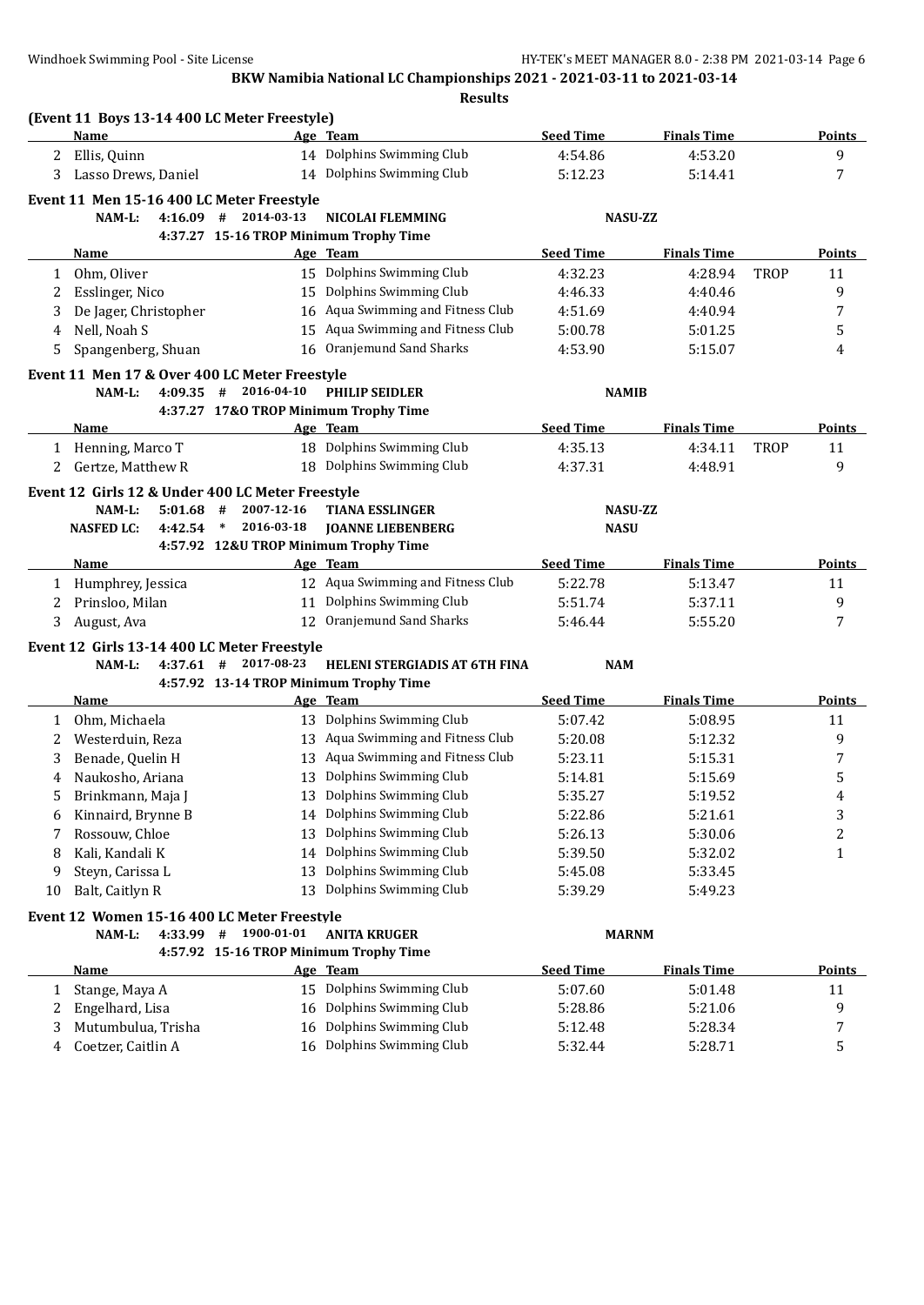|     | Event 12 Women 17 & Over 400 LC Meter Freestyle |                                       |                                       |                  |                        |                |
|-----|-------------------------------------------------|---------------------------------------|---------------------------------------|------------------|------------------------|----------------|
|     | NAM-L:<br>4:34.01 #                             | 1900-01-01                            | <b>ILONA SCHUTTE</b>                  | <b>MARNM</b>     |                        |                |
|     |                                                 |                                       | 4:57.92 17&O TROP Minimum Trophy Time |                  |                        |                |
|     | Name                                            |                                       | Age Team                              | <b>Seed Time</b> | <b>Finals Time</b>     | Points         |
| 1   | Stergiadis, Heleni                              |                                       | 18 Dolphins Swimming Club             | 4:40.49          | 4:40.10<br><b>TROP</b> | 11             |
| 2   | Esslinger, Tiana                                |                                       | 17 Dolphins Swimming Club             | 4:49.29          | 5:00.11                | 9              |
| 3   | Redecker, Nicole                                | 17                                    | Dolphins Swimming Club                | 5:02.65          | 5:09.61                | 7              |
| 4   | Botha, Vicky A                                  |                                       | 19 Dolphins Swimming Club             | 4:52.97          | 5:19.46                | 5              |
|     | Event 13 Men 25-44 400 LC Meter Freestyle       |                                       |                                       |                  |                        |                |
|     | NAM-L:                                          | $5:38.42$ # 2020-02-27                | <b>JAN LOUIS MOSTERT</b>              | <b>DOL</b>       |                        |                |
|     | Name                                            |                                       | Age Team                              | <b>Seed Time</b> | <b>Finals Time</b>     | Points         |
|     | 1 Louw, Dentie J                                |                                       | 37 Swakopmund Swimming Club           | 5:32.17          | 5:36.00#               | 11             |
|     | Event 13 Men 45 & Over 400 LC Meter Freestyle   |                                       |                                       |                  |                        |                |
|     | NAM-L:                                          | $5:44.17$ # 2019-02-16                | <b>PADDY MURPHY</b>                   | <b>NAM</b>       |                        |                |
|     | Name                                            |                                       | Age Team                              | <b>Seed Time</b> | <b>Finals Time</b>     | <b>Points</b>  |
|     | 1 Bekker, Johan                                 |                                       | 51 Marlins Swimming Club              | 5:49.85          | 5:49.59                | 11             |
|     | Event 14 Women 45 & Over 400 LC Meter Freestyle |                                       |                                       |                  |                        |                |
|     | Name                                            |                                       | Age Team                              | <b>Seed Time</b> | <b>Finals Time</b>     | Points         |
|     | 1 Leitner, Ulrike C                             |                                       | 52 Aqua Swimming and Fitness Club     | <b>NT</b>        | 7:22.53                | 11             |
|     | Event 15 Boys 9-10 100 LC Meter Breaststroke    |                                       |                                       |                  |                        |                |
|     | NAM-L:                                          | $1:27.24$ # 2018-04-03                | <b>OLIVER B. DURAND AT SA LEVEL 3</b> | <b>NASU</b>      |                        |                |
|     |                                                 | 1:11.66 9-10 TROP Minimum Trophy Time |                                       |                  |                        |                |
|     | <u>Name</u>                                     |                                       | Age Team                              | <b>Seed Time</b> | <b>Finals Time</b>     | <b>Points</b>  |
| 1   | Jiao, Naan                                      |                                       | 10 Dolphins Swimming Club             | 1:38.44          | 1:36.51                | 11             |
| 2   | Steyn, Ryan P                                   |                                       | 10 Dolphins Swimming Club             | 1:43.21          | 1:41.78                | 9              |
| 3   | Badenhorst, Andre                               |                                       | 9 Dolphins Swimming Club              | 1:54.14          | 1:49.12                | 7              |
| 4   | Engelhard, Victor                               | 10                                    | Dolphins Swimming Club                | 1:47.16          | 1:51.65                | 5              |
| 5   | Hekandjo, Kabi A                                | 10                                    | Aqua Swimming and Fitness Club        | 1:57.85          | 1:58.00                | 4              |
| 6   | van der Colf, Zaylin J                          |                                       | 10 Flippers Swimming Club             | 2:06.13          | 2:00.59                | 3              |
| 7   | Badenhorst, Jurie J                             | 9                                     | Dolphins Swimming Club                | 2:03.35          | 2:02.26                | $\overline{c}$ |
| 8   | van Wyk, Ermano                                 | 10                                    | <b>Flippers Swimming Club</b>         | 2:05.65          | 2:06.61                | 1              |
| 9   | Roos, Heinrich J                                |                                       | 10 Flippers Swimming Club             | 2:08.10          | 2:08.76                |                |
|     | Event 16 Girls 9-10 100 LC Meter Breaststroke   |                                       |                                       |                  |                        |                |
|     | 1:32.11<br>$NAM-L$ :                            | 2006-12-13<br>#                       | <b>CHRISTINE BRIEDENHANN</b>          | <b>NSANM</b>     |                        |                |
|     |                                                 | 1:20.79 9-10 TROP Minimum Trophy Time |                                       |                  |                        |                |
|     | <b>Name</b>                                     |                                       | Age Team                              | <b>Seed Time</b> | <b>Finals Time</b>     | <b>Points</b>  |
| 1   | Matyayi, Rose                                   |                                       | 10 Aqua Swimming and Fitness Club     | 1:44.06          | 1:41.98                | 11             |
| 2   | De Sousa, Vitoria J                             | 10                                    | Dolphins Swimming Club                | 1:44.64          | 1:45.04                | 9              |
| 3   | Meyer, Cara                                     | 10                                    | Dolphins Swimming Club                | 1:55.05          | 1:47.01                | 7              |
| 4   | Naukosho, Ainoa                                 | 10                                    | Dolphins Swimming Club                | 1:50.35          | 1:47.18                | 5              |
| 5   | Drotsky, Kayleigh R                             | 10                                    | Dolphins Swimming Club                | 1:58.91          | 1:50.33                | 4              |
| 6   | Mobbison, Solange A                             | 10                                    | Dolphins Swimming Club                | 2:02.97          | 1:53.36                | 3              |
| 7   | Brinkmann, Emma M                               | 9                                     | Dolphins Swimming Club                | 1:55.93          | 1:53.64                | $\overline{c}$ |
| 8   | De Lange, Claire                                | 9                                     | Phoenix Swimming Academy              | NT               | 2:04.73                | $\mathbf{1}$   |
| 9   | McNamara, Scarlett                              | 9                                     | Phoenix Swimming Academy              | 2:05.89          | 2:05.88                |                |
| 10  | Rey, Candice J                                  | 10                                    | Aqua Swimming and Fitness Club        | 2:13.89          | 2:06.83                |                |
| 11  | Rukewe, Omena T                                 | 10                                    | Aqua Swimming and Fitness Club        | NT               | 2:09.58                |                |
| 12  | McNab, Aneurene                                 | 9                                     | Dolphins Swimming Club                | 2:16.44          | 2:14.00                |                |
| --- | Gann, Ema                                       | 9                                     | Phoenix Swimming Academy              | NT               | DQ                     |                |
|     | Did not swim stroke specified                   |                                       |                                       |                  |                        |                |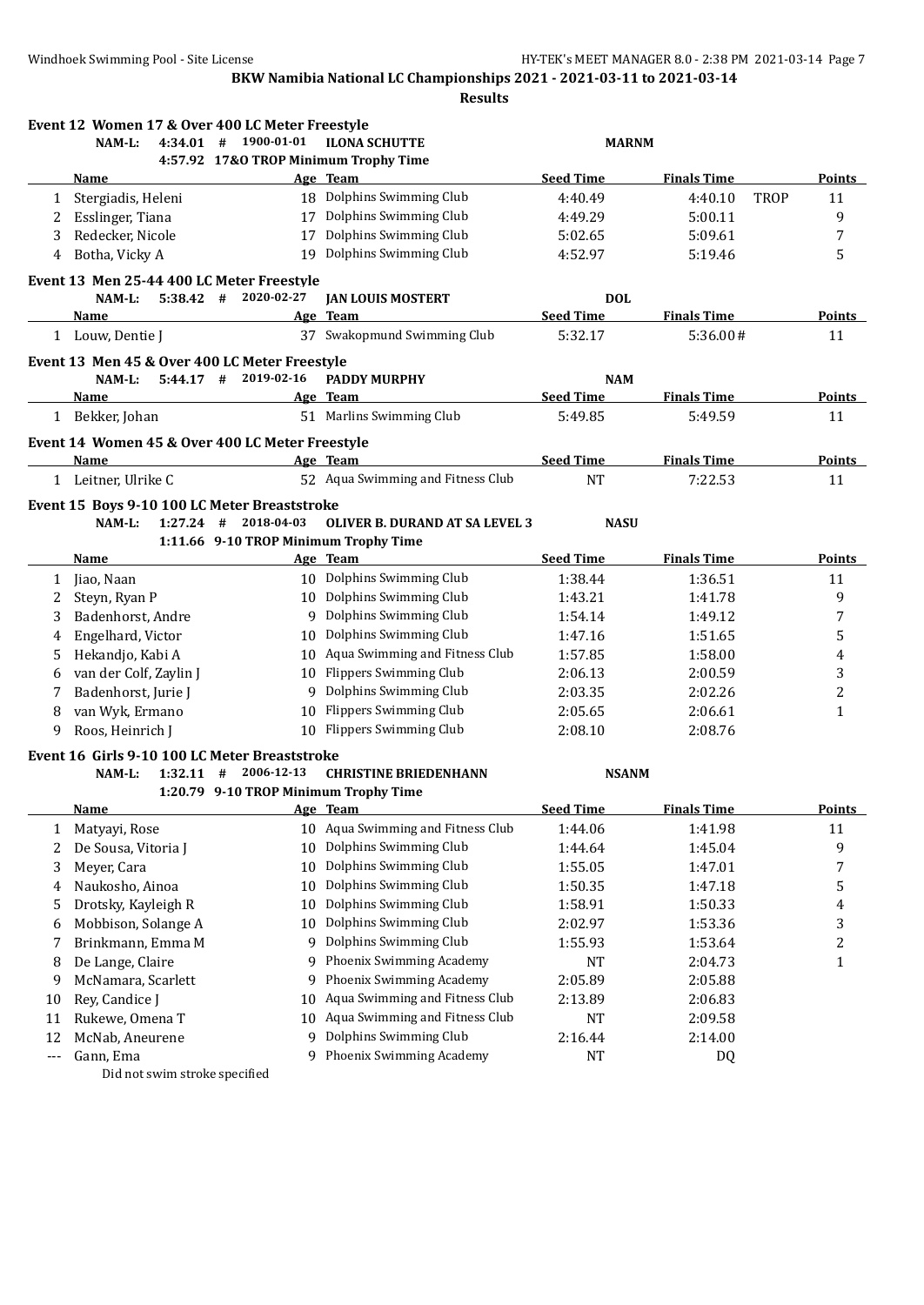|              | Event 17 Boys 13-14 200 LC Meter Breaststroke      |                                                             |                                                                              |                  |                    |       |               |
|--------------|----------------------------------------------------|-------------------------------------------------------------|------------------------------------------------------------------------------|------------------|--------------------|-------|---------------|
|              | NAM-L:<br>$2:29.31$ #                              | 1900-01-01                                                  | <b>RICARDO EERENSTEIN</b>                                                    | <b>TIGNM</b>     |                    |       |               |
|              |                                                    | 2:38.90 13-14 TROP Minimum Trophy Time                      |                                                                              |                  |                    |       |               |
|              | Name                                               |                                                             | Age Team                                                                     | <b>Seed Time</b> | <b>Finals Time</b> |       | Points        |
|              | 1 Durand, Oliver B                                 |                                                             | 13 Dolphins Swimming Club                                                    | 2:48.03          | 2:38.61            | TROP+ | 11            |
| 2            | Zhou, Ruizhe                                       |                                                             | 14 Dolphins Swimming Club                                                    | 2:52.41          | 2:51.27            |       | 9             |
| 3            | Bekker, Jeddidiah                                  |                                                             | 14 Marlins Swimming Club                                                     | 3:08.28          | 3:02.91            |       | 7             |
|              | Event 17 Men 15-16 200 LC Meter Breaststroke       |                                                             |                                                                              |                  |                    |       |               |
|              | $2:29.94$ #<br>NAM-L:                              | 1998-09-01                                                  | <b>DERRICK LANGFORD</b>                                                      | <b>MARNM</b>     |                    |       |               |
|              |                                                    | 2:38.90 15-16 TROP Minimum Trophy Time                      |                                                                              |                  |                    |       |               |
|              | Name                                               |                                                             | Age Team                                                                     | <b>Seed Time</b> | <b>Finals Time</b> |       | Points        |
| $\mathbf{1}$ | Burger, Mikah K                                    |                                                             | 16 Dolphins Swimming Club                                                    | 2:36.12          | 2:41.33            |       | 11            |
| 2            | Rathenam, Keanet-Peter                             | 16                                                          | Dolphins Swimming Club                                                       | 2:48.37          | 2:57.07            |       | 9             |
| 3            | Spangenberg, Shuan                                 | 16                                                          | Oranjemund Sand Sharks                                                       | 3:03.44          | 3:03.90            |       | 7             |
| 4            | Nell, Noah S                                       |                                                             | 15 Aqua Swimming and Fitness Club                                            | 2:58.86          | 3:04.17            |       | 5             |
|              | Event 17 Men 17 & Over 200 LC Meter Breaststroke   |                                                             |                                                                              |                  |                    |       |               |
|              | NAM-L:<br>2:21.85                                  | 2019-03-20<br>#                                             | <b>RONAN Z. WANTENAAR</b>                                                    | <b>NASU</b>      |                    |       |               |
|              |                                                    | 2:38.90 17&O TROP Minimum Trophy Time                       |                                                                              |                  |                    |       |               |
|              | Name                                               |                                                             | Age Team                                                                     | <b>Seed Time</b> | <b>Finals Time</b> |       | <b>Points</b> |
|              | 1 Wellmann, Arkell J                               |                                                             | 18 Dolphins Swimming Club                                                    | 2:44.48          | 2:47.67            |       | 11            |
| 2            | Magongo, Armas                                     |                                                             | 17 Aqua Swimming and Fitness Club                                            | 2:50.67          | 2:51.36            |       | 9             |
| 3            | Cioccolanti, Jodave                                |                                                             | 19 Dolphins Swimming Club                                                    | 2:41.19          | 3:01.24            |       | 7             |
| ---          | Naukushu, Elago                                    |                                                             | 20 Aqua Swimming and Fitness Club                                            | 2:53.90          | DQ                 |       |               |
|              |                                                    | Butterfly kick after turn not followed by breaststroke kick |                                                                              |                  |                    |       |               |
|              | Nakaleke, Elias E                                  |                                                             | 17 Aqua Swimming and Fitness Club                                            | 2:53.91          | DQ                 |       |               |
|              |                                                    |                                                             | At the turn or finish did not touch with both hands simultaneously/separated |                  |                    |       |               |
|              | Event 18 Girls 13-14 200 LC Meter Breaststroke     |                                                             |                                                                              |                  |                    |       |               |
|              | NAM-L:<br>$2:48.02$ #                              | 2012-12-09                                                  | <b>KAIH T BORG</b>                                                           | <b>NAM</b>       |                    |       |               |
|              |                                                    | 2:55.26 13-14 TROP Minimum Trophy Time                      |                                                                              |                  |                    |       |               |
|              | Name                                               |                                                             | Age Team                                                                     | <b>Seed Time</b> | <b>Finals Time</b> |       | <b>Points</b> |
| 1            | Naukosho, Ariana                                   |                                                             | 13 Dolphins Swimming Club                                                    | 3:04.37          | 3:04.49            |       | 11            |
| 2            | Rey, Salome M                                      |                                                             | 14 Aqua Swimming and Fitness Club                                            | 3:18.14          | 3:12.14            |       | 9             |
| 3            | Benade, Quelin H                                   |                                                             | 13 Aqua Swimming and Fitness Club                                            | 3:10.30          | 3:12.64            |       | 7             |
| 4            | Rossouw, Chloe                                     | 13                                                          | Dolphins Swimming Club                                                       | 3:15.07          | 3:13.07            |       | 5             |
| 5            | Kinnaird, Brynne B                                 |                                                             | 14 Dolphins Swimming Club                                                    | 3:12.42          | 3:14.59            |       | 4             |
| 6            | Spath, Aleka R                                     |                                                             | 13 Dolphins Swimming Club                                                    | 3:06.98          | 3:15.78            |       | 3             |
|              | Steyn, Carissa L                                   |                                                             | 13 Dolphins Swimming Club                                                    | 3:26.68          | DQ                 |       |               |
|              |                                                    |                                                             | At the turn or finish did not touch with both hands simultaneously/separated |                  |                    |       |               |
|              | Event 18 Women 15-16 200 LC Meter Breaststroke     |                                                             |                                                                              |                  |                    |       |               |
|              | $2:41.14$ #<br>NAM-L:                              | 2013-11-28                                                  | <b>TONI ROTH</b>                                                             | <b>NAM</b>       |                    |       |               |
|              |                                                    | 2:55.26 15-16 TROP Minimum Trophy Time                      |                                                                              |                  |                    |       |               |
|              | Name                                               |                                                             | Age Team                                                                     | <b>Seed Time</b> | <b>Finals Time</b> |       | <b>Points</b> |
|              | 1 Stange, Maya A                                   |                                                             | 15 Dolphins Swimming Club                                                    | 2:56.49          | 3:02.40            |       | 11            |
| 2            | Coetzer, Caitlin A                                 |                                                             | 16 Dolphins Swimming Club                                                    | 3:06.59          | 3:11.04            |       | 9             |
| 3.           | Pretorius, Eldone D                                |                                                             | 15 Aqua Swimming and Fitness Club                                            | 3:27.47          | 3:47.82            |       | 7             |
|              | Event 18 Women 17 & Over 200 LC Meter Breaststroke |                                                             |                                                                              |                  |                    |       |               |
|              | NAM-L:                                             | $2:39.71$ # 2009-07-25                                      | DANIELA LINDEMEIER AT 13TH FIN                                               | <b>DOL</b>       |                    |       |               |
|              |                                                    | 2:55.26 17&O TROP Minimum Trophy Time                       |                                                                              |                  |                    |       |               |
|              | <u>Name</u>                                        |                                                             | Age Team                                                                     | <b>Seed Time</b> | <b>Finals Time</b> |       | <b>Points</b> |
| 1            | Redecker, Nicole                                   |                                                             | 17 Dolphins Swimming Club                                                    | 2:53.50          | 2:59.45            |       | 11            |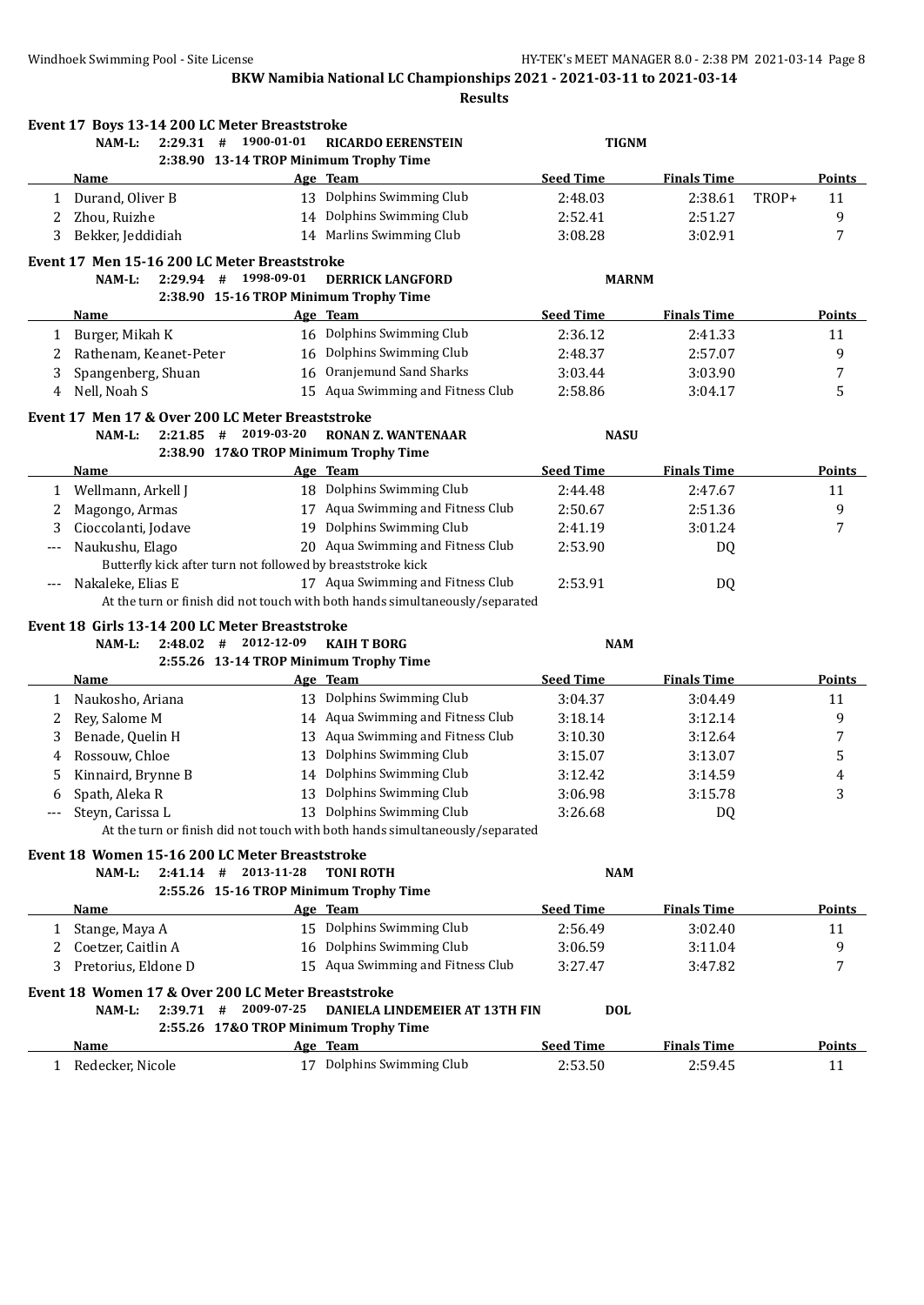**Results**

#### **Event 21 Boys 9-10 100 LC Meter Backstroke**

**NAM-L: 1:19.14 # 2017-12-06 OLIVER B. DURAND AT NTS CHAMPI DOL**

**1:05.32 9-10 TROP Minimum Trophy Time**

|   | Name                  |     | Age Team                       | <b>Seed Time</b> | <b>Finals Time</b> | <b>Points</b> |
|---|-----------------------|-----|--------------------------------|------------------|--------------------|---------------|
|   | Jiao, Naan            | 10  | Dolphins Swimming Club         | 1:26.27          | 1:23.63            | 11            |
|   | 2 Steyn, Ryan P       | 10  | Dolphins Swimming Club         | 1:23.15          | 1:23.86            | q             |
|   | 3 Badenhorst, Andre   |     | 9 Dolphins Swimming Club       | 1:33.91          | 1:33.94            |               |
|   | 4 Hekandjo, Kabi A    | 10. | Aqua Swimming and Fitness Club | 1:34.47          | 1:40.88            |               |
|   | 5 Badenhorst, Jurie J |     | 9 Dolphins Swimming Club       | 1:43.16          | 1:44.94            | 4             |
| 6 | Engelhard, Victor     | 10  | Dolphins Swimming Club         | 1:50.28          | 1:46.03            |               |
|   | Roos, Heinrich J      | 10. | Flippers Swimming Club         | 1:48.54          | 1:48.82            |               |

#### **Event 22 Girls 9-10 100 LC Meter Backstroke**

 $\overline{\phantom{a}}$ 

#### **NAM-L: 1:18.13 # 2014-12-04 TIANA ESSLINGER AT NTS CHAMPIO DOL 1:12.53 9-10 TROP Minimum Trophy Time**

|    |                     |    | 1114100 > 10 11101 PHIMMAN 110phy 11mc |                  |                    |               |
|----|---------------------|----|----------------------------------------|------------------|--------------------|---------------|
|    | Name                |    | Age Team                               | <b>Seed Time</b> | <b>Finals Time</b> | <b>Points</b> |
|    | Matyayi, Rose       | 10 | Aqua Swimming and Fitness Club         | 1:25.26          | 1:25.49            | 11            |
|    | Naukosho, Ainoa     | 10 | Dolphins Swimming Club                 | 1:32.76          | 1:31.45            | 9             |
| 3. | De Sousa, Vitoria J | 10 | Dolphins Swimming Club                 | 1:34.09          | 1:39.29            |               |
| 4  | Brinkmann, Emma M   |    | 9 Dolphins Swimming Club               | 1:44.56          | 1:42.80            | 5             |
| 5. | Drotsky, Kayleigh R | 10 | Dolphins Swimming Club                 | 1:49.02          | 1:46.65            | 4             |
| 6  | Mobbison, Solange A | 10 | Dolphins Swimming Club                 | 1:48.12          | 1:47.07            | 3             |
|    | Rev. Candice I      | 10 | Aqua Swimming and Fitness Club         | 1:47.04          | 1:48.00            | 2             |
| 8  | McNamara, Scarlett  |    | 9 Phoenix Swimming Academy             | 1:52.81          | 1:53.60            |               |
| 9  | Rukewe, Omena T     | 10 | Aqua Swimming and Fitness Club         | 2:00.35          | 1:53.70            |               |
| 10 | Gann, Ema           |    | 9 Phoenix Swimming Academy             | NT               | 1:59.89            |               |
| 11 | De Lange, Claire    |    | 9 Phoenix Swimming Academy             | NT               | 2:05.95            |               |
| 12 | McNab, Aneurene     |    | 9 Dolphins Swimming Club               | 2:03.66          | 2:07.85            |               |
|    | Meyer, Cara         | 10 | Dolphins Swimming Club                 | 1:53.49          | DQ                 |               |
|    |                     |    |                                        |                  |                    |               |

Past vertical at turn: independent strokes

## **Event 23 Boys 11-12 100 LC Meter Backstroke**

# **NAM-L: 1:10.35 # 2018-03-21 JOSE N. CANJULO AT SA NATIONAL NASU**

## **1:05.32 11-12 TROP Minimum Trophy Time**

|    | Name                                         |    | Age Team                       | <b>Seed Time</b> | <b>Finals Time</b> | <b>Points</b> |
|----|----------------------------------------------|----|--------------------------------|------------------|--------------------|---------------|
|    | Kinnaird, Liam                               | 12 | Dolphins Swimming Club         | 1:19.27          | 1:16.12            | 11            |
|    | Esterhuizen, Lorenzo E                       | 11 | Aqua Swimming and Fitness Club | 1:19.22          | 1:16.86            | 9             |
| 3  | Nakaleke, Eliphas                            | 12 | Aqua Swimming and Fitness Club | 1:20.16          | 1:18.00            | 7             |
| 4  | Langford, James J                            | 11 | Dolphins Swimming Club         | 1:21.91          | 1:19.30            | 5             |
| 5  | Hooker, Matthew R                            | 12 | Dolphins Swimming Club         | 1:24.77          | 1:20.50            | 4             |
| 6  | Jansen, Ernst J                              | 11 | Dolphins Swimming Club         | 1:21.44          | 1:21.76            | 3             |
|    | Bock, Nathan R                               | 11 | Oranjemund Sand Sharks         | 1:20.19          | 1:22.38            | 2             |
| 8  | Tibazarwa, Mark                              | 11 | Aqua Swimming and Fitness Club | 1:27.06          | 1:26.82            |               |
| 9  | Nell, Tristan T                              | 12 | Aqua Swimming and Fitness Club | 1:29.52          | 1:28.80            |               |
| 10 | Gogol, Milano R                              | 12 | Dolphins Swimming Club         | 1:29.35          | 1:30.91            |               |
| 11 | Armstrong, Lee-Jay N                         | 12 | Aqua Swimming and Fitness Club | <b>NT</b>        | 1:37.57            |               |
| 12 | Badenhorst, Dirk C                           | 12 | Dolphins Swimming Club         | 1:40.30          | 1:40.93            |               |
| 13 | David, Jose A                                | 12 | Aqua Swimming and Fitness Club | 1:49.78          | 1:42.03            |               |
| 14 | Coetzee, Jannes H                            | 11 | <b>Flippers Swimming Club</b>  | 1:45.48          | 1:42.62            |               |
| 15 | Benade, Kayleb G                             | 11 | Aqua Swimming and Fitness Club | 1:41.14          | 1:43.00            |               |
| 16 | De Klerk, Elijah Y                           | 11 | Dolphins Swimming Club         | 2:12.37          | 1:59.21            |               |
|    | Event 24 Girls 11-12 100 LC Meter Backstroke |    |                                |                  |                    |               |

**NAM-L: 1:12.08 # 2016-12-07 TIANA ESSLINGER DOL**

**1:12.53 11-12 TROP Minimum Trophy Time**

| Name                | Age Team                          | Seed Time | <b>Finals Time</b> | <b>Points</b> |
|---------------------|-----------------------------------|-----------|--------------------|---------------|
| ← Humphrey, Jessica | 12 Aqua Swimming and Fitness Club | 1:17.09   | 1:15.42            |               |
| 2 Nel. Esmeralda    | 11 Phoenix Swimming Academy       | 1:32.01   | 1:20.58            |               |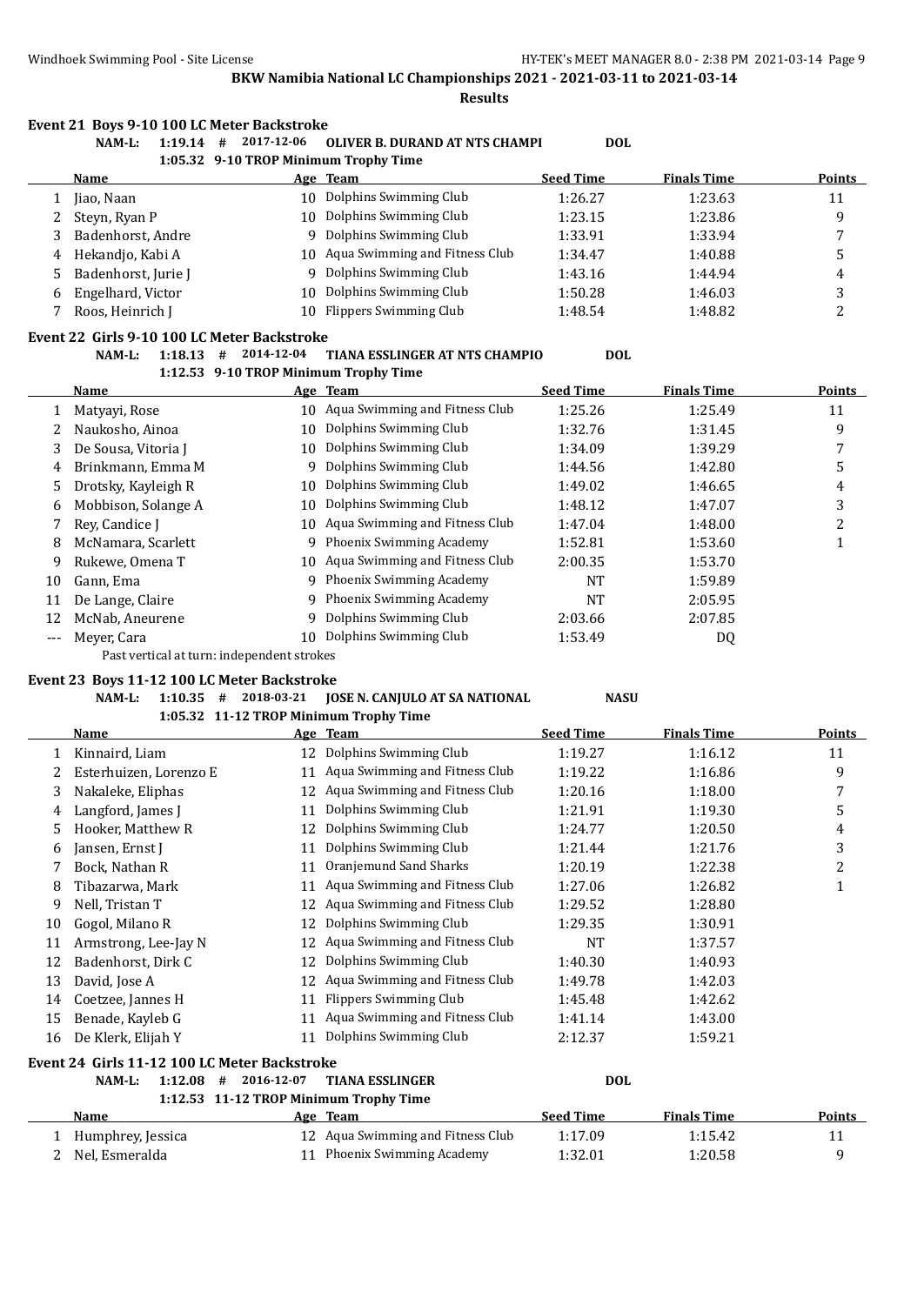#### **(Event 24 Girls 11-12 100 LC Meter Backstroke)**

|    | Name              |    | Age Team                          | <b>Seed Time</b> | <b>Finals Time</b> | <b>Points</b> |
|----|-------------------|----|-----------------------------------|------------------|--------------------|---------------|
| 3  | Kapapa, Alexandra |    | 12 Aqua Swimming and Fitness Club | 1:24.25          | 1:22.40            |               |
| 4  | Senekal, Julitte  | 12 | Dolphins Swimming Club            | 1:27.39          | 1:24.08            | 5             |
| 5. | Geyser, Mikayla   | 12 | Dolphins Swimming Club            | 1:28.07          | 1:25.40            | 4             |
| 6  | August, Ava       | 12 | Oranjemund Sand Sharks            | 1:26.29          | 1:28.49            | 3             |
|    | Bekker, Jemima    | 12 | Marlins Swimming Club             | 1:36.28          | 1:29.34            | ำ             |
| 8  | Prinsloo, Milan   | 11 | Dolphins Swimming Club            | 1:33.08          | 1:31.01            |               |
| 9  | Nel, Amy-Isabella | 11 | Marlins Swimming Club             | 1:35.64          | 1:31.91            |               |
| 10 | Keding, Marlene   | 11 | Flippers Swimming Club            | 1:48.62          | 1:33.37            |               |
| 11 | Bergh, Madison S  | 11 | Aqua Swimming and Fitness Club    | 1:43.16          | 1:34.56            |               |
| 12 | Oehley, Kaylee B  | 12 | Phoenix Swimming Academy          | NT               | 1:43.10            |               |
| 13 | Steyn, Lara       | 11 | Dolphins Swimming Club            | 1:47.47          | 1:48.78            |               |
| 14 | Loubser, Courtney | 11 | Phoenix Swimming Academy          | 1:53.64          | 1:52.52            |               |

## **Event 25 Boys 13-14 100 LC Meter Backstroke**

## **NAM-L: 1:00.99 # 2019-12-04 JOSE CANJULO MAC**

## **1:05.32 13-14 TROP Minimum Trophy Time**

|    | <b>Name</b>              |    | Age Team                          | <b>Seed Time</b> | <b>Finals Time</b> | <b>Points</b> |
|----|--------------------------|----|-----------------------------------|------------------|--------------------|---------------|
|    | Durand, Oliver B         | 13 | Dolphins Swimming Club            | 1:10.78          | 1:09.32            | 11            |
|    | Engelhard, Robin         |    | 14 Dolphins Swimming Club         | 1:14.59          | 1:09.92            | 9             |
| 3  | Ellis, Quinn             |    | 14 Dolphins Swimming Club         | 1:10.32          | 1:11.26            |               |
| 4  | Steyn, Fourie P          | 13 | Dolphins Swimming Club            | 1:24.57          | 1:18.05            | 5             |
| 5  | Gevser, Brett A          |    | 14 Dolphins Swimming Club         | 1:20.23          | 1:19.09            | 4             |
| 6  | Bauernschmitt, Michael B | 13 | Dolphins Swimming Club            | 1:24.08          | 1:21.62            | 3             |
|    | Marggraff, Alex W        | 13 | Dolphins Swimming Club            | NT               | 1:24.38            | ∠             |
| 8  | Buchert, Jorn            | 13 | Swakopmund Swimming Club          | 1:27.66          | 1:24.74            |               |
| 9  | Bekker, Jeddidiah        |    | 14 Marlins Swimming Club          | 1:22.73          | 1:25.64            |               |
| 10 | Lasso Drews, Daniel      |    | 14 Dolphins Swimming Club         | 1:22.72          | 1:25.69            |               |
| 11 | Kapapa, Timothy          |    | 14 Aqua Swimming and Fitness Club | 1:31.49          | 1:26.76            |               |

#### **Event 25 Men 15-16 100 LC Meter Backstroke**

#### **NAM-L: 58.91 # 2017-07-23 RONAN Z. WANTENAAR AT 17TH FIN NAM**

## **1:05.32 15-16 TROP Minimum Trophy Time**

|    | Name                   |    | Age Team                          | <b>Seed Time</b> | <b>Finals Time</b> |             | <b>Points</b> |
|----|------------------------|----|-----------------------------------|------------------|--------------------|-------------|---------------|
|    | De Jager, Christopher  |    | 16 Aqua Swimming and Fitness Club | 1:03.09          | 1:04.79            | <b>TROP</b> | 11            |
|    | Magongo, Brave         |    | 15 Aqua Swimming and Fitness Club | 1:08.56          | 1:06.50            |             | 9             |
|    | Burger, Mikah K        |    | 16 Dolphins Swimming Club         | 1:01.93          | 1:06.89            |             | 7             |
| 4  | Ohm, Oliver            | 15 | Dolphins Swimming Club            | 1:11.24          | 1:08.02            |             | ა             |
| 5. | Esslinger, Nico        |    | 15 Dolphins Swimming Club         | 1:12.35          | 1:11.92            |             | 4             |
| 6  | Nell, Noah S           |    | 15 Agua Swimming and Fitness Club | 1:12.66          | 1:12.84            |             | 3             |
|    | Spangenberg, Shuan     | 16 | Oranjemund Sand Sharks            | 1:10.75          | 1:15.73            |             | ∠             |
| 8  | Rathenam, Keanet-Peter |    | 16 Dolphins Swimming Club         | 1:17.28          | 1:23.15            |             |               |
| 9  | Loxton, Dominic        | 15 | Aqua Swimming and Fitness Club    | 1:30.22          | 1:26.59            |             |               |
| 10 | Koster, Charles        | 15 | Marlins Swimming Club             | 1:24.77          | 1:27.16            |             |               |

# **Event 25 Men 17 & Over 100 LC Meter Backstroke**

#### **NAM-L: 57.75 # 2019-08-20 RONAN WANTENAAR NAM 1:05.32 17&O TROP Minimum Trophy Time**

|   | $10000 = 1000$ $1001$ $01000$ $1000$ |     |                                   |                  |                    |               |
|---|--------------------------------------|-----|-----------------------------------|------------------|--------------------|---------------|
|   | Name                                 |     | Age Team                          | <b>Seed Time</b> | <b>Finals Time</b> | <b>Points</b> |
|   | Lamprecht, Lushano P                 |     | 23 Agua Swimming and Fitness Club | NT               | 1:05.73            | 11            |
|   | 2 Wellmann, Arkell J                 |     | 18 Dolphins Swimming Club         | 1:05.29          | 1:06.39            | 9             |
|   | Henning, Marco T                     |     | 18 Dolphins Swimming Club         | 1:06.13          | 1:09.77            |               |
|   | 4 Cioccolanti, Jodave                | 19. | Dolphins Swimming Club            | 1:05.68          | 1:11.86            |               |
|   | 5 Gertze, Matthew R                  |     | 18 Dolphins Swimming Club         | 1:07.09          | 1:11.87            | 4             |
| 6 | Nakaleke, Elias E                    | 17  | Aqua Swimming and Fitness Club    | 1:11.72          | 1:13.37            |               |
|   | Magongo, Armas                       | 17  | Aqua Swimming and Fitness Club    | 1:14.40          | 1:14.58            |               |
| 8 | Helm, Joshua                         | 17  | Phoenix Swimming Academy          | 1:30.84          | 1:28.45            |               |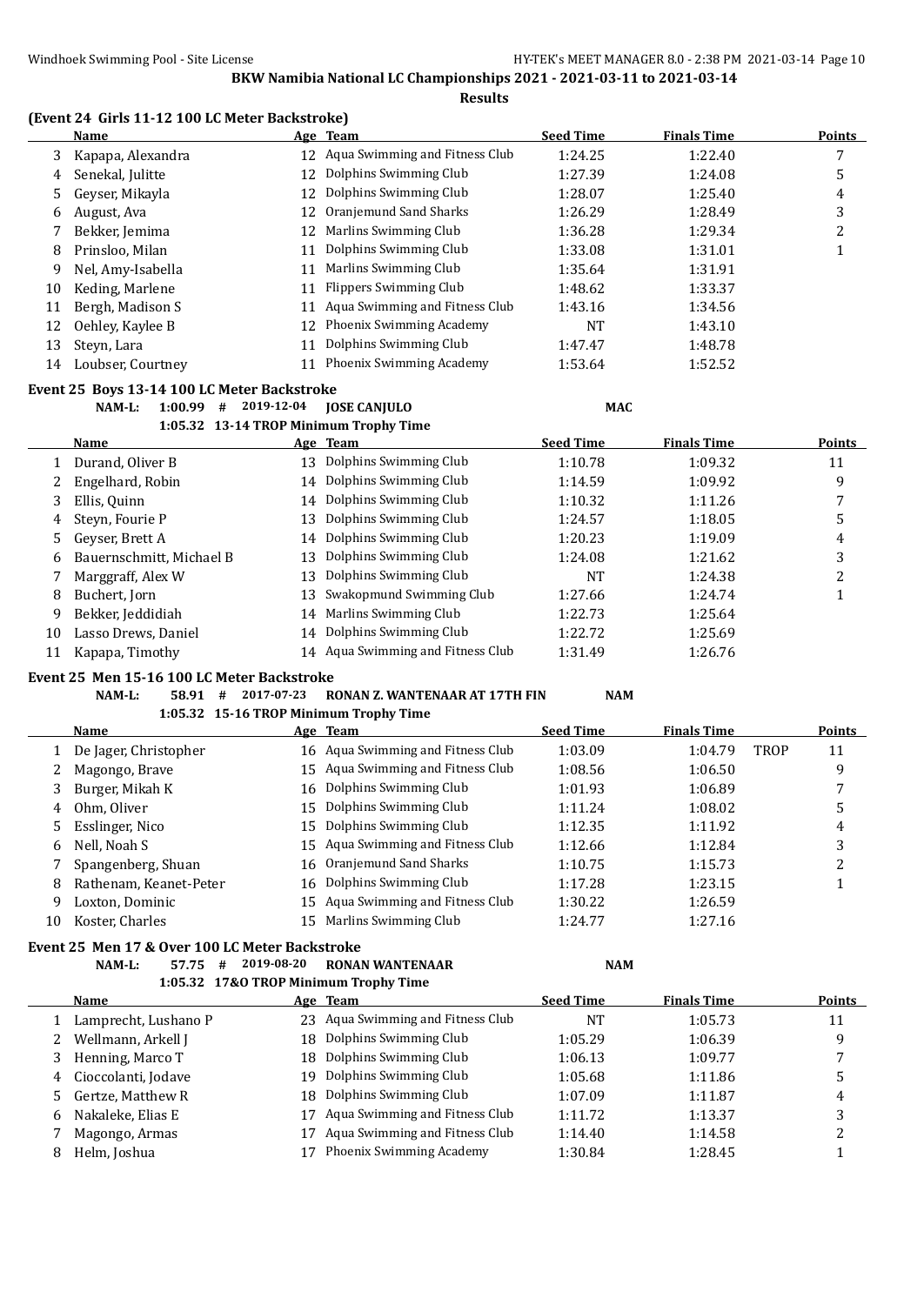| Name                                             | (Event 25 Men 17 & Over 100 LC Meter Backstroke) | Age Team                                                     | <b>Seed Time</b>                                                                                                                                                                                                                                                                                                                                                                                                                                                                                                                                                                                                                                 | <b>Finals Time</b>                                                                                                     |                          | <b>Points</b>  |
|--------------------------------------------------|--------------------------------------------------|--------------------------------------------------------------|--------------------------------------------------------------------------------------------------------------------------------------------------------------------------------------------------------------------------------------------------------------------------------------------------------------------------------------------------------------------------------------------------------------------------------------------------------------------------------------------------------------------------------------------------------------------------------------------------------------------------------------------------|------------------------------------------------------------------------------------------------------------------------|--------------------------|----------------|
| Nieuwoudt, Brody B                               |                                                  | 17 Phoenix Swimming Academy                                  | 1:43.34                                                                                                                                                                                                                                                                                                                                                                                                                                                                                                                                                                                                                                          | 1:38.93                                                                                                                |                          |                |
| Wantenaar, Ronan Z                               |                                                  | 20 Aqua Swimming and Fitness Club                            | 57.75                                                                                                                                                                                                                                                                                                                                                                                                                                                                                                                                                                                                                                            | DQ                                                                                                                     |                          |                |
|                                                  |                                                  |                                                              |                                                                                                                                                                                                                                                                                                                                                                                                                                                                                                                                                                                                                                                  |                                                                                                                        |                          |                |
|                                                  |                                                  |                                                              |                                                                                                                                                                                                                                                                                                                                                                                                                                                                                                                                                                                                                                                  |                                                                                                                        |                          |                |
| $1:03.36$ #<br>NAM-L:                            |                                                  | <b>ZANRE OBERHOLZER</b>                                      |                                                                                                                                                                                                                                                                                                                                                                                                                                                                                                                                                                                                                                                  |                                                                                                                        |                          |                |
|                                                  |                                                  |                                                              |                                                                                                                                                                                                                                                                                                                                                                                                                                                                                                                                                                                                                                                  |                                                                                                                        |                          |                |
| <u>Name</u>                                      |                                                  |                                                              | <b>Seed Time</b>                                                                                                                                                                                                                                                                                                                                                                                                                                                                                                                                                                                                                                 | <b>Finals Time</b>                                                                                                     |                          | <b>Points</b>  |
| Brinkmann, Maja J                                |                                                  |                                                              | 1:18.06                                                                                                                                                                                                                                                                                                                                                                                                                                                                                                                                                                                                                                          | 1:15.42                                                                                                                |                          | 11             |
| Westerduin, Reza                                 |                                                  |                                                              | 1:15.82                                                                                                                                                                                                                                                                                                                                                                                                                                                                                                                                                                                                                                          | 1:16.27                                                                                                                |                          | 9              |
| Rey, Salome M                                    |                                                  |                                                              | 1:16.99                                                                                                                                                                                                                                                                                                                                                                                                                                                                                                                                                                                                                                          | 1:17.06                                                                                                                |                          | 7              |
| Benade, Quelin H                                 |                                                  |                                                              | 1:18.17                                                                                                                                                                                                                                                                                                                                                                                                                                                                                                                                                                                                                                          | 1:20.05                                                                                                                |                          | 5              |
| Rossouw, Chloe                                   |                                                  |                                                              | 1:21.14                                                                                                                                                                                                                                                                                                                                                                                                                                                                                                                                                                                                                                          | 1:20.57                                                                                                                |                          | 4              |
| Naukosho, Ariana                                 | 13                                               |                                                              | 1:16.05                                                                                                                                                                                                                                                                                                                                                                                                                                                                                                                                                                                                                                          | 1:21.45                                                                                                                |                          | 3              |
| Ohm, Michaela                                    | 13                                               | Dolphins Swimming Club                                       | 1:18.51                                                                                                                                                                                                                                                                                                                                                                                                                                                                                                                                                                                                                                          | 1:21.84                                                                                                                |                          | $\overline{c}$ |
| Klein, Kaylynn J                                 | 13                                               |                                                              | 1:23.12                                                                                                                                                                                                                                                                                                                                                                                                                                                                                                                                                                                                                                          | 1:23.24                                                                                                                |                          | $\mathbf{1}$   |
| Kinnaird, Brynne B                               |                                                  | Dolphins Swimming Club                                       | 1:22.52                                                                                                                                                                                                                                                                                                                                                                                                                                                                                                                                                                                                                                          | 1:24.49                                                                                                                |                          |                |
| Drotsky, Nayla C                                 | 14                                               | Dolphins Swimming Club                                       | 1:29.82                                                                                                                                                                                                                                                                                                                                                                                                                                                                                                                                                                                                                                          | 1:25.29                                                                                                                |                          |                |
| Stephanus, Oliwia E                              | 13                                               | Dolphins Swimming Club                                       | 1:26.92                                                                                                                                                                                                                                                                                                                                                                                                                                                                                                                                                                                                                                          | 1:25.40                                                                                                                |                          |                |
| Spath, Aleka R                                   | 13                                               | Dolphins Swimming Club                                       | 1:22.14                                                                                                                                                                                                                                                                                                                                                                                                                                                                                                                                                                                                                                          | 1:26.76                                                                                                                |                          |                |
| Kali, Kandali K                                  |                                                  |                                                              | 1:26.16                                                                                                                                                                                                                                                                                                                                                                                                                                                                                                                                                                                                                                          | 1:26.90                                                                                                                |                          |                |
| Balt, Caitlyn R                                  | 13                                               | Dolphins Swimming Club                                       | 1:25.39                                                                                                                                                                                                                                                                                                                                                                                                                                                                                                                                                                                                                                          | 1:29.29                                                                                                                |                          |                |
| Spath, Bella R                                   |                                                  | Dolphins Swimming Club                                       | 1:28.54                                                                                                                                                                                                                                                                                                                                                                                                                                                                                                                                                                                                                                          | 1:31.98                                                                                                                |                          |                |
| Steyn, Carissa L                                 | 13                                               | Dolphins Swimming Club                                       | 1:29.13                                                                                                                                                                                                                                                                                                                                                                                                                                                                                                                                                                                                                                          | 1:33.03                                                                                                                |                          |                |
| Keding, Alexandra                                |                                                  |                                                              | 1:36.66                                                                                                                                                                                                                                                                                                                                                                                                                                                                                                                                                                                                                                          | 1:34.39                                                                                                                |                          |                |
| Schnebel, Silke                                  | 13                                               | Dolphins Swimming Club                                       | 1:37.12                                                                                                                                                                                                                                                                                                                                                                                                                                                                                                                                                                                                                                          | 1:36.87                                                                                                                |                          |                |
| Helm, Jezneel                                    |                                                  |                                                              | NT                                                                                                                                                                                                                                                                                                                                                                                                                                                                                                                                                                                                                                               | 1:51.75                                                                                                                |                          |                |
| Coetzee, Marlene S                               |                                                  |                                                              | <b>NT</b>                                                                                                                                                                                                                                                                                                                                                                                                                                                                                                                                                                                                                                        | 1:58.73                                                                                                                |                          |                |
|                                                  |                                                  |                                                              |                                                                                                                                                                                                                                                                                                                                                                                                                                                                                                                                                                                                                                                  |                                                                                                                        |                          |                |
| NAM-L:                                           |                                                  |                                                              |                                                                                                                                                                                                                                                                                                                                                                                                                                                                                                                                                                                                                                                  |                                                                                                                        |                          |                |
|                                                  |                                                  |                                                              |                                                                                                                                                                                                                                                                                                                                                                                                                                                                                                                                                                                                                                                  |                                                                                                                        |                          |                |
| Name                                             |                                                  |                                                              | <b>Seed Time</b>                                                                                                                                                                                                                                                                                                                                                                                                                                                                                                                                                                                                                                 | <b>Finals Time</b>                                                                                                     |                          | <b>Points</b>  |
| Mutumbulua, Trisha                               |                                                  |                                                              | 1:13.47                                                                                                                                                                                                                                                                                                                                                                                                                                                                                                                                                                                                                                          | 1:16.65                                                                                                                |                          | 11             |
| Stange, Maya A                                   |                                                  |                                                              | 1:15.80                                                                                                                                                                                                                                                                                                                                                                                                                                                                                                                                                                                                                                          | 1:17.79                                                                                                                |                          | 9              |
| Engelhard, Lisa                                  |                                                  |                                                              | 1:18.87                                                                                                                                                                                                                                                                                                                                                                                                                                                                                                                                                                                                                                          | 1:17.93                                                                                                                |                          |                |
| Herbst, Kyle A                                   |                                                  |                                                              |                                                                                                                                                                                                                                                                                                                                                                                                                                                                                                                                                                                                                                                  |                                                                                                                        |                          | 7              |
|                                                  |                                                  | 6 Dolphins Swimming Club                                     | 1:18.52                                                                                                                                                                                                                                                                                                                                                                                                                                                                                                                                                                                                                                          | 1:21.07                                                                                                                |                          | 5              |
| Coetzer, Caitlin A                               | 16                                               | Dolphins Swimming Club                                       | 1:23.45                                                                                                                                                                                                                                                                                                                                                                                                                                                                                                                                                                                                                                          | 1:24.33                                                                                                                |                          | 4              |
| Benjamin, Zunaid M                               | 16                                               | Aqua Swimming and Fitness Club                               | 1:25.50                                                                                                                                                                                                                                                                                                                                                                                                                                                                                                                                                                                                                                          | 1:25.01                                                                                                                |                          | 3              |
| Nakaleke, Ester                                  |                                                  | 16 Aqua Swimming and Fitness Club                            | 1:27.43                                                                                                                                                                                                                                                                                                                                                                                                                                                                                                                                                                                                                                          | 1:32.69                                                                                                                |                          | 2              |
|                                                  |                                                  |                                                              |                                                                                                                                                                                                                                                                                                                                                                                                                                                                                                                                                                                                                                                  |                                                                                                                        |                          |                |
| Event 26 Women 17 & Over 100 LC Meter Backstroke | 2017-03-17                                       |                                                              |                                                                                                                                                                                                                                                                                                                                                                                                                                                                                                                                                                                                                                                  |                                                                                                                        |                          |                |
| $1:04.89$ #<br>NAM-L:                            |                                                  | ZANRÉ OBERHOLZER AT SA NATIONA                               | <b>TUKS-NT</b>                                                                                                                                                                                                                                                                                                                                                                                                                                                                                                                                                                                                                                   |                                                                                                                        |                          |                |
| <b>Name</b>                                      |                                                  | 1:12.53 17&O TROP Minimum Trophy Time                        | <b>Seed Time</b>                                                                                                                                                                                                                                                                                                                                                                                                                                                                                                                                                                                                                                 | <b>Finals Time</b>                                                                                                     |                          |                |
|                                                  |                                                  | Age Team<br>18 Dolphins Swimming Club                        | 1:06.15                                                                                                                                                                                                                                                                                                                                                                                                                                                                                                                                                                                                                                          | 1:10.27                                                                                                                |                          | 11             |
| Stergiadis, Heleni                               | 17                                               |                                                              |                                                                                                                                                                                                                                                                                                                                                                                                                                                                                                                                                                                                                                                  |                                                                                                                        | <b>TROP</b>              |                |
| Esslinger, Tiana                                 | 19                                               | Dolphins Swimming Club                                       | 1:09.27                                                                                                                                                                                                                                                                                                                                                                                                                                                                                                                                                                                                                                          | 1:12.23                                                                                                                | TROP                     | 9              |
| Botha, Vicky A                                   |                                                  | Dolphins Swimming Club                                       | 1:11.86                                                                                                                                                                                                                                                                                                                                                                                                                                                                                                                                                                                                                                          | 1:19.30                                                                                                                |                          | 7              |
| Esslinger, Carissa                               | 18                                               | Dolphins Swimming Club                                       | 1:23.19                                                                                                                                                                                                                                                                                                                                                                                                                                                                                                                                                                                                                                          | 1:25.05                                                                                                                |                          | 5              |
| Leitner, Janine T                                | 24<br>24                                         | Aqua Swimming and Fitness Club<br>Dolphins Swimming Club     | NT                                                                                                                                                                                                                                                                                                                                                                                                                                                                                                                                                                                                                                               | 1:26.31                                                                                                                |                          | 4<br>3         |
| Botha, Caitlin J                                 |                                                  |                                                              | 3:27.56                                                                                                                                                                                                                                                                                                                                                                                                                                                                                                                                                                                                                                          | 3:17.21                                                                                                                |                          |                |
| Event 27 Men 25-44 100 LC Meter Backstroke       |                                                  |                                                              |                                                                                                                                                                                                                                                                                                                                                                                                                                                                                                                                                                                                                                                  |                                                                                                                        |                          | <b>Points</b>  |
| $1:18.12$ #<br>NAM-L:<br><u>Name</u>             | 2020-02-20                                       | <b>DENTIE LOUW</b><br>Age Team                               | <b>NAM</b><br><b>Seed Time</b>                                                                                                                                                                                                                                                                                                                                                                                                                                                                                                                                                                                                                   | <b>Finals Time</b>                                                                                                     |                          | <b>Points</b>  |
|                                                  | $1:03.81$ #                                      | 2013-07-19<br>13<br>13<br>13<br>14<br>14<br>13<br>2014-12-10 | Event 26 Girls 13-14 100 LC Meter Backstroke<br>1:12.53 13-14 TROP Minimum Trophy Time<br>Age Team<br>13 Dolphins Swimming Club<br>Aqua Swimming and Fitness Club<br>14 Aqua Swimming and Fitness Club<br>Aqua Swimming and Fitness Club<br>Dolphins Swimming Club<br>Dolphins Swimming Club<br>Aqua Swimming and Fitness Club<br>Dolphins Swimming Club<br>14 Flippers Swimming Club<br>14 Phoenix Swimming Academy<br>13 Phoenix Swimming Academy<br>Event 26 Women 15-16 100 LC Meter Backstroke<br>1:12.53 15-16 TROP Minimum Trophy Time<br>Age Team<br>16 Dolphins Swimming Club<br>15 Dolphins Swimming Club<br>16 Dolphins Swimming Club | Swimmers head did not surface at or before 15 meter mark following the start or turn<br>ZANRÉ OBERHOLZER AT AFRICAN UN | <b>NAM</b><br><b>NAM</b> |                |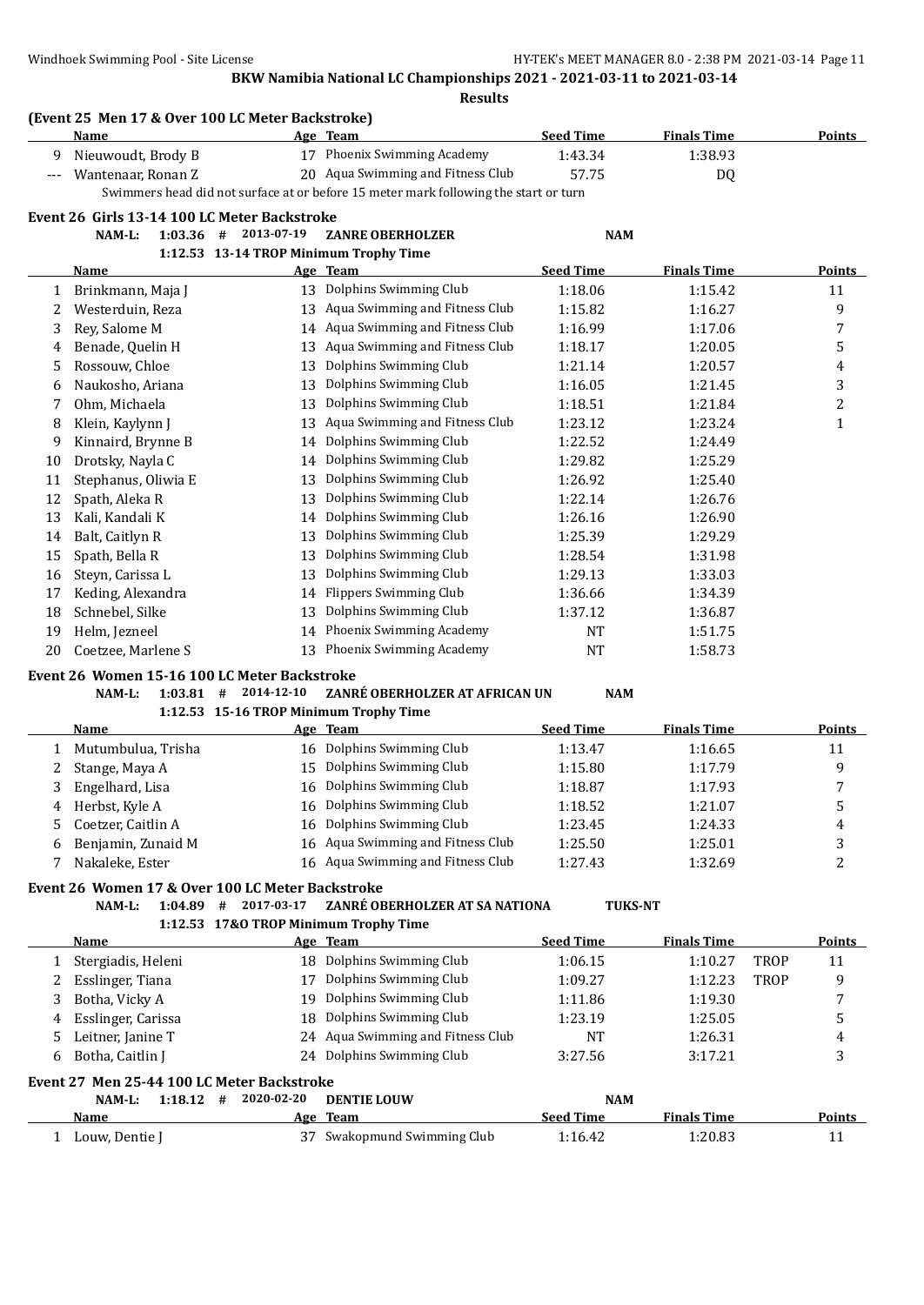|    | Event 27 Men 45 & Over 100 LC Meter Backstroke   |            |                                       |                  |                    |                |
|----|--------------------------------------------------|------------|---------------------------------------|------------------|--------------------|----------------|
|    | NAM-L:<br>1:27.33<br>#                           | 2019-04-06 | <b>FRANCOIS VAN DER WESTHUIZEN</b>    | MARL             |                    |                |
|    | <b>NASFED LC:</b><br>1:26.88<br>$\ast$           | 2020-02-27 | <b>JOHAN BEKKER RECORD SET</b>        | <b>MAC</b>       |                    |                |
|    | Name                                             |            | Age Team                              | <b>Seed Time</b> | <b>Finals Time</b> | Points         |
|    | 1 Bekker, Johan                                  |            | 51 Marlins Swimming Club              | 1:26.88          | 1:32.70            | 11             |
|    | Event 28 Women 45 & Over 100 LC Meter Backstroke |            |                                       |                  |                    |                |
|    | NAM-L:<br>$1:38.78$ #                            | 2019-11-15 | <b>CHERYL YOUNG</b>                   | <b>MAC</b>       |                    |                |
|    | Name                                             |            | Age Team                              | <b>Seed Time</b> | <b>Finals Time</b> | <b>Points</b>  |
|    | 1 Leitner, Ulrike C                              |            | 52 Aqua Swimming and Fitness Club     | 1:42.26          | 1:43.68            | 11             |
|    | Event 31 Boys 8 & Under 50 LC Meter Breaststroke |            |                                       |                  |                    |                |
|    | 47.88 #<br>$NAM-L$ :                             | 1900-01-01 | <b>FRANCOIS SAAYMAN</b>               | <b>SPANM</b>     |                    |                |
|    |                                                  |            | 32.69 8&U TROP Minimum Trophy Time    |                  |                    |                |
|    | <b>Name</b>                                      |            | Age Team                              | <b>Seed Time</b> | <b>Finals Time</b> | <b>Points</b>  |
| 1  | Bock, Daniel L                                   | 8          | Oranjemund Sand Sharks                | 53.40            | 51.45              | 11             |
| 2  | Cowley, Dylan                                    | 8          | Dolphins Swimming Club                | NT               | 56.59              | 9              |
| 3  | Leitner, Zachary M                               |            | 7 Aqua Swimming and Fitness Club      | 1:15.83          | 1:05.28            | 7              |
|    | Event 31 Boys 9-10 50 LC Meter Breaststroke      |            |                                       |                  |                    |                |
|    | NAM-L:<br>40.74#                                 | 2018-04-03 | <b>OLIVER B. DURAND AT SA LEVEL 3</b> | <b>NASU</b>      |                    |                |
|    |                                                  |            | 32.69 9-10 TROP Minimum Trophy Time   |                  |                    |                |
|    | Name                                             |            | Age Team                              | <b>Seed Time</b> | <b>Finals Time</b> | <b>Points</b>  |
| 1  | Jiao, Naan                                       |            | 10 Dolphins Swimming Club             | 45.15            | 45.89              | 11             |
| 2  | Steyn, Ryan P                                    |            | 10 Dolphins Swimming Club             | 47.32            | 46.87              | 9              |
| 3  | Badenhorst, Andre                                | 9          | Dolphins Swimming Club                | 53.57            | 49.64              | 7              |
| 4  | Engelhard, Victor                                | 10         | Dolphins Swimming Club                | 50.52            | 50.67              | 5              |
| 5  | van der Colf, Zaylin J                           | 10         | <b>Flippers Swimming Club</b>         | 46.33            | 53.70              | 4              |
| 6  | Hekandjo, Kabi A                                 | 10         | Aqua Swimming and Fitness Club        | 54.41            | 54.13              | 3              |
| 7  | Badenhorst, Jurie J                              | 9          | Dolphins Swimming Club                | 57.05            | 54.57              | $\overline{c}$ |
| 8  | van Wyk, Ermano                                  | 10         | <b>Flippers Swimming Club</b>         | 56.31            | 55.23              | $\mathbf{1}$   |
| 9  | Roos, Heinrich J                                 | 10         | <b>Flippers Swimming Club</b>         | 54.31            | 55.78              |                |
| 10 | Coomer, Luke E                                   |            | 9 Aqua Swimming and Fitness Club      | <b>NT</b>        | 1:05.42            |                |
|    | Event 31 Boys 11-12 50 LC Meter Breaststroke     |            |                                       |                  |                    |                |
|    | NAM-L:<br>33.96 #                                | 2017-03-28 | MIKAH BURGER AT AFRICAN JUNIOR        | <b>NAM</b>       |                    |                |
|    |                                                  |            | 32.69 11-12 TROP Minimum Trophy Time  |                  |                    |                |
|    | <b>Name</b>                                      |            | Age Team                              | <b>Seed Time</b> | <b>Finals Time</b> | <b>Points</b>  |
|    | 1 Nakaleke, Eliphas                              |            | 12 Aqua Swimming and Fitness Club     | 40.38            | 39.37              | 11             |
| 2  | Bock, Nathan R                                   |            | 11 Oranjemund Sand Sharks             | 40.54            | 39.64              | 9              |
| 3  | Kinnaird, Liam                                   | 12         | Dolphins Swimming Club                | 43.14            | 40.17              | 7              |
| 4  | Langford, James J                                | 11         | Dolphins Swimming Club                | 42.99            | 42.10              | 5              |
| 5  | Esterhuizen, Lorenzo E                           | 11         | Aqua Swimming and Fitness Club        | 45.88            | 43.01              | 4              |
| 6  | Tibazarwa, Mark                                  | 11         | Aqua Swimming and Fitness Club        | 47.37            | 45.00              | 3              |
| 7  | Nell, Tristan T                                  | 12         | Aqua Swimming and Fitness Club        | 46.60            | 45.36              | 2              |
| 8  | Hooker, Matthew R                                | 12         | Dolphins Swimming Club                | 49.19            | 45.40              | 1              |
| 9  | Jansen, Ernst J                                  | 11         | Dolphins Swimming Club                | 48.54            | 45.90              |                |
| 10 | Armstrong, Lee-Jay N                             | 12         | Aqua Swimming and Fitness Club        | NT               | 47.00              |                |
| 11 | Badenhorst, Dirk C                               | 12         | Dolphins Swimming Club                | 50.48            | 49.87              |                |
| 12 | Benade, Kayleb G                                 | 11         | Aqua Swimming and Fitness Club        | 52.09            | 50.36              |                |
| 13 | Gogol, Milano R                                  | 12         | Dolphins Swimming Club                | 54.06            | 52.01              |                |
| 14 | Coetzee, Jannes H                                | 11         | <b>Flippers Swimming Club</b>         | 54.06            | 54.45              |                |
| 15 | De Klerk, Elijah Y                               | 11         | Dolphins Swimming Club                | 1:01.51          | 58.34              |                |
| 16 | David, Jose A                                    | 12         | Aqua Swimming and Fitness Club        | 1:09.62          | 1:05.27            |                |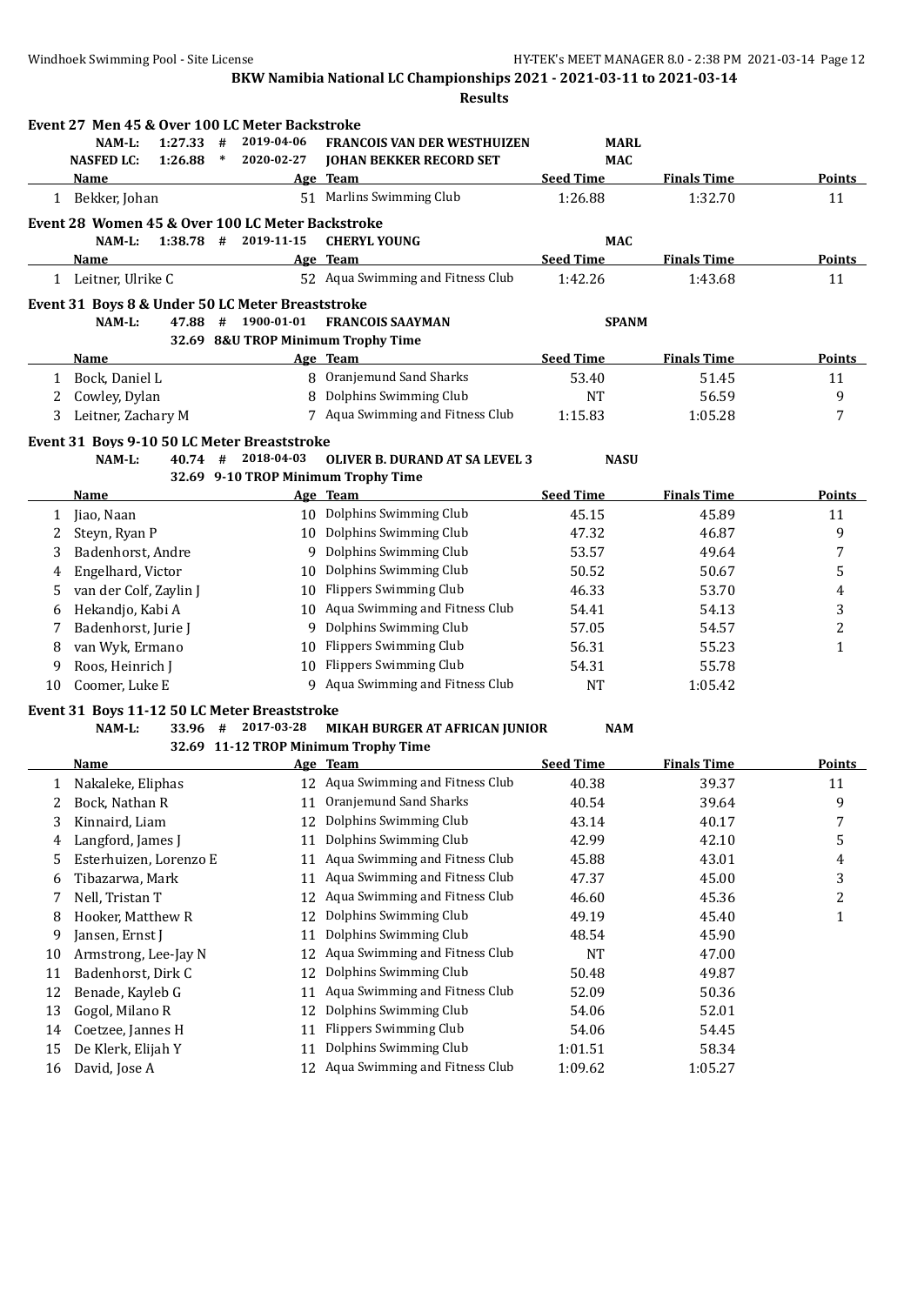|              | Event 31 Boys 13-14 50 LC Meter Breaststroke      |            |                                                                              |                  |                    |             |               |
|--------------|---------------------------------------------------|------------|------------------------------------------------------------------------------|------------------|--------------------|-------------|---------------|
|              | $30.91$ #<br>NAM-L:                               | 2019-11-15 | <b>JOSE CANJULO</b>                                                          | <b>MAC</b>       |                    |             |               |
|              |                                                   |            | 32.69 13-14 TROP Minimum Trophy Time                                         |                  |                    |             |               |
|              | Name                                              |            | Age Team                                                                     | <b>Seed Time</b> | <b>Finals Time</b> |             | Points        |
| $\mathbf{1}$ | Zhou, Ruizhe                                      |            | 14 Dolphins Swimming Club                                                    | 37.21            | 34.66              |             | 11            |
| 2            | Ellis, Quinn                                      | 14         | Dolphins Swimming Club                                                       | 35.60            | 35.26              |             | 9             |
| 3            | Bekker, Jeddidiah                                 | 14         | Marlins Swimming Club                                                        | 35.72            | 35.44              |             | 7             |
| 4            | Durand, Oliver B                                  | 13         | Dolphins Swimming Club                                                       | 36.80            | 35.69              |             | 5             |
| 5            | Steyn, Fourie P                                   | 13         | Dolphins Swimming Club                                                       | 40.45            | 36.79              |             | 4             |
| 6            | Engelhard, Robin                                  | 14         | Dolphins Swimming Club                                                       | 40.84            | 37.70              |             | 3             |
| 7            | Buchert, Jorn                                     | 13         | Swakopmund Swimming Club                                                     | 42.79            | 40.38              |             | 2             |
| 8            | Bauernschmitt, Michael B                          | 13         | Dolphins Swimming Club                                                       | 43.81            | 40.75              |             | $\mathbf{1}$  |
| 9            | Kapapa, Timothy                                   | 14         | Aqua Swimming and Fitness Club                                               | 43.24            | 41.99              |             |               |
| 10           | Marggraff, Alex W                                 |            | 13 Dolphins Swimming Club                                                    | 47.40            | 44.59              |             |               |
|              | Event 31 Men 15-16 50 LC Meter Breaststroke       |            |                                                                              |                  |                    |             |               |
|              | $30.27$ #<br>NAM-L:                               | 2017-07-23 | RONAN Z. WANTENAAR AT 17TH FIN                                               | <b>NAM</b>       |                    |             |               |
|              |                                                   |            | 32.69 15-16 TROP Minimum Trophy Time                                         |                  |                    |             |               |
|              | <u>Name</u>                                       |            | Age Team                                                                     | <b>Seed Time</b> | <b>Finals Time</b> |             | Points        |
| 1            | De Jager, Christopher                             |            | 16 Aqua Swimming and Fitness Club                                            | 33.82            | 33.12              |             | 11            |
| 2            | Burger, Mikah K                                   | 16         | Dolphins Swimming Club                                                       | 32.58            | 33.27              |             | 9             |
| 3            | Rathenam, Keanet-Peter                            | 16         | Dolphins Swimming Club                                                       | 33.74            | 33.69              |             | 7             |
| 4            | Ohm, Oliver                                       | 15         | Dolphins Swimming Club                                                       | 36.20            | 34.29              |             | 5             |
| 5            | Magongo, Brave                                    | 15         | Aqua Swimming and Fitness Club                                               | 35.50            | 35.73              |             | 4             |
| 6            | Nell, Noah S                                      | 15         | Aqua Swimming and Fitness Club                                               | 37.20            | 36.43              |             | 3             |
| 7            | Spangenberg, Shuan                                | 16         | Oranjemund Sand Sharks                                                       | 36.15            | 37.00              |             | 2             |
| 8            | Esslinger, Nico                                   | 15         | Dolphins Swimming Club                                                       | 40.39            | 38.90              |             | $\mathbf{1}$  |
| 9            | Loxton, Dominic                                   | 15         | Aqua Swimming and Fitness Club                                               | 46.07            | 44.80              |             |               |
| 10           | Swart, JP                                         | 16         | Swakopmund Swimming Club                                                     | 47.11            | 46.52              |             |               |
| 11           | Westerduin, Geo X                                 | 15         | Aqua Swimming and Fitness Club                                               | 55.30            | 52.23              |             |               |
|              | Event 31 Men 17 & Over 50 LC Meter Breaststroke   |            |                                                                              |                  |                    |             |               |
|              | NAM-L:<br>#<br>29.35                              | 2019-08-20 | <b>RONAN Z. WANTENAAR</b>                                                    | <b>NAM</b>       |                    |             |               |
|              |                                                   |            | 32.69 17&O TROP Minimum Trophy Time                                          |                  |                    |             |               |
|              | Name                                              |            | Age Team                                                                     | <b>Seed Time</b> | <b>Finals Time</b> |             | Points        |
| 1            | Wantenaar, Ronan Z                                |            | 20 Aqua Swimming and Fitness Club                                            | 29.35            | 30.15              | <b>TROP</b> | 11            |
| 2            | Viljoen, René H                                   |            | 19 Marlins Swimming Club                                                     | 32.26            | 31.76              | <b>TROP</b> | 9             |
| 3            | Magongo, Armas                                    |            | 17 Aqua Swimming and Fitness Club                                            | 34.28            | 33.82              |             | 7             |
|              | 4 Cioccolanti, Jodave                             |            | 19 Dolphins Swimming Club                                                    | 33.69            | 35.19              |             | 5             |
| 5            | Nakaleke, Elias E                                 |            | 17 Aqua Swimming and Fitness Club                                            | 36.27            | 35.52              |             | 4             |
| 6            | Wellmann, Arkell J                                | 18         | Dolphins Swimming Club                                                       | 35.02            | 35.75              |             | 3             |
| 7            | Gertze, Matthew R                                 | 18         | Dolphins Swimming Club                                                       | 36.60            | 36.80              |             | 2             |
| 8            | Naukushu, Elago                                   | 20         | Aqua Swimming and Fitness Club                                               | 36.95            | 36.99              |             | 1             |
| 9            | Helm, Joshua                                      | 17         | Phoenix Swimming Academy                                                     | 42.70            | 40.15              |             |               |
|              | Event 32 Girls 8 & Under 50 LC Meter Breaststroke |            |                                                                              |                  |                    |             |               |
|              | 46.00 #<br>NAM-L:                                 | 1900-01-01 | <b>TESRA BROODRYK</b>                                                        | <b>TSUNM</b>     |                    |             |               |
|              |                                                   |            | 37.04 8&U TROP Minimum Trophy Time                                           |                  |                    |             |               |
|              | <b>Name</b>                                       |            | Age Team                                                                     | <b>Seed Time</b> | <b>Finals Time</b> |             | <b>Points</b> |
| 1            | Jansen, Christina H                               |            | 8 Dolphins Swimming Club                                                     | 58.94            | 54.23              |             | 11            |
| 2            | Pretorius, Jayd K                                 |            | 7 Aqua Swimming and Fitness Club                                             | 1:07.92          | 1:01.88            |             | 9             |
| $--$         | Rukewe, Buno A                                    |            | 8 Aqua Swimming and Fitness Club                                             | 1:22.48          | DQ                 |             |               |
|              |                                                   |            | At the turn or finish did not touch with both hands simultaneously/separated |                  |                    |             |               |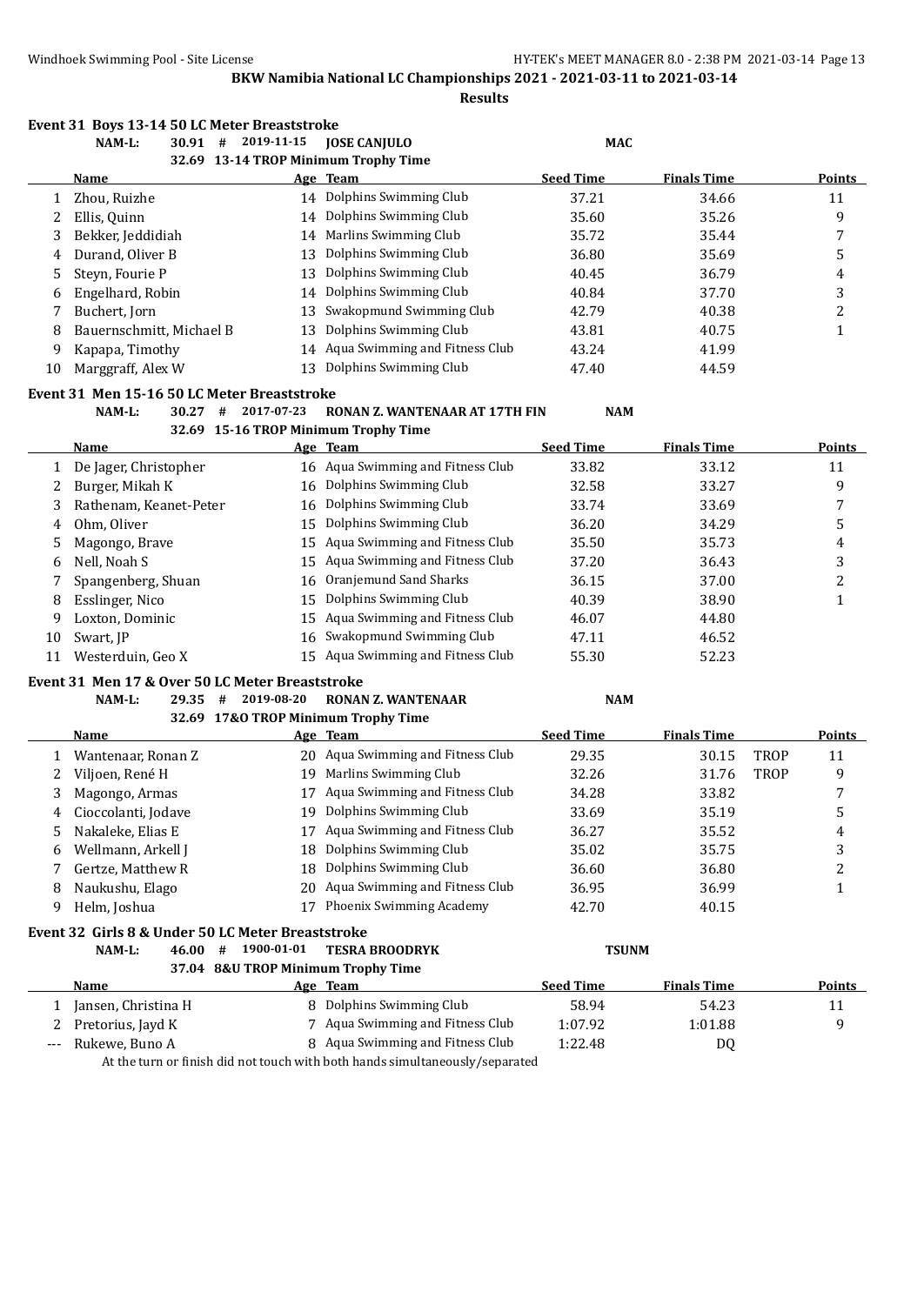**Results**

# **Event 32 Girls 9-10 50 LC Meter Breaststroke**

|        | Event 32 Girls 9-10 50 LC Meter Breaststroke<br>41.58 #<br>NAM-L: | 2006-12-13                          | <b>CHRISTINE BRIEDENHANN</b>                                | <b>NSANM</b>     |                    |                         |
|--------|-------------------------------------------------------------------|-------------------------------------|-------------------------------------------------------------|------------------|--------------------|-------------------------|
|        |                                                                   | 37.04 9-10 TROP Minimum Trophy Time |                                                             |                  |                    |                         |
|        | Name                                                              |                                     | Age Team                                                    | <b>Seed Time</b> | <b>Finals Time</b> | Points                  |
| 1      | Matyayi, Rose                                                     |                                     | 10 Aqua Swimming and Fitness Club                           | 45.84            | 44.26              | 11                      |
| 2      | De Sousa, Vitoria J                                               |                                     | 10 Dolphins Swimming Club                                   | 47.71            | 47.37              | 9                       |
| 3      | Naukosho, Ainoa                                                   | 10                                  | Dolphins Swimming Club                                      | 49.90            | 48.34              | $\boldsymbol{7}$        |
| 4      | Meyer, Cara                                                       | 10                                  | Dolphins Swimming Club                                      | 52.29            | 50.03              | 5                       |
| 5      | Drotsky, Kayleigh R                                               | 10                                  | Dolphins Swimming Club                                      | 56.15            | 51.29              | 4                       |
| 6      | Brinkmann, Emma M                                                 |                                     | 9 Dolphins Swimming Club                                    | 57.70            | 51.86              | 3                       |
| 7      | Mobbison, Solange A                                               |                                     | 10 Dolphins Swimming Club                                   | 1:01.87          | 53.03              | $\overline{c}$          |
| 8      | McFarlane, Ayla                                                   |                                     | 9 Dolphins Swimming Club                                    | 1:00.08          | 53.22              | $\mathbf{1}$            |
| 9      | Rey, Candice J                                                    |                                     | 10 Aqua Swimming and Fitness Club                           | 1:01.27          | 55.95              |                         |
| 10     | De Lange, Claire                                                  |                                     | 9 Phoenix Swimming Academy                                  | 57.35            | 57.13              |                         |
| 11     | Rukewe, Omena T                                                   |                                     | 10 Aqua Swimming and Fitness Club                           | 1:01.90          | 57.23              |                         |
| 12     | McNamara, Scarlett                                                |                                     | 9 Phoenix Swimming Academy                                  | 1:00.64          | 1:01.03            |                         |
| 13     | McNab, Aneurene                                                   | 9                                   | Dolphins Swimming Club                                      | 1:03.21          | 1:01.65            |                         |
| 14     | Gann, Ema                                                         |                                     | 9 Phoenix Swimming Academy                                  | <b>NT</b>        | 1:04.89            |                         |
|        | Event 32 Girls 11-12 50 LC Meter Breaststroke                     |                                     |                                                             |                  |                    |                         |
|        | NAM-L:<br>37.60                                                   | 1900-01-01<br>#                     | <b>GWEN CURRIE</b>                                          | <b>SWANM</b>     |                    |                         |
|        |                                                                   |                                     | 37.04 11-12 TROP Minimum Trophy Time                        |                  |                    |                         |
|        | Name                                                              |                                     | Age Team                                                    | <b>Seed Time</b> | <b>Finals Time</b> | <b>Points</b>           |
| 1      | Kapapa, Alexandra                                                 |                                     | 12 Aqua Swimming and Fitness Club                           | 43.09            | 40.86              | 11                      |
| 2      | Humphrey, Jessica                                                 |                                     | 12 Aqua Swimming and Fitness Club                           | 43.64            | 41.35              | 9                       |
| 3      | Nel, Esmeralda                                                    | 11                                  | Phoenix Swimming Academy                                    | 46.80            | 42.95              | $\boldsymbol{7}$        |
| 4      | Bekker, Jemima                                                    | 12                                  | Marlins Swimming Club                                       | 47.09            | 44.01              | 5                       |
| 5      | August, Ava                                                       | 12                                  | Oranjemund Sand Sharks                                      | 45.40            | 44.88              | $\overline{\mathbf{4}}$ |
| 6      | Keding, Marlene                                                   | 11                                  | <b>Flippers Swimming Club</b>                               | 48.04            | 44.89              | 3                       |
| 7      | Geyser, Mikayla                                                   | 12                                  | Dolphins Swimming Club                                      | 46.62            | 45.08              | $\overline{c}$          |
| 8      | Senekal, Julitte                                                  | 12                                  | Dolphins Swimming Club                                      | 48.02            | 45.67              | $\mathbf{1}$            |
| 9      | Nel, Amy-Isabella                                                 | 11                                  | Marlins Swimming Club                                       | 48.12            | 45.81              |                         |
| 10     | Prinsloo, Milan                                                   | 11                                  | Dolphins Swimming Club                                      | 51.25            | 48.52              |                         |
| 11     | Bergh, Madison S                                                  | 11                                  | Aqua Swimming and Fitness Club                              | 1:01.10          | 53.66              |                         |
| 12     | Loubser, Courtney                                                 | 11                                  | Phoenix Swimming Academy                                    | 54.28            | 54.17              |                         |
| 13     | Oehley, Kaylee B                                                  | 12                                  | Phoenix Swimming Academy                                    | <b>NT</b>        | 56.17              |                         |
| 14     | Steyn, Lara                                                       | 11                                  | Dolphins Swimming Club                                      | 1:03.73          | 58.56              |                         |
|        |                                                                   |                                     |                                                             |                  |                    |                         |
|        | Event 32 Girls 13-14 50 LC Meter Breaststroke                     | 2012-12-01                          |                                                             |                  |                    |                         |
|        | NAM-L:<br>35.97                                                   | #                                   | <b>KIAH T. BORG</b><br>37.04 13-14 TROP Minimum Trophy Time | <b>NSA</b>       |                    |                         |
|        | <b>Name</b>                                                       |                                     | Age Team                                                    | <b>Seed Time</b> | <b>Finals Time</b> | <b>Points</b>           |
| 1      | Naukosho, Ariana                                                  | 13                                  | Dolphins Swimming Club                                      | 38.96            | 40.34              | 11                      |
| 2      | Kinnaird, Brynne B                                                | 14                                  | Dolphins Swimming Club                                      | 42.25            | 41.36              | 9                       |
| 3      | Benade, Quelin H                                                  | 13                                  | Aqua Swimming and Fitness Club                              | 40.92            | 41.66              | $\sqrt{ }$              |
| $*4$   | Rossouw, Chloe                                                    | 13                                  | Dolphins Swimming Club                                      | 42.94            | 41.80              | 4.50                    |
| $*4$   | Rey, Salome M                                                     | 14                                  | Aqua Swimming and Fitness Club                              | 41.44            | 41.80              | 4.50                    |
| 6      | Westerduin, Reza                                                  | 13                                  | Aqua Swimming and Fitness Club                              | 43.48            | 42.26              | 3                       |
| 7      | Steyn, Carissa L                                                  | 13                                  | Dolphins Swimming Club                                      | 46.57            | 43.93              | $\overline{c}$          |
|        | Brinkmann, Maja J                                                 | 13                                  | Dolphins Swimming Club                                      | 44.64            | 44.04              |                         |
| 8<br>9 | Balt, Caitlyn R                                                   | 13                                  | Dolphins Swimming Club                                      | 45.38            | 44.86              | 1                       |
|        |                                                                   |                                     | Dolphins Swimming Club                                      |                  |                    |                         |
| 10     | Stephanus, Oliwia E                                               | 13                                  | Dolphins Swimming Club                                      | 46.86<br>46.41   | 44.97<br>45.13     |                         |
| 11     | Kali, Kandali K                                                   | 14                                  | Aqua Swimming and Fitness Club                              |                  |                    |                         |
| 12     | Klein, Kaylynn J                                                  | 13<br>13                            | Dolphins Swimming Club                                      | 45.28<br>45.01   | 45.17<br>45.53     |                         |
| 13     | Spath, Bella R                                                    |                                     | 14 Flippers Swimming Club                                   | 47.40            | 46.37              |                         |
| 14     | Keding, Alexandra                                                 |                                     |                                                             |                  |                    |                         |

15 Drotsky, Nayla C 14 Dolphins Swimming Club 47.41 46.99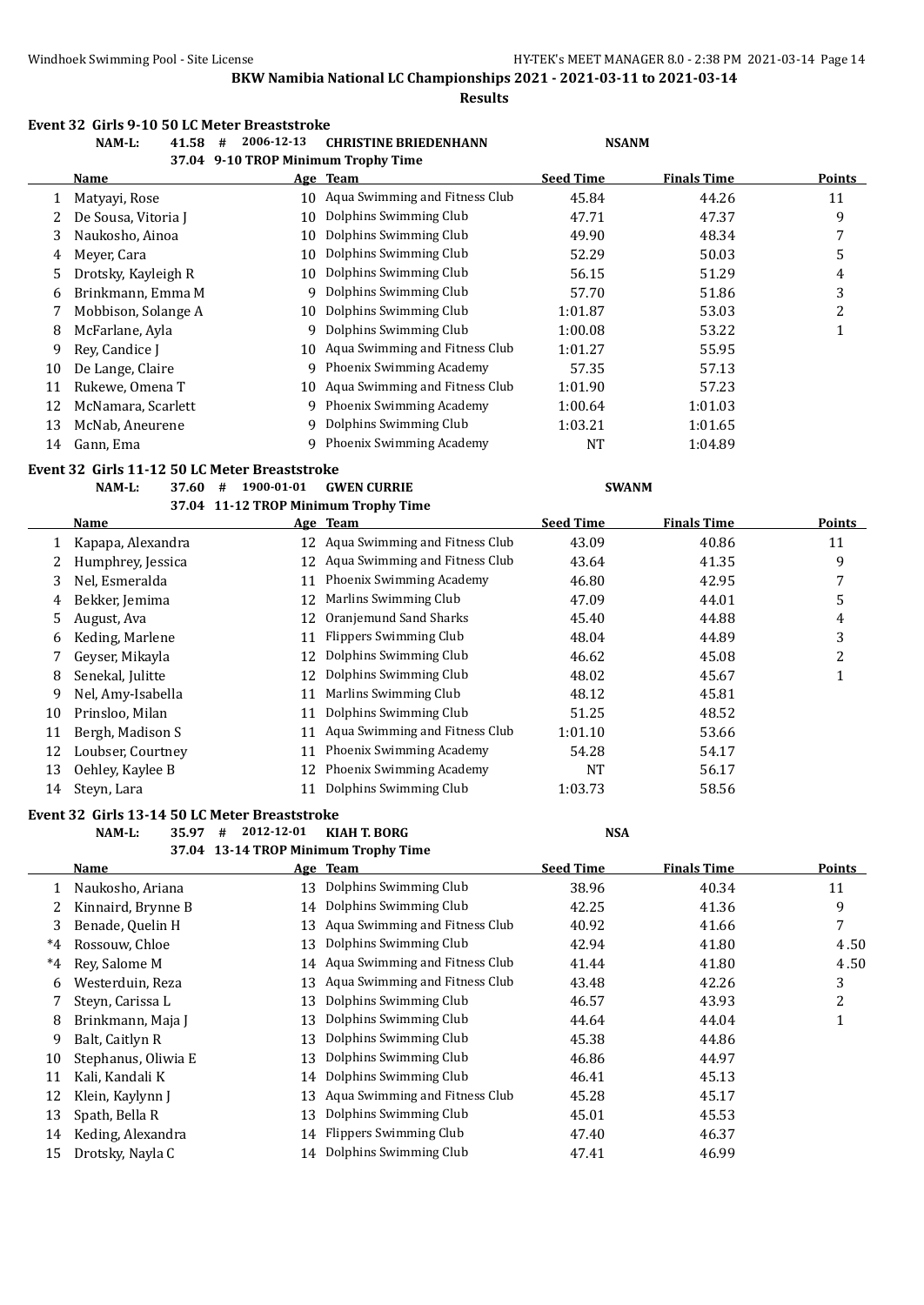|     | (Event 32 Girls 13-14 50 LC Meter Breaststroke)<br>Name                         |            | Age Team                                                                                   | <b>Seed Time</b> | <b>Finals Time</b> | <b>Points</b>  |
|-----|---------------------------------------------------------------------------------|------------|--------------------------------------------------------------------------------------------|------------------|--------------------|----------------|
| 16  | Burger, Lois                                                                    |            | 13 Dolphins Swimming Club                                                                  | <b>NT</b>        | 47.42              |                |
| 17  | Helm, Jezneel                                                                   |            | 14 Phoenix Swimming Academy                                                                | 55.96            | 51.67              |                |
| --- | Spath, Aleka R                                                                  |            | 13 Dolphins Swimming Club                                                                  | 43.08            | DQ                 |                |
|     |                                                                                 |            | Head did not break the surface before hands turned in at widest part of 2nd stroke after s |                  |                    |                |
|     | Coetzee, Marlene S<br>Stroke cycle not 1 arm stroke to 1 leg kick in that order |            | 13 Phoenix Swimming Academy                                                                | 55.08            | DQ                 |                |
|     | Event 32 Women 15-16 50 LC Meter Breaststroke                                   |            |                                                                                            |                  |                    |                |
|     | $34.53$ #<br>NAM-L:                                                             | 2012-12-08 | <b>CHRISTINE BRIEDENHANN</b>                                                               | <b>NAM</b>       |                    |                |
|     |                                                                                 |            | 37.04 15-16 TROP Minimum Trophy Time                                                       |                  |                    |                |
|     | <b>Name</b>                                                                     |            | Age Team                                                                                   | <b>Seed Time</b> | <b>Finals Time</b> | <b>Points</b>  |
| 1   | Stange, Maya A                                                                  |            | 15 Dolphins Swimming Club                                                                  | 37.28            | 38.07              | 11             |
| 2   | Mutumbulua, Trisha                                                              |            | 16 Dolphins Swimming Club                                                                  | 37.89            | 39.65              | 9              |
| 3   | Nakaleke, Ester                                                                 |            | 16 Aqua Swimming and Fitness Club                                                          | 39.95            | 40.83              | 7              |
| 4   | Coetzer, Caitlin A                                                              |            | 16 Dolphins Swimming Club                                                                  | 42.22            | 41.75              | 5              |
| 5   | Tibazarwa, Sarah K                                                              |            | 15 Aqua Swimming and Fitness Club                                                          | 41.63            | 41.87              | 4              |
| 6   | Benjamin, Zunaid M                                                              |            | 16 Aqua Swimming and Fitness Club                                                          | 41.82            | 42.84              | 3              |
| 7   | Herbst, Kyle A                                                                  |            | 16 Dolphins Swimming Club                                                                  | 43.55            | 44.78              | $\overline{c}$ |
| 8   | Engelhard, Lisa                                                                 |            | 16 Dolphins Swimming Club                                                                  | 46.53            | 45.19              | $\mathbf{1}$   |
| 9   | Pretorius, Eldone D                                                             |            | 15 Aqua Swimming and Fitness Club                                                          | 43.44            | 48.38              |                |
|     |                                                                                 |            |                                                                                            |                  |                    |                |
|     | Event 32 Women 17 & Over 50 LC Meter Breaststroke<br>NAM-L:<br>$34.12 +$        | 2009-07-25 | DANIELA LINDEMEIER AT 13TH FIN                                                             | <b>DOL</b>       |                    |                |
|     |                                                                                 |            | 37.04 17&O TROP Minimum Trophy Time                                                        |                  |                    |                |
|     | <b>Name</b>                                                                     |            | Age Team                                                                                   | <b>Seed Time</b> | <b>Finals Time</b> | <b>Points</b>  |
| 1   | Redecker, Nicole                                                                |            | 17 Dolphins Swimming Club                                                                  | 37.84            | 39.40              | 11             |
| 2   | Leitner, Janine T                                                               |            | 24 Aqua Swimming and Fitness Club                                                          | 42.95            | 41.41              | 9              |
| 3   | Esslinger, Carissa                                                              |            | 18 Dolphins Swimming Club                                                                  | 44.49            | 44.27              | 7              |
| 4   | Botha, Caitlin J                                                                |            | 24 Dolphins Swimming Club                                                                  | 1:54.36          | 1:53.47            | 5              |
|     |                                                                                 |            |                                                                                            |                  |                    |                |
|     | Event 33 Men 25-44 50 LC Meter Breaststroke                                     |            |                                                                                            |                  |                    |                |
|     | 36.78 # 2019-02-16<br>NAM-L:                                                    |            | <b>JURIE BADENHORST</b>                                                                    | <b>NAM</b>       |                    |                |
|     | Name                                                                            |            | Age Team                                                                                   | <b>Seed Time</b> | <b>Finals Time</b> | <b>Points</b>  |
|     | 1 Louw, Dentie J                                                                |            | 37 Swakopmund Swimming Club                                                                | 42.59            | 40.34              | 11             |
|     | Event 33 Men 45 & Over 50 LC Meter Breaststroke                                 |            |                                                                                            |                  |                    |                |
|     | NAM-L:<br>37.22 #                                                               | 2019-08-05 | <b>FRANCOIS VAN DER WESTHUIZEN</b>                                                         | <b>MARL</b>      |                    |                |
|     | Name                                                                            |            | Age Team                                                                                   | <b>Seed Time</b> | <b>Finals Time</b> | <b>Points</b>  |
|     | 1 Coomer, Richard E                                                             |            | 68 Aqua Swimming and Fitness Club                                                          | 49.47            | 49.88              | 11             |
|     | Event 34 Women 45 & Over 50 LC Meter Breaststroke                               |            |                                                                                            |                  |                    |                |
|     | 42.45 *<br><b>NASFED LC:</b>                                                    | 2019-03-20 | <b>JANE SAMSON</b>                                                                         | <b>MARL</b>      |                    |                |
|     | Name                                                                            |            | Age Team                                                                                   | <b>Seed Time</b> | <b>Finals Time</b> | <b>Points</b>  |
|     | 1 Hucke-McFarlane, Imme                                                         |            | 47 Dolphins Swimming Club                                                                  | NT               | 48.07              | 11             |
|     | Event 35 Boys 12 & Under 200 LC Meter Backstroke                                |            |                                                                                            |                  |                    |                |
|     | $2:32.05$ # 2020-02-20<br>NAM-L:                                                |            | <b>OLIVER DURAND</b>                                                                       | <b>NAM</b>       |                    |                |
|     |                                                                                 |            | 2:21.01 12&U TROP Minimum Trophy Time                                                      |                  |                    |                |
|     | Name                                                                            |            | Age Team                                                                                   | <b>Seed Time</b> | <b>Finals Time</b> | <b>Points</b>  |
| 1   | Esterhuizen, Lorenzo E                                                          |            | 11 Aqua Swimming and Fitness Club                                                          | 2:46.84          | 2:40.66            | 11             |
| 2   | Kinnaird, Liam                                                                  |            | 12 Dolphins Swimming Club                                                                  | 2:46.65          | 2:45.56            | 9              |
| 3   | Nakaleke, Eliphas                                                               |            | 12 Aqua Swimming and Fitness Club                                                          | 2:45.90          | 2:55.16            | 7              |
|     |                                                                                 |            |                                                                                            |                  |                    |                |
|     | Event 35 Boys 13-14 200 LC Meter Backstroke                                     |            |                                                                                            |                  |                    |                |
|     | $2:14.74$ # 2019-03-19<br>NAM-L:                                                |            | <b>JOSE CANJULO</b>                                                                        | <b>NASU</b>      |                    |                |
|     |                                                                                 |            | 2:21.01 13-14 TROP Minimum Trophy Time                                                     |                  |                    |                |
|     | Name                                                                            |            | Age Team                                                                                   | <b>Seed Time</b> | <b>Finals Time</b> | <b>Points</b>  |
|     | 1 Durand, Oliver B                                                              |            | 13 Dolphins Swimming Club                                                                  | 2:31.81          | 2:29.04            | 11             |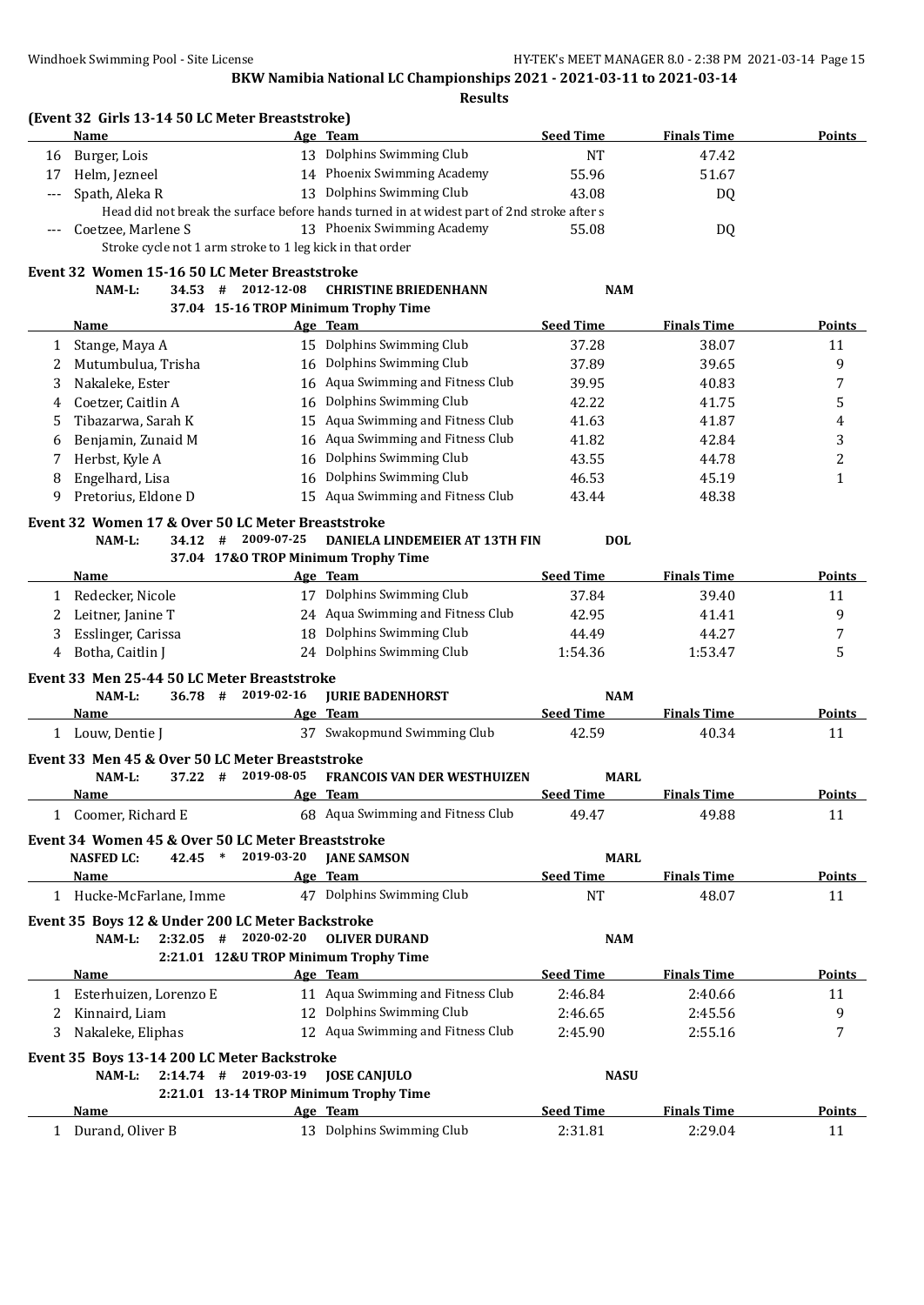|                      |                                                              |                                        | <b>Results</b>                        |                  |                    |      |               |
|----------------------|--------------------------------------------------------------|----------------------------------------|---------------------------------------|------------------|--------------------|------|---------------|
|                      | (Event 35 Boys 13-14 200 LC Meter Backstroke)<br><b>Name</b> |                                        | Age Team                              | <b>Seed Time</b> | <b>Finals Time</b> |      | <b>Points</b> |
| $\mathbf{2}^{\circ}$ | Engelhard, Robin                                             |                                        | 14 Dolphins Swimming Club             | 2:41.61          | 2:34.35            |      | 9             |
|                      |                                                              |                                        |                                       |                  |                    |      |               |
|                      | Event 35 Men 15-16 200 LC Meter Backstroke                   |                                        |                                       |                  |                    |      |               |
|                      | 2:05.80#<br>NAM-L:                                           | 2014-08-17                             | <b>LUSHANO P. LAMPRECHT AT 2ND YO</b> | <b>NAM</b>       |                    |      |               |
|                      |                                                              | 2:21.01 15-16 TROP Minimum Trophy Time |                                       |                  |                    |      |               |
|                      | <b>Name</b>                                                  |                                        | Age Team                              | <b>Seed Time</b> | <b>Finals Time</b> |      | <b>Points</b> |
| $\mathbf{1}$         | De Jager, Christopher                                        |                                        | 16 Aqua Swimming and Fitness Club     | 2:17.61          | 2:25.73            |      | 11            |
| 2                    | Ohm, Oliver                                                  |                                        | 15 Dolphins Swimming Club             | 2:29.61          | 2:26.40            |      | 9             |
| 3                    | Magongo, Brave                                               |                                        | 15 Aqua Swimming and Fitness Club     | 2:27.78          | 2:27.42            |      | 7             |
| 4                    | Esslinger, Nico                                              | 15                                     | Dolphins Swimming Club                | 2:33.13          | 2:34.33            |      | 5             |
| 5                    | Nell, Noah S                                                 |                                        | 15 Aqua Swimming and Fitness Club     | 2:39.96          | 2:37.08            |      | 4             |
| 6                    | Spangenberg, Shuan                                           | 16                                     | Oranjemund Sand Sharks                | 2:33.21          | 2:43.51            |      | 3             |
|                      | Event 35 Men 17 & Over 200 LC Meter Backstroke               |                                        |                                       |                  |                    |      |               |
|                      | NAM-L:                                                       | $2:05.26$ # 2015-03-26                 | <b>LUSHANO P. LAMPRECHT AT 58TH M</b> | <b>NAMIB</b>     |                    |      |               |
|                      |                                                              | 2:21.01 17&O TROP Minimum Trophy Time  |                                       |                  |                    |      |               |
|                      | Name                                                         |                                        | Age Team                              | <b>Seed Time</b> | <b>Finals Time</b> |      | Points        |
| 1                    | Wellmann, Arkell J                                           |                                        | 18 Dolphins Swimming Club             | 2:20.55          | 2:22.93            |      | 11            |
| 2                    | Nakaleke, Elias E                                            |                                        | 17 Aqua Swimming and Fitness Club     | 2:29.86          | 2:40.24            |      | 9             |
|                      | Event 36 Girls 12 & Under 200 LC Meter Backstroke            |                                        |                                       |                  |                    |      |               |
|                      | NAM-L:<br>$2:33.54$ #                                        | 2016-12-07                             | <b>TIANA ESSLINGER</b>                | <b>DOL</b>       |                    |      |               |
|                      |                                                              | 2:35.41 12&U TROP Minimum Trophy Time  |                                       |                  |                    |      |               |
|                      | <b>Name</b>                                                  |                                        | <u>Age Team</u>                       | <b>Seed Time</b> | <b>Finals Time</b> |      | <b>Points</b> |
| 1                    | Humphrey, Jessica                                            |                                        | 12 Aqua Swimming and Fitness Club     | 2:43.57          | 2:43.78            |      | 11            |
| 2                    | Matyayi, Rose                                                |                                        | 10 Aqua Swimming and Fitness Club     | 3:03.68          | 2:58.50            |      | 9             |
|                      | Kapapa, Alexandra                                            |                                        | 12 Aqua Swimming and Fitness Club     | 3:04.02          | 3:00.55            |      | 7             |
| 3                    |                                                              |                                        | Dolphins Swimming Club                |                  |                    |      |               |
| 4                    | Geyser, Mikayla                                              | 12                                     |                                       | 3:04.37          | 3:08.10            |      | 5             |
| 5                    | August, Ava                                                  |                                        | 12 Oranjemund Sand Sharks             | 3:01.56          | 3:13.30            |      | 4             |
|                      | Event 36 Girls 13-14 200 LC Meter Backstroke                 |                                        |                                       |                  |                    |      |               |
|                      | NAM-L:<br>$2:14.52$ #                                        | 2013-07-19                             | <b>ZANRE OBERHOLZER</b>               | <b>NAM</b>       |                    |      |               |
|                      |                                                              | 2:35.41 13-14 TROP Minimum Trophy Time |                                       |                  |                    |      |               |
|                      | <b>Name</b>                                                  |                                        | Age Team                              | <b>Seed Time</b> | <b>Finals Time</b> |      | <b>Points</b> |
| 1                    | Brinkmann, Maja J                                            |                                        | 13 Dolphins Swimming Club             | 2:42.50          | 2:37.27            |      | 11            |
| 2                    | Westerduin, Reza                                             |                                        | 13 Aqua Swimming and Fitness Club     | 2:41.23          | 2:39.64            |      | 9             |
| 3                    | Rey, Salome M                                                |                                        | 14 Aqua Swimming and Fitness Club     | 2:44.47          | 2:44.89            |      | 7             |
|                      | Benade, Quelin H                                             |                                        | 13 Aqua Swimming and Fitness Club     | 2:45.69          | 2:47.61            |      | 5             |
| 5                    | Rossouw, Chloe                                               | 13                                     | Dolphins Swimming Club                | 2:55.09          | 2:49.29            |      | 4             |
| 6                    | Kinnaird, Brynne B                                           | 14                                     | Dolphins Swimming Club                | 2:52.56          | 2:54.20            |      | 3             |
| 7                    | Ohm, Michaela                                                | 13                                     | Dolphins Swimming Club                | 2:44.69          | 2:54.72            |      | 2             |
| 8                    | Drotsky, Nayla C                                             | 14                                     | Dolphins Swimming Club                | 3:05.06          | 3:02.75            |      | 1             |
| 9                    | Kali, Kandali K                                              |                                        | 14 Dolphins Swimming Club             | 3:00.88          | 3:10.07            |      |               |
|                      | Event 36 Women 15-16 200 LC Meter Backstroke                 |                                        |                                       |                  |                    |      |               |
|                      | NAM-L:                                                       | $2:16.99$ # 2014-12-10                 | ZANRÉ OBERHOLZER AT AFRICAN UN        | <b>NAM</b>       |                    |      |               |
|                      |                                                              | 2:35.41 15-16 TROP Minimum Trophy Time |                                       |                  |                    |      |               |
|                      | <u>Name</u>                                                  |                                        | Age Team                              | <b>Seed Time</b> | <b>Finals Time</b> |      | <b>Points</b> |
|                      | 1 Stange, Maya A                                             |                                        | 15 Dolphins Swimming Club             | 2:41.80          | 2:45.99            |      | 11            |
| 2                    | Engelhard, Lisa                                              |                                        | 16 Dolphins Swimming Club             | 2:49.13          | 2:48.96            |      | 9             |
| 3                    | Coetzer, Caitlin A                                           |                                        | 16 Dolphins Swimming Club             | 3:00.07          | 3:02.82            |      | 7             |
|                      |                                                              |                                        |                                       |                  |                    |      |               |
|                      | Event 36 Women 17 & Over 200 LC Meter Backstroke             |                                        |                                       |                  |                    |      |               |
|                      | NAM-L:                                                       | $2:20.65$ # 2017-03-17                 | ZANRÉ OBERHOLZER AT SA NATIONA        |                  | <b>TUKS-NT</b>     |      |               |
|                      |                                                              | 2:35.41 17&O TROP Minimum Trophy Time  |                                       |                  |                    |      |               |
|                      | Name                                                         |                                        | Age Team                              | <b>Seed Time</b> | <b>Finals Time</b> |      | <b>Points</b> |
|                      | 1 Stergiadis, Heleni                                         |                                        | 18 Dolphins Swimming Club             | 2:22.28          | 2:30.07            | TROP | 11            |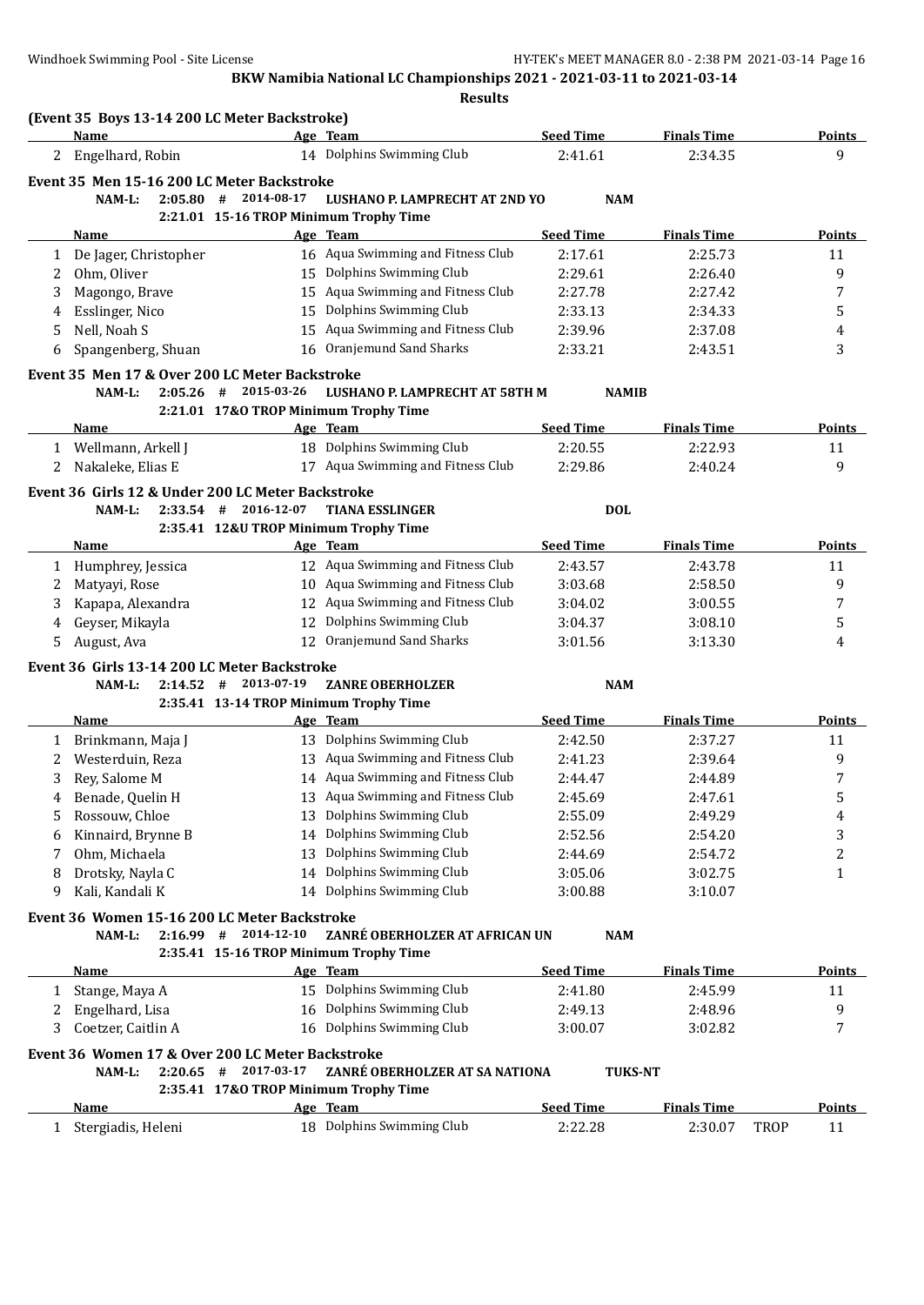|    | (Event 36 Women 17 & Over 200 LC Meter Backstroke)<br>Name          |                      | Age Team                                                         | <b>Seed Time</b>         | <b>Finals Time</b> |             | <b>Points</b>           |
|----|---------------------------------------------------------------------|----------------------|------------------------------------------------------------------|--------------------------|--------------------|-------------|-------------------------|
|    | 2 Esslinger, Tiana                                                  |                      | 17 Dolphins Swimming Club                                        | 2:26.89                  | 2:31.10            | <b>TROP</b> | 9                       |
| 3  | Redecker, Nicole                                                    | 17                   | Dolphins Swimming Club                                           | 2:38.27                  | 2:42.26            |             | 7                       |
| 4  | Botha, Vicky A                                                      |                      | 19 Dolphins Swimming Club                                        | 2:29.53                  | 2:48.10            |             | 5                       |
|    |                                                                     |                      |                                                                  |                          |                    |             |                         |
|    | Event 38 Women 45 & Over 200 LC Meter Backstroke                    |                      |                                                                  | <b>Seed Time</b>         | <b>Finals Time</b> |             | <b>Points</b>           |
|    | Name<br>1 Leitner, Ulrike C                                         |                      | Age Team<br>52 Aqua Swimming and Fitness Club                    | 3:38.55                  | 3:34.65            |             | 11                      |
|    |                                                                     |                      |                                                                  |                          |                    |             |                         |
|    | Event 39 Boys 9-10 100 LC Meter Freestyle                           | 2019-12-05           |                                                                  |                          |                    |             |                         |
|    | NAM-L:<br>$1:10.38$ #<br><b>NASFED LC:</b><br>1:10.36               | $\ast$<br>2008-12-05 | <b>NATHAN BOCK</b><br><b>ALEXANDER SKINNER</b>                   | <b>ORA</b><br><b>DOL</b> |                    |             |                         |
|    |                                                                     |                      | 59.10 9-10 TROP Minimum Trophy Time                              |                          |                    |             |                         |
|    | Name                                                                |                      | Age Team                                                         | <b>Seed Time</b>         | <b>Finals Time</b> |             | <b>Points</b>           |
| 1  | Jiao, Naan                                                          |                      | 10 Dolphins Swimming Club                                        | 1:16.10                  | 1:15.89            |             | 11                      |
| 2  | Steyn, Ryan P                                                       | 10                   | Dolphins Swimming Club                                           | 1:19.11                  | 1:17.97            |             | 9                       |
| 3  | Badenhorst, Andre                                                   | 9                    | Dolphins Swimming Club                                           | 1:21.93                  | 1:20.08            |             | 7                       |
| 4  | Hekandjo, Kabi A                                                    | 10                   | Aqua Swimming and Fitness Club                                   | 1:22.57                  | 1:22.32            |             | 5                       |
| 5  | Engelhard, Victor                                                   | 10                   | Dolphins Swimming Club                                           | 1:29.58                  | 1:27.28            |             | 4                       |
| 6  | Badenhorst, Jurie J                                                 | 9                    | Dolphins Swimming Club                                           | 1:28.82                  | 1:28.41            |             | 3                       |
| 7  | van der Colf, Zaylin J                                              | 10                   | <b>Flippers Swimming Club</b>                                    | 1:38.82                  | 1:33.86            |             | $\overline{c}$          |
| 8  | Roos, Heinrich J                                                    | 10                   | <b>Flippers Swimming Club</b>                                    | 1:33.56                  | 1:36.98            |             | $\mathbf{1}$            |
| 9  | van Wyk, Ermano                                                     | 10                   | <b>Flippers Swimming Club</b>                                    | 1:51.88                  | 1:42.94            |             |                         |
| 10 | Coomer, Luke E                                                      | 9                    | Aqua Swimming and Fitness Club                                   | <b>NT</b>                | 1:53.56            |             |                         |
|    |                                                                     |                      |                                                                  |                          |                    |             |                         |
|    | Event 40 Girls 9-10 100 LC Meter Freestyle<br>$1:07.28$ #<br>NAM-L: | 2006-12-13           | <b>CHRISTINE BRIEDENHANN</b>                                     | <b>NSANM</b>             |                    |             |                         |
|    |                                                                     |                      | 1:05.15 9-10 TROP Minimum Trophy Time                            |                          |                    |             |                         |
|    | <b>Name</b>                                                         |                      | <u>Age Team</u>                                                  | <b>Seed Time</b>         | <b>Finals Time</b> |             | <b>Points</b>           |
| 1  | Matyayi, Rose                                                       | 10                   | Aqua Swimming and Fitness Club                                   | 1:23.79                  | 1:18.52            |             | 11                      |
| 2  | Naukosho, Ainoa                                                     | 10                   | Dolphins Swimming Club                                           | 1:23.33                  | 1:21.45            |             | 9                       |
| 3  | De Sousa, Vitoria J                                                 | 10                   | Dolphins Swimming Club                                           | 1:23.39                  | 1:21.96            |             | 7                       |
| 4  | Brinkmann, Emma M                                                   | 9                    | Dolphins Swimming Club                                           | 1:32.11                  | 1:28.24            |             | 5                       |
| 5  | Meyer, Cara                                                         | 10                   | Dolphins Swimming Club                                           | 1:45.87                  | 1:31.41            |             | 4                       |
| 6  | Drotsky, Kayleigh R                                                 | 10                   | Dolphins Swimming Club                                           | 1:43.07                  | 1:32.84            |             | 3                       |
| 7  | Rukewe, Omena T                                                     | 10                   | Aqua Swimming and Fitness Club                                   | 1:48.12                  | 1:33.97            |             | 2                       |
| 8  | Mobbison, Solange A                                                 | 10                   | Dolphins Swimming Club                                           | 1:45.99                  | 1:34.38            |             | $\mathbf{1}$            |
| 9  | Rey, Candice J                                                      | 10                   | Aqua Swimming and Fitness Club                                   | 1:35.29                  | 1:35.41            |             |                         |
| 10 | McNab, Aneurene                                                     |                      | 9 Dolphins Swimming Club                                         | 2:03.39                  | 1:43.60            |             |                         |
| 11 | Gann, Ema                                                           | 9                    | Phoenix Swimming Academy                                         | NT                       | 1:45.19            |             |                         |
| 12 | McNamara, Scarlett                                                  | 9                    | Phoenix Swimming Academy                                         | NT                       | 1:45.85            |             |                         |
| 13 | De Lange, Claire                                                    | 9                    | Phoenix Swimming Academy                                         | NT                       | 2:02.52            |             |                         |
|    | Event 41 Boys 11-12 100 LC Meter Freestyle                          |                      |                                                                  |                          |                    |             |                         |
|    | $59.23$ #<br>NAM-L:                                                 | 2017-03-17           | MIKAH K. BURGER AT SA NATIONAL                                   | <b>NASU</b>              |                    |             |                         |
|    |                                                                     |                      | 59.10 11-12 TROP Minimum Trophy Time                             |                          |                    |             |                         |
|    | <u>Name</u>                                                         |                      | Age Team                                                         | <b>Seed Time</b>         | <b>Finals Time</b> |             | <b>Points</b>           |
| 1  | Tibazarwa, Mark                                                     |                      | 11 Aqua Swimming and Fitness Club                                | 1:13.90                  | 1:07.98            |             | 11                      |
| 2  | Nakaleke, Eliphas                                                   | 12                   | Aqua Swimming and Fitness Club                                   | 1:11.73                  | 1:09.20            |             | 9                       |
|    |                                                                     | 11                   | Oranjemund Sand Sharks                                           | 1:09.45                  | 1:09.41            |             | 7                       |
| 3  | Bock, Nathan R                                                      |                      |                                                                  |                          |                    |             | 5                       |
| 4  | Kinnaird, Liam                                                      | 12                   | Dolphins Swimming Club                                           | 1:11.55                  | 1:09.47            |             |                         |
| 5  | Esterhuizen, Lorenzo E                                              | 11                   | Aqua Swimming and Fitness Club                                   | 1:16.79                  | 1:11.44            |             | 4                       |
| 6  | Jansen, Ernst J                                                     | 11                   | Dolphins Swimming Club                                           | 1:15.29                  | 1:11.77            |             | 3                       |
| 7  | Langford, James J                                                   | 11                   | Dolphins Swimming Club                                           | 1:14.54                  | 1:12.30            |             | $\overline{\mathbf{c}}$ |
| 8  | Hooker, Matthew R                                                   | 12                   | Dolphins Swimming Club                                           | 1:23.78                  | 1:12.93            |             | 1                       |
| 9  | Nell, Tristan T                                                     | 12                   | Aqua Swimming and Fitness Club                                   | 1:15.66                  | 1:15.03            |             |                         |
| 10 | Benade, Kayleb G<br>Armstrong, Lee-Jay N                            | 11                   | Aqua Swimming and Fitness Club<br>Aqua Swimming and Fitness Club | 1:28.90                  | 1:21.29<br>1:21.90 |             |                         |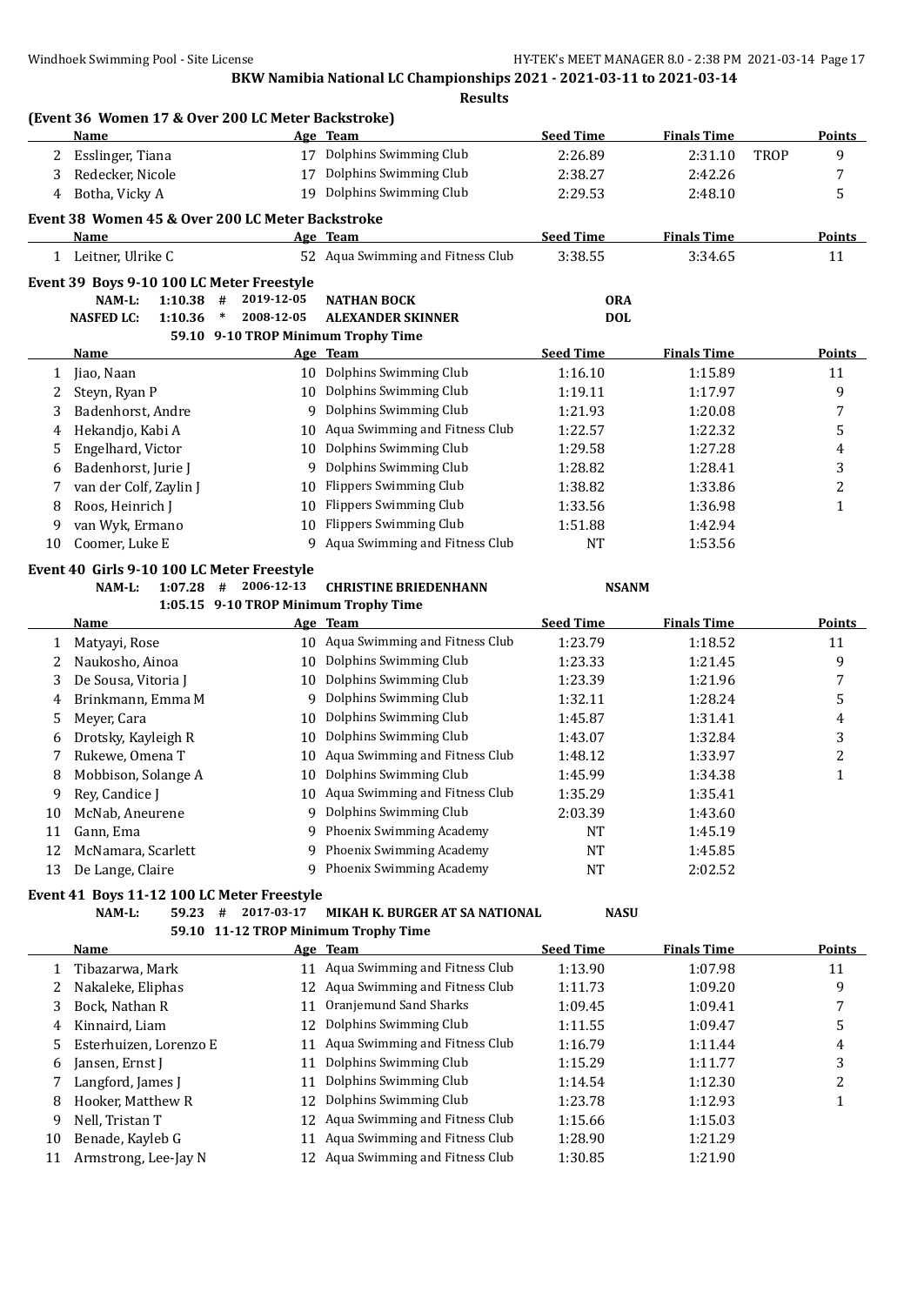## **(Event 41 Boys 11-12 100 LC Meter Freestyle)**

|    | Name                  |    | Age Team                          | <b>Seed Time</b> | <b>Finals Time</b> | <b>Points</b> |
|----|-----------------------|----|-----------------------------------|------------------|--------------------|---------------|
| 12 | Badenhorst, Dirk C    |    | 12 Dolphins Swimming Club         | 1:22.72          | 1:23.50            |               |
| 13 | Gogol, Milano R       | 12 | Dolphins Swimming Club            | 1:25.71          | 1:25.39            |               |
| 14 | David, Jose A         |    | 12 Aqua Swimming and Fitness Club | NT               | 1:36.11            |               |
| 15 | De Klerk, Elijah Y    | 11 | Dolphins Swimming Club            | 1:59.38          | 1:51.82            |               |
|    | --- Coetzee, Jannes H |    | 11 Flippers Swimming Club         | 1:29.87          | DQ                 |               |
|    | False start           |    |                                   |                  |                    |               |

#### **Event 42 Girls 11-12 100 LC Meter Freestyle**

#### **NAM-L: 1:02.08 # 2008-08-22 CHRISTINE BRIEDENHANN NSA 1:05.15 11-12 TROP Minimum Trophy Time**

|    | 1.03.13 11-12 INOF MINIMUM HODIN THIS |    |                                 |                  |                    |               |
|----|---------------------------------------|----|---------------------------------|------------------|--------------------|---------------|
|    | Name                                  |    | Age Team                        | <b>Seed Time</b> | <b>Finals Time</b> | <b>Points</b> |
|    | Humphrey, Jessica                     | 12 | Aqua Swimming and Fitness Club  | 1:10.43          | 1:08.00            | 11            |
|    | Nel, Esmeralda                        | 11 | Phoenix Swimming Academy        | 1:19.86          | 1:11.89            | 9             |
|    | August, Ava                           | 12 | Oranjemund Sand Sharks          | 1:15.36          | 1:14.83            | 7             |
|    | Kapapa, Alexandra                     | 12 | Aqua Swimming and Fitness Club  | 1:18.45          | 1:16.13            | 5             |
| 5. | Senekal, Julitte                      | 12 | Dolphins Swimming Club          | 1:20.55          | 1:16.19            | 4             |
| 6  | Prinsloo, Milan                       | 11 | Dolphins Swimming Club          | 1:20.70          | 1:18.03            | 3             |
|    | Nel, Amy-Isabella                     | 11 | Marlins Swimming Club           | 1:21.80          | 1:18.12            | 2             |
| 8  | Keding, Marlene                       | 11 | Flippers Swimming Club          | 1:21.32          | 1:19.23            |               |
| 9  | Bekker, Jemima                        | 12 | Marlins Swimming Club           | 1:24.41          | 1:19.53            |               |
| 10 | Gevser, Mikavla                       | 12 | Dolphins Swimming Club          | 1:21.39          | 1:21.07            |               |
| 11 | Bergh, Madison S                      | 11 | Aqua Swimming and Fitness Club  | NT               | 1:28.74            |               |
| 12 | Oehley, Kaylee B                      | 12 | Phoenix Swimming Academy        | NT               | 1:29.76            |               |
| 13 | Steyn, Lara                           | 11 | Dolphins Swimming Club          | 1:43.05          | 1:33.32            |               |
| 14 | Loubser, Courtney                     | 11 | <b>Phoenix Swimming Academy</b> | 1:46.50          | 1:36.71            |               |
|    | Le Roux, Marilize                     | 12 | Marlins Swimming Club           | NT               | DQ                 |               |

## **Event 43 Boys 13-14 100 LC Meter Freestyle**

False start

**NAM-L: 55.62 # 2019-09-11 JOSE CANJULO NAM**

## **59.10 13-14 TROP Minimum Trophy Time**

|    | Name                     |    | Age Team                          | <b>Seed Time</b> | <b>Finals Time</b> |      | <b>Points</b> |
|----|--------------------------|----|-----------------------------------|------------------|--------------------|------|---------------|
|    | Ellis, Quinn             |    | 14 Dolphins Swimming Club         | 58.65            | 58.63              | TROP | 11            |
|    | Durand, Oliver B         |    | 13 Dolphins Swimming Club         | 1:02.80          | 1:00.98            |      | 9             |
| 3  | Engelhard, Robin         |    | 14 Dolphins Swimming Club         | 1:05.07          | 1:01.97            |      |               |
| 4  | Steyn, Fourie P          |    | 13 Dolphins Swimming Club         | 1:13.16          | 1:06.70            |      | 5             |
| 5. | Zhou, Ruizhe             |    | 14 Dolphins Swimming Club         | 1:09.71          | 1:07.88            |      | 4             |
| 6  | Geyser, Brett A          |    | 14 Dolphins Swimming Club         | 1:11.61          | 1:08.01            |      | 3             |
|    | Bekker, Jeddidiah        |    | 14 Marlins Swimming Club          | 1:13.36          | 1:08.19            |      | າ<br>∠        |
| 8  | Kapapa, Timothy          |    | 14 Aqua Swimming and Fitness Club | 1:11.68          | 1:10.14            |      |               |
| 9  | Bauernschmitt, Michael B | 13 | Dolphins Swimming Club            | 1:17.15          | 1:11.41            |      |               |
| 10 | Buchert, Jorn            | 13 | Swakopmund Swimming Club          | 1:12.71          | 1:12.65            |      |               |
| 11 | Marggraff, Alex W        | 13 | Dolphins Swimming Club            | 1:20.90          | 1:14.95            |      |               |
|    |                          |    |                                   |                  |                    |      |               |

#### **Event 43 Men 15-16 100 LC Meter Freestyle**

**NAM-L: 53.69 # 2015-03-12 ALEXANDER SKINNER AT SA LEVEL NASU-ZZ**

|    |                        |     | 59.10 15-16 TROP Minimum Trophy Time |                  |                    |             |        |
|----|------------------------|-----|--------------------------------------|------------------|--------------------|-------------|--------|
|    | <b>Name</b>            |     | Age Team                             | <b>Seed Time</b> | <b>Finals Time</b> |             | Points |
|    | Ohm, Oliver            | 15  | Dolphins Swimming Club               | 57.97            | 56.96              | <b>TROP</b> | 11     |
| 2  | De Jager, Christopher  |     | 16 Aqua Swimming and Fitness Club    | 58.15            | 57.56              | <b>TROP</b> | 9      |
|    | Magongo, Brave         |     | 15 Agua Swimming and Fitness Club    | 1:02.52          | 1:00.33            |             |        |
| 4  | Esslinger, Nico        | 15  | Dolphins Swimming Club               | 1:03.30          | 1:00.69            |             | 5      |
| 5. | Rathenam, Keanet-Peter | 16. | Dolphins Swimming Club               | 1:00.99          | 1:00.88            |             | 4      |
| 6  | Spangenberg, Shuan     | 16  | Oranjemund Sand Sharks               | 1:00.25          | 1:01.29            |             | 3      |
|    | Nell, Noah S           | 15. | Aqua Swimming and Fitness Club       | 1:03.51          | 1:03.07            |             | ົ      |
| 8  | Koster, Charles        |     | Marlins Swimming Club                | NT               | 1:09.76            |             |        |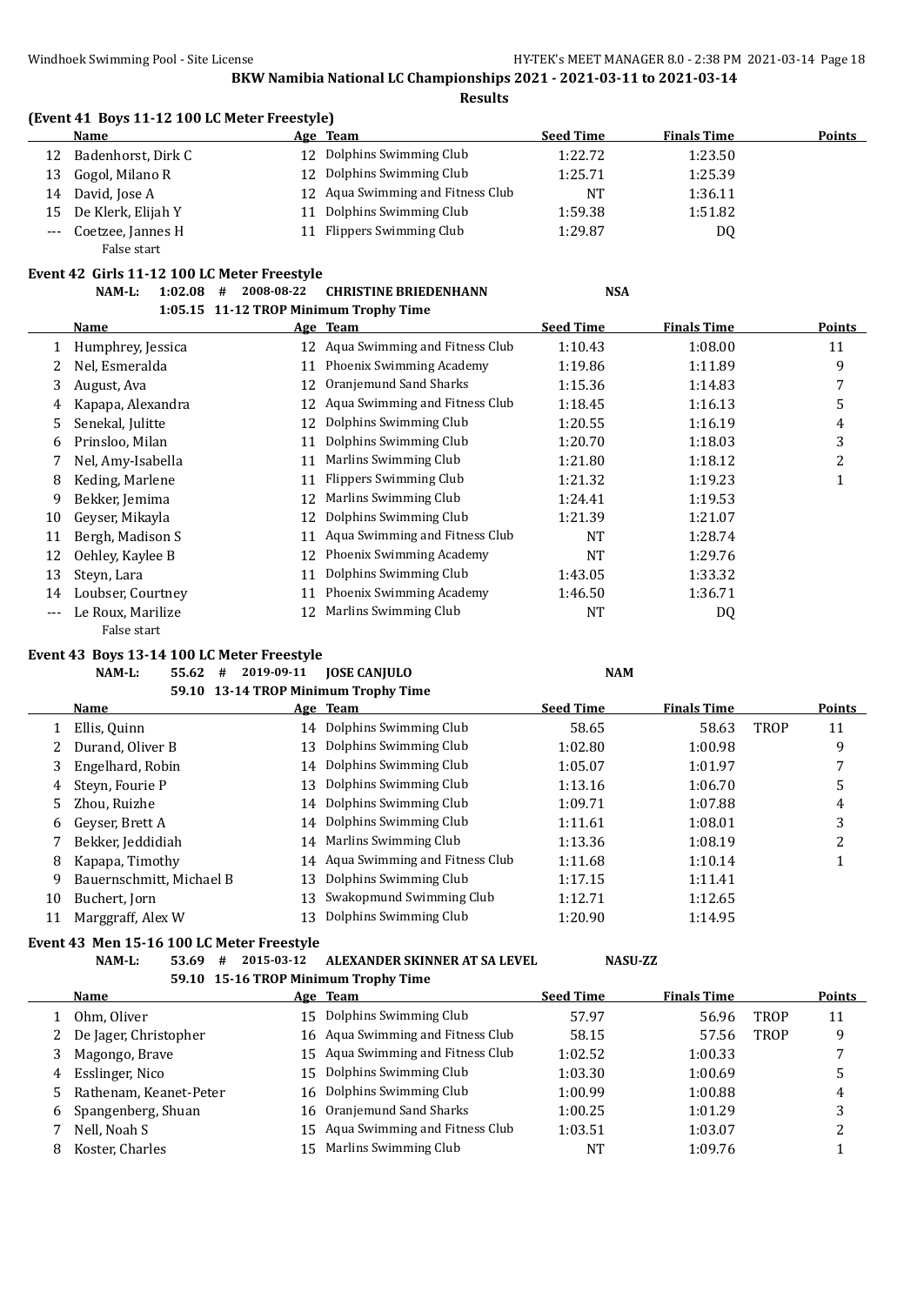|              | (Event 43 Men 15-16 100 LC Meter Freestyle)   |            |                                        |                  |                    |             |                |
|--------------|-----------------------------------------------|------------|----------------------------------------|------------------|--------------------|-------------|----------------|
|              | <b>Name</b>                                   |            | Age Team                               | <b>Seed Time</b> | <b>Finals Time</b> |             | <b>Points</b>  |
| 9            | Loxton, Dominic                               |            | 15 Aqua Swimming and Fitness Club      | 1:15.60          | 1:13.56            |             |                |
| 10           | Swart, JP                                     |            | 16 Swakopmund Swimming Club            | 1:14.04          | 1:13.64            |             |                |
| 11           | Westerduin, Geo X                             |            | 15 Aqua Swimming and Fitness Club      | <b>NT</b>        | 1:40.37            |             |                |
|              | Event 43 Men 17 & Over 100 LC Meter Freestyle |            |                                        |                  |                    |             |                |
|              | $51.54$ #<br>NAM-L:                           | 2016-10-17 | <b>ALEXANDER SKINNER</b>               | <b>DOL</b>       |                    |             |                |
|              |                                               |            | 59.10 17&O TROP Minimum Trophy Time    |                  |                    |             |                |
|              | <u>Name</u>                                   |            | Age Team                               | <b>Seed Time</b> | <b>Finals Time</b> |             | Points         |
| 1            | Wantenaar, Ronan Z                            |            | 20 Aqua Swimming and Fitness Club      | 54.40            | 56.12              | <b>TROP</b> | 11             |
| 2            | Wellmann, Arkell J                            |            | 18 Dolphins Swimming Club              | 58.05            | 57.72              | <b>TROP</b> | 9              |
| 3            | Henning, Marco T                              | 18         | Dolphins Swimming Club                 | 57.34            | 58.37              | <b>TROP</b> | 7              |
| 4            | Lamprecht, Lushano P                          | 23         | Aqua Swimming and Fitness Club         | <b>NT</b>        | 58.44              | <b>TROP</b> | 5              |
| 5            | Gertze, Matthew R                             | 18         | Dolphins Swimming Club                 | 1:00.03          | 59.42              |             | 4              |
| 6            | Magongo, Armas                                | 17         | Aqua Swimming and Fitness Club         | 1:02.15          | 59.64              |             | 3              |
| 7            | Nakaleke, Elias E                             | 17         | Aqua Swimming and Fitness Club         | 1:02.41          | 1:02.17            |             | $\overline{c}$ |
| 8            | Cioccolanti, Jodave                           | 19         | Dolphins Swimming Club                 | 59.58            | 1:02.64            |             | $\mathbf{1}$   |
| 9            | Naukushu, Elago                               | 20         | Aqua Swimming and Fitness Club         | 1:04.16          | 1:05.40            |             |                |
| 10           | Helm, Joshua                                  | 17         | Phoenix Swimming Academy               | 1:13.27          | 1:08.42            |             |                |
|              | Event 44 Girls 13-14 100 LC Meter Freestyle   |            |                                        |                  |                    |             |                |
|              | NAM-L:<br>1:00.53<br>#                        | 2010-09-13 | <b>CHRISTINE M. BRIEDENHANN AT 10</b>  | <b>NAM</b>       |                    |             |                |
|              |                                               |            | 1:05.15 13-14 TROP Minimum Trophy Time |                  |                    |             |                |
|              | <b>Name</b>                                   |            | Age Team                               | <b>Seed Time</b> | <b>Finals Time</b> |             | <b>Points</b>  |
| $\mathbf{1}$ | Ohm, Michaela                                 | 13         | Dolphins Swimming Club                 | 1:06.69          | 1:05.15            | TROP+       | 11             |
| 2            | Westerduin, Reza                              | 13         | Aqua Swimming and Fitness Club         | 1:09.12          | 1:07.10            |             | 9              |
| 3            | Naukosho, Ariana                              | 13         | Dolphins Swimming Club                 | 1:08.63          | 1:08.95            |             | 7              |
| 4            | Rossouw, Chloe                                | 13         | Dolphins Swimming Club                 | 1:09.22          | 1:09.29            |             | 5              |
| 5            | Brinkmann, Maja J                             | 13         | Dolphins Swimming Club                 | 1:12.36          | 1:09.37            |             | 4              |
| 6            | Benade, Quelin H                              | 13         | Aqua Swimming and Fitness Club         | 1:09.53          | 1:09.99            |             | 3              |
| 7            | Kinnaird, Brynne B                            | 14         | Dolphins Swimming Club                 | 1:10.90          | 1:12.04            |             | $\overline{c}$ |
| 8            | Kali, Kandali K                               | 14         | Dolphins Swimming Club                 | 1:12.13          | 1:12.43            |             | 1              |
| 9            | Klein, Kaylynn J                              | 13         | Aqua Swimming and Fitness Club         | 1:15.94          | 1:12.54            |             |                |
| 10           | Spath, Bella R                                | 13         | Dolphins Swimming Club                 | 1:14.36          | 1:13.20            |             |                |
| 11           | Rey, Salome M                                 | 14         | Aqua Swimming and Fitness Club         | 1:13.57          | 1:13.25            |             |                |
| 12           | Balt, Caitlyn R                               | 13         | Dolphins Swimming Club                 | 1:12.52          | 1:13.74            |             |                |
| 13           | Steyn, Carissa L                              |            | 13 Dolphins Swimming Club              | 1:19.11          | 1:14.18            |             |                |
| 14           | Stephanus, Oliwia E                           |            | Dolphins Swimming Club                 | 1:20.11          | 1:15.75            |             |                |
| 15           | Drotsky, Nayla C                              |            | 14 Dolphins Swimming Club              | 1:19.64          | 1:15.78            |             |                |
| 16           | Spath, Aleka R                                | 13         | Dolphins Swimming Club                 | 1:15.98          | 1:16.29            |             |                |
| 17           | Keding, Alexandra                             | 14         | <b>Flippers Swimming Club</b>          | 1:21.40          | 1:19.04            |             |                |
| 18           | Helm, Jezneel                                 | 14         | Phoenix Swimming Academy               | NT               | 1:33.93            |             |                |
| 19           | Coetzee, Marlene S                            | 13         | Phoenix Swimming Academy               | NT               | 1:34.84            |             |                |
| 20           | Burger, Lois                                  | 13         | Dolphins Swimming Club                 | 1:46.76          | 1:38.40            |             |                |
|              | Event 44 Women 15-16 100 LC Meter Freestyle   |            |                                        |                  |                    |             |                |
|              | NAM-L:<br>58.53 #                             | 2012-06-14 | <b>CHRISTINE M. BRIEDENHANN</b>        | <b>NSA</b>       |                    |             |                |
|              |                                               |            | 1:05.15 15-16 TROP Minimum Trophy Time |                  |                    |             |                |
|              | <b>Name</b>                                   |            | Age Team                               | <b>Seed Time</b> | <b>Finals Time</b> |             | <b>Points</b>  |
| 1            | Mutumbulua, Trisha                            |            | 16 Dolphins Swimming Club              | 1:03.46          | 1:03.65            | TROP        | 11             |
| 2            | Stange, Maya A                                | 15         | Dolphins Swimming Club                 | 1:04.67          | 1:03.76            | TROP        | 9              |
| 3            | Engelhard, Lisa                               | 16         | Dolphins Swimming Club                 | 1:08.32          | 1:06.76            |             | 7              |
| 4            | Benjamin, Zunaid M                            | 16         | Aqua Swimming and Fitness Club         | 1:11.47          | 1:09.74            |             | 5              |
| 5            | Coetzer, Caitlin A                            | 16         | Dolphins Swimming Club                 | 1:11.13          | 1:13.22            |             | 4              |
| 6            | Nakaleke, Ester                               |            | 16 Aqua Swimming and Fitness Club      | 1:11.07          | 1:15.00            |             | 3              |
|              |                                               |            |                                        |                  |                    |             |                |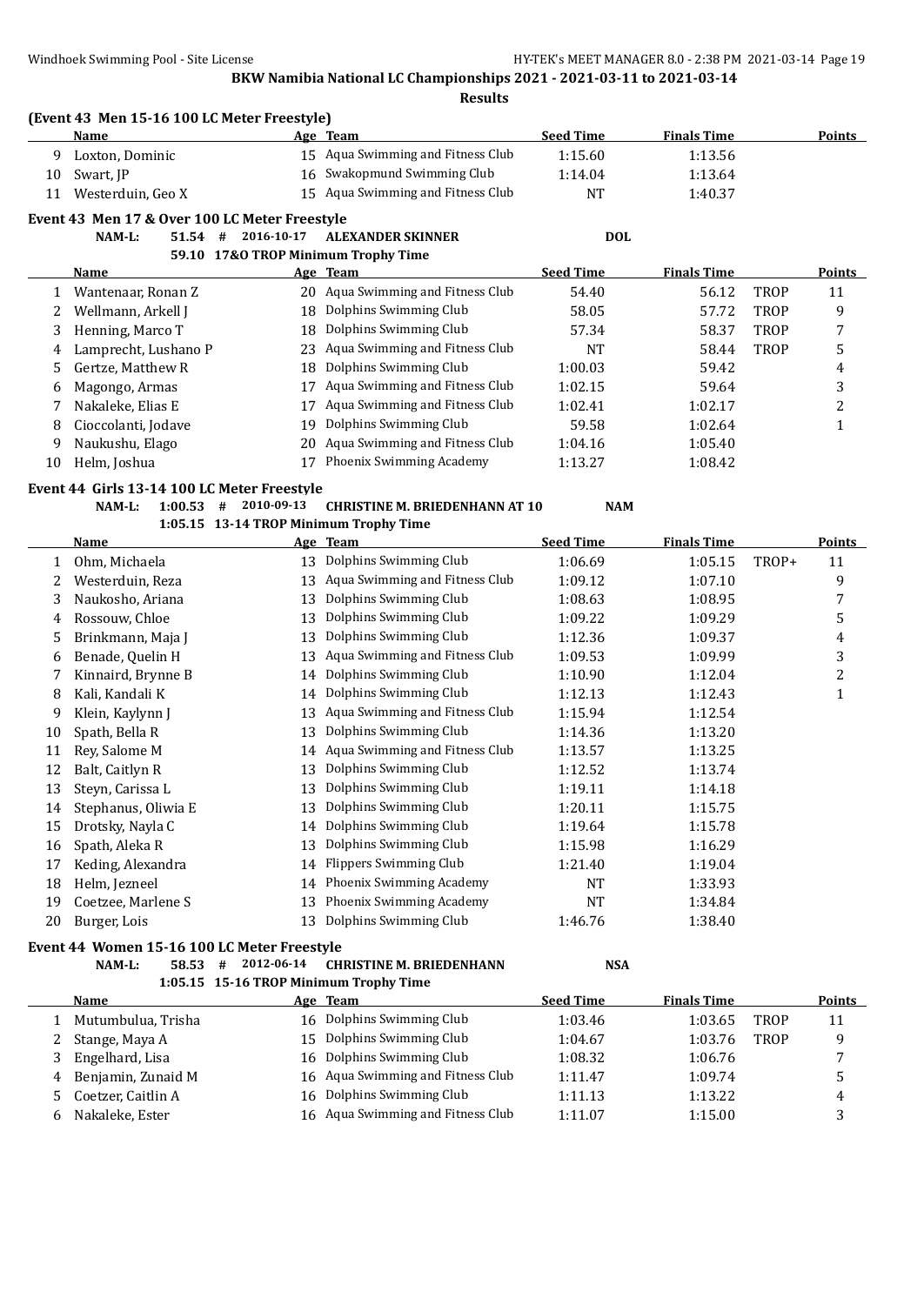|        | Event 44 Women 17 & Over 100 LC Meter Freestyle<br>$NAM-L$ :        | 58.47 # 1900-01-01                     | <b>MONICA DAHL</b>                                 | <b>MARNM</b>       |                    |             |                         |
|--------|---------------------------------------------------------------------|----------------------------------------|----------------------------------------------------|--------------------|--------------------|-------------|-------------------------|
|        |                                                                     | 1:05.15 17&O TROP Minimum Trophy Time  |                                                    |                    |                    |             |                         |
|        | Name                                                                |                                        | Age Team                                           | <b>Seed Time</b>   | <b>Finals Time</b> |             | Points                  |
| 1      | Stergiadis, Heleni                                                  |                                        | 18 Dolphins Swimming Club                          | 1:01.86            | 1:01.33            | <b>TROP</b> | 11                      |
| 2      | Esslinger, Tiana                                                    |                                        | 17 Dolphins Swimming Club                          | 1:03.51            | 1:05.85            |             | 9                       |
| 3      | Redecker, Nicole                                                    |                                        | 17 Dolphins Swimming Club                          | 1:07.38            | 1:06.71            |             | 7                       |
| 4      | Botha, Vicky A                                                      | 19                                     | Dolphins Swimming Club                             | 1:04.87            | 1:11.95            |             | 5                       |
| 5      | Esslinger, Carissa                                                  | 18                                     | Dolphins Swimming Club                             | 1:11.20            | 1:12.50            |             | 4                       |
| 6      | Leitner, Janine T                                                   |                                        | 24 Aqua Swimming and Fitness Club                  | 1:15.58            | 1:12.98            |             | 3                       |
| 7      | Botha, Caitlin J                                                    |                                        | 24 Dolphins Swimming Club                          | 3:06.88            | 3:18.14            |             | 2                       |
|        | Event 45 Men 25-44 100 LC Meter Freestyle                           |                                        |                                                    |                    |                    |             |                         |
|        | NAM-L:                                                              | $1:01.78$ # 2019-08-05                 | <b>SVEN OBHOLZER</b>                               | <b>MARL</b>        |                    |             |                         |
|        | Name                                                                |                                        | Age Team                                           | <b>Seed Time</b>   | <b>Finals Time</b> |             | <b>Points</b>           |
|        | 1 Louw, Dentie J                                                    |                                        | 37 Swakopmund Swimming Club                        | 1:04.13            | 1:04.47            |             | 11                      |
|        | Event 45 Men 45 & Over 100 LC Meter Freestyle                       |                                        |                                                    |                    |                    |             |                         |
|        | NAM-L:                                                              | $1:06.36$ # 2019-08-05                 | FRANCOIS VAN DER WESTHUIZEN                        | <b>MARL</b>        |                    |             |                         |
|        | Name                                                                |                                        | Age Team                                           | <b>Seed Time</b>   | <b>Finals Time</b> |             | Points                  |
|        | 1 Bekker, Johan                                                     |                                        | 51 Marlins Swimming Club                           | 1:10.43            | 1:09.98            |             | 11                      |
| 2      | Coomer, Richard E                                                   |                                        | 68 Aqua Swimming and Fitness Club                  | NT                 | 1:19.63            |             | 9                       |
|        | Event 46 Women 25-44 100 LC Meter Freestyle                         |                                        |                                                    |                    |                    |             |                         |
|        | $NAM-L$ :                                                           | $1:09.02$ # 2019-08-05                 | <b>SONJA OBHOLZER</b>                              | <b>MARL</b>        |                    |             |                         |
|        | Name                                                                |                                        | Age Team                                           | <b>Seed Time</b>   | <b>Finals Time</b> |             | <b>Points</b>           |
|        | 1 Leitner, Chelsea L                                                |                                        | 25 Aqua Swimming and Fitness Club                  | <b>NT</b>          | 1:23.56            |             | 11                      |
|        | Event 46 Women 45 & Over 100 LC Meter Freestyle                     |                                        |                                                    |                    |                    |             |                         |
|        | NAM-L:<br>1:23.39                                                   | 2019-04-06<br>#                        | <b>ZOE MITCHELL</b>                                | <b>MARL</b>        |                    |             |                         |
|        | <b>NASFED LC:</b><br>$1:15.90$ *                                    | 2019-04-06                             | <b>JANE SAMSON</b>                                 | <b>MARL</b>        |                    |             |                         |
|        | Name                                                                |                                        | Age Team                                           | <b>Seed Time</b>   | <b>Finals Time</b> |             | <b>Points</b>           |
|        | 1 Leitner, Ulrike C                                                 |                                        | 52 Aqua Swimming and Fitness Club                  | NT                 | 1:33.08            |             | 11                      |
|        |                                                                     |                                        |                                                    |                    |                    |             |                         |
|        | Event 47 Boys 11-12 100 LC Meter Butterfly<br>NAM-L:<br>$1:04.22$ # | 2017-03-17                             | MIKAH K. BURGER AT SA NATIONAL                     | <b>NASU</b>        |                    |             |                         |
|        |                                                                     | 1:02.36 11-12 TROP Minimum Trophy Time |                                                    |                    |                    |             |                         |
|        | <b>Name</b>                                                         |                                        | Age Team                                           | <b>Seed Time</b>   | <b>Finals Time</b> |             | <b>Points</b>           |
| 1      | Tibazarwa, Mark                                                     |                                        | 11 Aqua Swimming and Fitness Club                  | 1:18.66            | 1:15.67            |             | 11                      |
| 2      | Esterhuizen, Lorenzo E                                              |                                        | 11 Aqua Swimming and Fitness Club                  | 1:20.59            | 1:17.43            |             | 9                       |
| 3      | Nakaleke, Eliphas                                                   |                                        | 12 Aqua Swimming and Fitness Club                  | 1:22.16            | 1:18.78            |             | 7                       |
|        | Langford, James J                                                   | 11                                     | Dolphins Swimming Club                             | 1:24.56            | 1:19.59            |             | 5                       |
| 4<br>5 | Bock, Nathan R                                                      | 11                                     | Oranjemund Sand Sharks                             | 1:18.34            | 1:21.56            |             | 4                       |
|        | Hooker, Matthew R                                                   | 12                                     | Dolphins Swimming Club                             |                    |                    |             |                         |
| 6      |                                                                     |                                        | Aqua Swimming and Fitness Club                     | 1:32.56            | 1:24.38            |             | 3                       |
| 7      | Nell, Tristan T                                                     | 12                                     |                                                    | 1:26.97            | 1:26.51            |             | $\overline{\mathbf{c}}$ |
| 8      | Kinnaird, Liam                                                      | 12                                     | Dolphins Swimming Club                             | 1:28.25            | 1:26.91            |             | 1                       |
| 9      | Jansen, Ernst J                                                     | 11                                     | Dolphins Swimming Club                             | 1:29.19            | 1:29.33            |             |                         |
| 10     | Benade, Kayleb G                                                    | 11                                     | Aqua Swimming and Fitness Club                     | 1:39.89            | 1:40.87            |             |                         |
|        | Armstrong, Lee-Jay N                                                | 12                                     | Aqua Swimming and Fitness Club                     | NT                 | 1:43.00            |             |                         |
| 11     | Badenhorst, Dirk C                                                  | 12                                     | Dolphins Swimming Club                             | 1:41.97            | 1:51.75            |             |                         |
| 12     | David, Jose A                                                       |                                        | 12 Aqua Swimming and Fitness Club                  | NT                 | 1:58.88            |             |                         |
| 13     |                                                                     |                                        |                                                    |                    |                    |             |                         |
|        | Event 48 Girls 11-12 100 LC Meter Butterfly                         |                                        |                                                    |                    |                    |             |                         |
|        | NAM-L:                                                              | $1:10.99$ # 2011-12-01                 | SONJA ADELAAR AT 9TH AFRICA JU                     | <b>NAMJR</b>       |                    |             |                         |
|        |                                                                     | 1:09.90 11-12 TROP Minimum Trophy Time |                                                    |                    |                    |             |                         |
|        | <u>Name</u>                                                         |                                        | Age Team                                           | <b>Seed Time</b>   | <b>Finals Time</b> |             |                         |
| 1      | Humphrey, Jessica                                                   |                                        | 12 Aqua Swimming and Fitness Club                  | 1:23.38            | 1:21.46            |             | <b>Points</b><br>11     |
| 2<br>3 | Nel, Esmeralda<br>Prinsloo, Milan                                   | 11<br>11                               | Phoenix Swimming Academy<br>Dolphins Swimming Club | 1:45.21<br>1:33.86 | 1:21.67<br>1:29.98 |             | 9<br>7                  |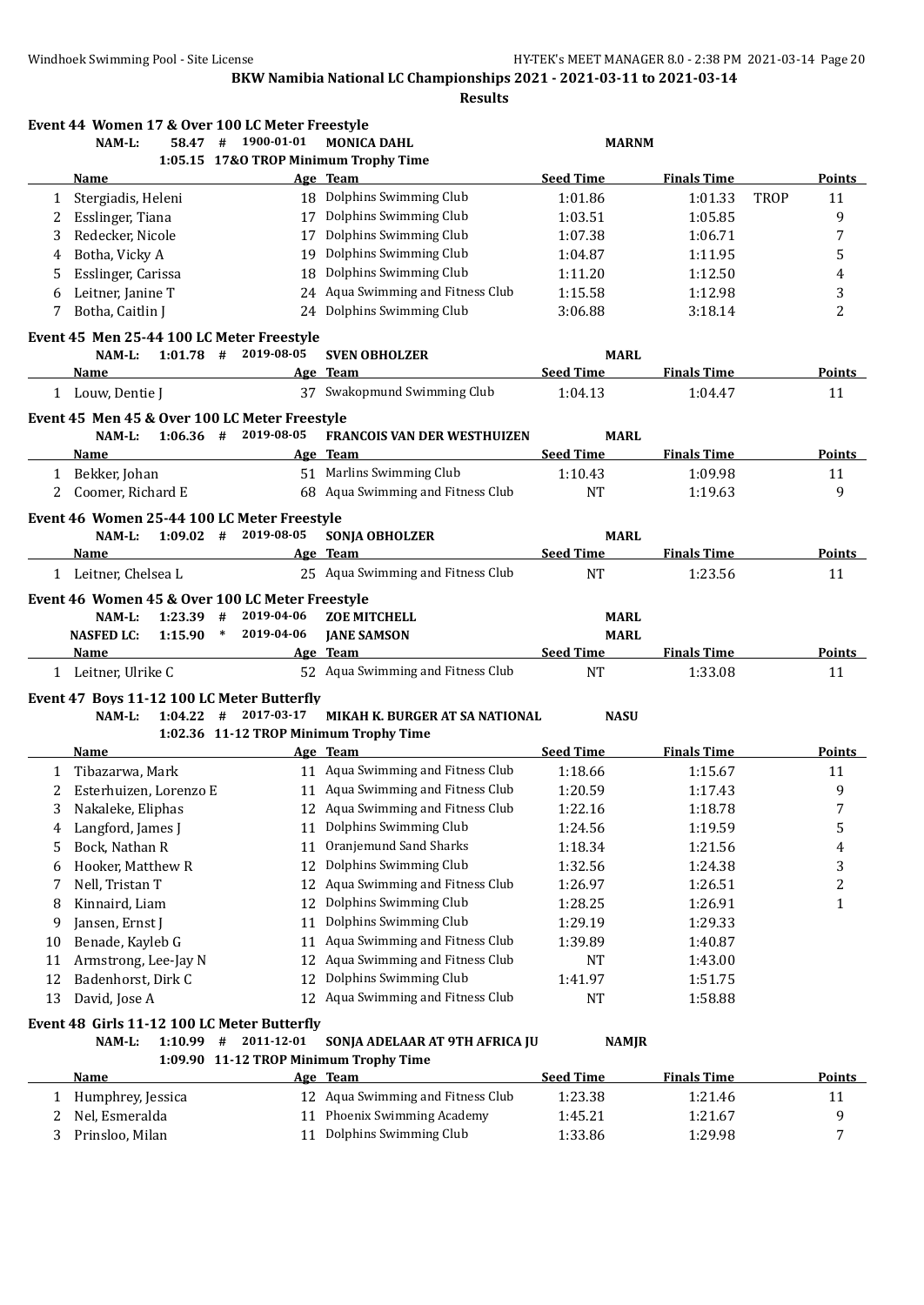|        | (Event 48 Girls 11-12 100 LC Meter Butterfly)<br>Name |            | Age Team                                           | <b>Seed Time</b>   | <b>Finals Time</b> |             | <b>Points</b>           |
|--------|-------------------------------------------------------|------------|----------------------------------------------------|--------------------|--------------------|-------------|-------------------------|
| 4      | August, Ava                                           |            | 12 Oranjemund Sand Sharks                          | 1:27.48            | 1:37.24            |             | 5                       |
| 5      | Senekal, Julitte                                      | 12         | Dolphins Swimming Club                             | 1:43.87            | 1:38.22            |             | 4                       |
| 6      | Geyser, Mikayla                                       | 12         | Dolphins Swimming Club                             | 1:37.14            | 1:40.04            |             | 3                       |
| 7      | Kapapa, Alexandra                                     | 12         | Aqua Swimming and Fitness Club                     | 1:39.51            | 1:41.90            |             | $\overline{c}$          |
| 8      | Steyn, Lara                                           | 11         | Dolphins Swimming Club                             | 2:11.44            | 2:06.54            |             | $\mathbf{1}$            |
|        |                                                       |            |                                                    |                    |                    |             |                         |
|        | Event 49 Boys 13-14 100 LC Meter Butterfly            |            |                                                    |                    |                    |             |                         |
|        | 59.40 # 2019-12-04<br>NAM-L:                          |            | <b>JOSE CANJULO</b>                                | <b>MAC</b>         |                    |             |                         |
|        |                                                       |            | 1:02.36 13-14 TROP Minimum Trophy Time<br>Age Team | <b>Seed Time</b>   | <b>Finals Time</b> |             | <b>Points</b>           |
|        | <u>Name</u><br>Durand, Oliver B                       |            | 13 Dolphins Swimming Club                          | 1:09.41            | 1:06.08            |             | 11                      |
| 1      |                                                       |            | 14 Dolphins Swimming Club                          |                    |                    |             |                         |
| 2      | Engelhard, Robin                                      |            |                                                    | 1:12.20            | 1:08.01            |             | 9                       |
| 3      | Ellis, Quinn                                          |            | 14 Dolphins Swimming Club                          | 1:10.84            | 1:11.42            |             | 7                       |
| 4      | Steyn, Fourie P                                       | 13         | Dolphins Swimming Club                             | 1:31.59            | 1:14.62            |             | 5                       |
| 5.     | Bauernschmitt, Michael B                              | 13         | Dolphins Swimming Club                             | 1:25.09            | 1:22.11            |             | 4                       |
| 6      | Marggraff, Alex W                                     | 13         | Dolphins Swimming Club                             | 1:29.20            | 1:24.30            |             | 3                       |
| 7      | Zhou, Ruizhe                                          | 14         | Dolphins Swimming Club                             | 1:25.28            | 1:25.50            |             | $\overline{\mathbf{c}}$ |
| 8      | Buchert, Jorn                                         | 13         | Swakopmund Swimming Club                           | 1:20.81            | 1:26.50            |             | $\mathbf{1}$            |
|        | Event 49 Men 15-16 100 LC Meter Butterfly             |            |                                                    |                    |                    |             |                         |
|        | 58.21 #<br>NAM-L:                                     | 2021-02-21 | <b>MIKAH BURGER</b>                                | <b>NAM</b>         |                    |             |                         |
|        |                                                       |            | 1:02.36 15-16 TROP Minimum Trophy Time             |                    |                    |             |                         |
|        | Name                                                  |            | Age Team                                           | <b>Seed Time</b>   | <b>Finals Time</b> |             | Points                  |
| 1      | Burger, Mikah K                                       |            | 16 Dolphins Swimming Club                          | 58.21              | 59.84              | <b>TROP</b> | 11                      |
| 2      | De Jager, Christopher                                 |            | 16 Aqua Swimming and Fitness Club                  | 1:03.23            | 1:01.73            | TROP+       | 9                       |
| 3      | Magongo, Brave                                        |            | 15 Aqua Swimming and Fitness Club                  | 1:06.66            | 1:06.86            |             | 7                       |
| 4      | Spangenberg, Shuan                                    |            | 16 Oranjemund Sand Sharks                          | 1:06.52            | 1:08.02            |             | 5                       |
| 5.     | Esslinger, Nico                                       | 15         | Dolphins Swimming Club                             | 1:10.31            | 1:08.57            |             | 4                       |
| 6      | Rathenam, Keanet-Peter                                | 16         | Dolphins Swimming Club                             | 1:12.99            | 1:11.82            |             | 3                       |
| 7      | Nell, Noah S                                          | 15         | Aqua Swimming and Fitness Club                     | 1:11.28            | 1:12.32            |             | 2                       |
| 8      | Ohm, Oliver                                           | 15         | Dolphins Swimming Club                             | 1:11.40            | 1:15.98            |             | $\mathbf{1}$            |
| 9      | Loxton, Dominic                                       | 15         | Aqua Swimming and Fitness Club                     | 1:22.67            | 1:23.36            |             |                         |
| $---$  | Koster, Charles                                       |            | 15 Marlins Swimming Club                           | <b>NT</b>          | DQ                 |             |                         |
|        | Did not swim stroke specified                         |            |                                                    |                    |                    |             |                         |
|        | Event 49 Men 17 & Over 100 LC Meter Butterfly         |            |                                                    |                    |                    |             |                         |
|        | 56.74 #<br>NAM-L:                                     | 2004-05-04 | <b>GÜNTHER STREIT</b>                              | <b>MARNM</b>       |                    |             |                         |
|        |                                                       |            | 1:02.36 17&O TROP Minimum Trophy Time              |                    |                    |             |                         |
|        | <b>Name</b>                                           |            | Age Team                                           | <b>Seed Time</b>   | <b>Finals Time</b> |             | <b>Points</b>           |
| 1      | Wellmann, Arkell J                                    |            | 18 Dolphins Swimming Club                          | 1:04.08            | 1:02.75            |             | 11                      |
| 2      | Henning, Marco T                                      | 18         | Dolphins Swimming Club                             | 1:02.90            | 1:03.07            |             | 9                       |
| 3      | Gertze, Matthew R                                     | 18         | Dolphins Swimming Club                             | 1:05.83            | 1:05.82            |             | 7                       |
| 4      | Cioccolanti, Jodave                                   | 19         | Dolphins Swimming Club                             | 1:03.13            | 1:06.54            |             | 5                       |
| *5     | Nakaleke, Elias E                                     | 17         | Aqua Swimming and Fitness Club                     | 1:14.20            | 1:15.05            |             | 3.50                    |
| *5     | Magongo, Armas                                        | 17         | Aqua Swimming and Fitness Club                     | 1:14.90            | 1:15.05            |             | 3.50                    |
|        |                                                       |            |                                                    |                    |                    |             |                         |
|        | Event 50 Girls 13-14 100 LC Meter Butterfly           |            |                                                    |                    |                    |             |                         |
|        | 1:06.23<br>#<br>NAM-L:                                | 2017-08-23 | <b>HELENI STERGIADIS AT 6TH FINA</b>               | <b>NAM</b>         |                    |             |                         |
|        |                                                       |            | 1:09.90 13-14 TROP Minimum Trophy Time             |                    |                    |             |                         |
|        | <b>Name</b>                                           |            | Age Team                                           | <b>Seed Time</b>   | <b>Finals Time</b> |             | <b>Points</b>           |
| 1      | Westerduin, Reza                                      |            | 13 Aqua Swimming and Fitness Club                  | 1:16.79            | 1:15.92            |             | 11                      |
| 2      | Naukosho, Ariana                                      | 13         | Dolphins Swimming Club                             | 1:15.76            | 1:17.98            |             | 9                       |
|        |                                                       | 13         | Dolphins Swimming Club                             | 1:17.45            | 1:18.44            |             | 7                       |
| 3      | Ohm, Michaela                                         |            |                                                    |                    |                    |             |                         |
| 4      | Rey, Salome M                                         | 14         | Aqua Swimming and Fitness Club                     | 1:20.09            | 1:19.05            |             | 5                       |
| 5      | Balt, Caitlyn R                                       | 13         | Dolphins Swimming Club                             | 1:19.96            | 1:21.06            |             | 4                       |
| 6<br>7 | Spath, Aleka R<br>Kinnaird, Brynne B                  | 13<br>14   | Dolphins Swimming Club<br>Dolphins Swimming Club   | 1:23.00<br>1:23.48 | 1:21.92<br>1:23.18 |             | 3<br>$\overline{c}$     |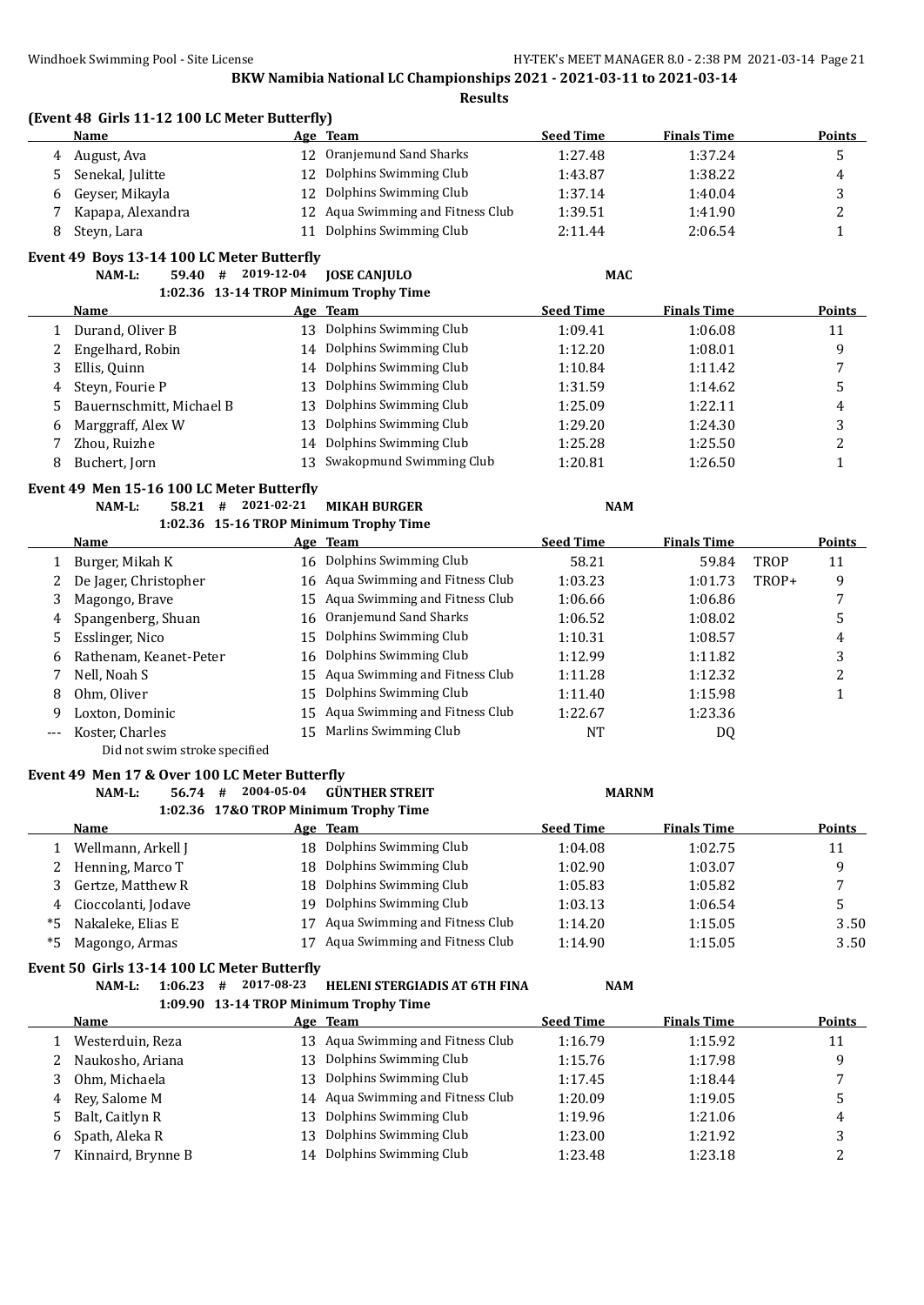|              | (Event 50 Girls 13-14 100 LC Meter Butterfly)<br>Name      |                                     | Age Team                                      | <b>Seed Time</b>              | <b>Finals Time</b>       | <b>Points</b> |
|--------------|------------------------------------------------------------|-------------------------------------|-----------------------------------------------|-------------------------------|--------------------------|---------------|
| 8            | Klein, Kaylynn J                                           |                                     | 13 Aqua Swimming and Fitness Club             | 1:20.75                       | 1:24.14                  | $\mathbf{1}$  |
| 9            | Kali, Kandali K                                            |                                     | 14 Dolphins Swimming Club                     | 1:23.89                       | 1:25.56                  |               |
| 10           | Brinkmann, Maja J                                          | 13                                  | Dolphins Swimming Club                        | 1:30.50                       | 1:27.07                  |               |
| 11           | Drotsky, Nayla C                                           | 14                                  | Dolphins Swimming Club                        | 1:32.63                       | 1:31.65                  |               |
| 12           | Stephanus, Oliwia E                                        | 13                                  | Dolphins Swimming Club                        | 1:38.64                       | 1:34.37                  |               |
| 13           | Steyn, Carissa L                                           | 13                                  | Dolphins Swimming Club                        | 1:43.12                       | 1:47.02                  |               |
| $---$        | Spath, Bella R                                             | 13                                  | Dolphins Swimming Club                        | 1:24.02                       | DQ                       |               |
|              | No touch at turn and/or finish                             |                                     |                                               |                               |                          |               |
|              | Event 50 Women 15-16 100 LC Meter Butterfly                |                                     |                                               |                               |                          |               |
|              | 1:05.30#<br>NAM-L:                                         | 2014-04-07                          | <b>SONJA ADELAAR</b>                          | <b>NASU</b>                   |                          |               |
|              |                                                            |                                     | 1:09.90 15-16 TROP Minimum Trophy Time        |                               |                          |               |
|              | <u>Name</u>                                                |                                     | Age Team                                      | <b>Seed Time</b>              | <b>Finals Time</b>       | <b>Points</b> |
| 1            | Engelhard, Lisa                                            |                                     | 16 Dolphins Swimming Club                     | 1:12.65                       | 1:10.21                  | 11            |
| 2            | Benjamin, Zunaid M                                         |                                     | 16 Aqua Swimming and Fitness Club             | 1:19.10                       | 1:21.19                  | 9             |
| 3            | Mutumbulua, Trisha                                         | 16                                  | Dolphins Swimming Club                        | 1:11.31                       | 1:22.72                  | 7             |
| 4            | Stange, Maya A                                             | 15                                  | Dolphins Swimming Club                        | 1:21.21                       | 1:23.95                  | 5             |
| 5            | Coetzer, Caitlin A                                         |                                     | 16 Dolphins Swimming Club                     | 1:26.08                       | 1:29.37                  | 4             |
|              | Event 50 Women 17 & Over 100 LC Meter Butterfly            |                                     |                                               |                               |                          |               |
|              | NAM-L:<br>1:04.26                                          | 1900-01-01<br>#                     | <b>MONICA DAHL</b>                            | <b>MARNM</b>                  |                          |               |
|              |                                                            |                                     | 1:09.90 17&O TROP Minimum Trophy Time         |                               |                          |               |
|              | Name                                                       |                                     | Age Team                                      | <b>Seed Time</b>              | <b>Finals Time</b>       | Points        |
| 1            | Stergiadis, Heleni                                         |                                     | 18 Dolphins Swimming Club                     | 1:06.89                       | 1:07.72<br><b>TROP</b>   | 11            |
| 2            | Redecker, Nicole                                           |                                     | 17 Dolphins Swimming Club                     | 1:11.25                       | 1:11.51                  | 9             |
| 3            | Esslinger, Carissa                                         | 18                                  | Dolphins Swimming Club                        | 1:18.95                       | 1:23.04                  | 7             |
|              | Event 51 Men 45 & Over 100 LC Meter Butterfly              |                                     |                                               |                               |                          |               |
|              | $1:23.04$ #<br>NAM-L:                                      | 2019-03-20                          | <b>GABOR SALAMON</b>                          | <b>MARL</b>                   |                          |               |
| $\cdots$     | Name<br>Coomer, Richard E<br>Did not swim stroke specified |                                     | Age Team<br>68 Aqua Swimming and Fitness Club | <b>Seed Time</b><br><b>NT</b> | <b>Finals Time</b><br>DQ | Points        |
|              | Event 55 Boys 8 & Under 50 LC Meter Backstroke             |                                     |                                               |                               |                          |               |
|              | NAM-L:<br>41.79 #                                          | 2019-10-11                          | <b>RYAN STEYN</b>                             | <b>DOL</b>                    |                          |               |
|              |                                                            | 30.23 8&U TROP Minimum Trophy Time  |                                               |                               |                          |               |
|              | Name                                                       |                                     | Age Team                                      | <b>Seed Time</b>              | <b>Finals Time</b>       | <b>Points</b> |
|              | 1 Bock, Daniel L                                           |                                     | 8 Oranjemund Sand Sharks                      | 51.97                         | 49.43                    | 11            |
|              | Leitner, Zachary M                                         |                                     | 7 Aqua Swimming and Fitness Club              | 49.67                         | 51.09                    | 9             |
| 3            | Cowley, Dylan                                              |                                     | 8 Dolphins Swimming Club                      | 55.19                         | 53.14                    | 7             |
|              |                                                            |                                     |                                               |                               |                          |               |
|              | Event 55 Boys 9-10 50 LC Meter Backstroke                  |                                     |                                               |                               |                          |               |
|              | NAM-L:<br>37.22                                            | 2020-02-27<br>#                     | <b>NATHAN BOCK</b>                            | <b>ORA</b>                    |                          |               |
|              |                                                            | 30.23 9-10 TROP Minimum Trophy Time |                                               | <b>Seed Time</b>              |                          |               |
|              | <b>Name</b>                                                |                                     | Age Team                                      |                               | <b>Finals Time</b>       | <b>Points</b> |
| $\mathbf{1}$ | Steyn, Ryan P                                              |                                     | 10 Dolphins Swimming Club                     | 39.26                         | 39.35                    | 11            |
| 2            | Jiao, Naan                                                 | 10                                  | Dolphins Swimming Club                        | 39.61                         | 39.69                    | 9             |
| 3            | Badenhorst, Andre                                          | 9                                   | Dolphins Swimming Club                        | 42.62                         | 42.88                    | 7             |
| 4            | Hekandjo, Kabi A                                           | 10                                  | Aqua Swimming and Fitness Club                | 42.26                         | 43.52                    | 5             |
| 5            | Roos, Heinrich J                                           | 10                                  | <b>Flippers Swimming Club</b>                 | 49.60                         | 47.95                    | 4             |
| 6            | Engelhard, Victor                                          | 10                                  | Dolphins Swimming Club                        | 48.61                         | 48.00                    | 3             |
| 7            | Badenhorst, Jurie J                                        | 9                                   | Dolphins Swimming Club                        | 48.72                         | 48.04                    | 2             |
| 8            | van der Colf, Zaylin J                                     | 10                                  | <b>Flippers Swimming Club</b>                 | 54.18                         | 48.70                    | 1             |
| 9            | Coomer, Luke E                                             |                                     | 9 Aqua Swimming and Fitness Club              | <b>NT</b>                     | 54.79                    |               |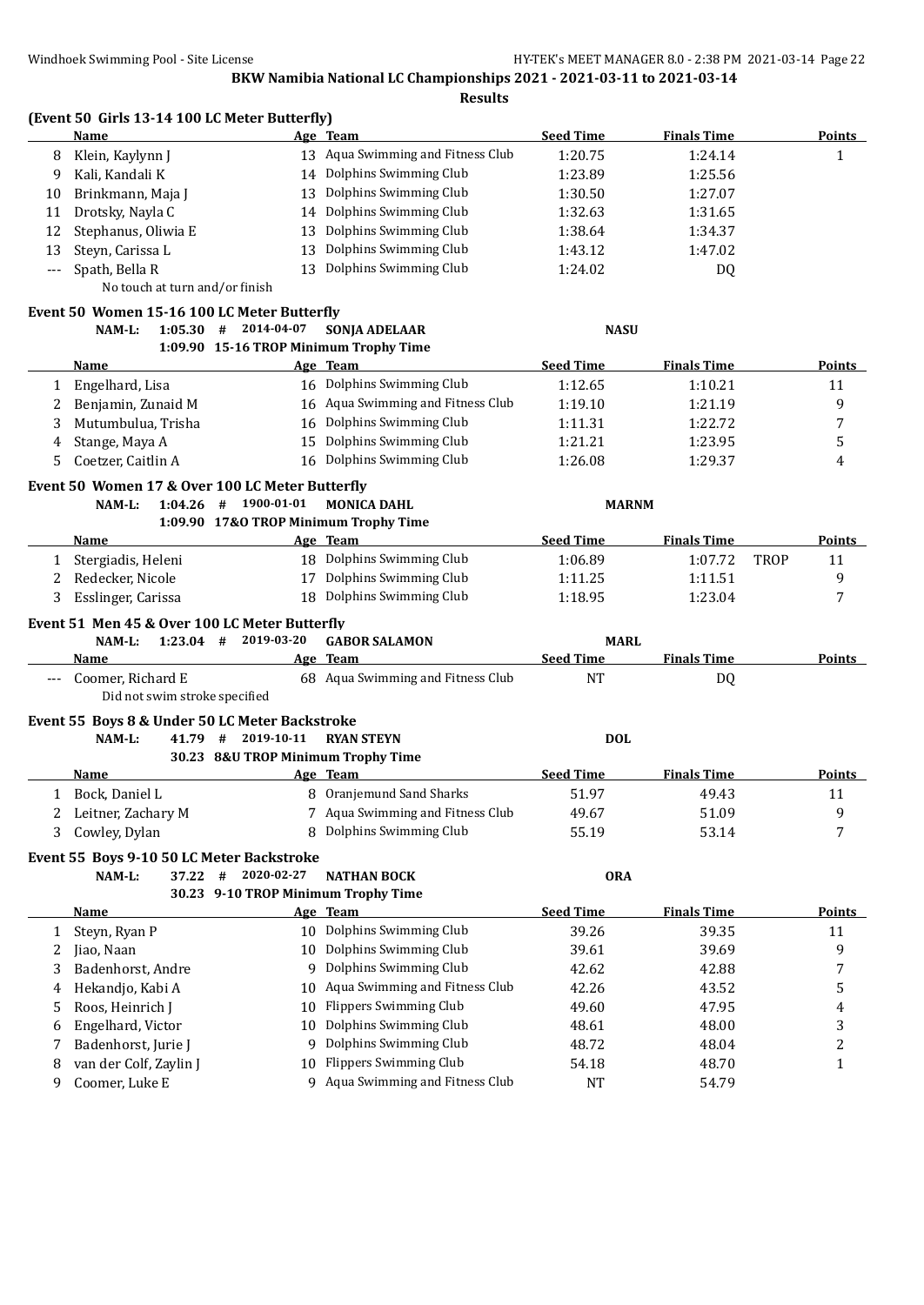**Results**

## **Event 55 Boys 11-12 50 LC Meter Backstroke**

# **NAM-L: 32.35 # 2018-03-21 JOSE N. CANJULO AT SA NATIONAL NASU**

|    |                                                          |            | 30.23 11-12 TROP Minimum Trophy Time             |                  |                    |      |                              |  |  |
|----|----------------------------------------------------------|------------|--------------------------------------------------|------------------|--------------------|------|------------------------------|--|--|
|    | Name                                                     |            | Age Team                                         | <b>Seed Time</b> | <b>Finals Time</b> |      | Points                       |  |  |
| 1  | Kinnaird, Liam                                           |            | 12 Dolphins Swimming Club                        | 36.21            | 35.85              |      | 11                           |  |  |
| 2  | Esterhuizen, Lorenzo E                                   | 11         | Aqua Swimming and Fitness Club                   | 37.93            | 36.32              |      | 9                            |  |  |
| 3  | Nakaleke, Eliphas                                        | 12         | Aqua Swimming and Fitness Club                   | 36.24            | 36.53              |      | 7                            |  |  |
| 4  | Langford, James J                                        | 11         | Dolphins Swimming Club                           | 36.97            | 36.74              |      | 5                            |  |  |
| 5  | Bock, Nathan R                                           | 11         | Oranjemund Sand Sharks                           | 36.24            | 37.15              |      | 4                            |  |  |
| 6  | Hooker, Matthew R                                        | 12         | Dolphins Swimming Club                           | 38.45            | 37.68              |      | 3                            |  |  |
| 7  | Jansen, Ernst J                                          | 11         | Dolphins Swimming Club                           | 38.58            | 37.99              |      | 2                            |  |  |
| 8  | Tibazarwa, Mark                                          | 11         | Aqua Swimming and Fitness Club                   | 39.80            | 39.67              |      | $\mathbf{1}$                 |  |  |
| 9  | Gogol, Milano R                                          | 12         | Dolphins Swimming Club                           | 40.72            | 40.79              |      |                              |  |  |
| 10 | Nell, Tristan T                                          | 12         | Aqua Swimming and Fitness Club                   | 41.66            | 41.56              |      |                              |  |  |
| 11 | Armstrong, Lee-Jay N                                     |            | 12 Aqua Swimming and Fitness Club                | 44.62            | 44.81              |      |                              |  |  |
| 12 | Benade, Kayleb G                                         | 11         | Aqua Swimming and Fitness Club                   | 45.76            | 44.93              |      |                              |  |  |
| 13 | David, Jose A                                            |            | 12 Aqua Swimming and Fitness Club                | 52.49            | 46.49              |      |                              |  |  |
| 14 | Coetzee, Jannes H                                        | 11         | Flippers Swimming Club                           | 48.51            | 46.65              |      |                              |  |  |
| 15 | Badenhorst, Dirk C                                       | 12         | Dolphins Swimming Club                           | 45.13            | 48.36              |      |                              |  |  |
| 16 | De Klerk, Elijah Y                                       |            | 11 Dolphins Swimming Club                        | 56.00            | 52.32              |      |                              |  |  |
|    | Event 55 Boys 13-14 50 LC Meter Backstroke               |            |                                                  |                  |                    |      |                              |  |  |
|    | NAM-L:<br>28.67 #                                        | 2019-09-11 | <b>JOSE CANJULO</b>                              | <b>NAM</b>       |                    |      |                              |  |  |
|    | 30.23 13-14 TROP Minimum Trophy Time                     |            |                                                  |                  |                    |      |                              |  |  |
|    | <u>Name</u>                                              |            | Age Team                                         | <b>Seed Time</b> | <b>Finals Time</b> |      | <b>Points</b>                |  |  |
| 1  | Durand, Oliver B                                         |            | 13 Dolphins Swimming Club                        | 32.63            | 31.94              |      | 11                           |  |  |
| 2  | Ellis, Quinn                                             |            | 14 Dolphins Swimming Club                        | 32.12            | 32.31              |      | 9                            |  |  |
| 3  | Engelhard, Robin                                         |            | 14 Dolphins Swimming Club                        | 33.38            | 33.11              |      | 7                            |  |  |
| 4  | Steyn, Fourie P                                          | 13         | Dolphins Swimming Club                           | 36.84            | 34.23              |      | 5                            |  |  |
| 5  | Geyser, Brett A                                          | 14         | Dolphins Swimming Club                           | 36.16            | 35.89              |      | 4                            |  |  |
| 6  | Bauernschmitt, Michael B                                 | 13         | Dolphins Swimming Club                           | 37.37            | 36.56              |      | 3                            |  |  |
| 7  | Zhou, Ruizhe                                             | 14         | Dolphins Swimming Club                           | 36.99            | 37.95              |      | 2                            |  |  |
| 8  | Bekker, Jeddidiah                                        | 14         | Marlins Swimming Club                            | 38.35            | 38.39              |      | $\mathbf{1}$                 |  |  |
| 9  | Kapapa, Timothy                                          |            | 14 Aqua Swimming and Fitness Club                | 40.57            | 38.69              |      |                              |  |  |
| 10 | Marggraff, Alex W                                        | 13         | Dolphins Swimming Club                           | 39.47            | 39.57              |      |                              |  |  |
| 11 | Buchert, Jorn                                            |            | 13 Swakopmund Swimming Club                      | 39.05            | 39.92              |      |                              |  |  |
|    |                                                          |            |                                                  |                  |                    |      |                              |  |  |
|    | Event 55 Men 15-16 50 LC Meter Backstroke<br>NAM-L:<br># | 2017-12-01 | RONAN Z. WANTENAAR AT WP SUMME                   |                  |                    |      |                              |  |  |
|    | 27.57                                                    |            |                                                  | <b>NSA</b>       |                    |      |                              |  |  |
|    | <b>Name</b>                                              |            | 30.23 15-16 TROP Minimum Trophy Time<br>Age Team | <b>Seed Time</b> | <u>Finals Time</u> |      | <u>Points -</u>              |  |  |
| 1  | De Jager, Christopher                                    |            | 16 Aqua Swimming and Fitness Club                | 28.91            | 29.04              | TROP | 11                           |  |  |
| 2  | Burger, Mikah K                                          | 16         | Dolphins Swimming Club                           | 28.95            | 29.87              | TROP | 9                            |  |  |
| 3  | Magongo, Brave                                           | 15         | Aqua Swimming and Fitness Club                   | 31.71            | 30.98              |      | 7                            |  |  |
|    | Spangenberg, Shuan                                       | 16         | Oranjemund Sand Sharks                           | 31.18            | 32.52              |      | 5                            |  |  |
| 4  | Esslinger, Nico                                          | 15         | Dolphins Swimming Club                           | 34.14            | 32.76              |      |                              |  |  |
| 5  |                                                          | 15         | Aqua Swimming and Fitness Club                   |                  |                    |      | 4                            |  |  |
| 6  | Nell, Noah S<br>Rathenam, Keanet-Peter                   |            | 16 Dolphins Swimming Club                        | 33.76            | 33.74              |      | 3<br>$\overline{\mathbf{c}}$ |  |  |
| 7  |                                                          |            |                                                  | 33.78            | 34.93              |      |                              |  |  |

| 8  | Koster, Charles                                |                 | 15 Marlins Swimming Club            | 38.63            | 36.21              |             |        |
|----|------------------------------------------------|-----------------|-------------------------------------|------------------|--------------------|-------------|--------|
| 9  | Swart, IP                                      |                 | 16 Swakopmund Swimming Club         | 37.74            | 37.44              |             |        |
| 10 | Loxton, Dominic                                |                 | 15 Aqua Swimming and Fitness Club   | 40.53            | 39.79              |             |        |
| 11 | Westerduin, Geo X                              |                 | 15 Agua Swimming and Fitness Club   | 47.41            | 42.99              |             |        |
|    | Event 55  Men 17 & Over 50 LC Meter Backstroke |                 |                                     |                  |                    |             |        |
|    | NAM-L:<br>26.99                                | 2019-08-20<br># | <b>RONAN WANTENAAR</b>              | <b>NAM</b>       |                    |             |        |
|    |                                                |                 | 30.23 17&O TROP Minimum Trophy Time |                  |                    |             |        |
|    | Name                                           |                 | Age Team                            | <b>Seed Time</b> | <b>Finals Time</b> |             | Points |
|    | Wantenaar, Ronan Z                             |                 | 20 Agua Swimming and Fitness Club   | 26.99            | 27.61              | <b>TROP</b> | 11     |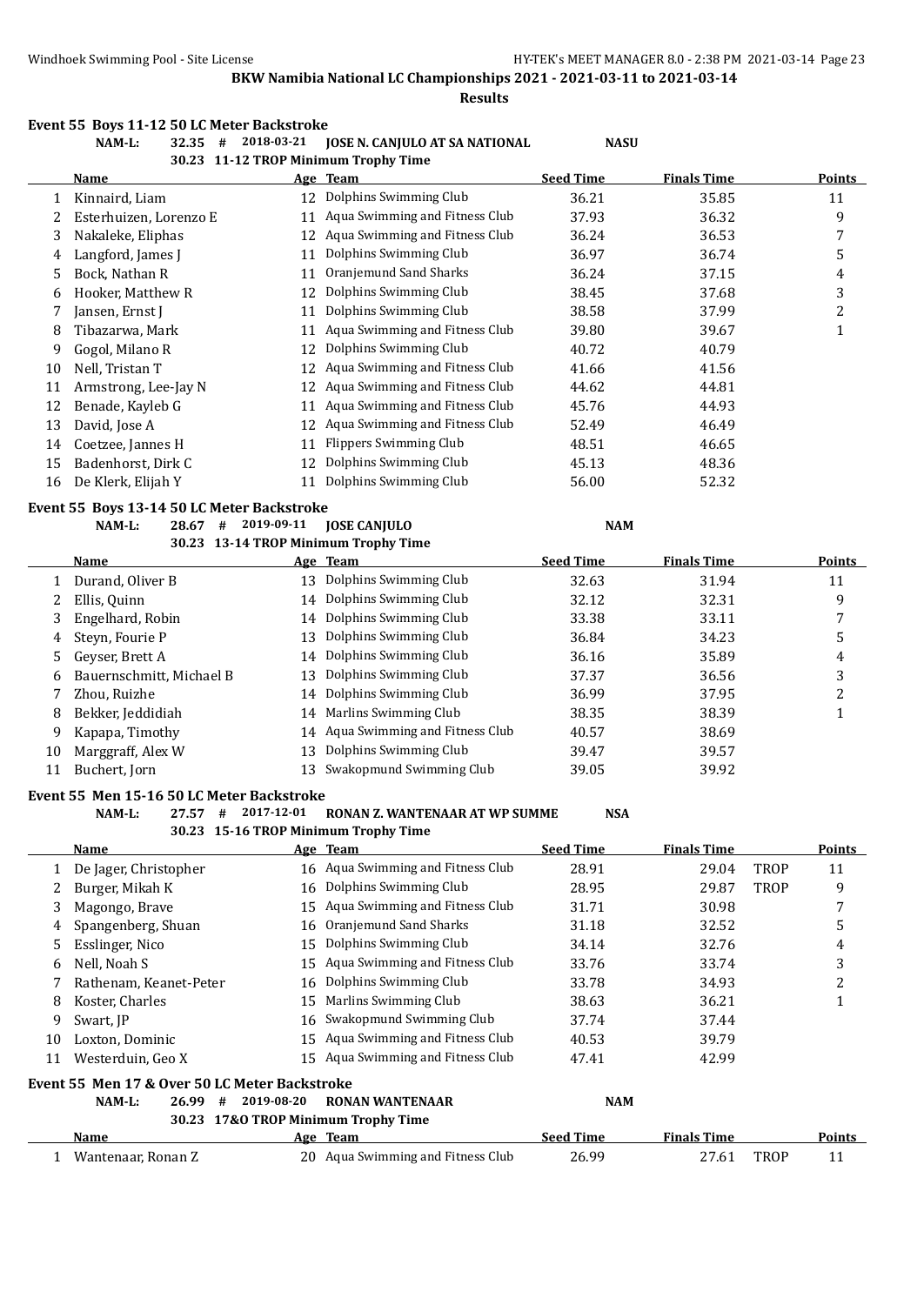|  |  |  |  | (Event 55 Men 17 & Over 50 LC Meter Backstroke) |
|--|--|--|--|-------------------------------------------------|
|--|--|--|--|-------------------------------------------------|

|    | (Event 55 Men 17 & Over 50 LC Meter Backstroke) |            |                                      |                  |                    |       |                |
|----|-------------------------------------------------|------------|--------------------------------------|------------------|--------------------|-------|----------------|
|    | Name                                            |            | Age Team                             | <b>Seed Time</b> | <b>Finals Time</b> |       | <b>Points</b>  |
| 2  | Lamprecht, Lushano P                            |            | 23 Aqua Swimming and Fitness Club    | 30.99            | 29.92              | TROP+ | 9              |
| 3  | Wellmann, Arkell J                              |            | 18 Dolphins Swimming Club            | 30.75            | 30.69              |       | 7              |
| 4  | Viljoen, René H                                 | 19         | Marlins Swimming Club                | <b>NT</b>        | 30.87              |       | 5              |
| 5  | Henning, Marco T                                | 18         | Dolphins Swimming Club               | 30.51            | 31.43              |       | 4              |
| 6  | Gertze, Matthew R                               | 18         | Dolphins Swimming Club               | 31.31            | 32.61              |       | 3              |
| 7  | Magongo, Armas                                  | 17         | Aqua Swimming and Fitness Club       | 34.28            | 33.26              |       | $\overline{c}$ |
| 8  | Nakaleke, Elias E                               | 17         | Aqua Swimming and Fitness Club       | 32.95            | 33.66              |       | $\mathbf{1}$   |
| 9  | Naukushu, Elago                                 | 20         | Aqua Swimming and Fitness Club       | 33.33            | 33.99              |       |                |
| 10 | Helm, Joshua                                    | 17         | Phoenix Swimming Academy             | 39.62            | 38.77              |       |                |
|    | Event 56 Girls 8 & Under 50 LC Meter Backstroke |            |                                      |                  |                    |       |                |
|    | NAM-L:<br>42.35<br>#                            | 2019-10-11 | <b>ROSE MATYAYI</b>                  | <b>AQUA</b>      |                    |       |                |
|    |                                                 |            | 33.99 8&U TROP Minimum Trophy Time   |                  |                    |       |                |
|    | <b>Name</b>                                     |            | Age Team                             | <b>Seed Time</b> | <b>Finals Time</b> |       | <b>Points</b>  |
| 1  | Jansen, Christina H                             |            | 8 Dolphins Swimming Club             | 51.30            | 48.94              |       | 11             |
| 2  | Pretorius, Jayd K                               |            | 7 Aqua Swimming and Fitness Club     | 1:00.29          | 56.70              |       | 9              |
| 3  | Rukewe, Buno A                                  |            | 8 Aqua Swimming and Fitness Club     | 58.85            | 1:02.13            |       | 7              |
|    | Event 56 Girls 9-10 50 LC Meter Backstroke      |            |                                      |                  |                    |       |                |
|    | NAM-L:<br>37.10#                                | 2014-12-04 | TIANA ESSLINGER AT NTS CHAMPIO       | <b>DOL</b>       |                    |       |                |
|    |                                                 |            | 33.99 9-10 TROP Minimum Trophy Time  |                  |                    |       |                |
|    | Name                                            |            | Age Team                             | <b>Seed Time</b> | <b>Finals Time</b> |       | <b>Points</b>  |
| 1  | Matyayi, Rose                                   |            | 10 Aqua Swimming and Fitness Club    | 38.67            | 36.34#             |       | 11             |
| 2  | Naukosho, Ainoa                                 |            | 10 Dolphins Swimming Club            | 43.08            | 42.96              |       | 9              |
| 3  | De Sousa, Vitoria J                             | 10         | Dolphins Swimming Club               | 43.78            | 44.89              |       | 7              |
| 4  | Meyer, Cara                                     | 10         | Dolphins Swimming Club               | 50.71            | 48.49              |       | 5              |
| 5  | Rey, Candice J                                  | 10         | Aqua Swimming and Fitness Club       | 49.65            | 49.05              |       | $\overline{4}$ |
| 6  | Mobbison, Solange A                             | 10         | Dolphins Swimming Club               | 52.14            | 49.34              |       | 3              |
| 7  | Rukewe, Omena T                                 | 10         | Aqua Swimming and Fitness Club       | 53.32            | 49.48              |       | $\overline{c}$ |
| 8  | Drotsky, Kayleigh R                             |            | 10 Dolphins Swimming Club            | 49.85            | 49.96              |       | $\mathbf 1$    |
| 9  | Brinkmann, Emma M                               | 9          | Dolphins Swimming Club               | 46.21            | 50.02              |       |                |
| 10 | Gann, Ema                                       | 9          | <b>Phoenix Swimming Academy</b>      | 1:02.80          | 51.01              |       |                |
| 11 | McNamara, Scarlett                              | 9          | Phoenix Swimming Academy             | 55.29            | 51.06              |       |                |
| 12 | McNab, Aneurene                                 | 9          | Dolphins Swimming Club               | 55.39            | 55.60              |       |                |
| 13 | De Lange, Claire                                |            | 9 Phoenix Swimming Academy           | 1:02.65          | 56.47              |       |                |
|    | Event 56 Girls 11-12 50 LC Meter Backstroke     |            |                                      |                  |                    |       |                |
|    | NAM-L:<br>33.74<br>#                            | 2016-12-07 | <b>TIANA ESSLINGER</b>               | <b>DOL</b>       |                    |       |                |
|    |                                                 |            | 33.99 11-12 TROP Minimum Trophy Time |                  |                    |       |                |

|    | Name              |    | Age Team                        | <b>Seed Time</b> | <b>Finals Time</b> | Points |
|----|-------------------|----|---------------------------------|------------------|--------------------|--------|
|    | Humphrey, Jessica | 12 | Aqua Swimming and Fitness Club  | 34.92            | 34.53              | 11     |
|    | Nel, Esmeralda    | 11 | Phoenix Swimming Academy        | 40.74            | 37.36              | 9      |
| 3  | Kapapa, Alexandra | 12 | Aqua Swimming and Fitness Club  | 39.71            | 38.88              |        |
| 4  | Bekker, Jemima    | 12 | Marlins Swimming Club           | 41.43            | 39.37              | 5      |
| 5. | August, Ava       | 12 | Oranjemund Sand Sharks          | 39.97            | 39.78              | 4      |
| 6  | Gevser, Mikavla   | 12 | Dolphins Swimming Club          | 40.08            | 40.28              | 3      |
|    | Senekal, Julitte  | 12 | Dolphins Swimming Club          | 41.73            | 41.50              | っ      |
| 8  | Nel, Amy-Isabella | 11 | <b>Marlins Swimming Club</b>    | 42.05            | 42.82              |        |
| 9  | Prinsloo, Milan   | 11 | Dolphins Swimming Club          | 42.91            | 43.14              |        |
| 10 | Keding, Marlene   | 11 | <b>Flippers Swimming Club</b>   | 43.14            | 43.87              |        |
| 11 | Bergh, Madison S  | 11 | Aqua Swimming and Fitness Club  | 48.52            | 44.04              |        |
| 12 | Oehley, Kaylee B  | 12 | <b>Phoenix Swimming Academy</b> | <b>NT</b>        | 46.29              |        |
| 13 | Loubser, Courtney | 11 | Phoenix Swimming Academy        | 49.35            | 51.94              |        |
| 14 | Steyn, Lara       |    | Dolphins Swimming Club          | 49.21            | 51.98              |        |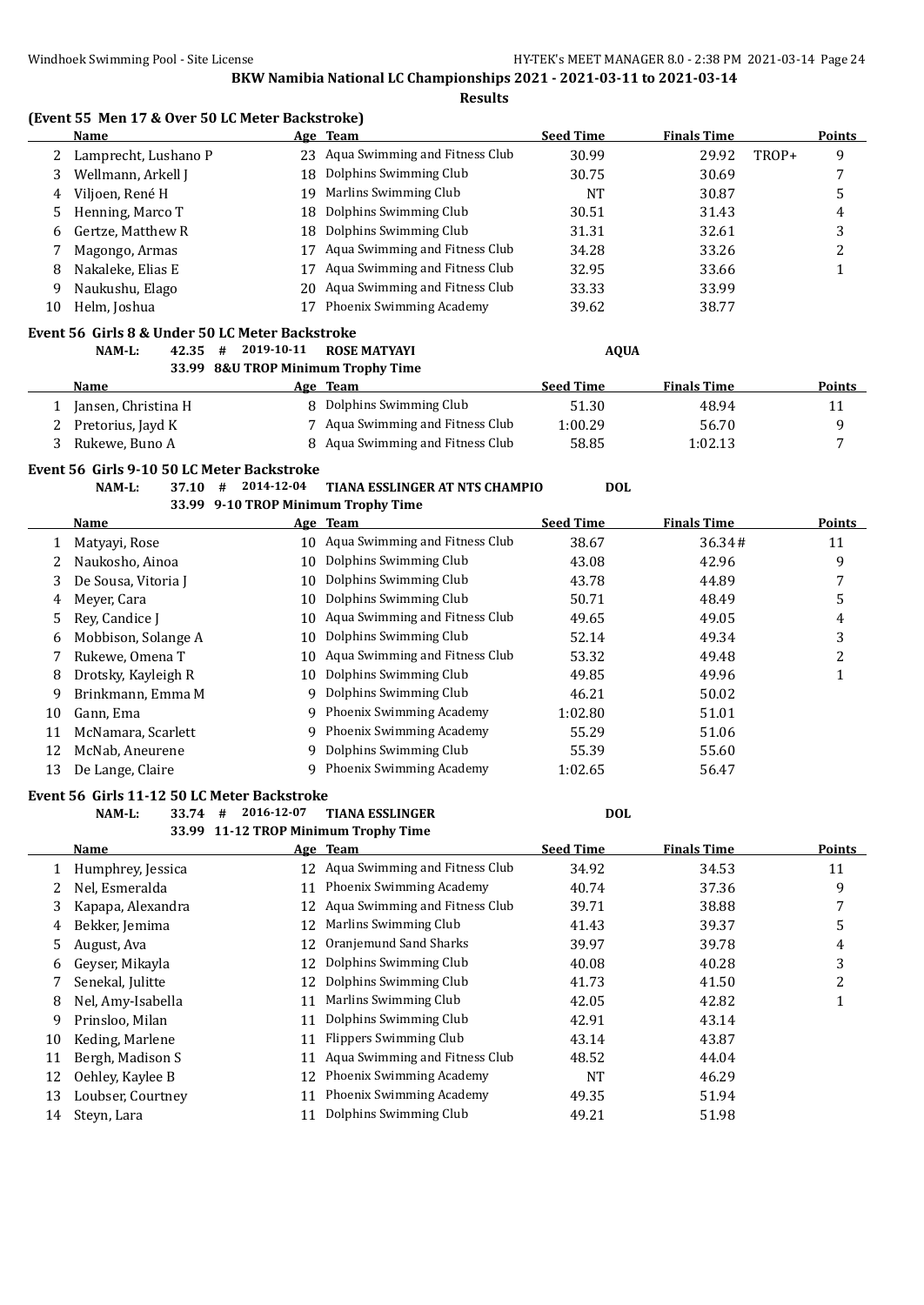**Results**

#### **Event 56 Girls 13-14 50 LC Meter Backstroke**

|        | NAM-L:                                          | $30.89$ # 2013-04-25                 | <b>ZANRE OBERHOLZER</b>              | <b>NAMIB</b>     |                    |             |                         |
|--------|-------------------------------------------------|--------------------------------------|--------------------------------------|------------------|--------------------|-------------|-------------------------|
|        |                                                 | 33.99 13-14 TROP Minimum Trophy Time |                                      |                  |                    |             |                         |
|        | Name                                            |                                      | <u>Age Team</u>                      | <b>Seed Time</b> | <b>Finals Time</b> |             | Points                  |
| 1      | Westerduin, Reza                                |                                      | 13 Aqua Swimming and Fitness Club    | 35.45            | 34.66              |             | 11                      |
| 2      | Brinkmann, Maja J                               | 13                                   | Dolphins Swimming Club               | 36.45            | 35.78              |             | 9                       |
| 3      | Rey, Salome M                                   |                                      | 14 Aqua Swimming and Fitness Club    | 36.47            | 36.32              |             | 7                       |
| 4      | Ohm, Michaela                                   | 13                                   | Dolphins Swimming Club               | 35.54            | 36.81              |             | 5                       |
| 5      | Rossouw, Chloe                                  | 13                                   | Dolphins Swimming Club               | 37.71            | 36.85              |             | 4                       |
| 6      | Benade, Quelin H                                | 13                                   | Aqua Swimming and Fitness Club       | 37.11            | 37.74              |             | 3                       |
| 7      | Naukosho, Ariana                                | 13                                   | Dolphins Swimming Club               | 36.22            | 37.99              |             | 2                       |
| 8      | Kinnaird, Brynne B                              | 14                                   | Dolphins Swimming Club               | 37.13            | 38.73              |             | $\mathbf{1}$            |
| 9      | Klein, Kaylynn J                                | 13                                   | Aqua Swimming and Fitness Club       | 38.55            | 38.80              |             |                         |
| 10     | Stephanus, Oliwia E                             | 13                                   | Dolphins Swimming Club               | 40.29            | 38.96              |             |                         |
| 11     | Spath, Aleka R                                  | 13                                   | Dolphins Swimming Club               | 38.42            | 39.83              |             |                         |
| 12     | Drotsky, Nayla C                                | 14                                   | Dolphins Swimming Club               | 42.31            | 40.04              |             |                         |
| 13     | Spath, Bella R                                  | 13                                   | Dolphins Swimming Club               | 40.94            | 40.95              |             |                         |
| 14     | Balt, Caitlyn R                                 | 13                                   | Dolphins Swimming Club               | 39.08            | 41.01              |             |                         |
| 15     | Steyn, Carissa L                                | 13                                   | Dolphins Swimming Club               | 42.23            | 41.48              |             |                         |
| 16     | Kali, Kandali K                                 | 14                                   | Dolphins Swimming Club               | 40.14            | 42.43              |             |                         |
| 17     | Keding, Alexandra                               | 14                                   | <b>Flippers Swimming Club</b>        | 41.54            | 43.54              |             |                         |
| 18     | Helm, Jezneel                                   | 14                                   | Phoenix Swimming Academy             | NT               | 47.24              |             |                         |
| 19     | Burger, Lois                                    | 13                                   | Dolphins Swimming Club               | NT               | 48.51              |             |                         |
| 20     | Coetzee, Marlene S                              | 13                                   | Phoenix Swimming Academy             | NT               | 50.81              |             |                         |
|        | Event 56 Women 15-16 50 LC Meter Backstroke     |                                      |                                      |                  |                    |             |                         |
|        | NAM-L:<br>$30.09$ #                             | 2014-12-10                           | ZANRÉ OBERHOLZER AT AFRICAN UN       | <b>NAM</b>       |                    |             |                         |
|        |                                                 |                                      | 33.99 15-16 TROP Minimum Trophy Time |                  |                    |             |                         |
|        | <b>Name</b>                                     |                                      | Age Team                             | <b>Seed Time</b> | <b>Finals Time</b> |             | <b>Points</b>           |
| 1      | Mutumbulua, Trisha                              | 16                                   | Dolphins Swimming Club               | 33.73            | 35.63              |             | 11                      |
| 2      | Stange, Maya A                                  | 15                                   | Dolphins Swimming Club               | 34.38            | 35.70              |             | 9                       |
| 3      | Engelhard, Lisa                                 | 16                                   | Dolphins Swimming Club               | 35.97            | 35.99              |             | 7                       |
| 4      | Tibazarwa, Sarah K                              | 15                                   | Aqua Swimming and Fitness Club       | 38.71            | 38.03              |             | 5                       |
| 5      | Herbst, Kyle A                                  | 16                                   | Dolphins Swimming Club               | 36.21            | 38.37              |             | 4                       |
|        | Coetzer, Caitlin A                              | 16                                   | Dolphins Swimming Club               | 38.78            |                    |             | 3                       |
| 6<br>7 | Benjamin, Zunaid M                              |                                      | Aqua Swimming and Fitness Club       | 37.58            | 39.01              |             | $\overline{\mathbf{c}}$ |
|        |                                                 | 16                                   | Aqua Swimming and Fitness Club       |                  | 39.81              |             |                         |
| 8      | Pretorius, Eldone D                             | 15                                   | 16 Aqua Swimming and Fitness Club    | 39.00            | 41.99              |             | $\mathbf{1}$            |
| 9      | Nakaleke, Ester                                 |                                      | 15 Phoenix Swimming Academy          | 40.25            | 42.80              |             |                         |
|        | 10 Harupe, Joy T                                |                                      |                                      | <b>NT</b>        | 1:05.17            |             |                         |
|        | Event 56 Women 17 & Over 50 LC Meter Backstroke |                                      |                                      |                  |                    |             |                         |
|        | NAM-L:                                          | 30.49 # 2016-02-25                   | <b>ZANRE OBERHOLZER</b>              | <b>NSA</b>       |                    |             |                         |
|        |                                                 | 33.99 17&O TROP Minimum Trophy Time  |                                      |                  |                    |             |                         |
|        | Name                                            |                                      | Age Team                             | <b>Seed Time</b> | <b>Finals Time</b> |             | <b>Points</b>           |
| 1      | Stergiadis, Heleni                              |                                      | 18 Dolphins Swimming Club            | 31.51            | 33.37              | <b>TROP</b> | 11                      |
| 2      | Esslinger, Tiana                                | 17                                   | Dolphins Swimming Club               | 32.97            | 33.65              | <b>TROP</b> | 9                       |
| 3      | Botha, Vicky A                                  | 19                                   | Dolphins Swimming Club               | 33.73            | 35.87              |             | 7                       |
| 4      | Redecker, Nicole                                | 17                                   | Dolphins Swimming Club               | 35.31            | 37.34              |             | 5                       |
| 5      | Leitner, Janine T                               | 24                                   | Aqua Swimming and Fitness Club       | 37.92            | 38.18              |             | 4                       |
| 6      | Esslinger, Carissa                              | 18                                   | Dolphins Swimming Club               | 39.16            | 39.64              |             | 3                       |
| 7      | Botha, Caitlin J                                |                                      | 24 Dolphins Swimming Club            | 1:29.71          | 1:31.03            |             | 2                       |
|        | Event 57 Men 25-44 50 LC Meter Backstroke       |                                      |                                      |                  |                    |             |                         |
|        | 34.63#<br>NAM-L:                                | 2020-02-20                           | <b>DENTIE LOUW</b>                   | <b>NAM</b>       |                    |             |                         |
|        | <u>Name</u>                                     |                                      | Age Team                             | <b>Seed Time</b> | <b>Finals Time</b> |             | <b>Points</b>           |
|        | 1 Louw, Dentie J                                |                                      | 37 Swakopmund Swimming Club          | 34.63            | 35.66              |             | 11                      |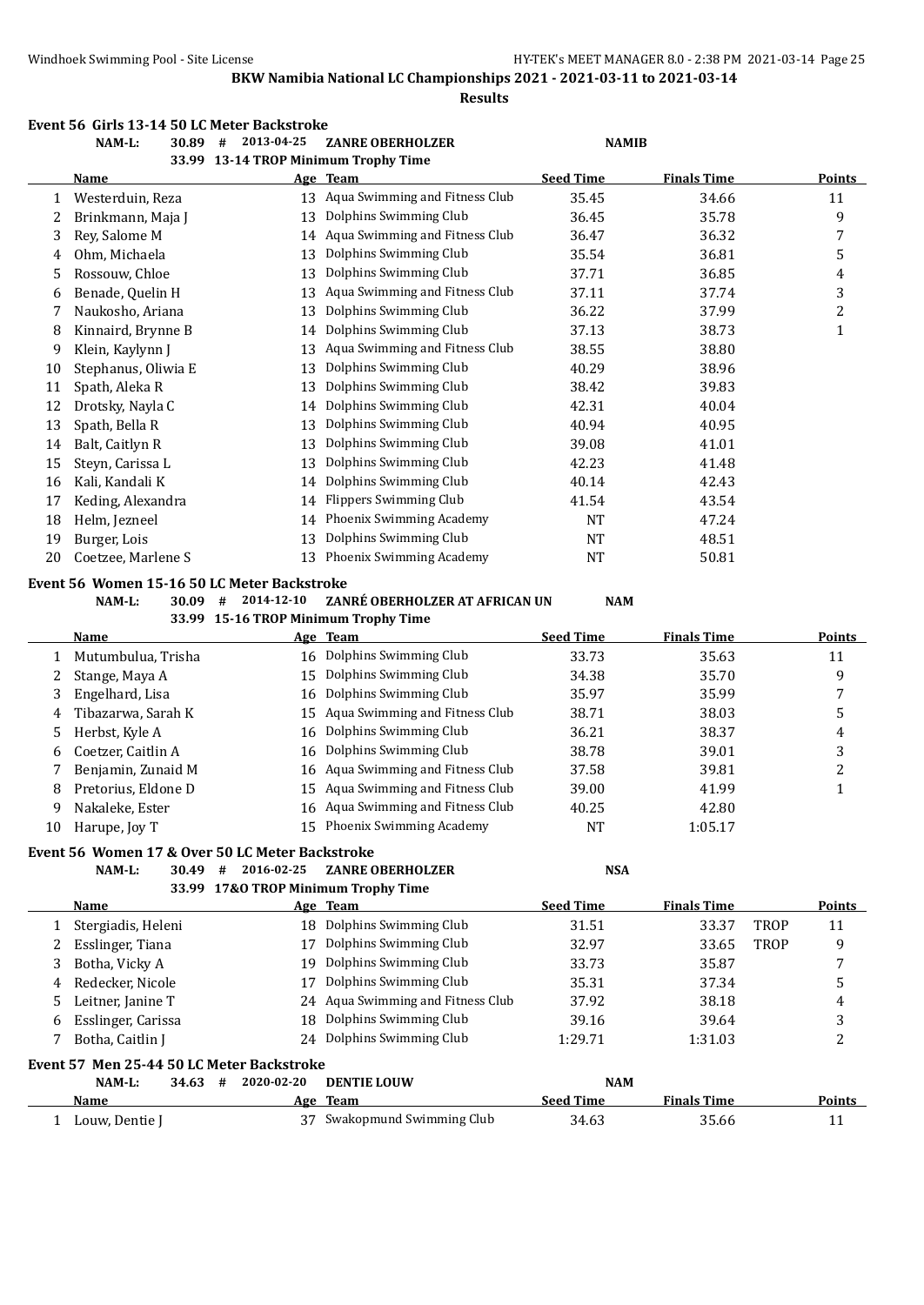|              | Event 57 Men 45 & Over 50 LC Meter Backstroke    |                        |                                        |                  |                    |             |                  |
|--------------|--------------------------------------------------|------------------------|----------------------------------------|------------------|--------------------|-------------|------------------|
|              | NAM-L:<br>38.62 #                                | 2018-11-23             | <b>FRANCOIS VAN DER WESTHUIZEN</b>     | <b>MARL</b>      |                    |             |                  |
|              | <u>Name</u>                                      |                        | Age Team                               | <b>Seed Time</b> | <b>Finals Time</b> |             | <b>Points</b>    |
|              | 1 Bekker, Johan                                  |                        | 51 Marlins Swimming Club               | 40.64            | 41.42              |             | 11               |
|              | Event 58 Women 45 & Over 50 LC Meter Backstroke  |                        |                                        |                  |                    |             |                  |
|              | Name                                             |                        | Age Team                               | <b>Seed Time</b> | <b>Finals Time</b> |             | <b>Points</b>    |
|              | 1 Leitner, Ulrike C                              |                        | 52 Aqua Swimming and Fitness Club      | 45.81            | 47.99              |             | 11               |
|              | Event 59 Boys 12 & Under 200 LC Meter Freestyle  |                        |                                        |                  |                    |             |                  |
|              | $NAM-L$ :                                        | 2:11.42 # 2017-03-17   | <b>MIKAH K. BURGER AT SA NATIONAL</b>  | <b>NASU</b>      |                    |             |                  |
|              |                                                  |                        | 2:08.51 12&U TROP Minimum Trophy Time  |                  |                    |             |                  |
|              | Name                                             |                        | Age Team                               | <b>Seed Time</b> | <b>Finals Time</b> |             | Points           |
|              | 1 Armstrong, Lee-Jay N                           |                        | 12 Aqua Swimming and Fitness Club      | <b>NT</b>        | 3:07.62            |             | 11               |
|              | Event 59 Boys 13-14 200 LC Meter Freestyle       |                        |                                        |                  |                    |             |                  |
|              | NAM-L:                                           | $2:00.58$ # 2019-09-11 | <b>JOSE CANJULO</b>                    | <b>NAM</b>       |                    |             |                  |
|              |                                                  |                        | 2:08.51 13-14 TROP Minimum Trophy Time |                  |                    |             |                  |
|              | <b>Name</b>                                      |                        | Age Team                               | <b>Seed Time</b> | <b>Finals Time</b> |             | Points           |
|              | 1 Durand, Oliver B                               |                        | 13 Dolphins Swimming Club              | 2:17.08          | 2:12.62            |             | 11               |
| 2            | Ellis, Quinn                                     |                        | 14 Dolphins Swimming Club              | 2:13.10          | 2:14.93            |             | 9                |
| 3            | Engelhard, Robin                                 |                        | 14 Dolphins Swimming Club              | 2:27.05          | 2:28.93            |             | 7                |
|              | Event 59 Men 15-16 200 LC Meter Freestyle        |                        |                                        |                  |                    |             |                  |
|              | $NAM-L$ :                                        | $2:00.26$ # 2015-03-12 | ALEXANDER SKINNER AT SA LEVEL          | <b>NASU-ZZ</b>   |                    |             |                  |
|              |                                                  |                        | 2:08.51 15-16 TROP Minimum Trophy Time |                  |                    |             |                  |
|              | Name                                             |                        | Age Team                               | <b>Seed Time</b> | <b>Finals Time</b> |             | <b>Points</b>    |
| $\mathbf{1}$ | Ohm, Oliver                                      |                        | 15 Dolphins Swimming Club              | 2:06.74          | 2:04.55            | <b>TROP</b> | 11               |
| 2            | Burger, Mikah K                                  |                        | 16 Dolphins Swimming Club              | 2:07.02          | 2:06.43            | <b>TROP</b> | 9                |
| 3            | De Jager, Christopher                            |                        | 16 Aqua Swimming and Fitness Club      | 2:08.34          | 2:09.44            |             | 7                |
| 4            | Esslinger, Nico                                  |                        | 15 Dolphins Swimming Club              | 2:14.05          | 2:14.82            |             | 5                |
| 5            | Nell, Noah S                                     |                        | 15 Aqua Swimming and Fitness Club      | 2:17.68          | 2:22.47            |             | 4                |
| 6            | Magongo, Brave                                   |                        | 15 Aqua Swimming and Fitness Club      | 2:18.14          | 2:25.57            |             | 3                |
|              | Event 59 Men 17 & Over 200 LC Meter Freestyle    |                        |                                        |                  |                    |             |                  |
|              | $NAM-L$ :                                        | $1:54.92$ # 2016-03-18 | <b>ALEXANDER SKINNER</b>               | <b>NASU</b>      |                    |             |                  |
|              |                                                  |                        | 2:08.51 17&O TROP Minimum Trophy Time  |                  |                    |             |                  |
|              | <b>Name</b>                                      |                        | Age Team                               | <b>Seed Time</b> | <b>Finals Time</b> |             | <b>Points</b>    |
|              | 1 Henning, Marco T                               |                        | 18 Dolphins Swimming Club              | 2:05.19          | 2:06.36            | TROP        | 11               |
| 2            | Wellmann, Arkell J                               |                        | 18 Dolphins Swimming Club              | 2:09.38          | 2:07.93            | TROP+       | 9                |
|              | Gertze, Matthew R                                |                        | 18 Dolphins Swimming Club              | 2:09.41          | 2:09.73            |             | $\boldsymbol{7}$ |
| 4            | Nakaleke, Elias E                                |                        | 17 Aqua Swimming and Fitness Club      | 2:20.68          | 2:21.85            |             | 5                |
| 5            | Naukushu, Elago                                  |                        | 20 Aqua Swimming and Fitness Club      | 2:23.74          | 2:27.65            |             | 4                |
| 6            | Magongo, Armas                                   |                        | 17 Aqua Swimming and Fitness Club      | 2:23.35          | 2:29.00            |             | 3                |
|              | Event 60 Girls 12 & Under 200 LC Meter Freestyle |                        |                                        |                  |                    |             |                  |
|              | NAM-L:                                           | $2:18.25$ # 2012-03-17 | <b>KIARA SCHATZ</b>                    | <b>NAMIB</b>     |                    |             |                  |
|              |                                                  |                        | 2:22.34 12&U TROP Minimum Trophy Time  |                  |                    |             |                  |
|              | <b>Name</b>                                      |                        | Age Team                               | <b>Seed Time</b> | <b>Finals Time</b> |             | <b>Points</b>    |
|              | 1 Humphrey, Jessica                              |                        | 12 Aqua Swimming and Fitness Club      | 2:34.00          | 2:28.13            |             | 11               |
| 2            | August, Ava                                      |                        | 12 Oranjemund Sand Sharks              | 2:42.10          | 2:48.27            |             | 9                |
|              | Event 60 Girls 13-14 200 LC Meter Freestyle      |                        |                                        |                  |                    |             |                  |
|              | NAM-L:                                           | $2:11.21$ # 2017-08-23 | <b>HELENI STERGIADIS AT 6TH FINA</b>   | <b>NAM</b>       |                    |             |                  |
|              |                                                  |                        | 2:22.34 13-14 TROP Minimum Trophy Time |                  |                    |             |                  |
|              | <b>Name</b>                                      |                        | Age Team                               | <b>Seed Time</b> | <b>Finals Time</b> |             | <b>Points</b>    |
| $\mathbf{1}$ | Ohm, Michaela                                    |                        | 13 Dolphins Swimming Club              | 2:22.92          | 2:24.21            |             | 11               |
| 2            | Brinkmann, Maja J                                |                        | 13 Dolphins Swimming Club              | 2:44.91          | 2:30.04            |             | 9                |
| 3            | Westerduin, Reza                                 |                        | 13 Aqua Swimming and Fitness Club      | 2:27.37          | 2:30.26            |             | 7                |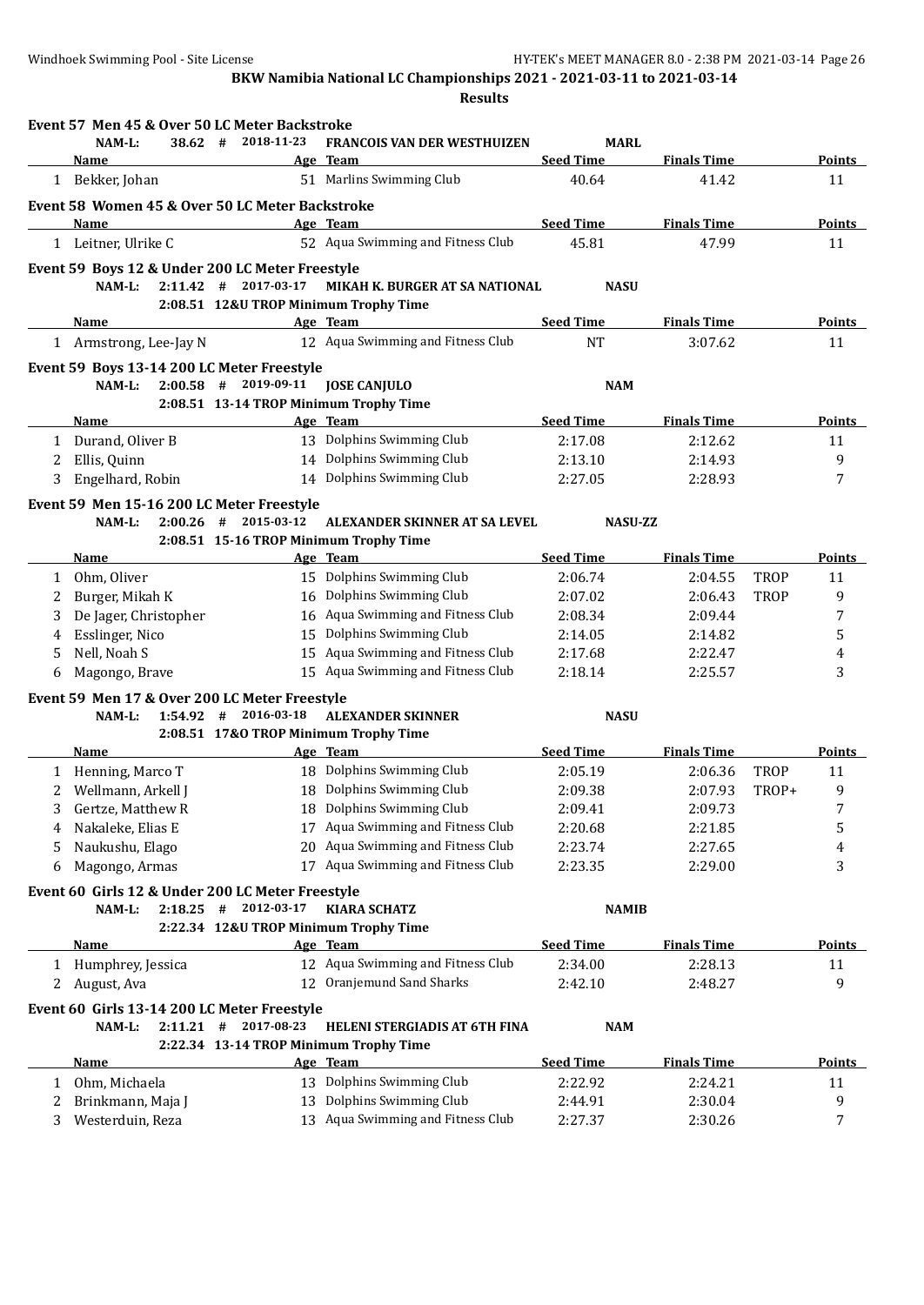**(Event 60 Girls 13-14 200 LC Meter Freestyle)**

|    | <b>Name</b>                                     |                        | Age Team                               | <b>Seed Time</b> | <b>Finals Time</b> |             | <b>Points</b>           |
|----|-------------------------------------------------|------------------------|----------------------------------------|------------------|--------------------|-------------|-------------------------|
| 4  | Benade, Quelin H                                | 13                     | Aqua Swimming and Fitness Club         | 2:30.95          | 2:30.57            |             | 5                       |
| 5  | Naukosho, Ariana                                | 13                     | Dolphins Swimming Club                 | 2:27.44          | 2:30.99            |             | 4                       |
| 6  | Kinnaird, Brynne B                              | 14                     | Dolphins Swimming Club                 | 2:31.55          | 2:31.93            |             | 3                       |
| 7  | Rossouw, Chloe                                  | 13                     | Dolphins Swimming Club                 | 2:29.29          | 2:32.70            |             | $\overline{\mathbf{c}}$ |
| 8  | Kali, Kandali K                                 | 14                     | Dolphins Swimming Club                 | 2:41.38          | 2:36.87            |             | $\mathbf{1}$            |
| 9  | Rey, Salome M                                   | 14                     | Aqua Swimming and Fitness Club         | 2:36.93          | 2:37.92            |             |                         |
| 10 | Steyn, Carissa L                                | 13                     | Dolphins Swimming Club                 | 2:42.68          | 2:40.55            |             |                         |
| 11 |                                                 | 13                     | Dolphins Swimming Club                 | 2:46.61          | 2:44.12            |             |                         |
|    | Spath, Bella R                                  |                        |                                        |                  |                    |             |                         |
| 12 | Balt, Caitlyn R                                 | 13                     | Dolphins Swimming Club                 | 2:44.89          | 2:44.19            |             |                         |
|    | Event 60 Women 15-16 200 LC Meter Freestyle     |                        |                                        |                  |                    |             |                         |
|    | NAM-L:                                          | $2:08.43$ # 2014-05-23 | SONJA ADELAAR                          | <b>NAM</b>       |                    |             |                         |
|    |                                                 |                        | 2:22.34 15-16 TROP Minimum Trophy Time |                  |                    |             |                         |
|    | <u>Name</u>                                     |                        | Age Team                               | <b>Seed Time</b> | <b>Finals Time</b> |             | <b>Points</b>           |
| 1  | Stange, Maya A                                  |                        | 15 Dolphins Swimming Club              | 2:24.43          | 2:20.98            | TROP+       | 11                      |
| 2  | Mutumbulua, Trisha                              |                        | 16 Dolphins Swimming Club              | 2:18.53          | 2:25.36            |             | 9                       |
| 3  | Engelhard, Lisa                                 | 16                     | Dolphins Swimming Club                 | 2:34.19          | 2:30.09            |             | 7                       |
| 4  | Coetzer, Caitlin A                              | 16                     | Dolphins Swimming Club                 | 2:34.87          | 2:35.19            |             | 5                       |
| 5  | Benjamin, Zunaid M                              |                        | 16 Aqua Swimming and Fitness Club      | 2:35.72          | 2:37.86            |             | 4                       |
| 6  | Nakaleke, Ester                                 |                        | 16 Aqua Swimming and Fitness Club      | 2:45.22          | 2:56.17            |             | 3                       |
|    |                                                 |                        |                                        |                  |                    |             |                         |
|    | Event 60 Women 17 & Over 200 LC Meter Freestyle |                        |                                        |                  |                    |             |                         |
|    | NAM-L:<br>$2:10.81$ #                           | 1900-01-01             | <b>ANITA KRUGER</b>                    | <b>MARNM</b>     |                    |             |                         |
|    |                                                 |                        | 2:22.34 17&0 TROP Minimum Trophy Time  |                  |                    |             |                         |
|    | <u>Name</u>                                     |                        | Age Team                               | <b>Seed Time</b> | <b>Finals Time</b> |             | <b>Points</b>           |
| 1  | Stergiadis, Heleni                              |                        | 18 Dolphins Swimming Club              | 2:12.91          | 2:12.59            | <b>TROP</b> | 11                      |
| 2  | Esslinger, Tiana                                | 17                     | Dolphins Swimming Club                 | 2:16.70          | 2:23.20            |             | 9                       |
| 3  | Redecker, Nicole                                | 17                     | Dolphins Swimming Club                 | 2:26.32          | 2:23.90            |             | 7                       |
| 4  | Botha, Vicky A                                  | 19                     | Dolphins Swimming Club                 | 2:19.74          | 2:38.57            |             | 5                       |
| 5  | Esslinger, Carissa                              | 18                     | Dolphins Swimming Club                 | 2:33.87          | 2:38.93            |             | 4                       |
| 6  | Leitner, Janine T                               |                        | 24 Aqua Swimming and Fitness Club      | 2:48.04          | 2:45.47            |             | 3                       |
|    | Event 61 Men 25-44 200 LC Meter Freestyle       |                        |                                        |                  |                    |             |                         |
|    | NAM-L:                                          | $2:30.97$ # 2020-02-27 | <b>DENTIE LOUW</b>                     | <b>SWA</b>       |                    |             |                         |
|    | Name                                            | <u>Age</u>             | <b>Team</b>                            | <b>Seed Time</b> | <b>Finals Time</b> |             | <b>Points</b>           |
|    | 1 Louw, Dentie J                                |                        | 37 Swakopmund Swimming Club            | 2:30.97          | 2:34.33            |             | 11                      |
|    |                                                 |                        |                                        |                  |                    |             |                         |
|    | Event 61 Men 45 & Over 200 LC Meter Freestyle   |                        |                                        |                  |                    |             |                         |
|    | NAM-L:<br>$2:35.29$ #                           | 2019-08-05             | <b>FRANCOIS VAN DER WESTHUIZEN</b>     | <b>MARL</b>      |                    |             |                         |
|    | <b>Name</b>                                     |                        | Age Team                               | <b>Seed Time</b> | <b>Finals Time</b> |             | <b>Points</b>           |
|    | 1 Bekker, Johan                                 |                        | 51 Marlins Swimming Club               | 2:38.25          | 2:43.41            |             | 11                      |
|    | Event 62 Women 45 & Over 200 LC Meter Freestyle |                        |                                        |                  |                    |             |                         |
|    | NAM-L:                                          | $2:35.57$ # 2019-08-05 | <b>CHERYL YOUNG</b>                    | <b>MARL</b>      |                    |             |                         |
|    | Name                                            |                        | Age Team                               | <b>Seed Time</b> | <b>Finals Time</b> |             | <b>Points</b>           |
|    | 1 Leitner, Ulrike C                             |                        | 52 Aqua Swimming and Fitness Club      | 3:27.58          | 3:34.14            |             | 11                      |
|    |                                                 |                        |                                        |                  |                    |             |                         |
|    | Event 63 Boys 11-12 100 LC Meter Breaststroke   |                        |                                        |                  |                    |             |                         |
|    | NAM-L:                                          | 1:15.74 # 2016-12-07   | <b>MIKAH BURGER</b>                    | <b>DOL</b>       |                    |             |                         |
|    |                                                 |                        | 1:11.66 11-12 TROP Minimum Trophy Time |                  |                    |             |                         |
|    | <b>Name</b>                                     |                        | Age Team                               | <b>Seed Time</b> | <b>Finals Time</b> |             | <b>Points</b>           |
| 1  | Bock, Nathan R                                  |                        | 11 Oranjemund Sand Sharks              | 1:28.53          | 1:26.27            |             | 11                      |
| 2  | Nakaleke, Eliphas                               |                        | 12 Aqua Swimming and Fitness Club      | 1:31.51          | 1:26.90            |             | 9                       |
| 3  | Kinnaird, Liam                                  | 12                     | Dolphins Swimming Club                 | 1:35.34          | 1:30.70            |             | 7                       |
| 4  | Esterhuizen, Lorenzo E                          | 11                     | Aqua Swimming and Fitness Club         | 1:40.89          | 1:31.70            |             | 5                       |
| 5  | Langford, James J                               |                        | 11 Dolphins Swimming Club              | 1:36.28          | 1:33.79            |             | 4                       |
| 6  | Jansen, Ernst J                                 | 11                     | Dolphins Swimming Club                 | 1:44.04          | 1:39.72            |             | 3                       |
|    |                                                 |                        |                                        |                  |                    |             |                         |
|    |                                                 |                        |                                        |                  |                    |             |                         |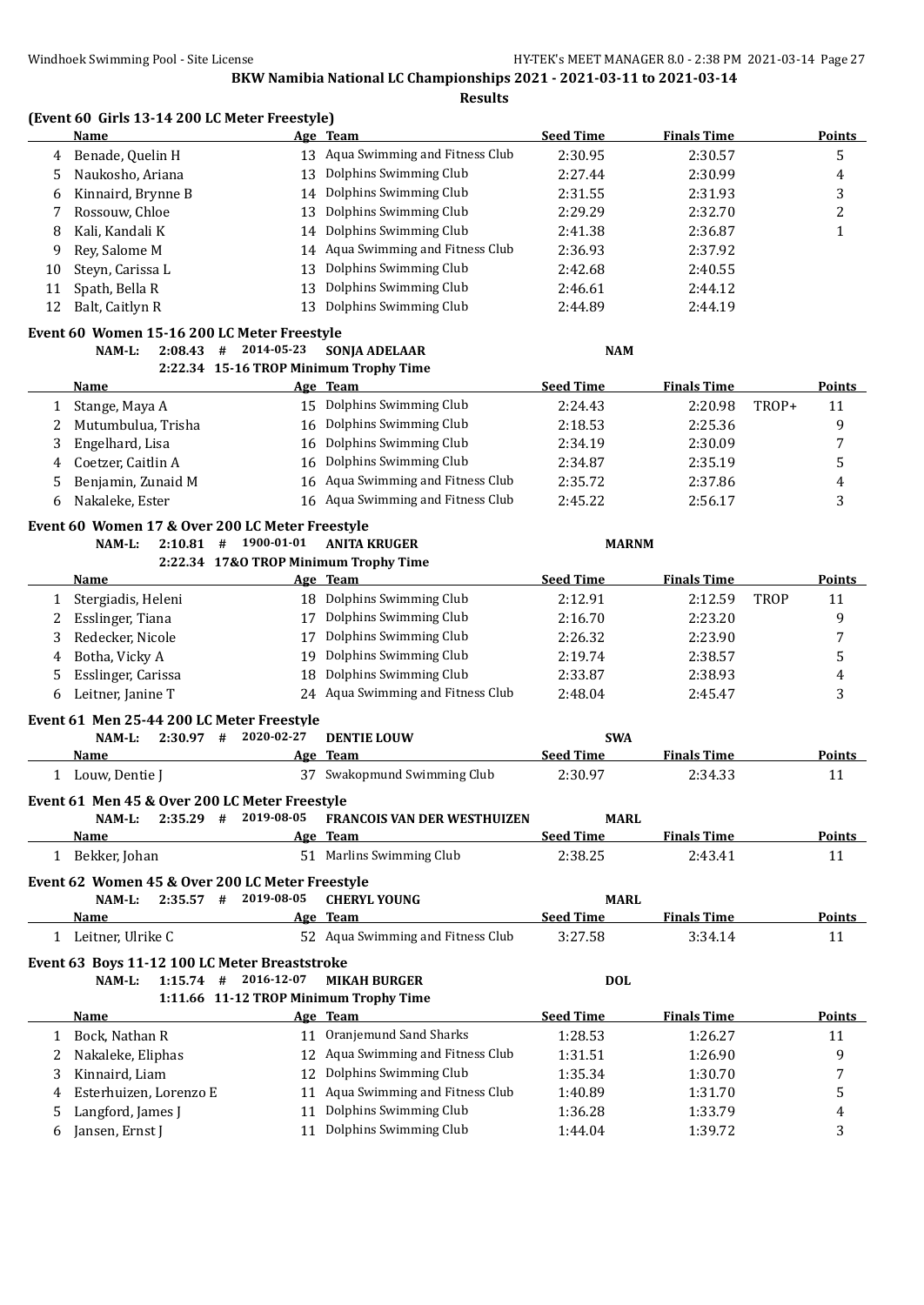|  | (Event 63 Boys 11-12 100 LC Meter Breaststroke) |  |  |
|--|-------------------------------------------------|--|--|
|--|-------------------------------------------------|--|--|

|     | Name                 |    | Age Team                          | <b>Seed Time</b> | <b>Finals Time</b> | <b>Points</b> |
|-----|----------------------|----|-----------------------------------|------------------|--------------------|---------------|
|     | Nell, Tristan T      |    | 12 Agua Swimming and Fitness Club | 1:40.96          | 1:40.45            | っ<br>∠        |
| 8   | Hooker, Matthew R    | 12 | Dolphins Swimming Club            | 1:44.77          | 1:41.11            |               |
| 9.  | Tibazarwa, Mark      |    | 11 Aqua Swimming and Fitness Club | 1:47.06          | 1:44.62            |               |
| 10  | Armstrong, Lee-Jay N | 12 | Aqua Swimming and Fitness Club    | <b>NT</b>        | 1:47.96            |               |
| 11  | Badenhorst, Dirk C   | 12 | Dolphins Swimming Club            | 1:51.11          | 1:49.79            |               |
| 12  | Gogol, Milano R      | 12 | Dolphins Swimming Club            | 1:53.14          | 1:56.76            |               |
| 13  | Benade, Kayleb G     | 11 | Aqua Swimming and Fitness Club    | 1:55.36          | 2:02.50            |               |
| 14  | De Klerk, Elijah Y   | 11 | Dolphins Swimming Club            | 2:23.31          | 2:22.27            |               |
| 15  | David, Jose A        | 12 | Aqua Swimming and Fitness Club    | 2:29.10          | 2:31.20            |               |
| --- | Coetzee, Jannes H    | 11 | <b>Flippers Swimming Club</b>     | 2:06.56          | DQ                 |               |

Executed more than one butterfly kick at the start or turn

#### **Event 64 Girls 11-12 100 LC Meter Breaststroke**

#### **NAM-L: 1:22.17 # 1900-01-01 GWEN CURRIE SWANM 1:20.79 11-12 TROP Minimum Trophy Time**

|    |                   |    | 1:20.79 11-12 IROP Minimum Trophy Time |                  |                    |               |  |
|----|-------------------|----|----------------------------------------|------------------|--------------------|---------------|--|
|    | <b>Name</b>       |    | Age Team                               | <b>Seed Time</b> | <b>Finals Time</b> | <b>Points</b> |  |
|    | Kapapa, Alexandra |    | 12 Agua Swimming and Fitness Club      | 1:32.40          | 1:30.85            | 11            |  |
|    | Nel, Esmeralda    | 11 | Phoenix Swimming Academy               | 1:41.85          | 1:35.76            | 9             |  |
| 3  | Gevser, Mikavla   | 12 | Dolphins Swimming Club                 | 1:39.20          | 1:38.83            | 7             |  |
| 4  | Senekal, Julitte  | 12 | Dolphins Swimming Club                 | 1:41.93          | 1:38.98            | 5             |  |
| 5. | August, Ava       | 12 | Oranjemund Sand Sharks                 | 1:38.76          | 1:40.91            | 4             |  |
| 6  | Nel, Amy-Isabella | 11 | Marlins Swimming Club                  | 1:43.44          | 1:41.96            | 3             |  |
|    | Bekker, Jemima    | 12 | Marlins Swimming Club                  | 1:45.97          | 1:42.31            | 2             |  |
| 8  | Prinsloo, Milan   | 11 | Dolphins Swimming Club                 | 1:43.83          | 1:43.04            |               |  |
| 9  | Keding, Marlene   | 11 | Flippers Swimming Club                 | 1:51.18          | 1:43.27            |               |  |
| 10 | Loubser, Courtney | 11 | Phoenix Swimming Academy               | 2:00.33          | 2:01.09            |               |  |
| 11 | Bergh, Madison S  | 11 | Aqua Swimming and Fitness Club         | 2:17.86          | 2:01.63            |               |  |
| 12 | Steyn, Lara       | 11 | Dolphins Swimming Club                 | 2:12.67          | 2:07.11            |               |  |
| 13 | Oehley, Kaylee B  | 12 | Phoenix Swimming Academy               | NT               | 2:08.81            |               |  |

#### **Event 65 Boys 13-14 100 LC Meter Breaststroke**

# **NAM-L: 1:09.50 # 1900-01-01 RICARDO EERENSTEIN TIGNM**

|    |                          |    | 1:11.66 13-14 TROP Minimum Trophy Time |                  |                    |                 |
|----|--------------------------|----|----------------------------------------|------------------|--------------------|-----------------|
|    | <b>Name</b>              |    | Age Team                               | <b>Seed Time</b> | <b>Finals Time</b> | <b>Points</b>   |
|    | Durand, Oliver B         | 13 | Dolphins Swimming Club                 | 1:20.16          | 1:15.04            | 11              |
|    | Zhou, Ruizhe             |    | 14 Dolphins Swimming Club              | 1:18.30          | 1:18.05            | 9               |
|    | Ellis, Quinn             | 14 | Dolphins Swimming Club                 | 1:19.05          | 1:19.53            | 7               |
| 4  | Bekker, Jeddidiah        |    | 14 Marlins Swimming Club               | 1:20.30          | 1:20.20            | 5               |
| 5. | Steyn, Fourie P          | 13 | Dolphins Swimming Club                 | 1:27.60          | 1:22.25            | 4               |
| 6  | Engelhard, Robin         |    | 14 Dolphins Swimming Club              | 1:29.37          | 1:25.36            | 3               |
|    | Bauernschmitt, Michael B | 13 | Dolphins Swimming Club                 | 1:37.67          | 1:32.88            | າ<br>$\epsilon$ |
| 8  | Buchert, Jorn            | 13 | Swakopmund Swimming Club               | 1:34.26          | 1:32.92            |                 |
| 9. | Kapapa, Timothy          |    | 14 Aqua Swimming and Fitness Club      | 1:38.23          | 1:34.53            |                 |
| 10 | Marggraff, Alex W        | 13 | Dolphins Swimming Club                 | 1:40.35          | 1:35.37            |                 |

# **Event 65 Men 15-16 100 LC Meter Breaststroke**

## **NAM-L: 1:06.54 # 2017-12-01 RONAN Z. WANTENAAR AT WP SUMME NSA 1:11.66 15-16 TROP Minimum Trophy Time**

|    | Name                     |    | Age Team                          | <b>Seed Time</b> | <b>Finals Time</b> | <b>Points</b> |
|----|--------------------------|----|-----------------------------------|------------------|--------------------|---------------|
|    | De Jager, Christopher    |    | 16 Aqua Swimming and Fitness Club | 1:14.27          | 1:13.98            | 11            |
| 2. | Burger, Mikah K          |    | 16 Dolphins Swimming Club         | 1:11.14          | 1:16.53            | q             |
|    | 3 Rathenam, Keanet-Peter |    | 16 Dolphins Swimming Club         | 1:16.94          | 1:17.86            |               |
|    | 4 Magongo, Brave         |    | 15 Aqua Swimming and Fitness Club | 1:21.30          | 1:21.77            |               |
|    | 5 Nell, Noah S           |    | 15 Aqua Swimming and Fitness Club | 1:23.03          | 1:23.41            | 4             |
| 6  | Esslinger, Nico          | 15 | Dolphins Swimming Club            | 1:28.34          | 1:24.24            |               |
|    | Spangenberg, Shuan       |    | 16 Oranjemund Sand Sharks         | 1:20.09          | 1:24.99            |               |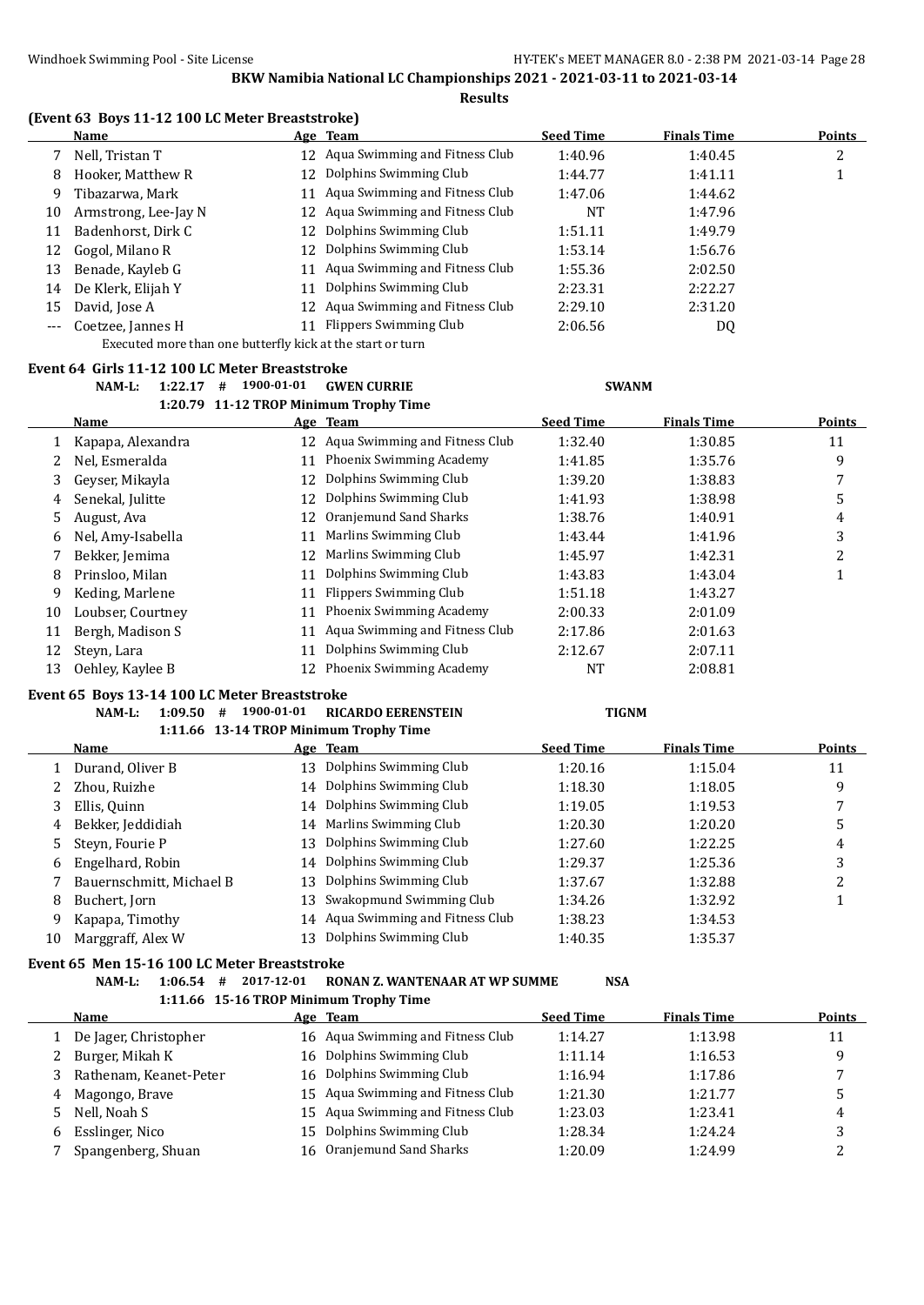|    |                                                    |                                       | <b>Results</b>                         |                  |                    |             |               |
|----|----------------------------------------------------|---------------------------------------|----------------------------------------|------------------|--------------------|-------------|---------------|
|    | (Event 65 Men 15-16 100 LC Meter Breaststroke)     |                                       |                                        |                  |                    |             |               |
|    | <b>Name</b>                                        |                                       | Age Team                               | <b>Seed Time</b> | <b>Finals Time</b> |             | <b>Points</b> |
| 8  | Ohm, Oliver                                        |                                       | 15 Dolphins Swimming Club              | 1:25.98          | 1:28.70            |             | $\mathbf{1}$  |
| 9  | Loxton, Dominic                                    |                                       | 15 Aqua Swimming and Fitness Club      | 1:41.52          | 1:43.19            |             |               |
|    | Event 65 Men 17 & Over 100 LC Meter Breaststroke   |                                       |                                        |                  |                    |             |               |
|    | $1:03.75$ #<br>NAM-L:                              | 2019-08-20                            | <b>RONAN Z. WANTENAAR</b>              | <b>NAM</b>       |                    |             |               |
|    |                                                    | 1:11.66 17&O TROP Minimum Trophy Time |                                        |                  |                    |             |               |
|    | Name                                               |                                       | Age Team                               | <b>Seed Time</b> | <b>Finals Time</b> |             | Points        |
| 1  | Wantenaar, Ronan Z                                 |                                       | 20 Aqua Swimming and Fitness Club      | 1:03.75          | 1:06.09            | <b>TROP</b> | 11            |
| 2  | Magongo, Armas                                     |                                       | 17 Aqua Swimming and Fitness Club      | 1:17.31          | 1:17.12            |             | 9             |
| 3  | Wellmann, Arkell J                                 | 18                                    | Dolphins Swimming Club                 | 1:18.63          | 1:18.74            |             | 7             |
| 4  | Naukushu, Elago                                    |                                       | 20 Aqua Swimming and Fitness Club      | 1:20.64          | 1:20.67            |             | 5             |
| 5  | Nakaleke, Elias E                                  | 17                                    | Aqua Swimming and Fitness Club         | 1:21.68          | 1:21.12            |             | 4             |
| 6  | Gertze, Matthew R                                  | 18                                    | Dolphins Swimming Club                 | 1:19.49          | 1:24.79            |             | 3             |
| 7  | Henning, Marco T                                   | 18                                    | Dolphins Swimming Club                 | 1:21.03          | 1:25.60            |             | 2             |
| 8  | Helm, Joshua                                       |                                       | 17 Phoenix Swimming Academy            | 1:32.72          | 1:30.12            |             | $\mathbf{1}$  |
|    | Event 66 Girls 13-14 100 LC Meter Breaststroke     |                                       |                                        |                  |                    |             |               |
|    | NAM-L:<br>$1:17.85$ #                              | 2012-12-08                            | <b>KIAH T. BORG</b>                    | <b>NAM</b>       |                    |             |               |
|    |                                                    |                                       | 1:20.79 13-14 TROP Minimum Trophy Time |                  |                    |             |               |
|    | <b>Name</b>                                        |                                       | Age Team                               | <b>Seed Time</b> | <b>Finals Time</b> |             | <b>Points</b> |
| 1  | Spath, Aleka R                                     |                                       | 13 Dolphins Swimming Club              | 1:30.29          | 1:29.90            |             | 11            |
| 2  | Benade, Quelin H                                   | 13                                    | Aqua Swimming and Fitness Club         | 1:29.93          | 1:30.18            |             | 9             |
| 3  | Naukosho, Ariana                                   | 13                                    | Dolphins Swimming Club                 | 1:26.11          | 1:30.95            |             | 7             |
| 4  | Rossouw, Chloe                                     | 13                                    | Dolphins Swimming Club                 | 1:31.21          | 1:31.22            |             | 5             |
| 5  | Kinnaird, Brynne B                                 | 14                                    | Dolphins Swimming Club                 | 1:29.60          | 1:31.31            |             | 4             |
| 6  | Rey, Salome M                                      | 14                                    | Aqua Swimming and Fitness Club         | 1:31.80          | 1:31.97            |             | 3             |
| 7  | Brinkmann, Maja J                                  | 13                                    | Dolphins Swimming Club                 | 1:35.57          | 1:34.89            |             | 2             |
| 8  | Steyn, Carissa L                                   | 13                                    | Dolphins Swimming Club                 | 1:38.16          | 1:37.06            |             | $\mathbf{1}$  |
| 9  | Westerduin, Reza                                   | 13                                    | Aqua Swimming and Fitness Club         | 1:36.38          | 1:37.19            |             |               |
| 10 | Balt, Caitlyn R                                    | 13                                    | Dolphins Swimming Club                 | 1:39.31          | 1:37.66            |             |               |
| 11 | Stephanus, Oliwia E                                | 13                                    | Dolphins Swimming Club                 | 1:43.12          | 1:39.38            |             |               |
| 12 | Spath, Bella R                                     | 13                                    | Dolphins Swimming Club                 | 1:39.26          | 1:39.58            |             |               |
| 13 | Klein, Kaylynn J                                   | 13                                    | Aqua Swimming and Fitness Club         | 1:35.72          | 1:40.17            |             |               |
| 14 | Drotsky, Nayla C                                   | 14                                    | Dolphins Swimming Club                 | 1:40.64          | 1:40.32            |             |               |
| 15 | Kali, Kandali K                                    |                                       | 14 Dolphins Swimming Club              | 1:41.62          | 1:41.20            |             |               |
| 16 | Keding, Alexandra                                  |                                       | 14 Flippers Swimming Club              | 1:39.48          | 1:41.53            |             |               |
| 17 | Schnebel, Silke                                    |                                       | 13 Dolphins Swimming Club              | 1:47.69          | 1:45.60            |             |               |
| 18 | Helm, Jezneel                                      |                                       | 14 Phoenix Swimming Academy            | NT               | 1:51.92            |             |               |
|    | Event 66 Women 15-16 100 LC Meter Breaststroke     |                                       |                                        |                  |                    |             |               |
|    | $1:15.78$ #<br>NAM-L:                              | 2008-10-12                            | <b>DANIELA LINDEMEIER</b>              | <b>NAMJU</b>     |                    |             |               |
|    |                                                    |                                       | 1:20.79 15-16 TROP Minimum Trophy Time |                  |                    |             |               |
|    | <b>Name</b>                                        |                                       | Age Team                               | <b>Seed Time</b> | <b>Finals Time</b> |             | <b>Points</b> |
| 1  | Stange, Maya A                                     |                                       | 15 Dolphins Swimming Club              | 1:25.08          | 1:23.78            |             | 11            |
| 2  | Coetzer, Caitlin A                                 | 16                                    | Dolphins Swimming Club                 | 1:30.12          | 1:28.78            |             | 9             |
| 3  | Mutumbulua, Trisha                                 |                                       | 16 Dolphins Swimming Club              | 1:25.15          | 1:31.35            |             | 7             |
| 4  | Nakaleke, Ester                                    |                                       | 16 Aqua Swimming and Fitness Club      | 1:29.09          | 1:31.88            |             | 5             |
| 5  | Engelhard, Lisa                                    | 16                                    | Dolphins Swimming Club                 | 1:42.21          | 1:38.99            |             | 4             |
| 6  | Pretorius, Eldone D                                |                                       | 15 Aqua Swimming and Fitness Club      | 1:35.50          | 1:45.48            |             | 3             |
|    | Event 66 Women 17 & Over 100 LC Meter Breaststroke |                                       |                                        |                  |                    |             |               |
|    | $1:13.82$ #<br>NAM-L:                              | 2009-07-25                            | DANIELA LINDEMEIER AT 13TH FIN         | <b>DOL</b>       |                    |             |               |
|    |                                                    | 1:20.79 17&O TROP Minimum Trophy Time |                                        |                  |                    |             |               |
|    | <u>Name</u>                                        |                                       | Age Team                               | <b>Seed Time</b> | <b>Finals Time</b> |             | <b>Points</b> |
| 1  | Redecker, Nicole                                   |                                       | 17 Dolphins Swimming Club              | 1:22.19          | 1:22.26            |             | 11            |
| 2  | Stergiadis, Heleni                                 |                                       | 18 Dolphins Swimming Club              | 1:21.29          | 1:22.74            |             | 9             |
| 3  | Leitner, Janine T                                  |                                       | 24 Aqua Swimming and Fitness Club      | 1:38.26          | 1:38.52            |             | 7             |
|    |                                                    |                                       |                                        |                  |                    |             |               |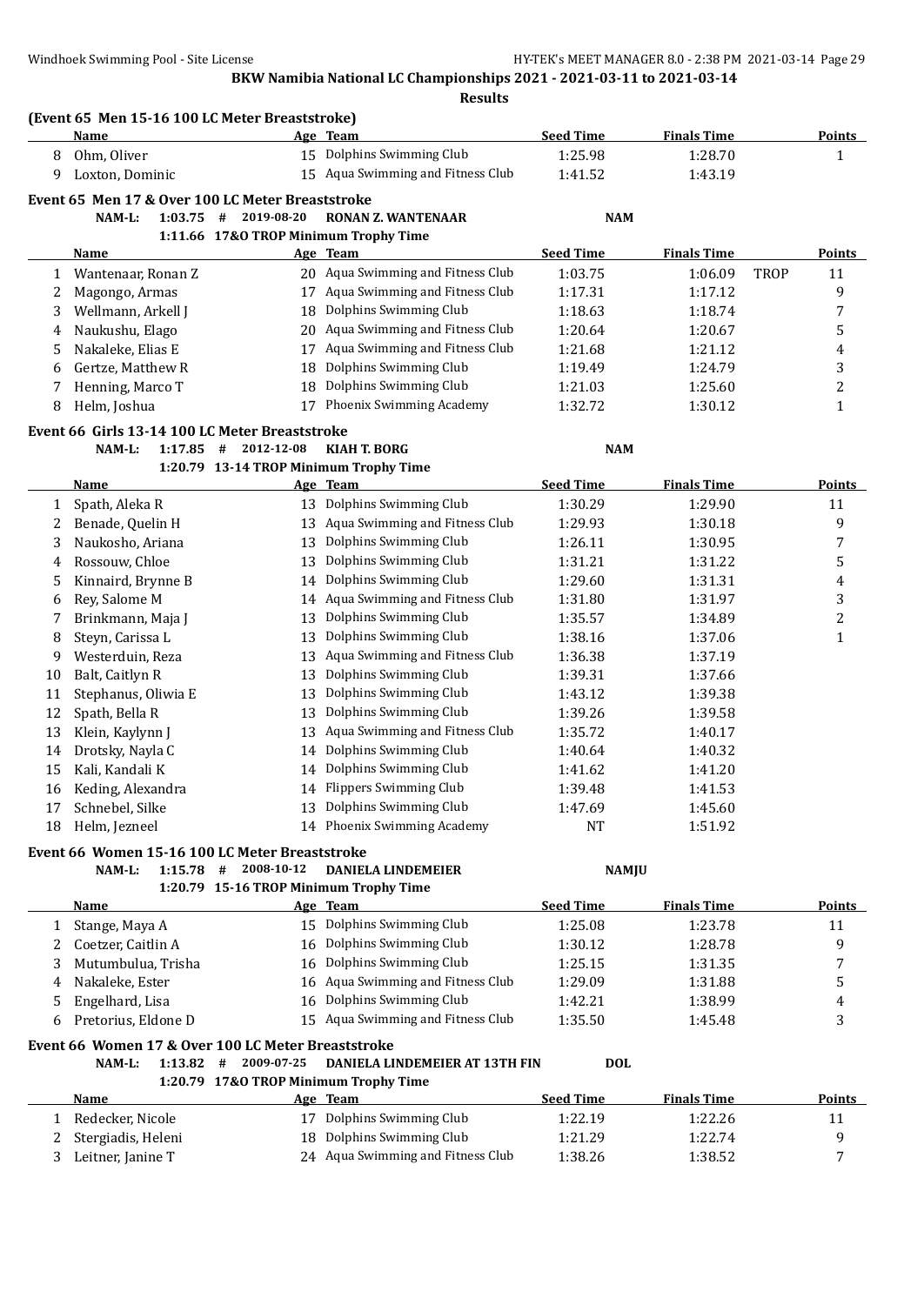|    | (Event 66 Women 17 & Over 100 LC Meter Breaststroke)<br>Name          |                    | Age Team                                                    | <b>Seed Time</b> | <b>Finals Time</b> | <b>Points</b>    |
|----|-----------------------------------------------------------------------|--------------------|-------------------------------------------------------------|------------------|--------------------|------------------|
|    | 4 Botha, Caitlin J                                                    |                    | 24 Dolphins Swimming Club                                   | 4:04.15          | 4:11.20            | 5                |
|    |                                                                       |                    |                                                             |                  |                    |                  |
|    | Event 79 Boys 8 & Under 50 LC Meter Freestyle<br>NAM-L:<br>#<br>36.18 | 2002-11-30         | <b>HARDUS LOUW</b>                                          | <b>NOONM</b>     |                    |                  |
|    | <b>NASFED LC:</b><br>35.70<br>$\ast$                                  | 2007-02-02         | <b>ALEXANDER SKINNER</b>                                    | <b>DOL</b>       |                    |                  |
|    |                                                                       |                    | 26.34 8&U TROP Minimum Trophy Time                          |                  |                    |                  |
|    | Name                                                                  |                    | Age Team                                                    | <b>Seed Time</b> | <b>Finals Time</b> | Points           |
| 1  | Bock, Daniel L                                                        |                    | 8 Oranjemund Sand Sharks                                    | 41.12            | 38.02              | 11               |
| 2  | Leitner, Zachary M                                                    |                    | 7 Aqua Swimming and Fitness Club                            | 48.66            | 44.54              | 9                |
| 3  | Cowley, Dylan                                                         | 8                  | Dolphins Swimming Club                                      | 49.89            | 46.52              | 7                |
|    | Event 79 Boys 9-10 50 LC Meter Freestyle                              |                    |                                                             |                  |                    |                  |
|    | NAM-L:<br>30.70 #                                                     | 2019-12-05         | <b>NATHAN BOCK</b>                                          | <b>ORA</b>       |                    |                  |
|    |                                                                       |                    | 26.34 9-10 TROP Minimum Trophy Time                         |                  |                    |                  |
|    | Name                                                                  |                    | Age Team                                                    | <b>Seed Time</b> | <b>Finals Time</b> | Points           |
| 1  | Jiao, Naan                                                            |                    | 10 Dolphins Swimming Club                                   | 34.53            | 33.77              | 11               |
| 2  | Steyn, Ryan P                                                         |                    | 10 Dolphins Swimming Club                                   | 35.84            | 35.04              | 9                |
| 3  | Badenhorst, Andre                                                     | 9                  | Dolphins Swimming Club                                      | 36.65            | 36.55              | 7                |
| 4  | Engelhard, Victor                                                     | 10                 | Dolphins Swimming Club                                      | 39.71            | 37.40              | 5                |
| 5  | Hekandjo, Kabi A                                                      | 10                 | Aqua Swimming and Fitness Club                              | 36.56            | 37.51              | 4                |
| 6  | Badenhorst, Jurie J                                                   | 9                  | Dolphins Swimming Club                                      | 40.70            | 40.09              | 3                |
| 7  | van der Colf, Zaylin J<br>10                                          |                    | <b>Flippers Swimming Club</b>                               | 43.73            | 40.60              | $\boldsymbol{2}$ |
| 8  | Roos, Heinrich J<br>10                                                |                    | <b>Flippers Swimming Club</b>                               | 40.97            | 42.14              | 1                |
| 9  | van Wyk, Ermano<br>10                                                 |                    | <b>Flippers Swimming Club</b>                               | 47.63            | 42.36              |                  |
| 10 | Coomer, Luke E                                                        | 9.                 | Aqua Swimming and Fitness Club                              | <b>NT</b>        | 44.45              |                  |
|    |                                                                       |                    |                                                             |                  |                    |                  |
|    | Event 79 Boys 11-12 50 LC Meter Freestyle<br>NAM-L:<br>27.37<br>#     | 2017-03-17         | MIKAH K. BURGER AT SA NATIONAL                              | <b>NASU</b>      |                    |                  |
|    |                                                                       |                    | 26.34 11-12 TROP Minimum Trophy Time                        |                  |                    |                  |
|    | <b>Name</b>                                                           |                    | Age Team                                                    | <b>Seed Time</b> | <b>Finals Time</b> | <b>Points</b>    |
| 1  | Bock, Nathan R                                                        |                    | 11 Oranjemund Sand Sharks                                   | 30.70            | 30.66              | 11               |
| 2  | Nakaleke, Eliphas                                                     | 12                 | Aqua Swimming and Fitness Club                              | 31.60            | 30.89              | 9                |
| 3  | Kinnaird, Liam                                                        | 12                 | Dolphins Swimming Club                                      | 32.03            | 31.59              | 7                |
| 4  | Tibazarwa, Mark                                                       | 11                 | Aqua Swimming and Fitness Club                              | 31.62            | 31.75              | 5                |
| 5  | Esterhuizen, Lorenzo E                                                | 11                 | Aqua Swimming and Fitness Club                              | 34.03            | 31.86              | 4                |
| 6  | Langford, James J                                                     | 11                 | Dolphins Swimming Club                                      | 32.67            | 32.22              | 3                |
| 7  | Jansen, Ernst J                                                       |                    | 11 Dolphins Swimming Club                                   | 34.37            | 33.41              | $\overline{c}$   |
| 8  | Nell, Tristan T                                                       |                    | Aqua Swimming and Fitness Club                              | 33.87            | 33.50              | 1                |
| 9  | Hooker, Matthew R                                                     | 12                 | Dolphins Swimming Club                                      | 35.06            | 34.45              |                  |
| 10 | Armstrong, Lee-Jay N                                                  | 12                 | Aqua Swimming and Fitness Club                              | 36.99            | 34.82              |                  |
| 11 | Gogol, Milano R                                                       | 12                 | Dolphins Swimming Club                                      | 36.74            | 36.28              |                  |
| 12 | Benade, Kayleb G                                                      | 11                 | Aqua Swimming and Fitness Club                              | 37.72            | 36.30              |                  |
| 13 | Badenhorst, Dirk C                                                    | 12                 | Dolphins Swimming Club                                      | 36.99            | 38.15              |                  |
| 14 | David, Jose A                                                         | 12                 | Aqua Swimming and Fitness Club                              | 44.15            | 40.06              |                  |
| 15 | De Klerk, Elijah Y                                                    | 11                 | Dolphins Swimming Club                                      | 44.87            | 42.76              |                  |
| 16 | Coetzee, Jannes H                                                     | 11                 | <b>Flippers Swimming Club</b>                               | 39.61            | 45.05              |                  |
|    |                                                                       |                    |                                                             |                  |                    |                  |
|    | Event 79 Boys 13-14 50 LC Meter Freestyle                             | 25.56 # 2019-09-11 |                                                             |                  |                    |                  |
|    | NAM-L:                                                                |                    | <b>JOSE CANJULO</b><br>26.34 13-14 TROP Minimum Trophy Time | <b>NAM</b>       |                    |                  |
|    | <b>Name</b>                                                           |                    | Age Team                                                    | <b>Seed Time</b> | <b>Finals Time</b> | <b>Points</b>    |
| 1  | Ellis, Quinn                                                          |                    | 14 Dolphins Swimming Club                                   | 27.18            | 26.65              | 11               |
| 2  | Engelhard, Robin                                                      | 14                 | Dolphins Swimming Club                                      | 27.78            | 27.22              | 9                |
| 3  | Durand, Oliver B                                                      | 13                 | Dolphins Swimming Club                                      | 29.46            | 28.19              | 7                |
| 4  | Steyn, Fourie P                                                       |                    | 13 Dolphins Swimming Club                                   | 31.52            | 29.10              | 5                |
|    |                                                                       |                    |                                                             |                  |                    |                  |

5 Geyser, Brett A 14 Dolphins Swimming Club 32.01 29.94 4 Bekker, Jeddidiah 14 Marlins Swimming Club 30.61 29.99 3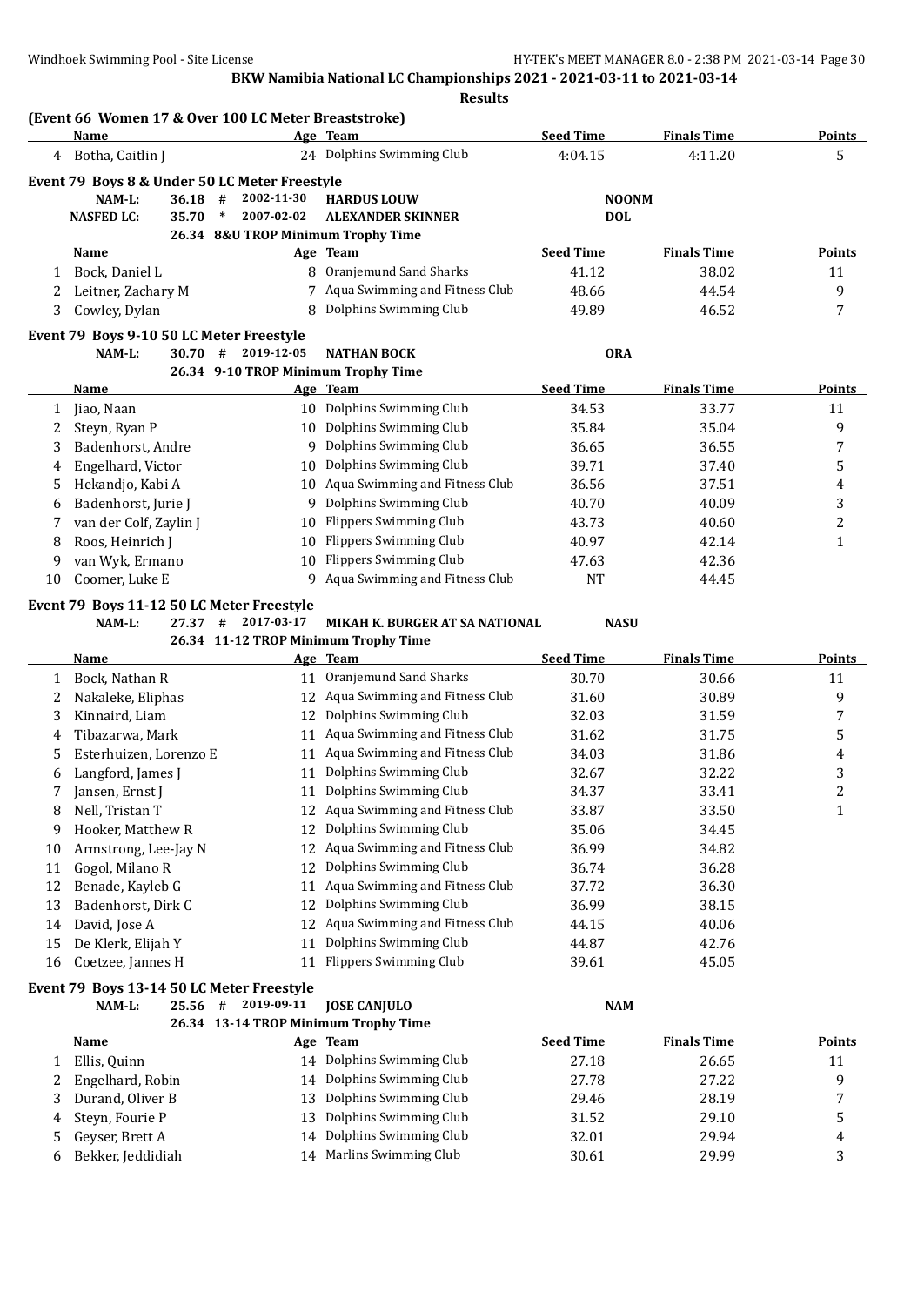|    | Name                                                         |            | Age Team                                                             | <b>Seed Time</b> | <b>Finals Time</b> |       | <b>Points</b>  |
|----|--------------------------------------------------------------|------------|----------------------------------------------------------------------|------------------|--------------------|-------|----------------|
| 7  | Zhou, Ruizhe                                                 |            | 14 Dolphins Swimming Club                                            | 30.54            | 30.08              |       | $\overline{c}$ |
| 8  | Bauernschmitt, Michael B                                     | 13         | Dolphins Swimming Club                                               | 33.12            | 31.31              |       | $\mathbf{1}$   |
| 9  | Kapapa, Timothy                                              |            | 14 Aqua Swimming and Fitness Club                                    | 32.61            | 31.61              |       |                |
| 10 | Buchert, Jorn                                                | 13         | Swakopmund Swimming Club                                             | 31.97            | 31.90              |       |                |
| 11 | Marggraff, Alex W                                            | 13         | Dolphins Swimming Club                                               | 35.12            | 33.14              |       |                |
|    |                                                              |            |                                                                      |                  |                    |       |                |
|    | Event 79 Men 15-16 50 LC Meter Freestyle<br>24.58#<br>NAM-L: | 2017-12-01 | RONAN Z. WANTENAAR AT WP SUMME                                       | <b>NSA</b>       |                    |       |                |
|    |                                                              |            | 26.34 15-16 TROP Minimum Trophy Time                                 |                  |                    |       |                |
|    | <u>Name</u>                                                  |            | Age Team                                                             | <b>Seed Time</b> | <b>Finals Time</b> |       | Points         |
| 1  | Ohm, Oliver                                                  |            | 15 Dolphins Swimming Club                                            | 26.78            | 25.76              | TROP+ | 11             |
| 2  | Burger, Mikah K                                              | 16         | Dolphins Swimming Club                                               | 26.10            | 25.90              | TROP  | 9              |
| 3  | De Jager, Christopher                                        |            | 16 Aqua Swimming and Fitness Club                                    | 26.55            | 26.51              |       | 7              |
|    |                                                              |            | Oranjemund Sand Sharks                                               |                  |                    |       |                |
| 4  | Spangenberg, Shuan                                           | 16         | Aqua Swimming and Fitness Club                                       | 27.21            | 26.60              |       | 5              |
| 5  | Magongo, Brave                                               | 15         | Dolphins Swimming Club                                               | 27.34            | 27.12              |       | 4              |
| 6  | Esslinger, Nico                                              | 15         |                                                                      | 28.41            | 27.96              |       | 3              |
| 7  | Rathenam, Keanet-Peter                                       | 16         | Dolphins Swimming Club                                               | 28.25            | 27.98              |       | 2              |
| 8  | Nell, Noah S                                                 | 15         | Aqua Swimming and Fitness Club                                       | 29.01            | 28.92              |       | $\mathbf{1}$   |
| 9  | Koster, Charles                                              | 15         | Marlins Swimming Club                                                | 31.20            | 29.48              |       |                |
| 10 | Loxton, Dominic                                              | 15         | Aqua Swimming and Fitness Club                                       | 31.21            | 30.83              |       |                |
| 11 | Swart, JP                                                    | 16         | Swakopmund Swimming Club                                             | 33.34            | 32.29              |       |                |
| 12 | Westerduin, Geo X                                            |            | 15 Aqua Swimming and Fitness Club                                    | 42.94            | 38.74              |       |                |
|    | Event 79 Men 17 & Over 50 LC Meter Freestyle                 |            |                                                                      |                  |                    |       |                |
|    | NAM-L:<br>23.58 #                                            | 2016-10-22 | <b>ALEXANDER SKINNER</b>                                             | <b>NASU</b>      |                    |       |                |
|    |                                                              |            | 26.34 17&O TROP Minimum Trophy Time                                  |                  |                    |       |                |
|    | <u>Name</u>                                                  |            | Age Team                                                             | <b>Seed Time</b> | <b>Finals Time</b> |       | <b>Points</b>  |
| 1  | Wantenaar, Ronan Z                                           |            | 20 Aqua Swimming and Fitness Club                                    | 24.00            | 24.62              | TROP  | 11             |
| 2  | Henning, Marco T                                             | 18         | Dolphins Swimming Club                                               | 26.14            | 25.89              | TROP  | 9              |
| 3  | Lamprecht, Lushano P                                         | 23         | Aqua Swimming and Fitness Club                                       | 27.32            | 26.24              | TROP+ | 7              |
| 4  | Viljoen, René H                                              | 19         | Marlins Swimming Club                                                | 26.25            | 26.32              | TROP  | 5              |
| 5  | Wellmann, Arkell J                                           | 18         | Dolphins Swimming Club                                               | 27.03            | 26.93              |       | 4              |
| 6  | Nakaleke, Elias E                                            | 17         | Aqua Swimming and Fitness Club                                       | 27.34            | 27.32              |       | 3              |
| 7  | Magongo, Armas                                               | 17         | Aqua Swimming and Fitness Club                                       | 27.98            | 27.37              |       | 2              |
| 8  | Cioccolanti, Jodave                                          | 19         | Dolphins Swimming Club                                               | 28.16            | 27.58              |       | $\mathbf{1}$   |
| 9  | Gertze, Matthew R                                            |            | 18 Dolphins Swimming Club                                            | 27.90            | 27.94              |       |                |
| 10 | Helm, Joshua                                                 |            | 17 Phoenix Swimming Academy                                          | 30.40            | 29.84              |       |                |
| 11 | Nieuwoudt, Brody B                                           |            | 17 Phoenix Swimming Academy                                          | 33.33            | 29.95              |       |                |
| 12 | Naukushu, Elago                                              |            | 20 Aqua Swimming and Fitness Club                                    | 29.81            | 30.00              |       |                |
|    |                                                              |            |                                                                      |                  |                    |       |                |
|    | Event 80 Girls 8 & Under 50 LC Meter Freestyle               |            |                                                                      |                  |                    |       |                |
|    | 36.82#<br>NAM-L:                                             | 2010-01-28 | ZUNÉ WEBER AT NAMIBIAN NATIONA<br>29.82 8&U TROP Minimum Trophy Time | <b>NSA</b>       |                    |       |                |
|    | <b>Name</b>                                                  |            | Age Team                                                             | <b>Seed Time</b> | <b>Finals Time</b> |       | <b>Points</b>  |
|    | Jansen, Christina H                                          |            | 8 Dolphins Swimming Club                                             | 44.12            | 44.06              |       |                |
| 1  | Pretorius, Jayd K                                            |            | 7 Aqua Swimming and Fitness Club                                     | 51.22            |                    |       | 11<br>9        |
| 2  | Rukewe, Buno A                                               |            | 8 Aqua Swimming and Fitness Club                                     |                  | 51.18              |       |                |
| 3  |                                                              |            |                                                                      | 52.77            | 53.52              |       | 7              |
|    | Event 80 Girls 9-10 50 LC Meter Freestyle                    |            |                                                                      |                  |                    |       |                |
|    | 30.89 #<br>NAM-L:                                            | 2006-12-13 | <b>CHRISTINE BRIEDENHANN</b>                                         | <b>NSANM</b>     |                    |       |                |
|    |                                                              |            | 29.82 9-10 TROP Minimum Trophy Time                                  |                  |                    |       |                |
|    | <u>Name</u>                                                  |            | Age Team                                                             | <b>Seed Time</b> | <b>Finals Time</b> |       | Points         |
| 1  | Matyayi, Rose                                                |            | 10 Aqua Swimming and Fitness Club                                    | 34.04            | 31.93              |       | 11             |
| 2  | Naukosho, Ainoa                                              |            | 10 Dolphins Swimming Club                                            | 37.49            | 35.25              |       | 9              |
| 3  | De Sousa, Vitoria J                                          | 10         | Dolphins Swimming Club                                               | 35.34            | 36.16              |       | 7              |
| 4  | Brinkmann, Emma M                                            | 9          | Dolphins Swimming Club                                               | 40.17            | 39.28              |       | 5              |
| 5  | Meyer, Cara                                                  | 10         | Dolphins Swimming Club                                               | 44.12            | 39.79              |       | 4              |
|    |                                                              |            |                                                                      |                  |                    |       |                |
|    |                                                              |            |                                                                      |                  |                    |       |                |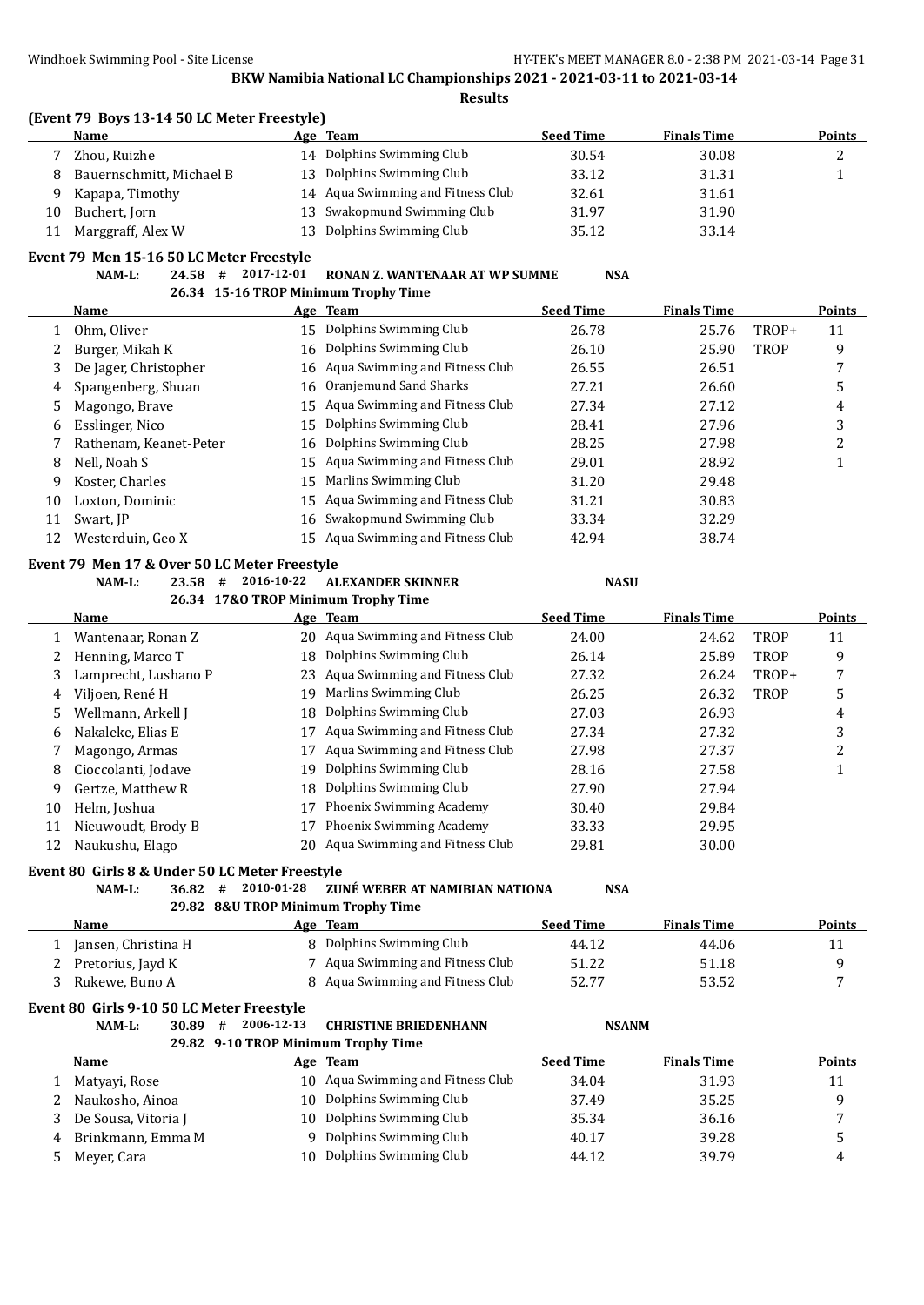# **(Event 80 Girls 9-10 50 LC Meter Freestyle)**

|    | Name                |     | Age Team                          | <b>Seed Time</b> | <b>Finals Time</b> | <b>Points</b> |
|----|---------------------|-----|-----------------------------------|------------------|--------------------|---------------|
| 6  | Rev. Candice I      |     | 10 Aqua Swimming and Fitness Club | 40.06            | 40.39              | 3             |
|    | Rukewe, Omena T     |     | 10 Aqua Swimming and Fitness Club | 42.59            | 40.82              | 2             |
| 8  | Mobbison, Solange A |     | 10 Dolphins Swimming Club         | 47.75            | 42.09              |               |
| q  | McNamara, Scarlett  | Q.  | Phoenix Swimming Academy          | 50.30            | 42.36              |               |
| 10 | Drotsky, Kayleigh R | 10. | Dolphins Swimming Club            | 45.16            | 42.78              |               |
| 11 | Gann, Ema           |     | 9 Phoenix Swimming Academy        | 56.58            | 43.05              |               |
| 12 | McNab, Aneurene     | 9.  | Dolphins Swimming Club            | 53.00            | 47.60              |               |
| 13 | De Lange, Claire    |     | Phoenix Swimming Academy          | 1:02.02          | 51.72              |               |

## **Event 80 Girls 11-12 50 LC Meter Freestyle NAM-L: 28.72 # 2008-12-01 CHRISTINE BRIEDENHANN NSA**

|    | Name              |    | Age Team                          | <b>Seed Time</b> | <b>Finals Time</b> | <b>Points</b> |
|----|-------------------|----|-----------------------------------|------------------|--------------------|---------------|
|    | Humphrey, Jessica |    | 12 Aqua Swimming and Fitness Club | 31.01            | 30.36              | 11            |
|    | Nel, Esmeralda    | 11 | Phoenix Swimming Academy          | 32.69            | 30.72              | 9             |
| 3  | Bekker, Jemima    | 12 | Marlins Swimming Club             | 34.80            | 33.04              | 7             |
| 4  | Kapapa, Alexandra | 12 | Aqua Swimming and Fitness Club    | 34.67            | 33.23              | 5             |
| 5  | August, Ava       | 12 | Oranjemund Sand Sharks            | 33.63            | 33.42              | 4             |
| 6  | Gevser, Mikavla   | 12 | Dolphins Swimming Club            | 36.05            | 34.41              | 3             |
|    | Keding, Marlene   | 11 | Flippers Swimming Club            | 36.69            | 34.85              | 2             |
| 8  | Nel, Amy-Isabella | 11 | Marlins Swimming Club             | 35.75            | 34.94              |               |
| 9  | Senekal, Julitte  | 12 | Dolphins Swimming Club            | 36.20            | 35.42              |               |
| 10 | Prinsloo, Milan   | 11 | Dolphins Swimming Club            | 36.48            | 35.50              |               |
| 11 | Le Roux, Marilize | 12 | Marlins Swimming Club             | 36.73            | 37.13              |               |
| 12 | Oehley, Kaylee B  | 12 | Phoenix Swimming Academy          | <b>NT</b>        | 37.82              |               |
| 13 | Bergh, Madison S  | 11 | Aqua Swimming and Fitness Club    | 42.44            | 39.39              |               |
| 14 | Steyn, Lara       | 11 | Dolphins Swimming Club            | 42.65            | 39.72              |               |
| 15 | Loubser, Courtney |    | Phoenix Swimming Academy          | 41.89            | 39.74              |               |

## **Event 80 Girls 13-14 50 LC Meter Freestyle**

# **NAM-L: 27.26 # 2010-09-13 CHRISTINE M. BRIEDENHANN AT 10 NSA**

**29.82 13-14 TROP Minimum Trophy Time**

**29.82 11-12 TROP Minimum Trophy Time**

|    | <b>Name</b>         |    | Age Team                       | <b>Seed Time</b> | <b>Finals Time</b> |       | <b>Points</b> |
|----|---------------------|----|--------------------------------|------------------|--------------------|-------|---------------|
|    | Ohm, Michaela       | 13 | Dolphins Swimming Club         | 30.59            | 29.71              | TROP+ | 11            |
|    | Westerduin, Reza    | 13 | Aqua Swimming and Fitness Club | 30.84            | 30.58              |       | 9             |
| 3  | Brinkmann, Maja J   | 13 | Dolphins Swimming Club         | 33.11            | 31.80              |       | 7             |
| 4  | Rossouw, Chloe      | 13 | Dolphins Swimming Club         | 31.60            | 31.94              |       | 5             |
| 5  | Naukosho, Ariana    | 13 | Dolphins Swimming Club         | 31.06            | 31.96              |       | 4             |
| 6  | Kinnaird, Brynne B  | 14 | Dolphins Swimming Club         | 32.93            | 32.13              |       | 3             |
|    | Benade, Quelin H    | 13 | Aqua Swimming and Fitness Club | 32.58            | 32.24              |       | 2             |
| 8  | Rey, Salome M       | 14 | Aqua Swimming and Fitness Club | 32.93            | 32.80              |       | 1             |
| 9  | Kali, Kandali K     | 14 | Dolphins Swimming Club         | 33.23            | 32.88              |       |               |
| 10 | Spath, Bella R      | 13 | Dolphins Swimming Club         | 33.90            | 33.09              |       |               |
| 11 | Klein, Kaylynn J    | 13 | Aqua Swimming and Fitness Club | 33.25            | 33.30              |       |               |
| 12 | Balt, Caitlyn R     | 13 | Dolphins Swimming Club         | 33.30            | 33.47              |       |               |
| 13 | Steyn, Carissa L    | 13 | Dolphins Swimming Club         | 35.06            | 33.76              |       |               |
| 14 | Stephanus, Oliwia E | 13 | Dolphins Swimming Club         | 34.65            | 33.81              |       |               |
| 15 | Spath, Aleka R      | 13 | Dolphins Swimming Club         | 34.87            | 34.35              |       |               |
| 16 | Drotsky, Nayla C    | 14 | Dolphins Swimming Club         | 34.81            | 35.14              |       |               |
| 17 | Keding, Alexandra   | 14 | <b>Flippers Swimming Club</b>  | 36.68            | 35.92              |       |               |
| 18 | Coetzee, Marlene S  | 13 | Phoenix Swimming Academy       | 41.18            | 37.33              |       |               |
| 19 | Schnebel, Silke     | 13 | Dolphins Swimming Club         | 37.10            | 37.51              |       |               |
| 20 | Helm, Jezneel       | 14 | Phoenix Swimming Academy       | 45.29            | 38.95              |       |               |
| 21 | Burger, Lois        | 13 | Dolphins Swimming Club         | NT               | 40.10              |       |               |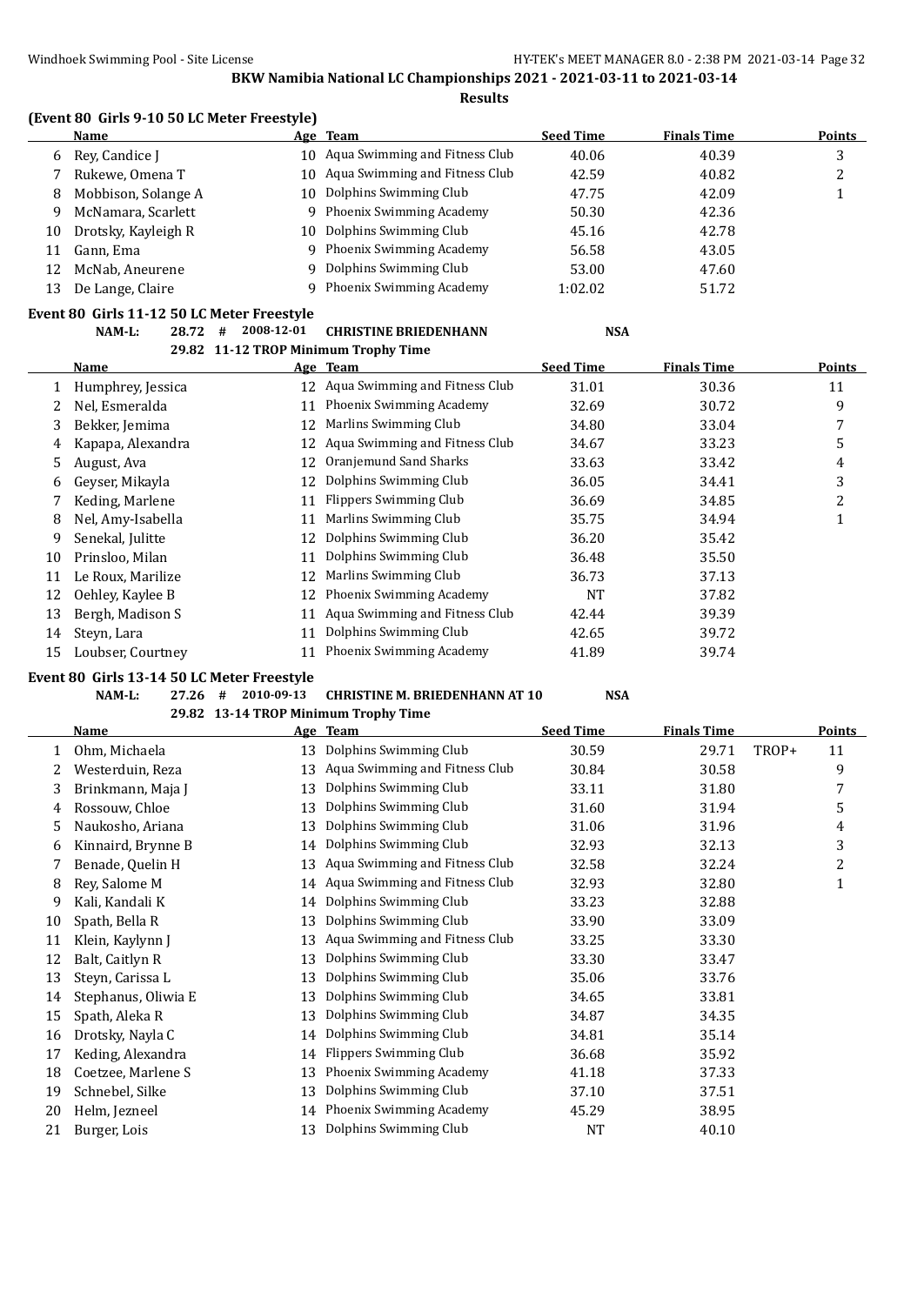|    | Event 80 Women 15-16 50 LC Meter Freestyle<br>NAM-L:<br>27.25 | #         | 2012-06-14                        | <b>CHRISTINE BRIEDENHANN</b>                     | <b>NSA</b>       |                    |             |               |
|----|---------------------------------------------------------------|-----------|-----------------------------------|--------------------------------------------------|------------------|--------------------|-------------|---------------|
|    |                                                               |           |                                   | 29.82 15-16 TROP Minimum Trophy Time             |                  |                    |             |               |
|    | Name                                                          |           |                                   | Age Team                                         | <b>Seed Time</b> | <b>Finals Time</b> |             | Points        |
| 1  | Mutumbulua, Trisha                                            |           |                                   | 16 Dolphins Swimming Club                        | 28.61            | 28.57              | <b>TROP</b> | 11            |
| 2  | Stange, Maya A                                                |           | 15                                | Dolphins Swimming Club                           | 29.39            | 29.14              | <b>TROP</b> | 9             |
| 3  | Engelhard, Lisa                                               |           | 16                                | Dolphins Swimming Club                           | 30.94            | 30.21              |             | 7             |
| 4  | Benjamin, Zunaid M                                            |           | 16                                | Aqua Swimming and Fitness Club                   | 31.73            | 31.28              |             | 5             |
| 5  | Tibazarwa, Sarah K                                            |           | 15                                | Aqua Swimming and Fitness Club                   | 32.25            | 31.44              |             | 4             |
| 6  | Coetzer, Caitlin A                                            |           | 16                                | Dolphins Swimming Club                           | 32.78            | 32.25              |             | 3             |
| 7  | Herbst, Kyle A                                                |           |                                   | 16 Dolphins Swimming Club                        | 32.93            | 32.54              |             | 2             |
| 8  | Nakaleke, Ester                                               |           | 16                                | Aqua Swimming and Fitness Club                   | 31.69            | 32.87              |             | 1             |
| 9  | Pretorius, Eldone D                                           |           | 15                                | Aqua Swimming and Fitness Club                   | 32.22            | 35.31              |             |               |
| 10 | Harupe, Joy T                                                 |           | 15                                | Phoenix Swimming Academy                         | NT               | 56.87              |             |               |
|    | Event 80 Women 17 & Over 50 LC Meter Freestyle                |           |                                   |                                                  |                  |                    |             |               |
|    | NAM-L:                                                        | $26.95 +$ | 1900-01-01                        | <b>MONICA DAHL</b>                               | <b>MARNM</b>     |                    |             |               |
|    |                                                               |           |                                   | 29.82 17&O TROP Minimum Trophy Time              |                  |                    |             |               |
|    | Name                                                          |           |                                   | Age Team                                         | <b>Seed Time</b> | <b>Finals Time</b> |             | Points        |
|    | Esslinger, Tiana                                              |           |                                   | 17 Dolphins Swimming Club                        | 29.64            | 29.72              | <b>TROP</b> | 11            |
| 2  | Redecker, Nicole                                              |           |                                   | 17 Dolphins Swimming Club                        | 31.13            | 30.54              |             | 9             |
| 3  | Esslinger, Carissa                                            |           | 18                                | Dolphins Swimming Club                           | 32.00            | 31.96              |             | 7             |
| 4  | Leitner, Janine T                                             |           | 24 Aqua Swimming and Fitness Club | 32.52                                            | 32.37            |                    | 5           |               |
| 5  | Botha, Vicky A                                                |           | 19                                | Dolphins Swimming Club                           | 30.41            | 32.54              |             | 4             |
| 6  | Botha, Caitlin J                                              |           |                                   | 24 Dolphins Swimming Club                        | 1:26.28          | 1:36.75            |             | 3             |
|    | Event 81 Men 25-44 50 LC Meter Freestyle                      |           |                                   |                                                  |                  |                    |             |               |
|    | NAM-L:                                                        | $27.25 +$ | 2019-08-05                        | <b>SVEN OBHOLZER</b>                             | <b>MARL</b>      |                    |             |               |
|    | Name                                                          |           |                                   | Age Team                                         | <b>Seed Time</b> | <b>Finals Time</b> |             | Points        |
|    | 1 Louw, Dentie J                                              |           |                                   | 37 Swakopmund Swimming Club                      | 28.45            | 28.77              |             | 11            |
|    | Event 81 Men 45 & Over 50 LC Meter Freestyle                  |           |                                   |                                                  |                  |                    |             |               |
|    | NAM-L:                                                        | $29.61$ # | 2019-08-05                        | FRANCOIS VAN DER WESTHUIZEN                      | <b>MARL</b>      |                    |             |               |
|    | Name                                                          |           |                                   | Age Team                                         | <b>Seed Time</b> | <b>Finals Time</b> |             | Points        |
|    | 1 Bekker, Johan                                               |           |                                   | 51 Marlins Swimming Club                         | 30.85            | 30.60              |             | 11            |
| 2  | Coomer, Richard E                                             |           |                                   | 68 Aqua Swimming and Fitness Club                | 33.06            | 32.22              |             | 9             |
|    | Event 82 Women 25-44 50 LC Meter Freestyle                    |           |                                   |                                                  |                  |                    |             |               |
|    | NAM-L:                                                        | $30.45$ # | 2019-08-05                        | SONJA OBHOLZER                                   | <b>MARL</b>      |                    |             |               |
|    | Name                                                          |           |                                   | Age Team                                         | <b>Seed Time</b> | <b>Finals Time</b> |             | Points        |
|    | 1 Leitner, Chelsea L                                          |           |                                   | 25 Aqua Swimming and Fitness Club                | 35.73            | 35.09              |             | 11            |
|    |                                                               |           |                                   |                                                  |                  |                    |             |               |
|    | Event 82 Women 45 & Over 50 LC Meter Freestyle                | $38.12$ # | 2019-03-20                        |                                                  | <b>MARL</b>      |                    |             |               |
|    | NAM-L:<br><b>NASFED LC:</b><br>33.10                          | $\ast$    | 2019-03-20                        | <b>ZOE MITCHELL</b><br><b>JANE SAMSON</b>        | <b>MARL</b>      |                    |             |               |
|    | Name                                                          |           |                                   | Age Team                                         | <b>Seed Time</b> | <b>Finals Time</b> |             | <b>Points</b> |
|    | 1 Leitner, Ulrike C                                           |           |                                   | 52 Aqua Swimming and Fitness Club                | 39.27            | 38.33              |             | 11            |
| 2  | Erasmus, Linda                                                |           |                                   | 61 Marlins Swimming Club                         | 44.60            | 45.32              |             | 9             |
|    |                                                               |           |                                   |                                                  |                  |                    |             |               |
|    | Event 83 Boys 8 & Under 200 LC Meter IM                       |           |                                   |                                                  |                  |                    |             |               |
|    | NAM-L:<br>$3:21.33$ #                                         |           | 2020-01-31                        | <b>ANDRE BADENHORST</b>                          | <b>DOL</b>       |                    |             |               |
|    | <b>Name</b>                                                   |           |                                   | 2:23.63 8&U TROP Minimum Trophy Time<br>Age Team | <b>Seed Time</b> | <b>Finals Time</b> |             | <b>Points</b> |
|    |                                                               |           |                                   | 8 Oranjemund Sand Sharks                         |                  |                    |             |               |
|    | 1 Bock, Daniel L                                              |           |                                   |                                                  | 3:53.51          | 3:37.06            |             | 11            |
|    | 2 Leitner, Zachary M                                          |           |                                   | 7 Aqua Swimming and Fitness Club                 | 4:29.00          | 4:05.90            |             | 9             |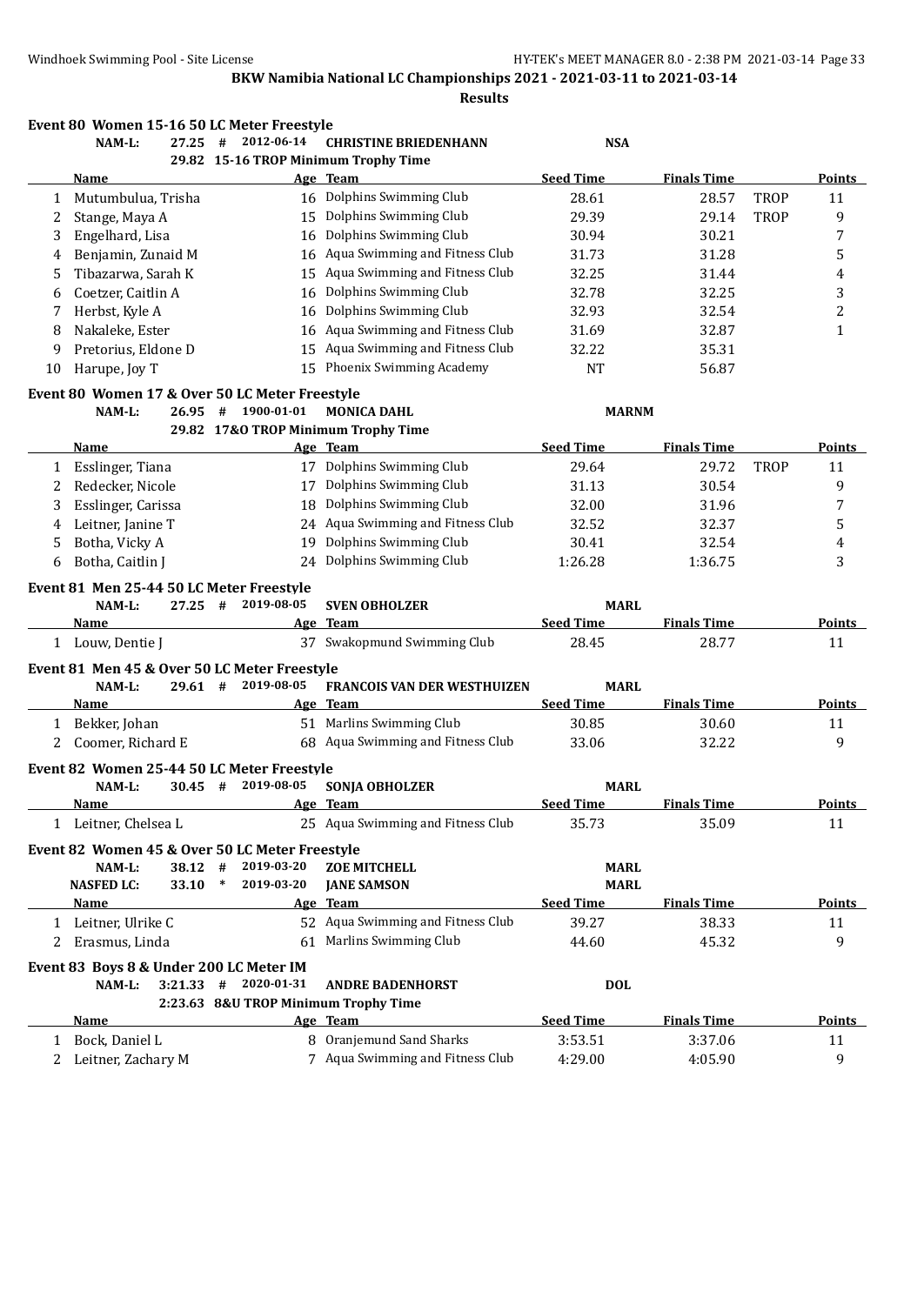**Results**

#### **Event 83 Boys 9-10 200 LC Meter IM**

|                     | $NAM-L$ :<br>2:47.68                                                        | 2018-04-03<br># | <b>OLIVER B. DURAND AT SA LEVEL 3</b>                        | <b>NASU</b>      |                    |        |  |  |  |
|---------------------|-----------------------------------------------------------------------------|-----------------|--------------------------------------------------------------|------------------|--------------------|--------|--|--|--|
|                     |                                                                             |                 | 2:23.63 9-10 TROP Minimum Trophy Time                        |                  |                    |        |  |  |  |
|                     | <b>Name</b>                                                                 |                 | Age Team                                                     | <b>Seed Time</b> | <b>Finals Time</b> | Points |  |  |  |
|                     | Jiao, Naan                                                                  | 10              | Dolphins Swimming Club                                       | 2:56.70          | 2:56.81            | 11     |  |  |  |
|                     | Steyn, Ryan P                                                               | 10              | Dolphins Swimming Club                                       | 3:00.63          | 3:03.91            | 9      |  |  |  |
| 3                   | Badenhorst, Andre                                                           |                 | 9 Dolphins Swimming Club                                     | 3:19.39          | 3:10.96            |        |  |  |  |
| 4                   | Engelhard, Victor                                                           | 10              | Dolphins Swimming Club                                       | 3:32.15          | 3:28.33            | 5      |  |  |  |
| 5.                  | Hekandjo, Kabi A                                                            |                 | 10 Aqua Swimming and Fitness Club                            | 3:30.02          | 3:30.66            | 4      |  |  |  |
| 6                   | Badenhorst, Jurie J                                                         |                 | 9 Dolphins Swimming Club                                     | 3:38.17          | 3:38.76            | 3      |  |  |  |
|                     | van der Colf, Zaylin J                                                      | 10.             | Flippers Swimming Club                                       | 4:07.82          | 3:45.84            |        |  |  |  |
| 8                   | van Wyk, Ermano                                                             | 10              | Flippers Swimming Club                                       | 4:25.10          | 4:23.14            |        |  |  |  |
| $\qquad \qquad - -$ | Roos, Heinrich J                                                            | 10.             | Flippers Swimming Club                                       | 3:45.02          | DQ                 |        |  |  |  |
|                     |                                                                             |                 | Arms not brought forward simultaneously over the water - fly |                  |                    |        |  |  |  |
|                     | $P_{\text{max}}$ (09. D $_{\text{max}}$ 44. 49.900 I C M $_{\text{max}}$ IM |                 |                                                              |                  |                    |        |  |  |  |

#### **Event 83 Boys 11-12 200 LC Meter IM**

|  | NAM-L: |  | $2:26.33$ # 2017-03-17 | MIKAH K. BURGER AT SA NATIONAL         | <b>NASU</b> |
|--|--------|--|------------------------|----------------------------------------|-------------|
|  |        |  |                        | 2:23.63 11-12 TROP Minimum Trophy Time |             |

**Name Age Team Seed Time Finals Time Points** Kinnaird, Liam 12 Dolphins Swimming Club 2:50.24 2:47.47 11 Esterhuizen, Lorenzo E 11 Aqua Swimming and Fitness Club 2:54.85 2:48.55 9 Nakaleke, Eliphas 12 Aqua Swimming and Fitness Club 2:50.82 2:49.05 7 Bock, Nathan R 11 Oranjemund Sand Sharks 2:50.47 2:55.27 5 5 Langford, James J 11 Dolphins Swimming Club 2:55.64 2:55.32 4 Tibazarwa, Mark 11 Aqua Swimming and Fitness Club 3:02.61 2:56.00 3 7 Jansen, Ernst J 11 Dolphins Swimming Club 2:56.43 2:58.06 2 8 Hooker, Matthew R 12 Dolphins Swimming Club 3:07.13 3:01.25 1 Nell, Tristan T 12 Aqua Swimming and Fitness Club 3:07.31 3:02.34 Gogol, Milano R 12 Dolphins Swimming Club 3:16.40 3:16.75 Armstrong, Lee-Jay N 12 Aqua Swimming and Fitness Club NT 3:22.51 Badenhorst, Dirk C 12 Dolphins Swimming Club 3:20.80 3:23.56 Benade, Kayleb G 11 Aqua Swimming and Fitness Club 3:31.38 3:30.53 14 Coetzee, Jannes H 11 Flippers Swimming Club 3:47.09 3:48.75 David, Jose A 12 Aqua Swimming and Fitness Club 4:36.82 4:00.76 De Klerk, Elijah Y 11 Dolphins Swimming Club 4:43.98 4:26.54

#### **Event 83 Boys 13-14 200 LC Meter IM**

|    | 2:13.82<br>NAM-L:<br>#   | 2019-09-11<br><b>IOSE CANIULO</b>      | <b>NAM</b>       |                    |        |
|----|--------------------------|----------------------------------------|------------------|--------------------|--------|
|    |                          | 2:23.63 13-14 TROP Minimum Trophy Time |                  |                    |        |
|    | Name                     | Age Team                               | <b>Seed Time</b> | <b>Finals Time</b> | Points |
|    | Durand, Oliver B         | Dolphins Swimming Club<br>13           | 2:30.58          | 2:27.81            | 11     |
|    | Ellis, Quinn             | 14 Dolphins Swimming Club              | 2:33.93          | 2:34.05            | 9      |
|    | Engelhard, Robin         | 14 Dolphins Swimming Club              | 2:41.81          | 2:36.05            |        |
| 4  | Steyn, Fourie P          | Dolphins Swimming Club<br>13           | 2:49.21          | 2:41.68            |        |
| 5. | Zhou, Ruizhe             | 14 Dolphins Swimming Club              | 2:44.05          | 2:42.41            | 4      |
| 6  | Geyser, Brett A          | 14 Dolphins Swimming Club              | 2:51.83          | 2:45.29            |        |
|    | Bauernschmitt, Michael B | Dolphins Swimming Club<br>13.          | 3:05.32          | 2:54.93            | ∠      |
|    |                          |                                        | .                | - -- --            |        |

| 8 Marggraff, Alex W  | 13 Dolphins Swimming Club         | 3:04.93 | 2:57.87 |  |
|----------------------|-----------------------------------|---------|---------|--|
| 9 Buchert, Jorn      | 13 Swakopmund Swimming Club       | 2:54.79 | 2:58.63 |  |
| 10 Bekker, Jeddidiah | 14 Marlins Swimming Club          | 2:58.97 | 2:59.13 |  |
| 11 Kapapa, Timothy   | 14 Agua Swimming and Fitness Club | 3:09.07 | 3:02.19 |  |
|                      |                                   |         |         |  |

## **Event 83 Men 15-16 200 LC Meter IM**

# **NAM-L: 2:13.00 # 2017-12-01 RONAN Z. WANTENAAR AT WP SUMME NSA**

**2:23.63 15-16 TROP Minimum Trophy Time**

| Name                    | Age Team                          | Seed Time | <b>Finals Time</b> |      | <b>Points</b> |
|-------------------------|-----------------------------------|-----------|--------------------|------|---------------|
| Burger, Mikah K         | 16 Dolphins Swimming Club         | 2:16.09   | 2:18.81            | TROP |               |
| 2 De Jager, Christopher | 16 Aqua Swimming and Fitness Club | 2:21.21   | 2:22.41            | TROP |               |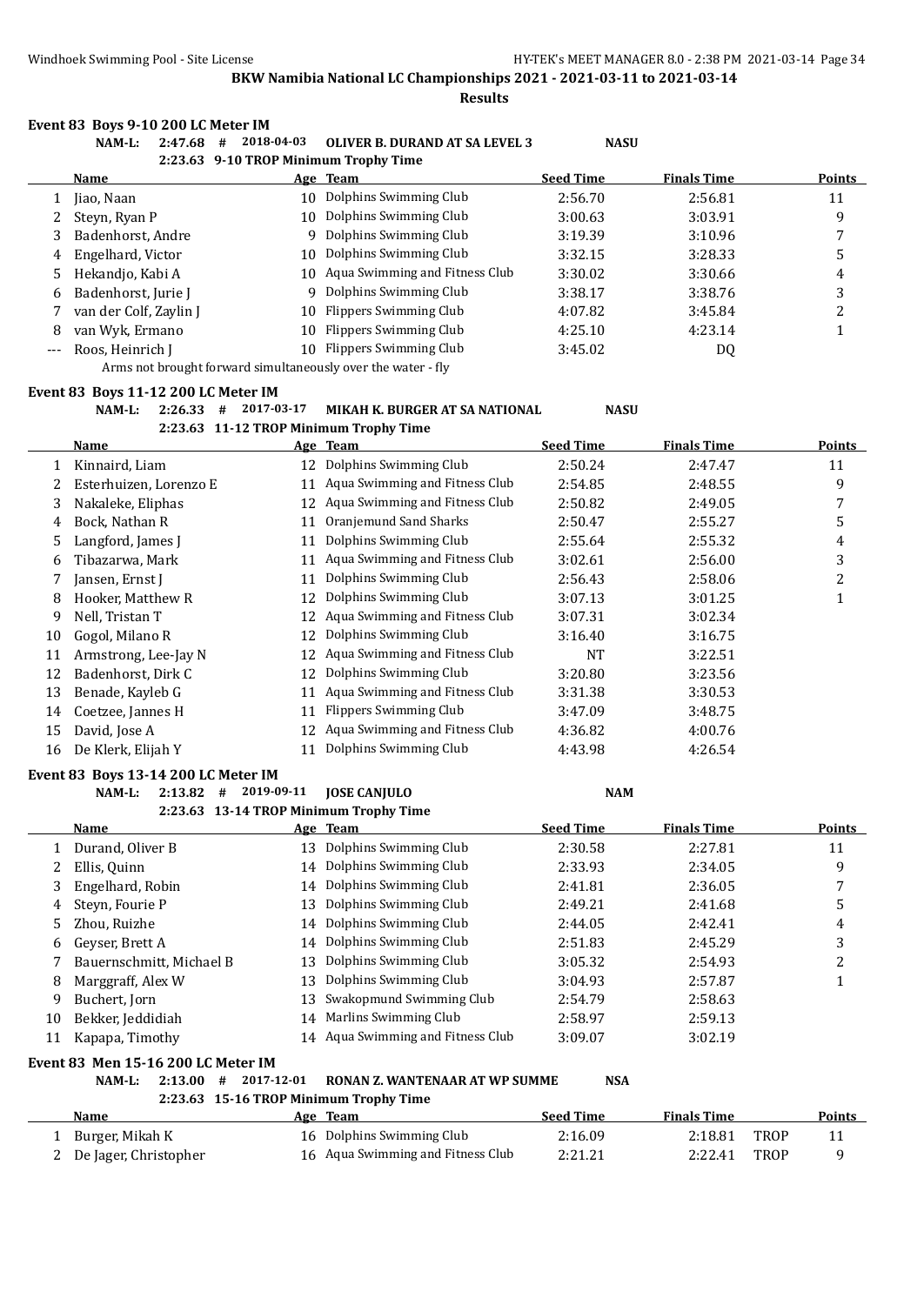## **(Event 83 Men 15-16 200 LC Meter IM)**

| Name                     | Age Team                                                                                                        | <b>Seed Time</b> | <b>Finals Time</b> | <b>Points</b> |
|--------------------------|-----------------------------------------------------------------------------------------------------------------|------------------|--------------------|---------------|
| Ohm, Oliver              | 15 Dolphins Swimming Club                                                                                       | 2:30.73          | 2:25.94            |               |
| 4 Magongo, Brave         | 15 Agua Swimming and Fitness Club                                                                               | 2:32.74          | 2:29.41            |               |
| 5 Esslinger, Nico        | 15 Dolphins Swimming Club                                                                                       | 2:37.40          | 2:32.26            | 4             |
| 6 Nell. Noah S           | 15 Agua Swimming and Fitness Club                                                                               | 2:39.65          | 2:36.12            | 3             |
| 7 Spangenberg, Shuan     | 16 Oranjemund Sand Sharks                                                                                       | 2:32.54          | 2:40.10            |               |
| 8 Rathenam, Keanet-Peter | 16 Dolphins Swimming Club                                                                                       | 2:37.95          | 2:44.56            |               |
| Loxton, Dominic          | 15 Aqua Swimming and Fitness Club                                                                               | 3:07.80          | DQ                 |               |
|                          | the contract of the contract of the contract of the contract of the contract of the contract of the contract of |                  |                    |               |

Touch at the finish or turn was not made with both hands simultaneously/separated - fly

## **Event 83 Men 17 & Over 200 LC Meter IM**

|              | $NAM-L$ :<br>2:07.47 | 2019-08-20<br># | <b>RONAN Z. WANTENAAR</b>             | <b>NAM</b>       |                    |             |               |
|--------------|----------------------|-----------------|---------------------------------------|------------------|--------------------|-------------|---------------|
|              |                      |                 | 2:23.63 17&O TROP Minimum Trophy Time |                  |                    |             |               |
|              | Name                 |                 | Age Team                              | <b>Seed Time</b> | <b>Finals Time</b> |             | <b>Points</b> |
|              | Wellmann, Arkell J   | 18              | Dolphins Swimming Club                | 2:23.11          | 2:23.52            | <b>TROP</b> | 11            |
|              | Gertze, Matthew R    | 18              | Dolphins Swimming Club                | 2:25.93          | 2:30.87            |             | 9             |
| 3            | Henning, Marco T     | 18              | Dolphins Swimming Club                | 2:22.62          | 2:31.60            |             |               |
| 4            | Cioccolanti, Jodave  | 19              | Dolphins Swimming Club                | 2:18.95          | 2:32.28            |             | 5             |
| 5            | Magongo, Armas       | 17              | Aqua Swimming and Fitness Club        | 2:36.72          | 2:36.26            |             | 4             |
| <sub>b</sub> | Nakaleke, Elias E    |                 | Agua Swimming and Fitness Club        | 2:36.89          | 2:38.84            |             | 3             |
|              | Naukushu, Elago      | 20              | Agua Swimming and Fitness Club        | 2:37.42          | 2:39.51            |             |               |
| 8            | Nieuwoudt, Brody B   | 17              | Phoenix Swimming Academy              | <b>NT</b>        | 3:23.25            |             |               |
| 9            | Helm, Joshua         |                 | Phoenix Swimming Academy              | <b>NT</b>        | 3:23.66            |             |               |
|              |                      |                 |                                       |                  |                    |             |               |

## **Event 84 Girls 8 & Under 200 LC Meter IM**

# **NAM-L: 3:29.57 # 2019-10-11 ROSE MATYAYI AQUA**

# **2:38.90 8&U TROP Minimum Trophy Time Name Age Team Seed Time Finals Time Points** 1 Jansen, Christina H 8 Dolphins Swimming Club 4:06.07 4:09.37 11 2 Pretorius, Jayd K 7 Aqua Swimming and Fitness Club NT 4:59.95 9 --- Rukewe, Buno A 8 Aqua Swimming and Fitness Club NT DQ

Touch at the finish or turn was not made with both hands simultaneously/separated - fly

#### **Event 84 Girls 9-10 200 LC Meter IM**

#### **NAM-L: 2:51.28 # 2013-10-12 HELENI STERGIADIS DOL 2:38.90 9-10 TROP Minimum Trophy Time**

|    |                     | 2:38.90 9-10 TROP MINIMUM Trophy Time |                                   |                  |                    |        |
|----|---------------------|---------------------------------------|-----------------------------------|------------------|--------------------|--------|
|    | <b>Name</b>         |                                       | Age Team                          | <b>Seed Time</b> | <b>Finals Time</b> | Points |
|    | Matyayi, Rose       |                                       | 10 Aqua Swimming and Fitness Club | 3:13.39          | 3:01.90            | 11     |
|    | Naukosho, Ainoa     |                                       | 10 Dolphins Swimming Club         | 3:24.07          | 3:12.10            | 9      |
| 3  | De Sousa, Vitoria J |                                       | 10 Dolphins Swimming Club         | 3:17.77          | 3:21.91            |        |
| 4  | Brinkmann, Emma M   | 9                                     | Dolphins Swimming Club            | 3:32.32          | 3:37.19            | כ      |
| 5. | Mobbison, Solange A |                                       | 10 Dolphins Swimming Club         | 3:50.71          | 3:40.08            | 4      |
| 6  | Drotsky, Kayleigh R | 10.                                   | Dolphins Swimming Club            | 3:50.96          | 3:40.92            |        |
|    | Meyer, Cara         | 10-                                   | Dolphins Swimming Club            | 3:59.33          | 3:45.11            |        |
| 8  | Rev. Candice I      | 10.                                   | Aqua Swimming and Fitness Club    | 3:49.71          | 3:53.86            |        |
| 9  | Rukewe, Omena T     |                                       | 10 Aqua Swimming and Fitness Club | NT               | 3:58.80            |        |
| 10 | McNab, Aneurene     |                                       | Dolphins Swimming Club            | 4:41.40          | 4:29.23            |        |

#### **Event 84 Girls 11-12 200 LC Meter IM**

## **NAM-L: 2:35.27 # 2008-12-06 CHRISTINE BRIEDENHANN NSA 2:38.90 11-12 TROP Minimum Trophy Time**

|   | <b>Name</b>       |    | Age Team                          | <b>Seed Time</b> | <b>Finals Time</b> | <b>Points</b> |
|---|-------------------|----|-----------------------------------|------------------|--------------------|---------------|
|   | Humphrey, Jessica |    | 12 Agua Swimming and Fitness Club | 2:52.42          | 2:50.48            | 11            |
|   | 2 Nel, Esmeralda  | 11 | Phoenix Swimming Academy          | 3:14.11          | 2:55.63            | Q             |
|   | Kapapa, Alexandra |    | 12 Aqua Swimming and Fitness Club | 3:05.32          | 2:59.24            |               |
| 4 | Prinsloo, Milan   |    | 11 Dolphins Swimming Club         | 3:07.55          | 3:03.57            |               |
|   | 5 Geyser, Mikayla |    | 12 Dolphins Swimming Club         | 3:06.93          | 3:04.15            | 4             |
|   | Senekal, Julitte  |    | 12 Dolphins Swimming Club         | 3:10.60          | 3:04.19            |               |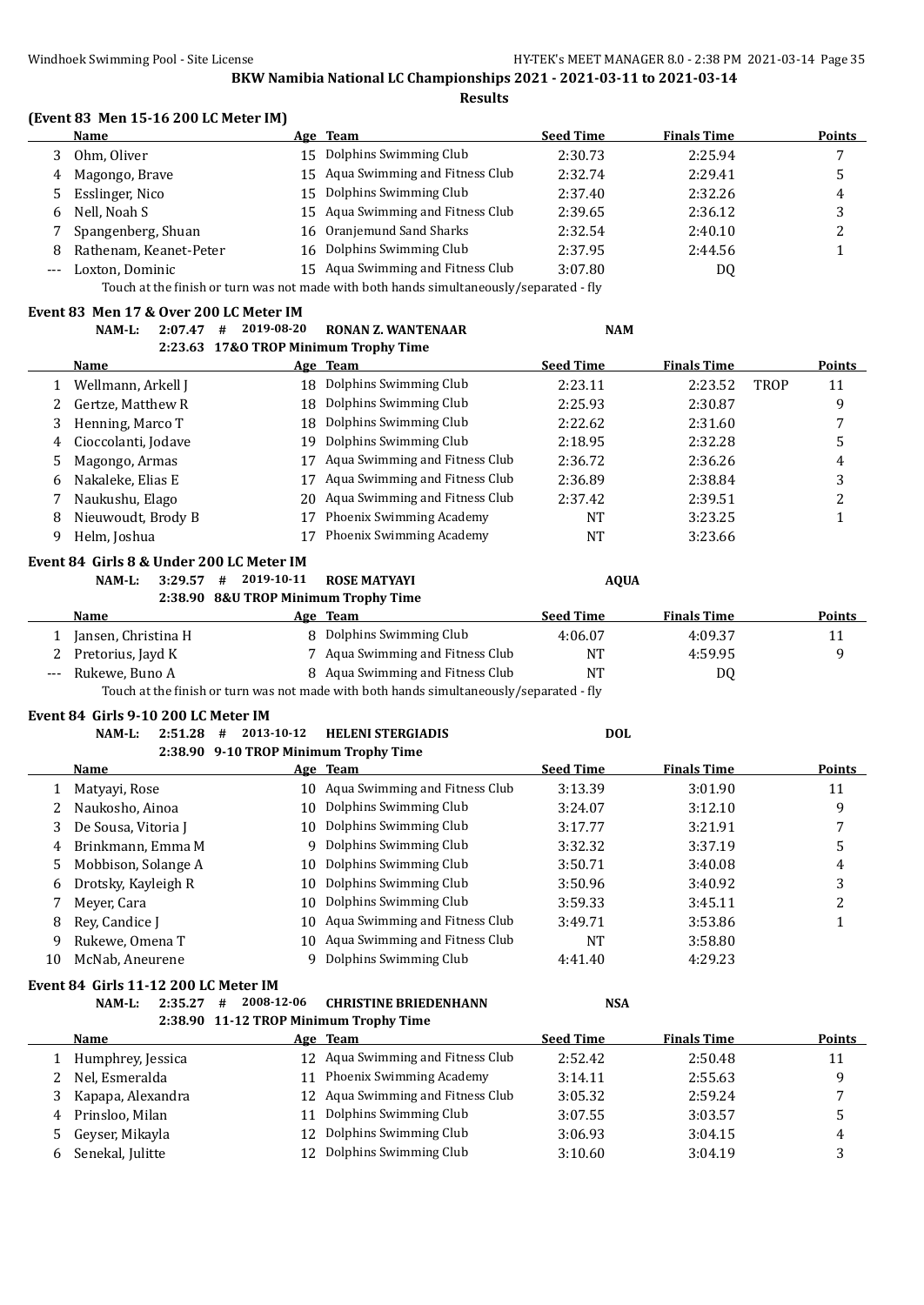**Results**

# **(Event 84 Girls 11-12 200 LC Meter IM)**

|    | <b>Name</b>         | Age Team                          | <b>Seed Time</b> | <b>Finals Time</b> | <b>Points</b> |
|----|---------------------|-----------------------------------|------------------|--------------------|---------------|
|    | August, Ava         | 12 Oranjemund Sand Sharks         | 3:00.49          | 3:12.98            |               |
| 8  | Bekker, Jemima      | Marlins Swimming Club             | 3:37.20          | 3:27.48            |               |
| q  | Nel, Amy-Isabella   | Marlins Swimming Club             | <b>NT</b>        | 3:29.43            |               |
| 10 | Bergh, Madison S    | 11 Aqua Swimming and Fitness Club | 3:55.12          | 3:36.87            |               |
|    | 11 Steyn, Lara      | Dolphins Swimming Club            | 4:00.20          | 3:57.69            |               |
|    | --- Keding, Marlene | Flippers Swimming Club            | 3:23.11          | DQ                 |               |
|    |                     |                                   |                  |                    |               |

Incorrect stroke order IM(Fly,Back,Br,Fr) Relay(Back,Br,Fly,Fr) - IM

## **Event 84 Girls 13-14 200 LC Meter IM**

|    | NAM-L:<br>2:27.41                                    | 2017-08-23<br># | <b>HELENI STERGIADIS AT 6TH FINA</b>                                                  | <b>NAM</b>       |                    |               |
|----|------------------------------------------------------|-----------------|---------------------------------------------------------------------------------------|------------------|--------------------|---------------|
|    |                                                      |                 | 2:38.90 13-14 TROP Minimum Trophy Time                                                |                  |                    |               |
|    | Name                                                 |                 | Age Team                                                                              | <b>Seed Time</b> | <b>Finals Time</b> | <b>Points</b> |
| 1  | Brinkmann, Maja J                                    | 13              | Dolphins Swimming Club                                                                | 2:56.73          | 2:44.79            | 11            |
| 2  | Naukosho, Ariana                                     | 13              | Dolphins Swimming Club                                                                | 2:42.95          | 2:46.97            | 9             |
| 3  | Benade, Quelin H                                     | 13              | Aqua Swimming and Fitness Club                                                        | 2:48.79          | 2:47.81            | 7             |
| 4  | Kinnaird, Brynne B                                   | 14              | Dolphins Swimming Club                                                                | 2:47.62          | 2:48.48            | 5             |
| 5  | Rey, Salome M                                        | 14              | Aqua Swimming and Fitness Club                                                        | 2:55.58          | 2:50.36            | 4             |
| 6  | Rossouw, Chloe                                       | 13              | Dolphins Swimming Club                                                                | 2:51.09          | 2:53.85            | 3             |
|    | Ohm, Michaela                                        | 13              | Dolphins Swimming Club                                                                | 2:55.16          | 2:57.69            | 2             |
| 8  | Kali, Kandali K                                      | 14              | Dolphins Swimming Club                                                                | 3:01.30          | 3:00.06            | 1             |
| 9  | Spath, Aleka R                                       | 13              | Dolphins Swimming Club                                                                | 2:55.30          | 3:00.80            |               |
| 10 | Balt, Caitlyn R                                      | 13              | Dolphins Swimming Club                                                                | 3:00.28          | 3:01.58            |               |
| 11 | Drotsky, Nayla C                                     | 14              | Dolphins Swimming Club                                                                | 3:05.76          | 3:02.09            |               |
| 12 | Spath, Bella R                                       | 13              | Dolphins Swimming Club                                                                | 3:01.16          | 3:03.39            |               |
| 13 | Klein, Kaylynn J                                     | 13              | Aqua Swimming and Fitness Club                                                        | 2:57.17          | 3:05.24            |               |
| 14 | Stephanus, Oliwia E                                  | 13              | Dolphins Swimming Club                                                                | 3:10.63          | 3:08.20            |               |
| 15 | Schnebel, Silke                                      | 13              | Dolphins Swimming Club                                                                | 3:23.54          | 3:18.50            |               |
| 16 | Keding, Alexandra                                    | 14              | <b>Flippers Swimming Club</b>                                                         | 3:23.11          | 3:24.53            |               |
| 17 | Burger, Lois                                         | 13              | Dolphins Swimming Club                                                                | 4:36.64          | 3:54.05            |               |
|    | Westerduin, Reza                                     | 13              | Aqua Swimming and Fitness Club                                                        | 2:48.67          | DQ                 |               |
|    | Swimmer did no touch the wall during the turn - back |                 |                                                                                       |                  |                    |               |
|    | Steyn, Carissa L                                     |                 | 13 Dolphins Swimming Club                                                             | 3:13.17          | DQ                 |               |
|    |                                                      |                 | At the turn or finish did not touch with both hands simultaneously/separated - breast |                  |                    |               |

# **Event 84 Women 15-16 200 LC Meter IM**

# **NAM-L: 2:22.54 # 2014-08-17 SONJA ADELAAR AT 2ND YOUTH OLY NAM**

|  |  |  | 2:38.90 15-16 TROP Minimum Trophy Time |
|--|--|--|----------------------------------------|
|--|--|--|----------------------------------------|

|    | Name                 | Age Team |                                   | <b>Seed Time</b> | <b>Finals Time</b> | <b>Points</b> |
|----|----------------------|----------|-----------------------------------|------------------|--------------------|---------------|
|    | Stange, Maya A       |          | 15 Dolphins Swimming Club         | 2:43.02          | 2:44.48            | 11            |
|    | 2 Mutumbulua, Trisha |          | 16 Dolphins Swimming Club         | 2:41.84          | 2:46.14            |               |
|    | Engelhard, Lisa      |          | 16 Dolphins Swimming Club         | 2:52.04          | 2:47.14            |               |
|    | 4 Coetzer, Caitlin A |          | 16 Dolphins Swimming Club         | 2:54.46          | 2:51.28            |               |
| 5. | Benjamin, Zunaid M   |          | 16 Agua Swimming and Fitness Club | 2:55.27          | 2:59.91            | 4             |

## **Event 84 Women 17 & Over 200 LC Meter IM**

|   | NAM-L:<br>2:26.88    | 2015-04-13<br># | TONI ROTH AT SA NATIONAL AQUAT        | <b>NASU-ZZ</b>   |                    |             |               |
|---|----------------------|-----------------|---------------------------------------|------------------|--------------------|-------------|---------------|
|   |                      |                 | 2:38.90 17&O TROP Minimum Trophy Time |                  |                    |             |               |
|   | Name                 |                 | Age Team                              | <b>Seed Time</b> | <b>Finals Time</b> |             | <b>Points</b> |
|   | Stergiadis, Heleni   |                 | 18 Dolphins Swimming Club             | 2:27.17          | 2:29.31            | <b>TROP</b> | 11            |
|   | 2 Redecker, Nicole   |                 | Dolphins Swimming Club                | 2:37.19          | 2:38.51            | <b>TROP</b> | q             |
| 3 | Esslinger, Tiana     | 17              | Dolphins Swimming Club                | 2:35.94          | 2:41.80            |             |               |
|   | 4 Esslinger, Carissa |                 | 18 Dolphins Swimming Club             | 2:58.46          | 3:00.23            |             |               |
|   | --- Botha, Vicky A   |                 | 19 Dolphins Swimming Club             | 2:43.17          | DQ                 |             |               |
|   |                      |                 |                                       |                  |                    |             |               |

At the turn or finish did not touch with both hands simultaneously/separated - breast